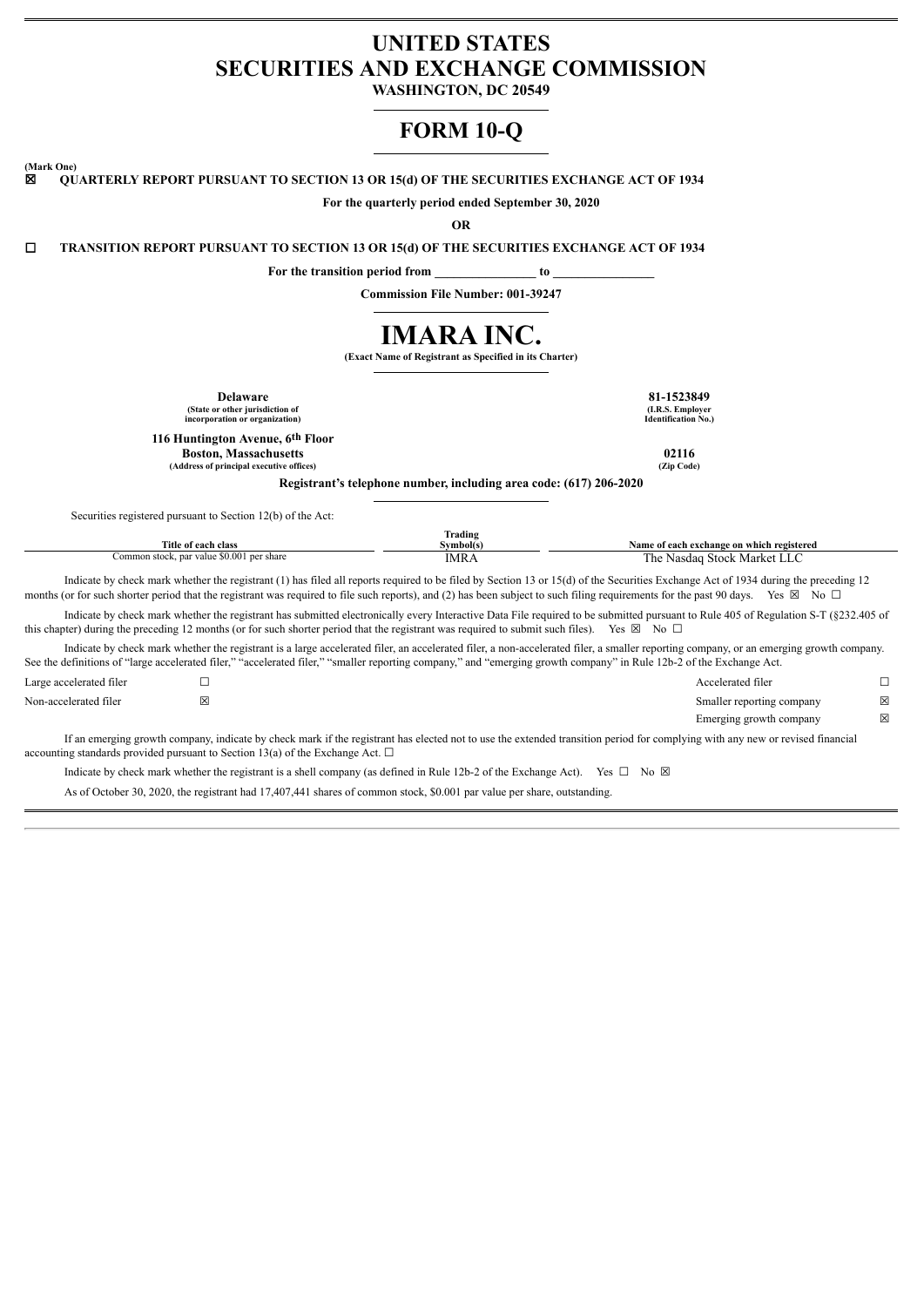# **CAUTIONARY NOTE REGARDING FORWARD-LOOKING STATEMENTS**

This Quarterly Report on Form 10-Q contains forward-looking statements within the meaning of the Private Securities Litigation Reform Act of 1995, Section 27A of the Securities Act of 1933, as amended, and Section 21E of the Securities Exchange Act of 1934, as amended, that involve substantial risks and uncertainties. All statements, other than statements of historical fact, contained in this Quarterly Report on Form 10-Q, including statements regarding our strategy, future operations, future financial position, future revenue, projected costs, prospects, plans and objectives of management, are forward-looking statements. The words "anticipate," "believe," "continue," "could," "estimate," "expect," "intend," "may," "might," "plan," "potential," "predict," "project," "should," "target," "would," and similar expressions are intended to identify forward-looking statements, although not all forward-looking statements contain these identifying words.

The forward-looking statements in this Quarterly Report on Form 10-Q include, but are not limited to those described under the "Risk Factors" section and include, among other things:

- the impact of the ongoing COVID-19 pandemic and our response to it;
- the initiation, timing, progress and results of our current and future preclinical studies and clinical trials, including our ongoing Phase 2a, open label extension and Phase 2b clinical trials of IMR-687 in patients with SCD and our ongoing Phase 2b clinical trial of IMR-687 in patients with β-thalassemia;
- our development plans regarding HFpEF;
- our estimates regarding expenses, future revenue, timing of any future revenue, capital requirements and need for additional financing;
- our plans to develop and, if approved, subsequently commercialize IMR-687 and any other product candidates, including in combination with other drugs and therapies;
- the timing of and our ability to submit applications for, obtain and maintain regulatory approvals for IMR-687 and any other product candidates we may identify and pursue;
- our expectations regarding our ability to fund our operating expenses and capital expenditure requirements with our cash, cash equivalents and investments;
- the potential advantages or differentiating features of IMR-687 and any other product candidates we may identify and pursue;
- the rate and degree of market acceptance and clinical utility of IMR-687 and any other product candidates we may identify and pursue;
- our estimates regarding the potential market opportunity for IMR-687 and any other product candidates we may identify and pursue;
- our commercialization, marketing and manufacturing capabilities and strategy;
- our expectations regarding our ability to obtain and maintain intellectual property protection for IMR-687 and any other product candidates we may identify and pursue;
- our ability to identify additional products, product candidates or technologies with significant commercial potential that are consistent with our commercial objectives;
- the impact of government laws and regulations;
- our competitive position and expectations regarding developments and projections relating to our competitors and any competing therapies that are or become available;
- our ability to maintain and establish collaborations or obtain additional funding; and
- our expectations regarding the time during which we will be an emerging growth company under the JOBS Act.

We may not actually achieve the plans, intentions or expectations disclosed in our forward-looking statements, and you should not place undue reliance on our forwardlooking statements. Actual results or events could differ materially from the plans, intentions and expectations disclosed in the forward-looking statements we make. In addition, statements that "we believe" and similar statements reflect our beliefs and opinions on the relevant subject. These statements are based upon information available to us as of the date of this Quarterly Report on Form 10-Q, and while we believe such information forms a reasonable basis for such statements, such information may be limited or incomplete, and our statements should not be read to indicate that we have conducted an exhaustive inquiry into, or review of, all potentially available relevant information.

We have included important factors in the cautionary statements included in this Quarterly Report on Form 10-Q, particularly in the "Risk Factors" section, that we believe could cause actual results or events to differ materially from the forward-looking statements that we make. New risk factors and uncertainties may emerge from time to time, and it is not possible for management to predict all risk factors and uncertainties. Our forward-looking statements do not reflect the potential impact of any future acquisitions, mergers, dispositions, collaborations, joint ventures or investments we may make or enter into.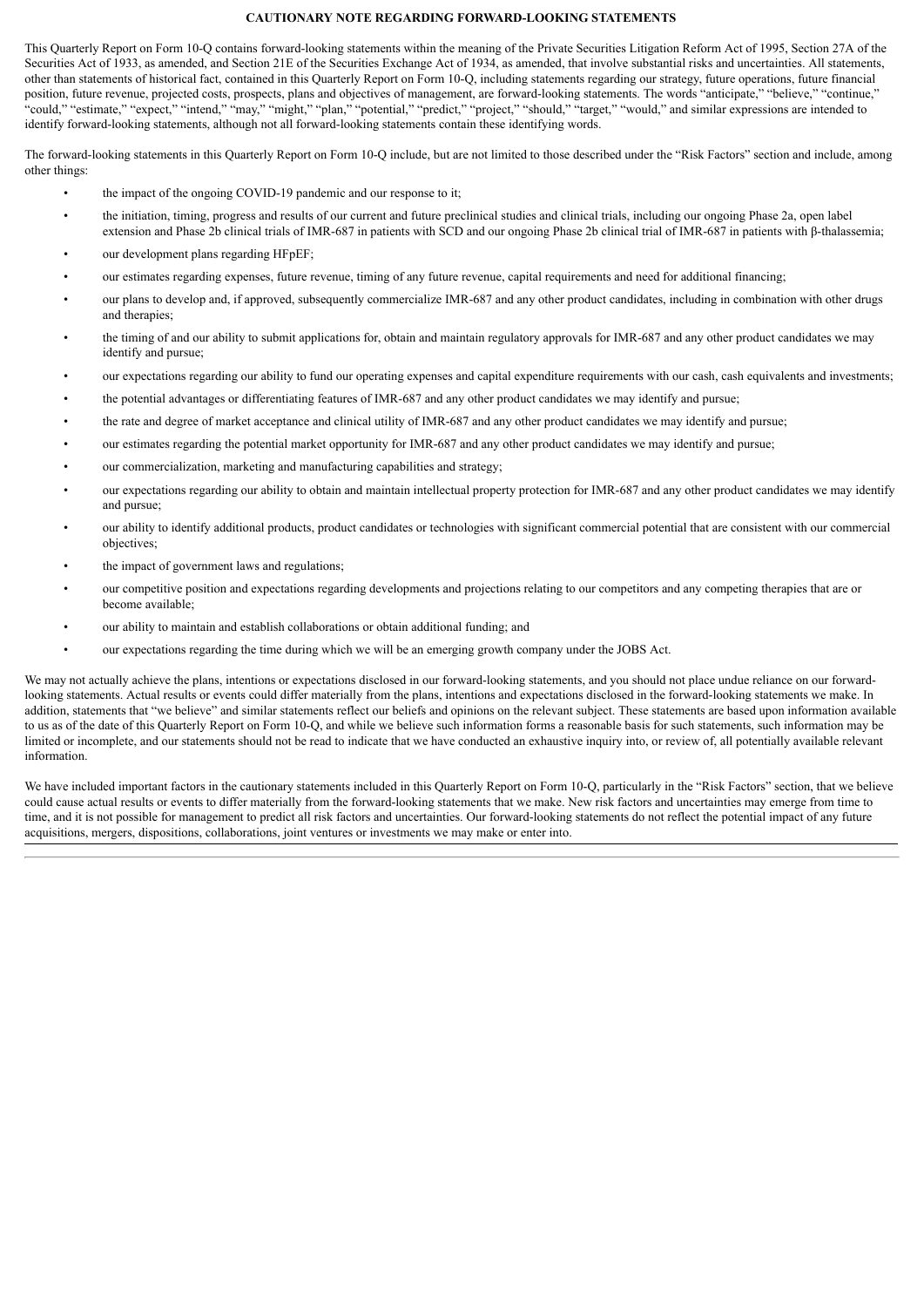# **Table of Contents**

**Page**

| PART I.           | <b>FINANCIAL INFORMATION</b>                                                                                                            |                |
|-------------------|-----------------------------------------------------------------------------------------------------------------------------------------|----------------|
| Item 1.           | <b>Financial Statements (Unaudited)</b>                                                                                                 |                |
|                   | Condensed Consolidated Balance Sheets as of September 30, 2020 and December 31, 2019                                                    |                |
|                   | Condensed Consolidated Statements of Operations and Comprehensive Loss for the Three and Nine Months Ended September 30, 2020 and 2019  | $\mathfrak{D}$ |
|                   | Condensed Consolidated Statements of Convertible Preferred Stock and Stockholders' Equity (Deficit) for the Three and Nine Months Ended |                |
|                   | September 30, 2020 and 2019                                                                                                             | 3              |
|                   | Condensed Consolidated Statements of Cash Flows for the Nine Months Ended September 30, 2020 and 2019                                   |                |
|                   | Notes to Unaudited Condensed Consolidated Financial Statements                                                                          | 6              |
| Item 2.           | Management's Discussion and Analysis of Financial Condition and Results of Operations                                                   | 17             |
| Item 3.           | <b>Quantitative and Qualitative Disclosures About Market Risk</b>                                                                       | 26             |
| Item 4.           | <b>Controls and Procedures</b>                                                                                                          | 26             |
| PART II.          | <b>OTHER INFORMATION</b>                                                                                                                | 27             |
| Item 1A.          | <b>Risk Factors</b>                                                                                                                     | 27             |
| Item 2.           | Unregistered Sales of Equity Securities and Use of Proceeds                                                                             | 71             |
| Item 6.           | <b>Exhibits</b>                                                                                                                         | 72             |
| <b>Signatures</b> |                                                                                                                                         | 73             |
|                   |                                                                                                                                         |                |

i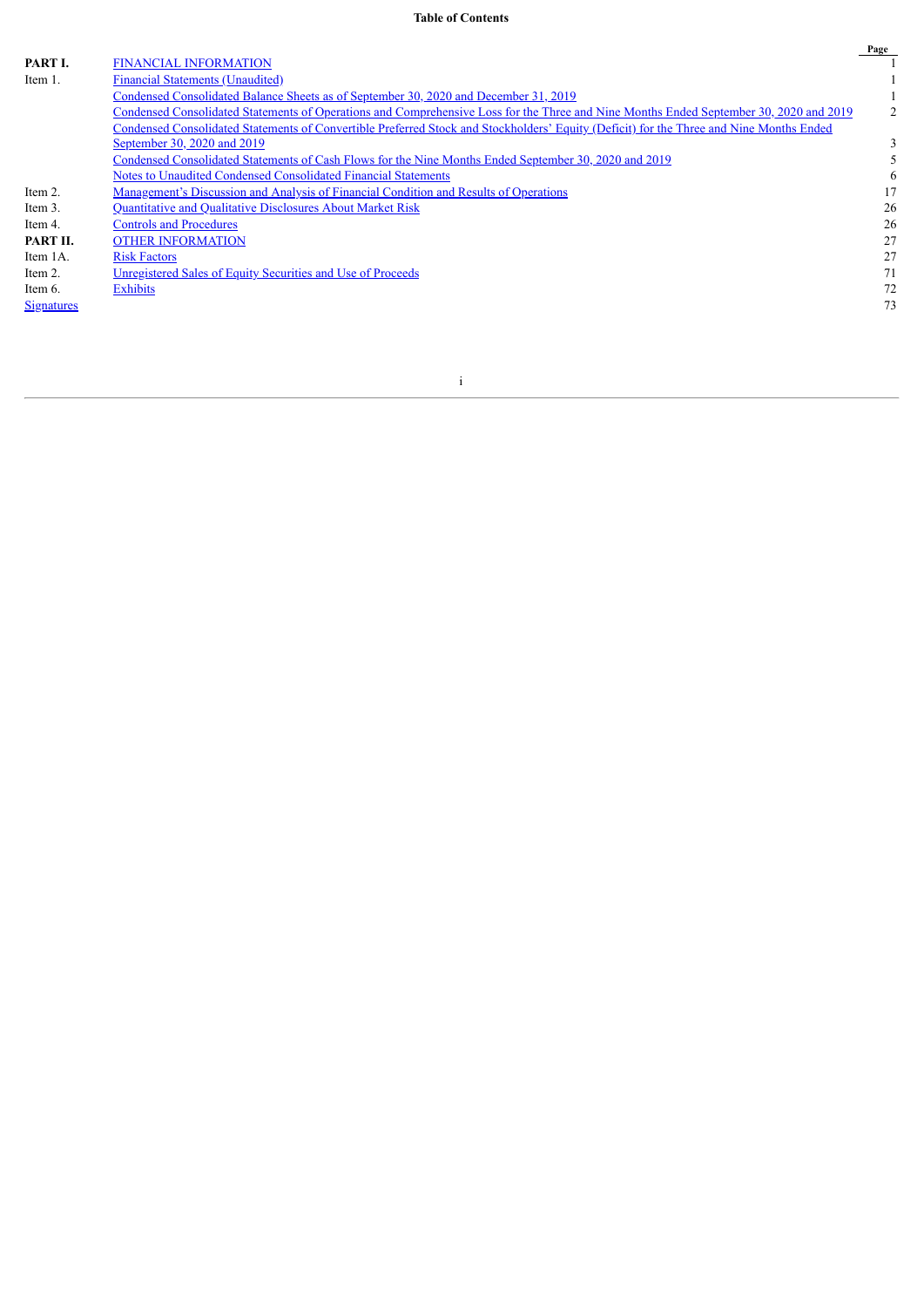# **CONDENSED CONSOLIDATED BALANCE SHEETS**

# **(in thousands, except share and per share data) (Unaudited)**

<span id="page-3-2"></span><span id="page-3-1"></span><span id="page-3-0"></span>

|                                                                                                                                                                                                                                                             |              | September 30,<br>2020 | December 31,<br>2019 |           |  |  |
|-------------------------------------------------------------------------------------------------------------------------------------------------------------------------------------------------------------------------------------------------------------|--------------|-----------------------|----------------------|-----------|--|--|
| <b>ASSETS</b>                                                                                                                                                                                                                                               |              |                       |                      |           |  |  |
| Current assets:                                                                                                                                                                                                                                             |              |                       |                      |           |  |  |
| Cash and cash equivalents                                                                                                                                                                                                                                   | $\mathbb{S}$ | 34,158                | <sup>\$</sup>        | 4,936     |  |  |
| Short-term investments                                                                                                                                                                                                                                      |              | 61,931                |                      | 23,971    |  |  |
| Prepaid expenses and other current assets                                                                                                                                                                                                                   |              | 3,622                 |                      | 1,717     |  |  |
| Total current assets                                                                                                                                                                                                                                        |              | 99,711                |                      | 30,624    |  |  |
| Property and equipment, net                                                                                                                                                                                                                                 |              | 376                   |                      | 442       |  |  |
| Other assets                                                                                                                                                                                                                                                |              | 88                    |                      | 2,232     |  |  |
| Total assets                                                                                                                                                                                                                                                | \$           | 100,175               | \$                   | 33,298    |  |  |
| LIABILITIES, CONVERTIBLE PREFERRED STOCK & STOCKHOLDERS'<br><b>EQUITY (DEFICIT)</b>                                                                                                                                                                         |              |                       |                      |           |  |  |
| Current liabilities:                                                                                                                                                                                                                                        |              |                       |                      |           |  |  |
| Accounts payable                                                                                                                                                                                                                                            | \$           | 1,886                 | \$                   | 1,658     |  |  |
| Accrued expenses and other current liabilities                                                                                                                                                                                                              |              | 3,424                 |                      | 2,540     |  |  |
| Total current liabilities                                                                                                                                                                                                                                   |              | 5,310                 |                      | 4,198     |  |  |
| Deferred rent                                                                                                                                                                                                                                               |              | 167                   |                      | 184       |  |  |
| <b>Total liabilities</b>                                                                                                                                                                                                                                    |              | 5,477                 |                      | 4,382     |  |  |
| Commitments and contingencies (Note 7)                                                                                                                                                                                                                      |              |                       |                      |           |  |  |
| Convertible preferred stock, \$0.001 par value per share; no shares authorized, issued<br>or outstanding as of September 30, 2020; 70, 378, 661 shares authorized and 60, 533, 313<br>shares issued and outstanding as of December 31, 2019                 |              |                       |                      | 77,764    |  |  |
| Stockholders' equity (deficit):                                                                                                                                                                                                                             |              |                       |                      |           |  |  |
| Preferred stock, \$0.001 par value per share; 10,000,000 shares authorized; no shares<br>issued or outstanding as of September 30, 2020; no shares authorized, issued or<br>outstanding as of December 31, 2019                                             |              |                       |                      |           |  |  |
| Common stock, \$0.001 par value per share; 200,000,000 and 100,000,000 shares<br>authorized as of September 30, 2020 and December 31, 2019, respectively; 17,377,067<br>and 702,510 shares issued and outstanding as of September 30, 2020 and December 31, |              |                       |                      |           |  |  |
| 2019, respectively                                                                                                                                                                                                                                          |              | 18                    |                      |           |  |  |
| Additional paid-in capital                                                                                                                                                                                                                                  |              | 179,251               |                      | 5,872     |  |  |
| Accumulated other comprehensive income                                                                                                                                                                                                                      |              | 24                    |                      | 32        |  |  |
| Accumulated deficit                                                                                                                                                                                                                                         |              | (84, 595)             |                      | (54, 753) |  |  |
| Total stockholders' equity (deficit)                                                                                                                                                                                                                        |              | 94,698                |                      | (48, 848) |  |  |
| Total liabilities, convertible preferred stock and stockholders' equity (deficit)                                                                                                                                                                           |              | 100,175               |                      | 33,298    |  |  |

*The accompanying notes are an integral part of these condensed consolidated financial statements.*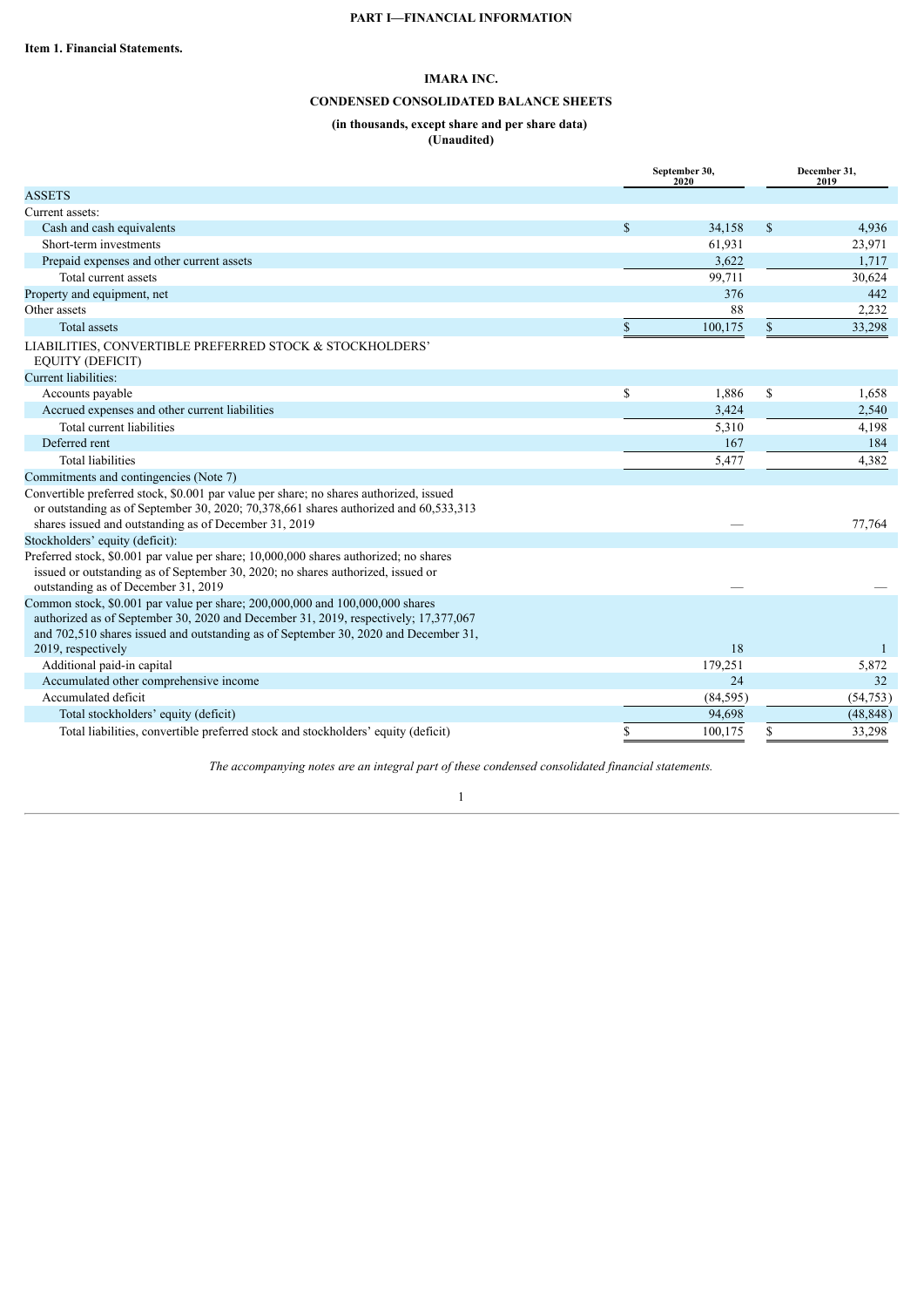# **CONDENSED CONSOLIDATED STATEMENTS OF OPERATIONS AND COMPREHENSIVE LOSS**

**(in thousands, except share and per share data)**

**(Unaudited)**

<span id="page-4-0"></span>

|                                                                  | <b>Three Months Ended</b><br>September 30, |    |          | <b>Nine Months Ended</b><br>September 30. |            |   |           |
|------------------------------------------------------------------|--------------------------------------------|----|----------|-------------------------------------------|------------|---|-----------|
|                                                                  | 2020                                       |    | 2019     |                                           | 2020       |   | 2019      |
| Operating expenses:                                              |                                            |    |          |                                           |            |   |           |
| Research and development                                         | \$<br>9,533                                | S  | 5,141    | S                                         | 23,195     |   | 13,067    |
| General and administrative                                       | 2,961                                      |    | 1,741    |                                           | 6,953      |   | 3,566     |
| Total operating expenses                                         | 12,494                                     |    | 6,882    |                                           | 30,148     |   | 16,633    |
| Loss from operations                                             | (12, 494)                                  |    | (6,882)  |                                           | (30, 148)  |   | (16, 633) |
| Total other income:                                              |                                            |    |          |                                           |            |   |           |
| Interest income                                                  | 126                                        |    | 254      |                                           | 368        |   | 414       |
| Other income (expense)                                           | (55)                                       |    | 6        |                                           | (62)       |   | 6         |
| Total other income (net)                                         | 71                                         |    | 260      |                                           | 306        |   | 420       |
| Net loss                                                         | (12, 423)                                  |    | (6,622)  |                                           | (29, 842)  |   | (16,213)  |
| Accretion of Series B convertible preferred stock                |                                            |    |          |                                           | (7, 858)   |   |           |
| Net loss attributable to common stockholders—basic and diluted   | (12, 423)                                  |    | (6,622)  |                                           | (37,700)   |   | (16, 213) |
| Weighted-average common shares outstanding-basic and diluted     | 17,349,813                                 |    | 702,510  |                                           | 12,696,368 |   | 702,510   |
| Net loss per share attributable to common stockholders—basic and |                                            |    |          |                                           |            |   |           |
| diluted                                                          | (0.72)                                     | S  | (9.43)   |                                           | (2.97)     | S | (23.08)   |
| Comprehensive loss:                                              |                                            |    |          |                                           |            |   |           |
| Net loss                                                         | \$<br>(12, 423)                            | \$ | (6,622)  | S                                         | (29, 842)  | S | (16,213)  |
| Other comprehensive income:                                      |                                            |    |          |                                           |            |   |           |
| Unrealized gain (loss) on investments (net)                      | (24)                                       |    | 30       |                                           | (8)        |   | 30        |
| Comprehensive loss                                               | (12, 447)                                  |    | (6, 592) |                                           | (29, 850)  |   | (16, 183) |

*The accompanying notes are an integral part of these condensed consolidated financial statements.*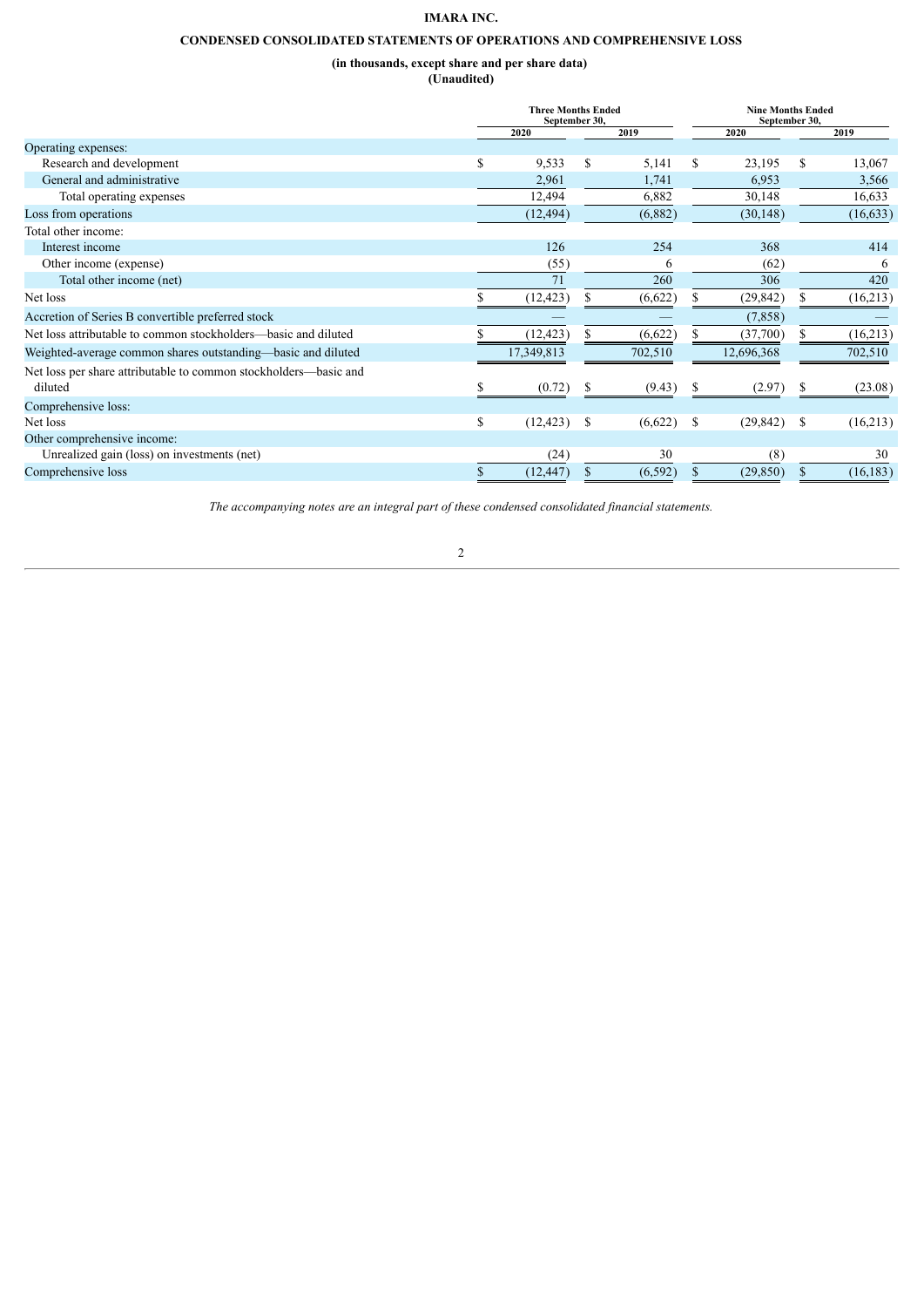# <span id="page-5-0"></span>**CONDENSED CONSOLIDATED STATEMENTS OF CONVERTIBLE PREFERRED STOCK AND STOCKHOLDERS' EQUITY (DEFICIT)**

**(in thousands, except share and per share data)**

**(Unaudited)**

|                                                                                                    |                                   |              |               | <b>CONVERTIBLE PREFERRED STOCK</b>             |               |               |                                             |               |               | <b>COMMON</b> |                              |               |               |                                     |                                                            |    |                    |    |                                                       |
|----------------------------------------------------------------------------------------------------|-----------------------------------|--------------|---------------|------------------------------------------------|---------------|---------------|---------------------------------------------|---------------|---------------|---------------|------------------------------|---------------|---------------|-------------------------------------|------------------------------------------------------------|----|--------------------|----|-------------------------------------------------------|
|                                                                                                    | <b>SERIES SEED</b><br>\$0.001 PAR | <b>VALUE</b> |               | <b>SERIES A</b><br>\$0.001 PAR<br><b>VALUE</b> |               |               | <b>SERIES B \$0.001</b><br><b>PAR VALUE</b> |               |               | \$0.001 PAR   | <b>STOCK</b><br><b>VALUE</b> |               |               | <b>ADDITIONAL</b><br><b>PAID-IN</b> | <b>ACCUMULATED</b><br><b>OTHER</b><br><b>COMPREHENSIVE</b> |    | <b>ACCUMULATED</b> |    | <b>TOTAL</b><br><b>STOCKHOLDERS'</b><br><b>EQUITY</b> |
|                                                                                                    | <b>SHARES</b>                     |              | <b>AMOUNT</b> | <b>SHARES</b>                                  |               | <b>AMOUNT</b> | <b>SHARES</b>                               |               | <b>AMOUNT</b> | <b>SHARES</b> |                              | <b>AMOUNT</b> |               | <b>CAPITAL</b>                      | <b>INCOME (LOSS)</b>                                       |    | <b>DEFICIT</b>     |    | (DEFICIT)                                             |
| <b>Balance</b> at<br>December 31,<br>2018                                                          | 2,712,960 \$                      |              | 1,460         | 31,499,040                                     | $\mathbb{S}$  | 30,729        |                                             |               |               | 702,510 \$    |                              | 1 S           |               | $4,973$ \$                          | $-$ \$                                                     |    | $(31,290)$ \$      |    | (26,316)                                              |
| Issuance of<br>Series B<br>convertible<br>preferred<br>stock, net of<br>issuance<br>costs of \$274 |                                   |              |               |                                                |               |               | 25,316,663                                  |               | 43,825        |               |                              |               |               |                                     |                                                            |    |                    |    |                                                       |
| Stock-based<br>compensation                                                                        |                                   |              |               |                                                |               |               |                                             |               |               |               |                              |               |               | 95                                  |                                                            |    |                    |    |                                                       |
| expense<br>Net loss                                                                                |                                   |              |               |                                                |               |               |                                             |               |               |               |                              |               |               |                                     |                                                            |    | (4,194)            |    | 95<br>(4,194)                                         |
| <b>Balance</b> at<br>March 31,<br>2019                                                             | 2,712,960                         | - \$         | 1,460         | 31,499,040                                     | <sup>\$</sup> | 30,729        | 25,316,663                                  | <sup>\$</sup> | 43,825        | 702,510       | -S                           | $\mathbf{1}$  | <sup>\$</sup> | 5,068                               | -S                                                         |    | (35, 484)          | S  | (30, 415)                                             |
| Issuance of<br>Series B<br>convertible<br>preferred<br>stock, net of<br>issuance<br>costs          |                                   |              |               |                                                |               |               | 1,004,650                                   |               | 1,750         |               |                              |               |               |                                     |                                                            |    |                    |    |                                                       |
| Stock-based<br>compensation<br>expense<br>Net loss                                                 |                                   |              |               |                                                |               |               |                                             |               |               |               |                              |               |               | 197                                 |                                                            |    | (5,397)            |    | 197<br>(5,397)                                        |
| <b>Balance</b> at<br>June 30, 2019                                                                 | 2,712,960                         | - \$         | 1,460         | 31,499,040                                     | $\mathbf{s}$  | 30,729        | 26,321,313                                  | \$            | 45,575        | 702,510       |                              |               | S             | 5,265                               | -8                                                         |    | (40, 881)          | S  | (35, 615)                                             |
| Stock-based<br>compensation<br>expense                                                             |                                   |              |               |                                                |               |               |                                             |               |               |               |                              |               |               | 310                                 |                                                            |    |                    |    | 310                                                   |
| Unrealized gain<br>on<br>investments<br>Net loss                                                   |                                   |              |               |                                                |               |               |                                             |               |               |               |                              |               |               |                                     | 30                                                         |    | (6,622)            |    | 30<br>(6,622)                                         |
| <b>Balance</b> at<br>September 30,<br>2019                                                         | 2,712,960                         | -S           | 1,460         | 31,499,040                                     | <sup>\$</sup> | 30,729        | 26,321,313                                  | <sup>S</sup>  | 45,575        | 702,510       |                              |               | S             | 5,575                               | 30<br>-S                                                   | -8 | (47, 503)          | -S | (41,897)                                              |
|                                                                                                    |                                   |              |               |                                                |               |               |                                             |               |               | 3             |                              |               |               |                                     |                                                            |    |                    |    |                                                       |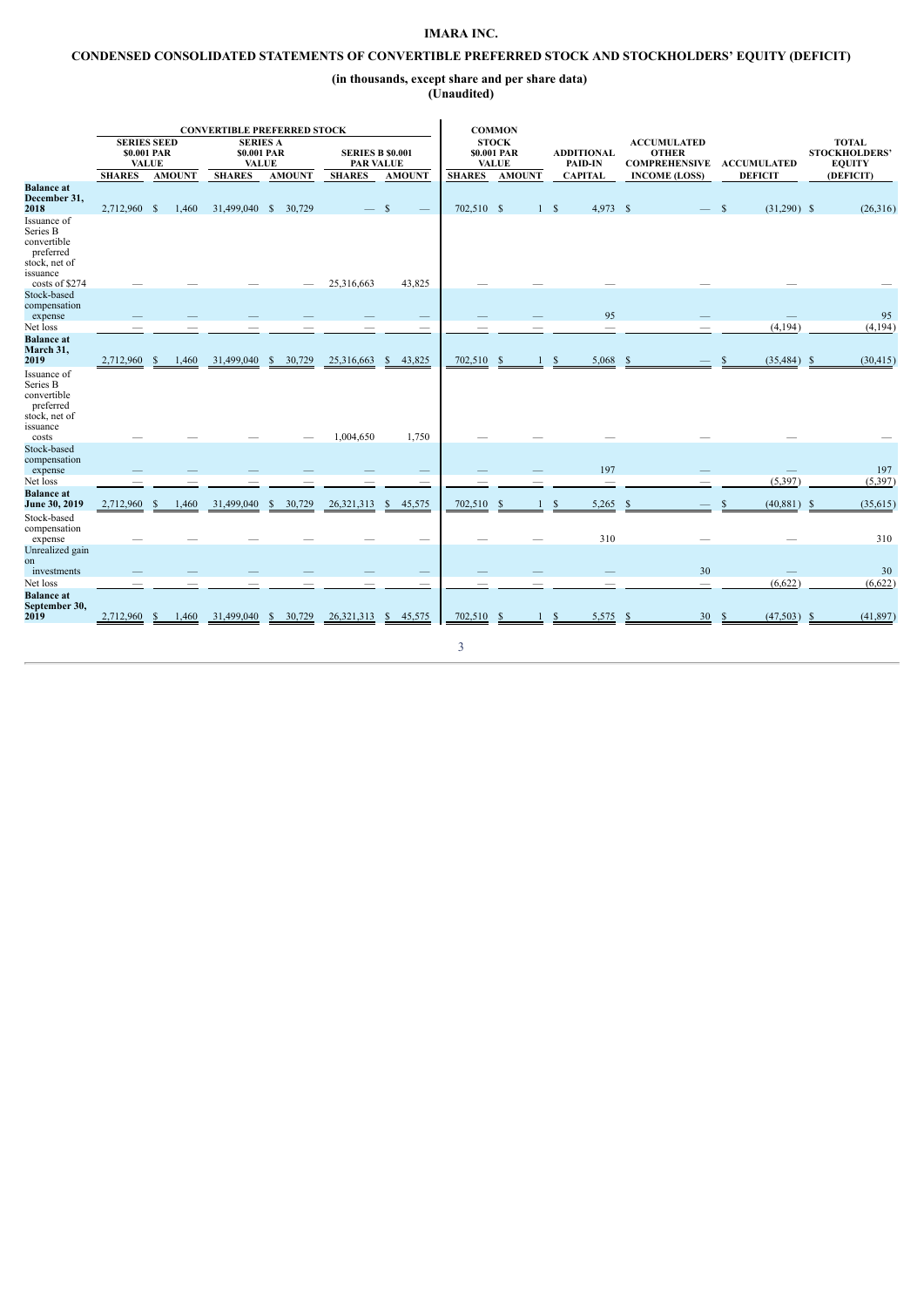|                                                                                                                                              |                                                   |               | <b>CONVERTIBLE PREFERRED STOCK</b>             |               |                                      |               | <b>COMMON</b>                               |               |                              |                                                                 |                     |                                                       |
|----------------------------------------------------------------------------------------------------------------------------------------------|---------------------------------------------------|---------------|------------------------------------------------|---------------|--------------------------------------|---------------|---------------------------------------------|---------------|------------------------------|-----------------------------------------------------------------|---------------------|-------------------------------------------------------|
|                                                                                                                                              | <b>SERIES SEED</b><br>\$0.001 PAR<br><b>VALUE</b> |               | <b>SERIES A</b><br>\$0.001 PAR<br><b>VALUE</b> |               | <b>SERIES B \$0.001</b><br>PAR VALUE |               | <b>STOCK</b><br>\$0.001 PAR<br><b>VALUE</b> |               | <b>ADDITIONAL</b><br>PAID-IN | <b>ACCUMULATED</b><br><b>OTHER</b><br>COMPREHENSIVE ACCUMULATED |                     | <b>TOTAL</b><br><b>STOCKHOLDERS'</b><br><b>EQUITY</b> |
|                                                                                                                                              | <b>SHARES</b>                                     | <b>AMOUNT</b> | <b>SHARES</b>                                  | <b>AMOUNT</b> | <b>SHARES</b>                        | <b>AMOUNT</b> | <b>SHARES</b>                               | <b>AMOUNT</b> | <b>CAPITAL</b>               | <b>INCOME (LOSS)</b>                                            | <b>DEFICIT</b>      | (DEFICIT)                                             |
| <b>Balance</b> at<br>December 31, 2019<br>Issuance of Series B<br>convertible<br>preferred<br>stock, net of<br>issuance<br>costs of \$20 and | 2,712,960 \$                                      | 1,460         | 31,499,040 \$ 30,729                           |               | 26, 321, 313 \$ 45, 575              |               | 702,510 \$                                  |               | 1 <sup>5</sup><br>5,872 \$   | 32S                                                             | $(54, 753)$ \$      | (48, 848)                                             |
| beneficial<br>conversion charge<br><b>Accretion of Series</b>                                                                                |                                                   |               |                                                |               | 9,845,348                            | 9,271         |                                             |               | 7,858                        |                                                                 |                     | 7,858                                                 |
| B<br>converted<br>preferred stock                                                                                                            |                                                   |               |                                                |               |                                      | 7,858         |                                             |               | (7, 858)                     |                                                                 |                     | (7, 858)                                              |
| Conversion of<br>convertible<br>preferred stock<br>into                                                                                      |                                                   |               |                                                |               |                                      |               |                                             |               |                              |                                                                 |                     |                                                       |
| common stock                                                                                                                                 | (2,712,960)                                       | (1,460)       | (31, 499, 040)                                 | (30, 729)     | (36, 166, 661)                       | (62, 704)     | 11,172,955                                  | 11            | 94,882                       |                                                                 |                     | 94,893                                                |
| Initial public<br>offering, net of<br>underwriting<br>discounts,<br>commissions and<br>offering                                              |                                                   |               |                                                |               |                                      |               |                                             |               |                              |                                                                 |                     |                                                       |
| costs of $$3,885$                                                                                                                            |                                                   |               |                                                |               |                                      |               | 4,700,000                                   | 5             | 66,047                       |                                                                 |                     | 66,052                                                |
| Stock-based<br>compensation<br>expense                                                                                                       |                                                   |               |                                                |               |                                      |               |                                             |               | 360                          |                                                                 |                     | 360                                                   |
| Unrealized loss on<br>investments<br>Net loss                                                                                                |                                                   |               |                                                |               |                                      |               |                                             |               |                              | (48)                                                            | (7,215)             | (48)<br>(7,215)                                       |
| <b>Balance</b> at<br><b>March 31, 2020</b>                                                                                                   |                                                   |               |                                                |               |                                      |               | 16,575,465                                  | 17<br>-S      | 167,161<br>-S                | $(16)$ \$<br><b>S</b>                                           | $(61,968)$ \$       | 105,194                                               |
| Initial public<br>offering, net of<br>underwriting<br>discounts,<br>commissions and<br>offering                                              |                                                   |               |                                                |               |                                      |               |                                             |               |                              |                                                                 |                     |                                                       |
| costs of \$17                                                                                                                                |                                                   |               |                                                |               |                                      |               | 705,000                                     | 1             | 10,473                       |                                                                 |                     | 10,474                                                |
| Exercise of stock<br>options                                                                                                                 |                                                   |               |                                                |               |                                      |               | 44,271                                      |               | 218                          |                                                                 |                     | 218                                                   |
| Stock-based<br>compensation<br>expense                                                                                                       |                                                   |               |                                                |               |                                      |               |                                             |               | 550                          |                                                                 |                     | 550                                                   |
| Unrealized gain on<br>investments                                                                                                            |                                                   |               |                                                |               |                                      |               |                                             |               |                              | 64                                                              |                     | 64                                                    |
| Net loss                                                                                                                                     |                                                   |               |                                                |               |                                      |               |                                             |               |                              |                                                                 | (10, 204)           | (10, 204)                                             |
| <b>Balance at June</b><br>30, 2020                                                                                                           |                                                   | S             |                                                |               |                                      |               | 17,324,736                                  | 18<br>-S      | 178,402<br>-S                | 48                                                              | (72, 172)<br>S      | 106,296<br>-9                                         |
| Exercise of stock<br>options                                                                                                                 |                                                   |               |                                                |               |                                      |               | 52,331                                      |               | 207                          |                                                                 |                     | 207                                                   |
| Stock-based<br>compensation<br>expense                                                                                                       |                                                   |               |                                                |               |                                      |               |                                             |               | 642                          |                                                                 |                     | 642                                                   |
| Unrealized loss on<br>investments<br>Net loss                                                                                                |                                                   |               |                                                |               |                                      |               |                                             |               |                              | (24)                                                            | (12, 423)           | (24)<br>(12, 423)                                     |
| <b>Balance</b> at<br>September<br>30, 2020                                                                                                   |                                                   |               |                                                |               |                                      | -S            | 17,377,067 \$                               | 18 \$         | 179,251                      | <sup>S</sup><br>24                                              | $(84,595)$ \$<br>-S | 94,698                                                |

*The accompanying notes are an integral part of these condensed consolidated financial statements.*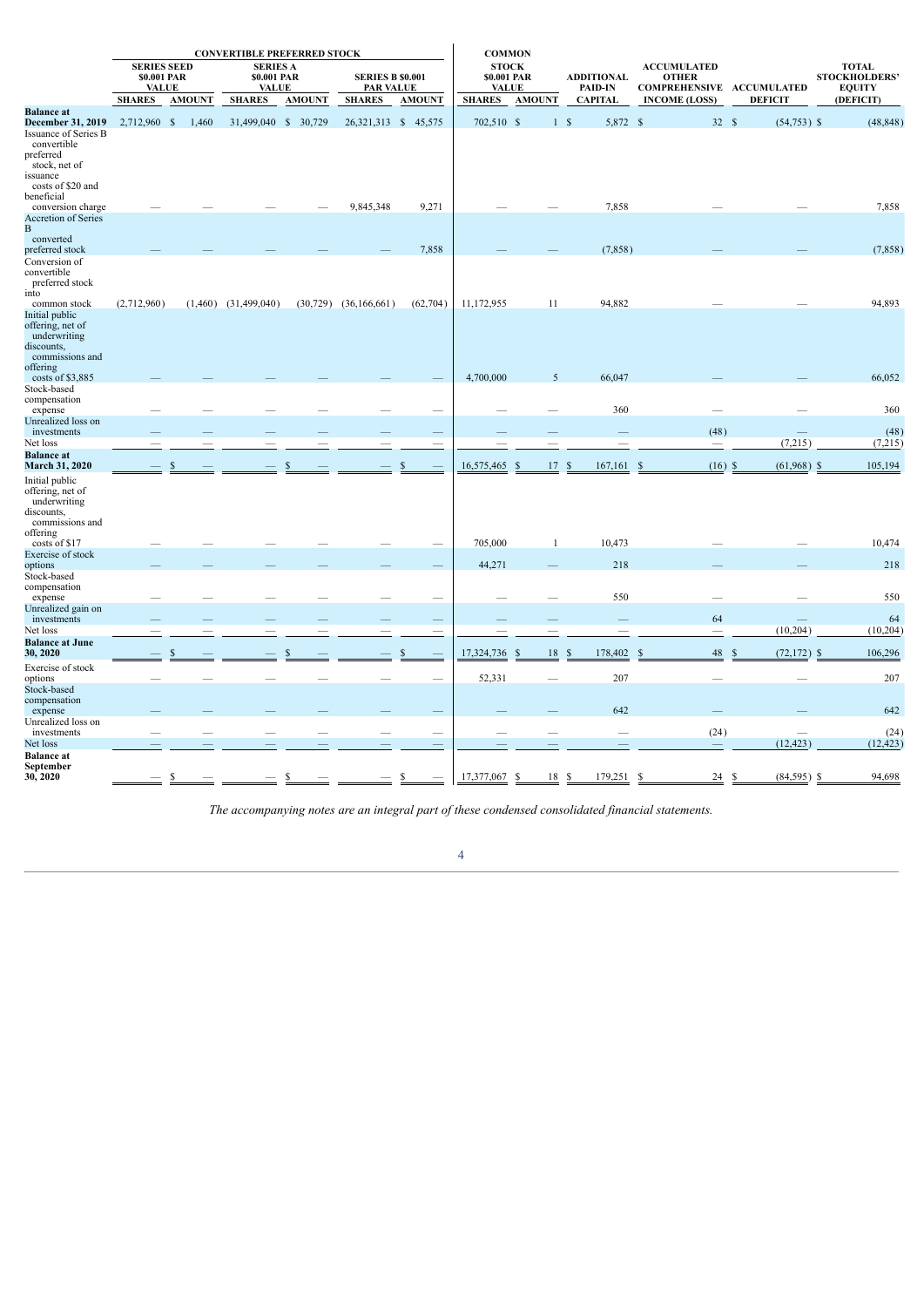# **CONDENSED CONSOLIDATED STATEMENTS OF CASH FLOWS**

# **(in thousands)**

# **(Unaudited)**

<span id="page-7-0"></span>

|                                                                                             |               | <b>Nine Months Ended</b><br>September 30, |      |           |  |  |  |  |  |  |  |
|---------------------------------------------------------------------------------------------|---------------|-------------------------------------------|------|-----------|--|--|--|--|--|--|--|
|                                                                                             |               | 2020                                      |      | 2019      |  |  |  |  |  |  |  |
| Cash flows from operating activities:                                                       |               |                                           |      |           |  |  |  |  |  |  |  |
| Net loss                                                                                    | \$            | (29, 842)                                 | \$   | (16,213)  |  |  |  |  |  |  |  |
| Adjustments to reconcile net loss to net cash used in operating activities:                 |               |                                           |      |           |  |  |  |  |  |  |  |
| Stock-based compensation expense                                                            |               | 1,552                                     |      | 602       |  |  |  |  |  |  |  |
| Depreciation expense                                                                        |               | 74                                        |      | 8         |  |  |  |  |  |  |  |
| Amortization and accretion on investments                                                   |               | (57)                                      |      | (6)       |  |  |  |  |  |  |  |
| Changes in operating assets and liabilities:                                                |               |                                           |      |           |  |  |  |  |  |  |  |
| Prepaid expenses and other current assets                                                   |               | (1,905)                                   |      | (936)     |  |  |  |  |  |  |  |
| Accounts payable                                                                            |               | 228                                       |      | 1,589     |  |  |  |  |  |  |  |
| Accrued expenses and other current liabilities                                              |               | 898                                       |      | 1,485     |  |  |  |  |  |  |  |
| Deferred rent                                                                               |               | (17)                                      |      | 93        |  |  |  |  |  |  |  |
| Other assets                                                                                |               | (60)                                      |      | (457)     |  |  |  |  |  |  |  |
| Net cash used in operating activities                                                       |               | (29, 129)                                 |      | (13, 835) |  |  |  |  |  |  |  |
| Cash flows from investing activities:                                                       |               |                                           |      |           |  |  |  |  |  |  |  |
| Proceeds from maturities and sales of short-term investments                                |               | 17,900                                    |      |           |  |  |  |  |  |  |  |
| Purchases of short-term investments                                                         |               | (55, 811)                                 |      | (21, 808) |  |  |  |  |  |  |  |
| Purchases of property and equipment                                                         |               | (22)                                      |      | (140)     |  |  |  |  |  |  |  |
| Net cash used in investing activities                                                       |               | (37,933)                                  |      | (21,948)  |  |  |  |  |  |  |  |
| <b>Cash flows from financing activities:</b>                                                |               |                                           |      |           |  |  |  |  |  |  |  |
| Proceeds from issuance of Series B convertible preferred stock, net of issuance costs       |               | 17,150                                    |      | 45,575    |  |  |  |  |  |  |  |
| Proceeds from initial public offering, net of underwriting discounts and commissions        |               | 80,427                                    |      |           |  |  |  |  |  |  |  |
| Payment of issuance costs                                                                   |               | (1,718)                                   |      |           |  |  |  |  |  |  |  |
| Proceeds from exercise of options                                                           |               | 425                                       |      |           |  |  |  |  |  |  |  |
| Net cash provided by financing activities                                                   |               | 96,284                                    |      | 45,575    |  |  |  |  |  |  |  |
| Net increase in cash, cash equivalents and restricted cash                                  | \$            | 29,222                                    | $\$$ | 9,792     |  |  |  |  |  |  |  |
| Cash, cash equivalents and restricted cash, beginning of period                             | S             | 5,024                                     | \$   | 7,382     |  |  |  |  |  |  |  |
| Cash, cash equivalents and restricted cash, end of period                                   | \$.           | 34,246                                    | \$   | 17,174    |  |  |  |  |  |  |  |
| Supplemental disclosure of non-cash investing and financing activities:                     |               |                                           |      |           |  |  |  |  |  |  |  |
| Conversion of convertible preferred stock into common stock                                 | <sup>\$</sup> | 94,893                                    | \$   |           |  |  |  |  |  |  |  |
| Accretion of redeemable convertible preferred stock to redemption value                     | S             | 7,858                                     | \$   |           |  |  |  |  |  |  |  |
| Reclassification of deferred offering costs from other assets to additional paid-in capital | \$            | 2,144                                     | \$   |           |  |  |  |  |  |  |  |
| Deferred offering costs included in accounts payable and accrued expenses                   | \$            |                                           | \$   | 1,320     |  |  |  |  |  |  |  |
| Property and equipment purchases included in accrued expenses                               | \$            | 14                                        | $\$$ | 335       |  |  |  |  |  |  |  |
| Unrealized gain (loss) on investments                                                       | S             | (8)                                       | \$   | 30        |  |  |  |  |  |  |  |

The following table provides a reconciliation of the cash, cash equivalents, and restricted cash balances as of each of the periods shown above:

|                                                  | <b>Nine Months Ended</b> | September 30, |        |
|--------------------------------------------------|--------------------------|---------------|--------|
|                                                  | 2020                     |               | 2019   |
| Cash and cash equivalents                        | 34.158                   |               | 17,086 |
| Restricted cash (included in other assets)       | 88                       |               | 88     |
| Total cash, cash equivalents and restricted cash | 34.246                   |               | 17.174 |

*The accompanying notes are an integral part of these condensed consolidated financial statements.*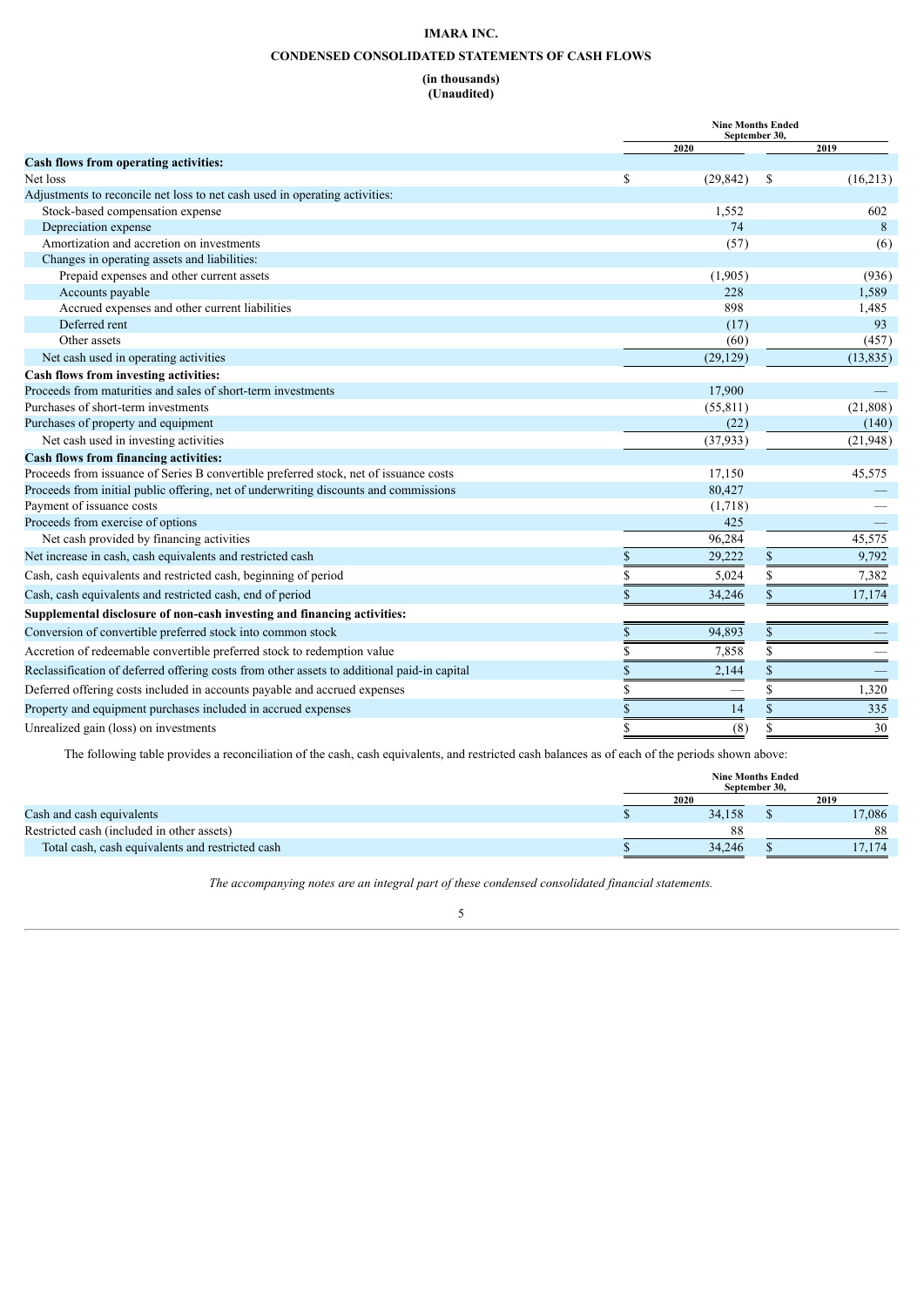# **NOTES TO UNAUDITED CONDENSED CONSOLIDATED FINANCIAL STATEMENTS**

### <span id="page-8-0"></span>**1. Nature of the Business**

IMARA Inc. ("IMARA" or the "Company") is a clinical-stage biopharmaceutical company dedicated to developing and commercializing novel therapeutics to treat patients suffering from rare inherited genetic disorders of hemoglobin, known as hemoglobinopathies, which have significant unmet medical need. The Company was incorporated in January 2016 under the laws of the State of Delaware, and its principal offices are in Boston, Massachusetts.

The Company is subject to risks and uncertainties common to early-stage companies in the biotechnology industry, including but not limited to, risks associated with completing preclinical studies and clinical trials, receiving regulatory approvals for product candidates, development by competitors of new biopharmaceutical products, dependence on key personnel, protection of proprietary technology, compliance with government regulations and the ability to secure additional capital to fund operations. Such risks and uncertainties may be amplified by the COVID-19 pandemic and its impact on the Company's business and the global economy. The Company's sole product candidate currently under development, IMR-687, as well as any other product candidates the Company may develop, will require significant additional research and development efforts, including preclinical and clinical testing and regulatory approval, prior to commercialization. These efforts require significant amounts of additional capital, adequate personnel and infrastructure and extensive compliance-reporting capabilities. Even if the Company's product development efforts are successful, it is uncertain when, if ever, the Company will realize revenue from product sales.

In February 2020, the Company effected a 1-for-6.299 reverse stock split of the Company's issued and outstanding shares of common stock and a proportional adjustment to the existing conversion ratios for each of the Company's outstanding series of preferred stock. All share and per share amounts in the unaudited condensed consolidated financial statements and notes thereto have been retroactively adjusted for all periods presented to give effect to the reverse stock split, including reclassifying an amount equal to the change in par value of common stock to additional paid-in capital.

On February 25, 2020, the Company issued and sold 1,562,994 shares of Series B convertible preferred stock ("Series B Preferred Stock"), at a price of \$10.9722 per share, upon a waiver of specified milestone conditions from the holders of a majority of the shares then held by holders of Series B Preferred Stock, and raised approximately \$17.1 million in net proceeds after deducting less than \$0.1 million of issuance costs.

On March 16, 2020, the Company completed an initial public offering ("IPO") of its common stock and issued and sold 4,700,000 shares of common stock at a public offering price of \$16.00 per share, resulting in gross proceeds of \$75.2 million. On April 13, 2020, the Company issued and sold an additional 705,000 shares of common stock pursuant to the exercise of the underwriters' option to purchase additional shares for aggregate gross proceeds of \$11.3 million. Inclusive of the exercise by the underwriters of their option to purchase additional shares, the Company received approximately \$76.5 million in net proceeds from the IPO after deducting \$10.0 million of underwriting discounts and commissions and offering expenses.

Upon the closing of the IPO, all 70,378,661 shares of outstanding preferred stock automatically converted into 11,172,955 shares of common stock. Upon conversion of the convertible preferred stock, the Company reclassified the carrying value of the convertible preferred stock to common stock and additional paid-in capital.

# *Liquidity*

The Company has incurred recurring negative cash flows since inception and has funded its operations primarily from the sale of convertible preferred stock and proceeds from the IPO. As of September 30, 2020, the Company had cash, cash equivalents, and investments of \$96.1 million and an accumulated deficit of approximately \$84.6 million. The Company expects its operating losses and negative operating cash flows to continue into the foreseeable future as it continues to expand its research and development efforts.

The Company believes its cash, cash equivalents and investments as of September 30, 2020 will be sufficient to fund its operating expenses and capital expenditure requirements for at least twelve months from the date of filing this Quarterly Report on Form 10-Q. The Company will need additional funding to support its planned operating activities. There can be no assurances, however, that the current operating plan will be achieved or that additional funding will be available on terms acceptable to the Company, or at all. If the Company is unable to obtain sufficient funding, it could be required to delay its development efforts, limit activities and reduce research and development costs, which could adversely affect its business prospects.

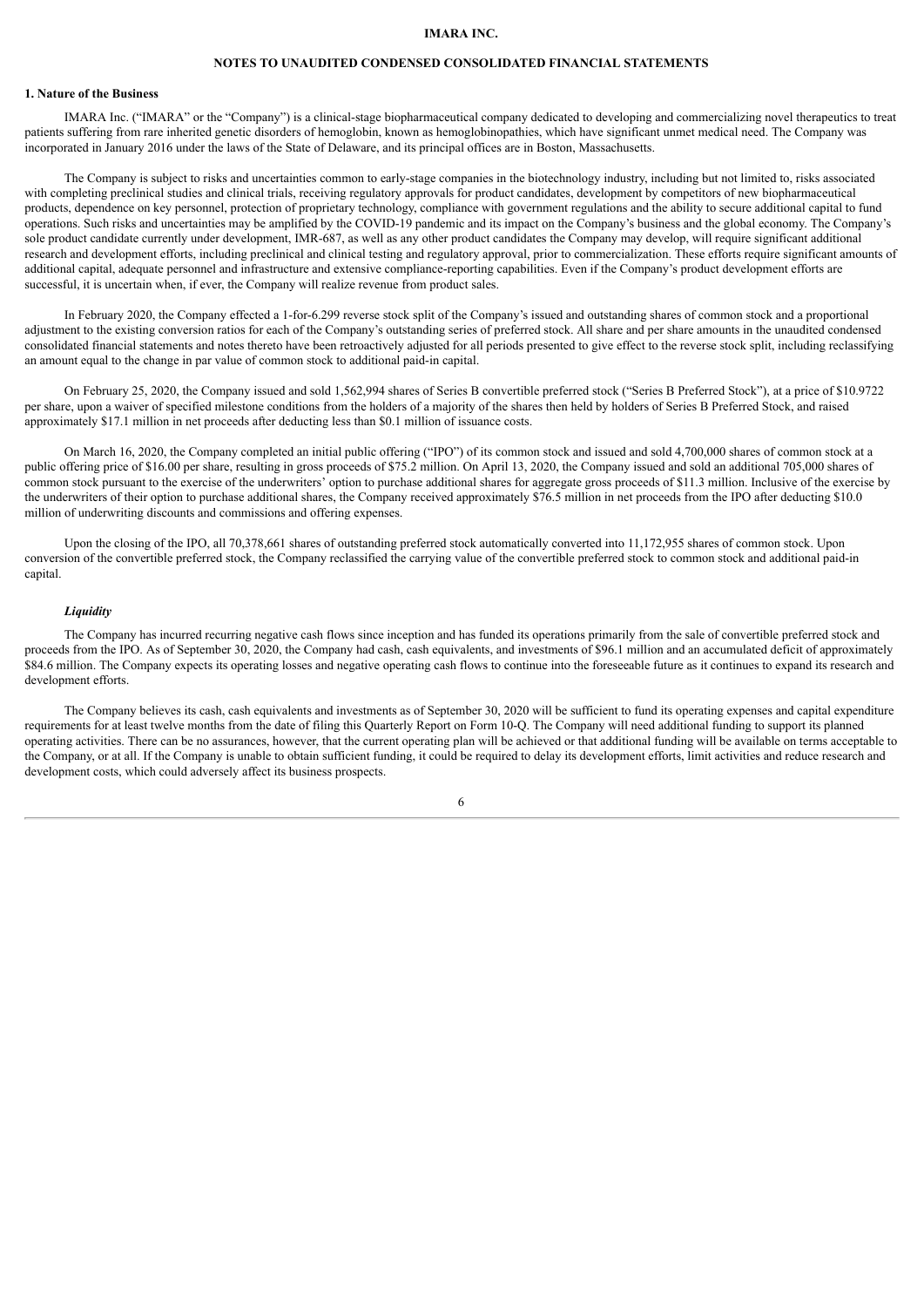# **2. Summary of Significant Accounting Policies**

#### *Basis of presentation*

The accompanying unaudited condensed consolidated financial statements have been prepared in conformity with accounting principles generally accepted in the United States of America ("GAAP"). Any reference in these notes to applicable guidance is meant to refer to the authoritative GAAP as found in the Accounting Standards Codification ("ASC") and as amended by Accounting Standards Updates of the Financial Accounting Standards Board ("FASB"). Certain information and footnote disclosures normally included in financial statements prepared in accordance with U.S. GAAP have been condensed or omitted from this report, as is permitted by such rules and regulations. Accordingly, these financial statements should be read in conjunction with the audited financial statements as of and for the year ended December 31, 2019 and notes thereto, included in the Company's Registration Statement on Form S-1/A, filed with the Securities Exchange Commission ("SEC") on March 10, 2020. The unaudited condensed consolidated interim financial statements have been prepared on the same basis as the audited financial statements. In the opinion of the Company's management, the accompanying unaudited condensed consolidated interim financial statements contain all adjustments which are necessary to present fairly the Company's financial position as of September 30, 2020, the results of its operations for the three and nine months ended September 30, 2020 and 2019 and cash flows for the nine months ended September 30, 2020 and 2019. Such adjustments are of a normal and recurring nature. The results for the three and nine months ended September 30, 2020 are not necessarily indicative of the results for the year ending December 31, 2020, or for any future period.

#### *Principles of Consolidation*

The accompanying unaudited condensed consolidated financial statements of the Company include the accounts of its wholly owned subsidiaries, IMARA Security Corporation and IMARA E.U. Limited. All intercompany transactions and balances have been eliminated in consolidation.

# *Summary of Significant Accounting Policies*

The significant accounting policies and estimates used in the preparation of the accompanying unaudited condensed consolidated financial statements are described in the Company's audited consolidated financial statements for the year ended December 31, 2019 included in the Company's Registration Statement on Form S-1/A filed with the SEC on March 10, 2020. There have been no material changes in the Company's significant accounting policies during the three and nine months ended September 30, 2020.

#### *Use of Estimates*

The preparation of unaudited condensed consolidated financial statements in conformity with GAAP requires management to make estimates and assumptions that affect the reported amounts of assets and liabilities, the disclosure of contingent assets and liabilities at the date of the unaudited condensed consolidated financial statements and the reported amounts of expenses during the reporting periods. Significant estimates and assumptions reflected in these unaudited condensed consolidated financial statements include, but are not limited to, accrued research and development expenses, stock-based compensation expense, the fair value of the common stock and the intrinsic value of the beneficial conversation feature present in the second tranche of the Series B Preferred Stock issued in February of 2020. Actual results could differ materially from those estimates.

#### *Segments*

Operating segments are defined as components of an enterprise for which separate and discrete information is available for evaluation by the chief operating decision-maker in deciding how to allocate resources and assess performance. The Company has one operating segment. The Company's chief operating decision maker, its Chief Executive Officer, manages the Company's operations on a consolidated basis for the purpose of allocating resources. All of the Company's long-lived assets are held in the United States.

#### *Deferred Of ering Costs*

The Company capitalizes certain legal, professional, accounting and other third-party fees that are directly associated with in-process equity issuances as deferred offering costs until such equity issuances are consummated. After consummation of the equity issuance, these costs are recorded as a reduction in the capitalized amount associated with the equity issuance. Should the equity issuance be abandoned, the deferred offering costs will be expensed immediately as a charge to operating expenses in the unaudited condensed consolidated statement of operations and comprehensive loss.

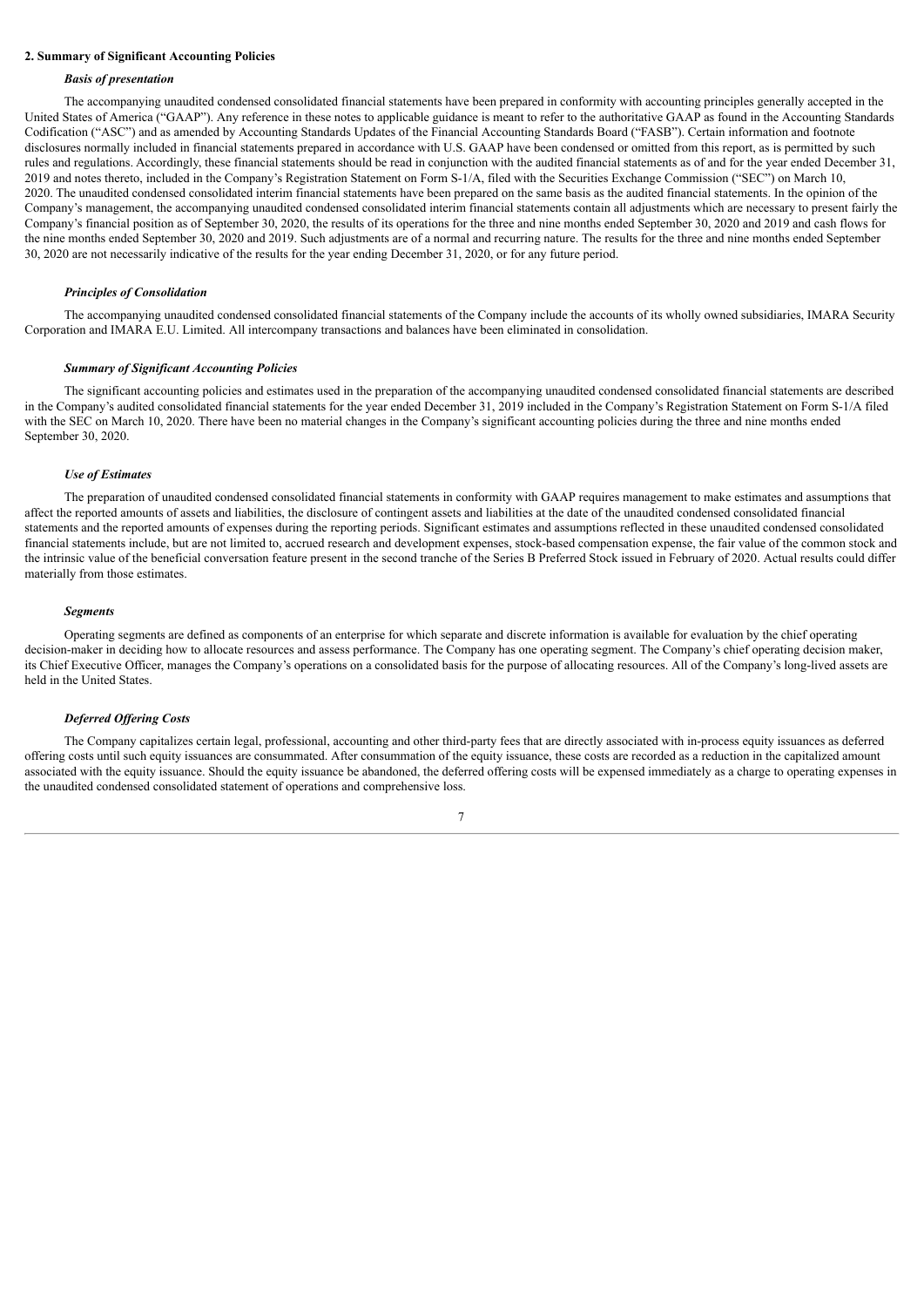# *Comprehensive Loss*

Comprehensive loss includes net loss and certain changes in stockholders' equity (deficit) that are excluded from net loss. The Company's comprehensive loss includes unrealized gains and unrealized losses on available-for-sale securities for the three and nine months ended September 30, 2020 and 2019.

### *Recently Issued Accounting Pronouncements*

In February 2016, the FASB issued ASU 2016-02*, Leases (Topic 842)* ("ASU 2016-02"), which sets out the principles for the recognition, measurement, presentation and disclosure of leases for both parties to a contract (i.e., lessees and lessors). The new standard requires lessees to apply a dual approach, classifying leases as either finance or operating leases based on the principle of whether or not the lease is effectively a financed purchase by the lessee. This classification will determine whether lease expense is recognized based on an effective interest method or on a straight-line basis over the term of the lease, respectively. A lessee is also required to record a right-of-use asset and a lease liability for all leases with a term of greater than 12 months regardless of their classification. Leases with a term of 12 months or less will be accounted for similar to existing guidance for operating leases today. ASU 2016-02 supersedes the previous leases standard, ASC 840, *Leases*. This standard will become effective for the Company for fiscal years beginning after December 15, 2021, and interim periods within fiscal years beginning after December 15, 2022. Early adoption is permitted. The Company anticipates that the adoption of this standard will have an impact on its balance sheet due to the recognition of right-of-use assets and lease liabilities; however, the Company is currently evaluating the impact that the adoption of ASU 2016-02 will have on its consolidated financial statements.

In July 2017, the FASB issued ASU 2017-11, Earnings Per Share (Topic 260), Distinguishing Liabilities from Equity (Topic 480), Derivatives and Hedging (Topic 815) I. Accounting for Certain Financial Instruments with Down Round Features II. Replacement of the Indefinite Deferral for Mandatorily Redeemable Financial Instruments of Certain Nonpublic Entities and Certain Mandatorily Redeemable Noncontrolling Interests with a Scope Exception ("ASU 2017-11"). Part I applies to entities that issue financial instruments such as warrants, convertible debt or convertible preferred stock that contain down-round features. Part II replaces the indefinite deferral for certain mandatorily redeemable noncontrolling interests and mandatorily redeemable financial instruments of nonpublic entities contained within ASC Topic 480 with a scope exception and does not impact the accounting for these mandatorily redeemable instruments. The amendments in Part I of this update are effective for the Company for fiscal years beginning after December 15, 2019, and interim periods within fiscal years beginning after December 15, 2020. Early adoption is permitted for all entities, including adoption in an interim period. The Company is currently evaluating the impact that the adoption of ASU 2017-11 will have on its consolidated financial statements.

In March 2020, the FASB issued ("ASU 2020-03"), *Codification Improvements to Financial Instruments,* which addressed, among other topics, Amendments related to ASU 2016-13 Financial Instruments—Credit Losses (Topic 326): Measurement of Credit Losses on Financial Instruments ("ASU 2016-13"). The amendments align the contractual term under *Topic 326* and *Topic 842 (Leases)* to be consistent, and also clarifies when an entity should record an allowance for credit losses in accordance with Topic 326. This standard becomes for the Company for fiscal years beginning after December 15, 2022, including interim periods within those fiscal years. The Company is currently evaluating the impact of this new guidance on the Company's consolidated financial statements and related disclosures, but does not expect the adoption of ASU 2020-03 or ASU 2016-13 to be material.

# **3. Fair Value of Financial Assets and Liabilities**

The following table presents information about the Company's financial assets and liabilities measured at fair value on a recurring basis and indicates the level of the fair value hierarchy utilized to determine such fair values (in thousands):

|                                                           |              |    | September 30, 2020                                                                              |      |                                                                      |                                                                      |
|-----------------------------------------------------------|--------------|----|-------------------------------------------------------------------------------------------------|------|----------------------------------------------------------------------|----------------------------------------------------------------------|
| Description                                               | <b>Total</b> |    | <b>Ouoted Prices in</b><br><b>Active Markets</b><br>for Identical<br><b>Assets</b><br>(Level 1) |      | <b>Significant Other</b><br><b>Observable</b><br>Inputs<br>(Level 2) | <b>Significant Other</b><br><b>Observable</b><br>Inputs<br>(Level 3) |
| Assets:                                                   |              |    |                                                                                                 |      |                                                                      |                                                                      |
| Money market funds, included in cash and cash equivalents | 31,782       | -S | 31,782                                                                                          | - \$ | $\overline{\phantom{0}}$                                             |                                                                      |
| Marketable securities:                                    |              |    |                                                                                                 |      |                                                                      |                                                                      |
| United States Treasury Bills                              | 21,998       |    | 21,998                                                                                          |      | and the control                                                      |                                                                      |
| Corporate debt securities                                 | 23,661       |    |                                                                                                 |      | 23,661                                                               |                                                                      |
| Commercial paper                                          | 16,272       |    |                                                                                                 |      | 16,272                                                               | __                                                                   |
| Total financial assets                                    | 93.713       |    | 53.780                                                                                          |      | 39.933                                                               |                                                                      |

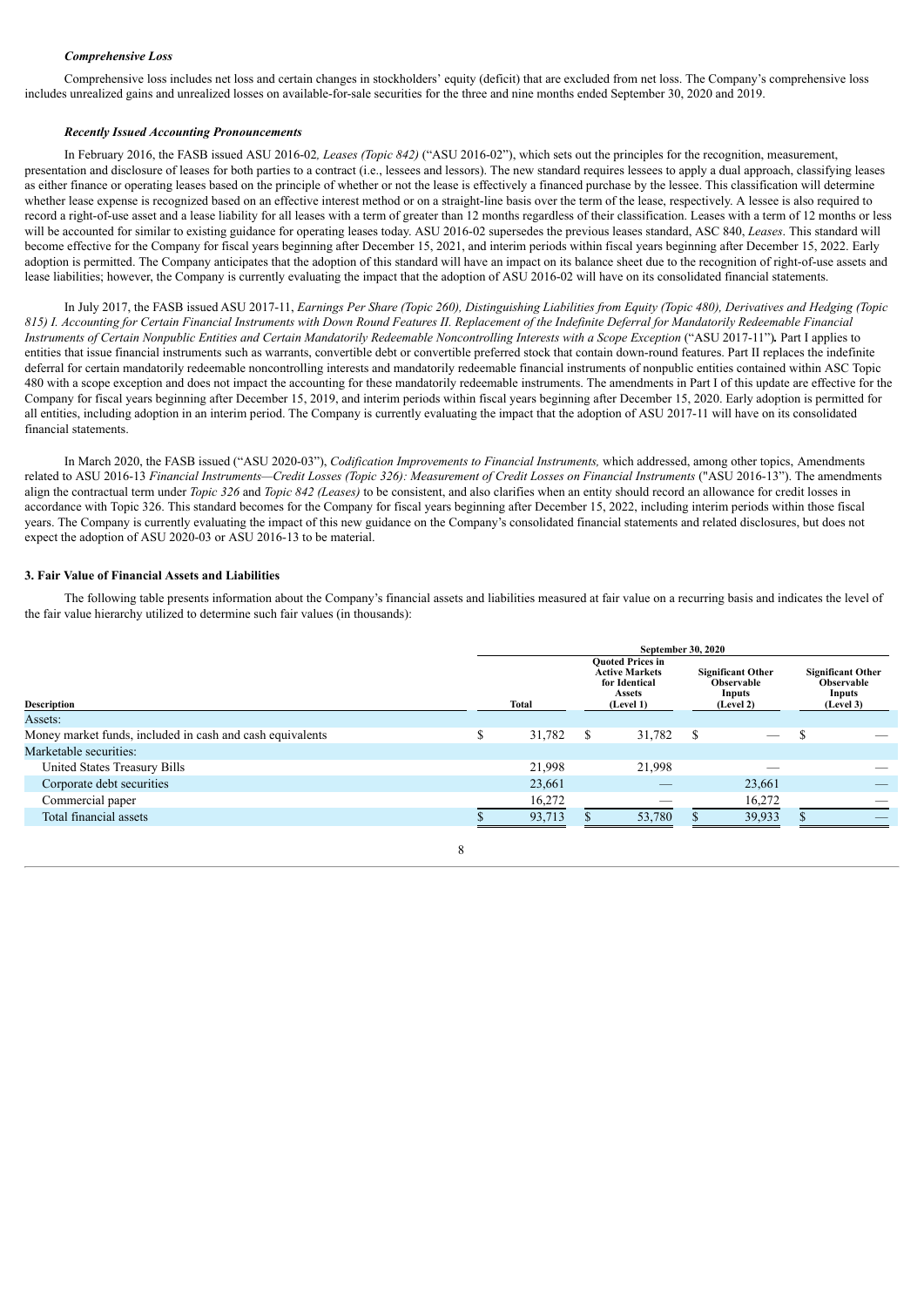|                                                           |              | December 31, 2019                                                                  |      |                                                         |                                                         |
|-----------------------------------------------------------|--------------|------------------------------------------------------------------------------------|------|---------------------------------------------------------|---------------------------------------------------------|
|                                                           | <b>Total</b> | <b>Ouoted Prices in</b><br><b>Active Markets</b><br>for Identical<br><b>Assets</b> |      | <b>Significant Other</b><br><b>Observable</b><br>Inputs | <b>Significant Other</b><br><b>Observable</b><br>Inputs |
| <b>Description</b>                                        |              | (Level 1)                                                                          |      | (Level 2)                                               | (Level 3)                                               |
| Assets:                                                   |              |                                                                                    |      |                                                         |                                                         |
| Money market funds, included in cash and cash equivalents | 4,477        | 4,477                                                                              | - \$ |                                                         |                                                         |
| Marketable securities:                                    |              |                                                                                    |      |                                                         |                                                         |
| Corporate debt securities                                 | 5,772        |                                                                                    |      | 5,772                                                   |                                                         |
| Commercial paper                                          | 18,199       | __                                                                                 |      | 18,199                                                  | __                                                      |
| Total financial assets                                    | 28,448       | 4.477                                                                              |      | 23,971                                                  | __                                                      |

**December 31, 2019**

As of September 30, 2020 and December 31, 2019, the Company's Level 1 financial assets consisted of cash equivalents held in money market funds, which are valued using quoted market prices in active markets without any valuation adjustment, and United States treasury bills, which are based on quoted market prices in active markets. The financial assets valued based on Level 2 inputs consist of corporate debt securities and commercial paper, which consist of investments in highly-rated investment-grade securities. The Company estimates the fair values of these marketable securities by taking into consideration valuations obtained from third-party pricing sources. These pricing sources utilize industry standard valuation models, including both income and market-based approaches, for which all significant inputs are observable, either directly or indirectly, to estimate fair value. These inputs include market pricing based on real-time trade data for the same or similar securities, issuer credit spreads, benchmark yields, and other observable inputs. The Company validates the prices provided by its third-party pricing sources by understanding the models used, obtaining market values from other pricing sources and analyzing pricing data in certain instances.

During the three and nine months ended September 30, 2020 and the year ended December 31, 2019, there were no transfers between fair value measurement levels.

The carrying values of other current assets, accounts payable and accrued expenses approximate their fair values due to the short-term nature of these assets and liabilities.

# **4. Investments**

As of September 30, 2020, the Company had short-term investments consisting of United States treasury bills, corporate debt securities, and commercial paper, which are considered to be available-for-sale investments. As of December 31, 2019, the Company had short-term investments consisting of corporate debt securities and commercial paper. These are included in short-term investments on the condensed consolidated balance sheets, even though the stated maturity date may be one year or more beyond the current balance sheet date, as the Company views those securities as available for use in current operations, if needed. The following table summarizes the Company's investments (in thousands):

|        |                       |    |                                  |                           |                                 | <b>Fair Value</b> |
|--------|-----------------------|----|----------------------------------|---------------------------|---------------------------------|-------------------|
|        |                       |    |                                  |                           |                                 |                   |
| 23,638 |                       | 23 |                                  | $\hspace{0.05cm}$         |                                 | 23,661            |
| 21,997 |                       |    |                                  |                           |                                 | 21,998            |
| 16,272 |                       |    |                                  |                           |                                 | 16,272            |
| 61.907 |                       | 24 |                                  |                           |                                 | 61,931            |
|        | <b>Amortized Cost</b> |    | <b>Gross Unrealized</b><br>Gains | <b>September 30, 2020</b> | <b>Gross Unrealized</b><br>Loss |                   |

|                           |                       | December 31, 2019                |                                 |                   |
|---------------------------|-----------------------|----------------------------------|---------------------------------|-------------------|
|                           | <b>Amortized Cost</b> | <b>Gross Unrealized</b><br>Gains | <b>Gross Unrealized</b><br>Loss | <b>Fair Value</b> |
| Current:                  |                       |                                  |                                 |                   |
| Commercial paper          | 18,167                | 32                               | $\overline{\phantom{0}}$        | 18,199            |
| Corporate debt securities | 5,772                 | $\overline{\phantom{a}}$         | $\overline{\phantom{a}}$        | 5,772             |
| Total                     | 23,939                | 32                               | $\hspace{0.1mm}-\hspace{0.1mm}$ | 23,971            |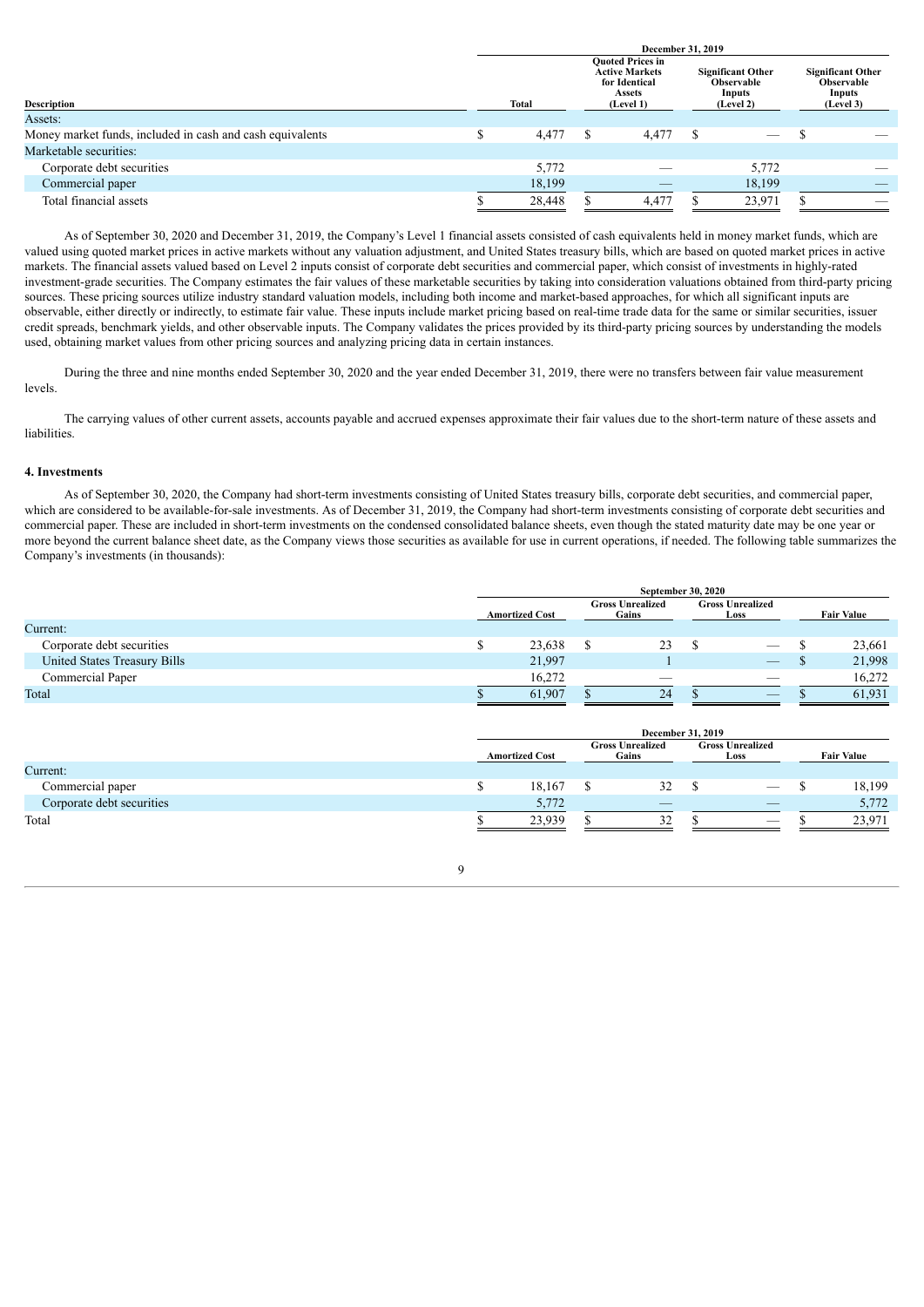As of September 30, 2020 and December 31, 2019, the Company had no available-for-sale securities in unrealized loss positions.

#### **5. Accrued Expenses**

Accrued expenses consisted of the following (in thousands):

|                                           | September 30,<br>2020 |       | December 31,<br>2019 |
|-------------------------------------------|-----------------------|-------|----------------------|
| Accrued research and development expenses |                       | 1,726 | .106                 |
| Accrued compensation and benefits         |                       | 1,239 | 802                  |
| Accrued professional services             |                       | 372   | 330                  |
| Accrued other                             |                       |       | 302                  |
| Total accrued expenses                    |                       | 3,424 | 2.540                |

### **6. License Agreements**

#### *Agreement with Lundbeck*

In April 2016, the Company entered into a license agreement with Lundbeck A/S ("Lundbeck" and the "Lundbeck Agreement") pursuant to which Lundbeck granted the Company the following licenses within the field of prevention, treatment or diagnosis of hemoglobinopathy disorders and/or other diseases or disorders, including those directly or indirectly related to hemoglobinopathies: (1) an exclusive, royalty-bearing license to certain patent rights and certain know-how owned or otherwise controlled by Lundbeck ("Licensed Technology") to research, develop, make, use, sell, and commercialize products ("Licensed Products") from PDE9 inhibitors, which included IMR-687 ("Licensed Compounds"); (2) a non-exclusive license to the Licensed Technology to make, research, develop, and use such Licensed Technology to enable research and development, with certain restrictions; and (3) a sublicensing right that allows the Company to grant sublicenses to third parties to use the Licensed Technology subject to the certain terms detailed in the Lundbeck Agreement. Under the Lundbeck Agreement, the Company is subject to certain achievement dates for development milestones as defined in the agreement. The regulatory milestones due under the Lundbeck Agreement depend on the products being developed. Development milestones due under the Lundbeck Agreement with respect to the Licensed Compounds total up to \$23.5 million, and, for any products that contain PDE9 inhibitors other than Licensed Compounds, total up to \$11.8 million. The Company also agreed to pay tiered royalties based on net sales of all products licensed under the agreement in the low single-digit percentages.

To date, pursuant to the license agreement, the Company has made cash payments to Lundbeck of \$1.8 million consisting of an upfront payment and ongoing milestone payments, which were recorded as research and development expenses. No payments were made during the year ended December 31, 2019, or for the three and nine months ended September 30, 2020. As partial consideration for the license, the Company issued 167,523 shares of common stock to Lundbeck, which represented 8.0% of the Company's then outstanding equity pursuant to a restricted stock agreement. The shares were fully vested on the date of issuance. The Company also allowed Lundbeck to participate in the fourth tranche of its Series A preferred stock financing in November 2018 at \$1.00 per share.

The Lundbeck Agreement can be terminated by the Company at any time with 180 days' written notice. The Company or Lundbeck may terminate the agreement by written notice within a specified period of time in the event of a material breach.

#### **7. Commitments and Contingencies**

#### *Lease Agreements*

In 2016, the Company entered into an agreement for office space located in Cambridge, Massachusetts, which was a month-to-month lease, with a related party (see Note 13). The agreement for this space terminated on August 17, 2019. The Company recorded rent expense of less than \$0.2 million during the three and nine months ended September 30, 2019.

In May 2019, the Company entered into a new operating lease agreement for office space totaling 4,210 square feet, located in Boston, Massachusetts with a 62 month term. The lease includes a rent escalation clause which results in cash rental payments of approximately \$0.3 million annually. Rent expense is being recognized on a straight-line basis over the lease term. In addition to the base rent, the Company is also responsible for its share of operating expenses, electricity and real estate taxes, in accordance with the terms of the Lease Agreement. The Company provided a security deposit of approximately \$0.1 million in May 2019, which is included as a component of other assets on the Company's unaudited condensed consolidated balance sheets as of September 30, 2020 and December 31, 2019. The Company occupied the space in August 2019 and commenced recognition of rent expense. The Company recorded rent expense of approximately \$0.1 million during the three months ended September 30, 2020, and approximately \$0.2 million during the nine months ended September 30, 2020.

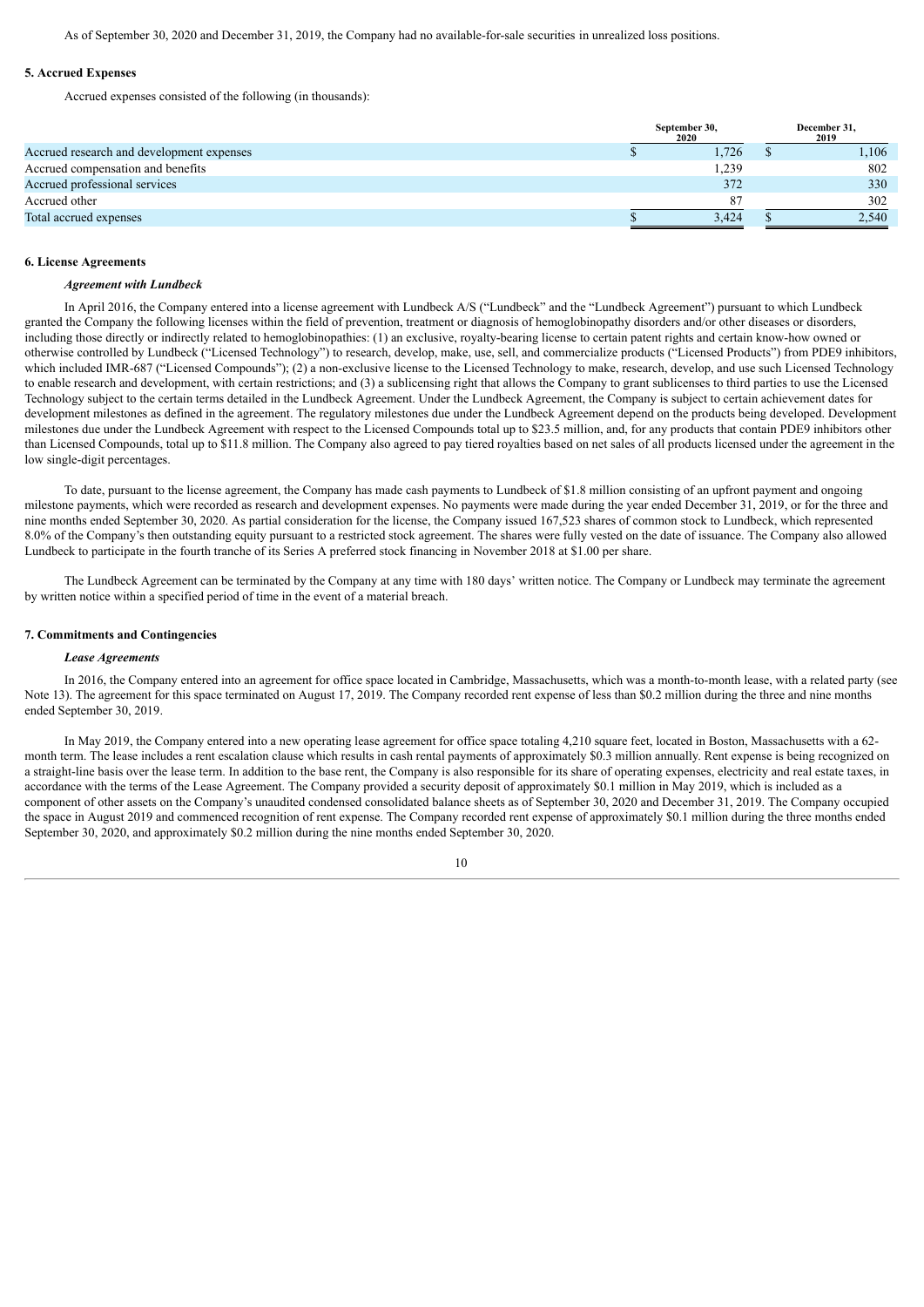The following table summarizes the future minimum lease payments due under the Company's operating lease (in thousands):

|            | September 30,<br>2020 |
|------------|-----------------------|
| 2020       | 68                    |
| 2021       | 273                   |
| 2022       | 278                   |
| 2023       | 284                   |
| Thereafter | 229                   |
|            | ,132                  |

# *Legal Proceedings*

The Company may from time to time be party to litigation arising in the ordinary course of business. The Company was not subject to any material legal proceedings during the three and nine months ended September 30, 2020 and year ended December 31, 2019, and no material legal proceedings are currently pending or, to the best of its knowledge, threatened.

#### *Indemnification Obligations*

The Company agrees to standard indemnification obligations as part of entering into agreements in the ordinary course of business. Pursuant to the indemnification provisions, the Company agrees to indemnify, hold harmless, and to reimburse the indemnified party for losses suffered or incurred by the indemnified party, generally the Company's business partners, in connection with matters specified in the applicable provision, which may include any U.S. patent or any copyright or other intellectual property infringement claim by any third-party with respect to the Company's products or product liability claims by any third-party with respect to the Company's products. The term of these indemnification obligations is generally perpetual any time after execution of the agreement. The potential amount of future payments the Company could be required to make under these indemnification obligations is unlimited. The Company has never incurred costs to defend lawsuits or settle claims related to these indemnification obligations.

#### **8. Convertible Preferred Stock**

On February 25, 2020, the Company raised \$17.1 million in net proceeds from the sale of 1,562,994 shares of Series B Preferred Stock, at a price of \$10.9722 per share, upon a waiver of specified milestone conditions from the holders of a majority of the shares then held by the holders of Series B Preferred Stock. Upon issuance, each share of Series B Preferred Stock included an embedded beneficial conversion feature as the estimated fair value of the Company's common stock on the date of issuance of the Series B Preferred Stock was higher than the effective conversion price of the Series B Preferred Stock of \$10.9722 per share. Given the proximity of the issuance to the Company's public offering, the Company utilized the \$16.00 public offing price of its common stock to determine the intrinsic value of the beneficial conversion feature. As a result, the Company recorded the intrinsic value of the beneficial conversion feature of \$7.9 million as a discount on the Series B Preferred Stock at issuance. Because the Series B Preferred Stock was immediately convertible upon issuance and did not include mandatory redemption provisions, the discount on the Series B Preferred Stock was immediately accreted.

Upon the completion of the IPO on March 16, 2020, all 70,378,661 shares of outstanding preferred stock automatically converted into 11,172,955 shares of common stock. Prior to the conversion, the holders of the preferred stock were entitled to receive noncumulative dividends of 8% per annum of the Series B issuance price only when and if declared by the Company's Board of Directors. No dividends have been declared by the Company's Board of Directors since inception.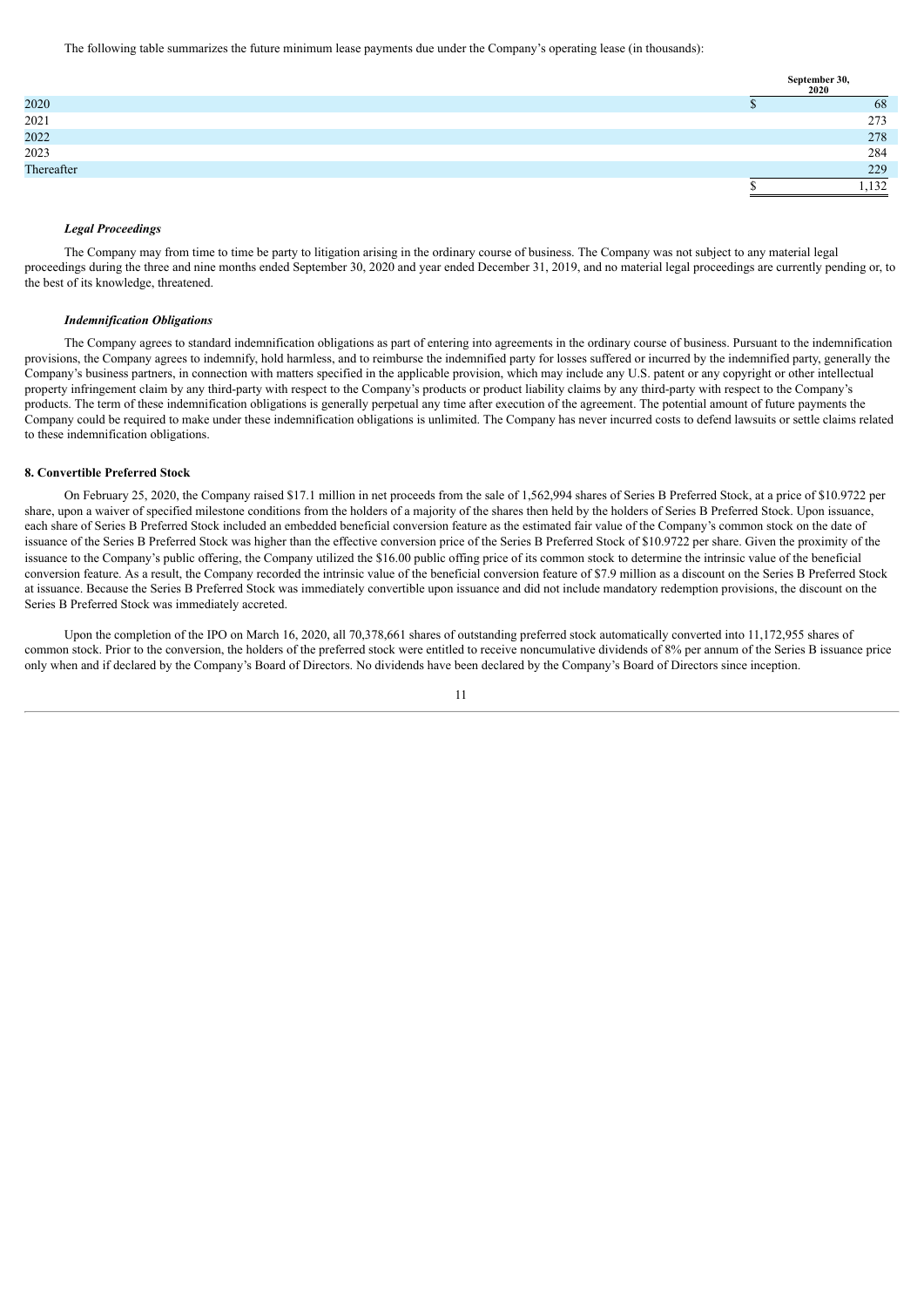As of December 31, 2019, preferred stock consisted of the following (in thousands, except share data):

|                             | <b>December 31, 2019</b>                                                                                 |              |  |                   |  |                      |                                                          |  |
|-----------------------------|----------------------------------------------------------------------------------------------------------|--------------|--|-------------------|--|----------------------|----------------------------------------------------------|--|
|                             | Preferred<br>Preferred<br><b>Stock</b><br><b>Stock</b><br><b>Issued and</b><br>Authorized<br>Outstanding |              |  | Carrying<br>Value |  | Liauidation<br>Value | Common<br>stock<br><b>Issuable</b><br>Upon<br>Conversion |  |
| Series Seed Preferred Stock | 2,712,960                                                                                                | 2,712,960    |  | 1,460             |  | 2,713                | 430,693                                                  |  |
| Series A Preferred Stock    | 31,499,040                                                                                               | 31.499.040   |  | 30,729            |  | 31,499               | 5,000,623                                                |  |
| Series B Preferred Stock    | 36,166,661                                                                                               | 26, 321, 313 |  | 45,575            |  | 45,849               | 4,178,645                                                |  |
|                             | 70,378,661                                                                                               | 60,533,313   |  | 77.764            |  | 80.061               | 9.609.961                                                |  |

# **9. Stockholders' Equity**

On August 13, 2019, the Company's board of directors, and on February 26, 2020, the Company's stockholders, approved the Company's restated certificate of incorporation, which became effective upon closing of the IPO on March 16, 2020, to authorize 10,000,000 shares of undesignated preferred stock, \$0.001 per share par value, and to increase the number of authorized shares of common stock from 100,000,000 to 200,000,000 shares, \$0.001 per share par value.

Common stockholders are entitled to receive dividends, as may be declared by the Board, if any, subject to the preferential dividend rights of any preferred stock then outstanding. Through September 30, 2020, no cash dividends have been declared or paid.

As of September 30, 2020, 10,000,000 shares of preferred stock were authorized and no shares of preferred stock were issued or outstanding.

As of September 30, 2020 and December 31, 2019, the Company has reserved for future issuance the following shares of common stock:

|                                                                                 | September 30,<br>2020 | December 31.<br>2019 |
|---------------------------------------------------------------------------------|-----------------------|----------------------|
| Conversion of outstanding preferred stock                                       |                       | 9,609,961            |
| Shares reserved for future issuance under the 2016 Stock Incentive Plan         |                       | 228,852              |
| Shares reserved for future issuance under the 2020 Equity Incentive Plan        | 1,277,645             |                      |
| Shares reserved for future issuance under the 2020 Employee Stock Purchase Plan | 193.216               |                      |
|                                                                                 | 1,470,861             | 9,838,813            |

# **10. Stock-Based Compensation**

### *2016 Stock Incentive Plan*

The Company's 2016 Stock Incentive Plan, (the "2016 Plan") provided for the grant of restricted stock, restricted stock units, stock appreciation rights, incentive stock options, non-statutory stock options and other stock-based awards to employees, officers, members of the Board, consultants and advisors of the Company.

As of December 31, 2019, the number of shares of common stock authorized to be issued under the 2016 Plan was 2,091,969, of which 228,852 shares remained available for future grants as of December 31, 2019. As of the effective date of the 2020 Equity Incentive Plan (the "2020 Plan"), no shares remained available for future issuance under the 2016 Plan. Any options or awards outstanding under the 2016 Plan remain outstanding and effective.

#### *2020 Equity Incentive Plan*

On October 1, 2019, the Company's board of directors adopted, and on February 26, 2020 the Company's stockholders approved, the 2020 Equity Incentive Plan (the "2020 Plan"), which became effective on March 11, 2020. The 2020 Plan provides for the grant of incentive stock options, non-qualified stock options, stock appreciation rights, restricted stock awards, restricted stock units and other stock-based awards. The number of shares reserved for issuance under the 2020 Plan is the sum of: (1) 1,220,283 shares of the Company's common stock; plus (2) the number of shares (up to a maximum of 2,091,969 shares) equal to the sum of (x) 228,852 shares, which represents the Company's common stock reserved for issuance under the 2016 Plan that remained available for grant under the 2016 Plan as of March 11, 2020 and (y) the number of shares of the Company's common stock subject to outstanding

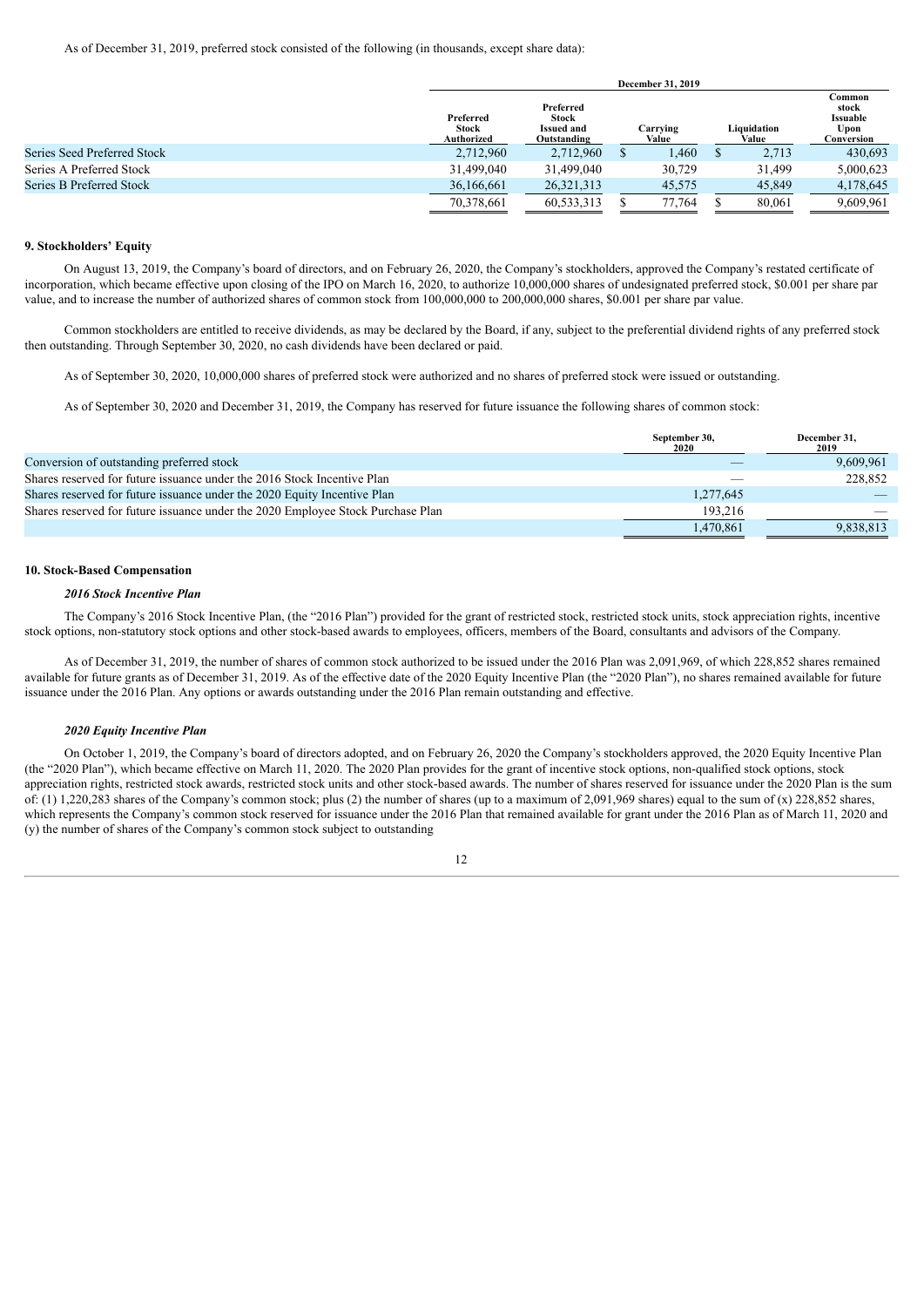awards granted under the 2016 Plan that expire, terminate or are otherwise surrendered, cancelled, forfeited or repurchased by the Company at their original issuance price pursuant to a contractual repurchase right. The number of shares reserved shall be annually increased on the first day of each fiscal year, beginning with the fiscal year ending December 31, 2021 and continuing until, and including, the fiscal year ending December 31, 2030, equal to the lesser of (i) 4% of the number of shares of the Company's common stock outstanding on the first day of such fiscal year and (ii) an amount determined by the Company's board of directors. No more than 8,541,982 shares of common stock may be issued as incentive stock options under the 2020 Plan. The shares of common stock underlying any awards that expire, terminate, or are otherwise surrendered, cancelled, forfeited or repurchased by the Company under the 2016 Plan or the 2020 Plan will be added back to the shares of common stock available for issuance under the 2020 Plan

As of September 30, 2020, there were 1,277,645 shares available for future issuance under the 2020 Plan.

For financial reporting purposes, the Company performed common stock valuations with the assistance of a third-party specialist through October 23, 2019 to determine stock-based compensation expense for stock options. Upon completion of the IPO, the fair value of the common stock on the grant date was based on the closing price of the stock on the Nasdaq Global Select Market on the date of grant.

The following table summarizes the Company's stock option activity:

|                                                         | Number of<br><b>Shares</b> | Weighted-<br>Average<br><b>Exercise Price</b> | Weighted-<br>Average<br>Remaining<br>Contractual<br>Term<br>(in years) | Aggregate<br><b>Intrinsic Value</b><br>(in thousands) |
|---------------------------------------------------------|----------------------------|-----------------------------------------------|------------------------------------------------------------------------|-------------------------------------------------------|
| Outstanding as of December 31, 2019                     | 1,863,117                  | 4.60                                          | 8.90                                                                   | 15,151                                                |
| Granted                                                 | 540,939                    | 17.74                                         |                                                                        |                                                       |
| Exercised                                               | (96,602)                   | 4.39                                          |                                                                        |                                                       |
| Forfeited                                               | (369, 449)                 | 7.58                                          |                                                                        |                                                       |
| Outstanding as of September 30, 2020                    | 1,938,005                  | 7.71                                          | 7.69                                                                   | 24,507                                                |
| Options vested and exercisable as of September 30, 2020 | 706.693                    | 4.26                                          | 5.50                                                                   | 11.364                                                |

The aggregate intrinsic value of options is calculated as the difference between the exercise price of the stock options and the fair value of the Company's common stock for those stock options that had exercise prices lower than the fair value of the common stock as of the end of the period.

The weighted-average grant date fair value of the Company's stock options granted during the three and nine months ended September 30, 2020 was \$12.99 and \$11.30, respectively. The weighted-average grant date fair value of the Company's stock options granted during the nine months ended September 30, 2019 was \$3.42. The Company did not grant any stock options during the three months ended September 30, 2019.

The assumptions that the Company used to determine the grant date fair value of stock options granted to employees, non-employees and members of the Board during the three and nine months ended September 30, 2020 and the nine months ended September 30, 2019 were as follows, presented on a weighted-average basis Stockbased compensation expense was allocated as follows (in thousands):

|                          | <b>Three Months Ended</b><br>September 30, |      | <b>Nine Months Ended</b><br>September 30, |          |  |
|--------------------------|--------------------------------------------|------|-------------------------------------------|----------|--|
|                          | 2020                                       | 2019 | 2020                                      | 2019     |  |
| Expected term (in years) | 6.17                                       |      | 6.14                                      | 6.11     |  |
| Expected volatility      | 73.40%                                     |      | 72.77%                                    | 69.70%   |  |
| Expected dividend yield  | $0.00\%$                                   |      | $0.00\%$                                  | $0.00\%$ |  |
| Risk-free interest rate  | $0.30\%$                                   |      | $0.52\%$                                  | 2.19%    |  |

#### *Performance-based awards*

The Company granted stock options to purchase an aggregate of 220,928 shares of common stock to certain employees, officers and consultants and advisors of the Company on May 16, 2019, June 5, 2019 and June 21, 2019, which contain performance-based vesting criteria. Vesting of these options was contingent on the closing of the second tranche of Series B Preferred Stock financing. Stock-based compensation expense associated with performance-based stock options is recognized if the performance conditions are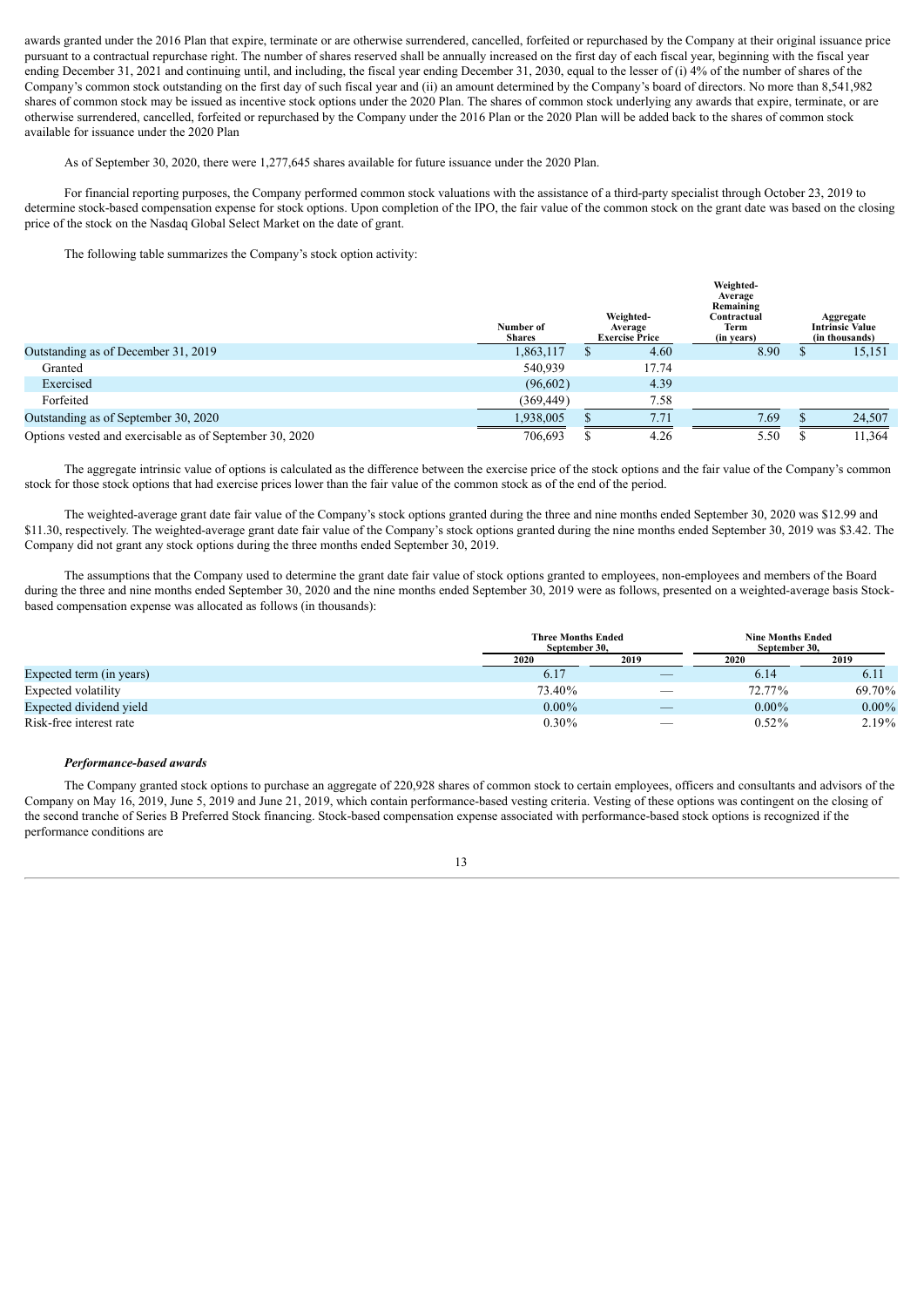considered probable of being achieved, using management's best estimates. As a result of the performance condition being met on February 25, 2020, these options will vest as to 25% of the shares underlying each option on February 25, 2021 and as to the remainder of the shares in equal quarterly installments for three years thereafter. The Company recognized stock-based compensation expense of less than \$0.1 million and \$0.2 million for these options during the three and nine months ended September 30, 2020, respectively.

### *Stock-Based Compensation*

Stock-based compensation expense included in the Company's unaudited condensed consolidated statements of operations and comprehensive loss is as follows (in thousands):

|                                        | <b>Three Months Ended</b><br>September 30, |      |  | <b>Nine Months Ended</b><br>September 30, |  |       |  |      |
|----------------------------------------|--------------------------------------------|------|--|-------------------------------------------|--|-------|--|------|
|                                        |                                            | 2020 |  | 2019                                      |  | 2020  |  | 2019 |
| Research and development               |                                            | 161  |  | 120                                       |  | 501   |  | 193  |
| General and administrative             |                                            | 481  |  | 190                                       |  | .051  |  | 409  |
| Total stock-based compensation expense |                                            | 642  |  | 310                                       |  | 1.552 |  | 602  |

As of September 30, 2020 and December 31, 2019, total unrecognized compensation cost related to the unvested stock-based awards was \$6.9 million and \$3.3 million, respectively, which is expected to be recognized over a weighted-average period of 3.06 and 3.17 years, respectively.

#### *2020 Employee Stock Purchase Plan*

On October 1, 2019, the Company's board of directors adopted, and on February 26, 2020, the Company's stockholders approved the 2020 Employee Stock Purchase Plan (the "2020 ESPP"), which became effective on March 11, 2020. The 2020 ESPP initially provides participating employees with the opportunity to purchase up to an aggregate of 193,216 shares of the Company's common stock. The number of shares of the Company's common stock reserved for issuance under the 2020 ESPP will automatically increase on the first day of each fiscal year, beginning with the fiscal year commencing on January 1, 2021 and continuing until, and including, the fiscal year commencing on January 1, 2031, in an amount equal to the lowest of (i) 386,432 shares of the Company's common stock, (ii) 1% of the number of shares of the Company's common stock outstanding on the first day of such fiscal year and (iii) an amount determined by the Company's board of directors.

#### **11. Income Taxes**

Deferred tax assets and deferred tax liabilities are recognized based on temporary differences between the financial reporting and tax basis of assets and liabilities using statutory rates. A valuation allowance is recorded against deferred tax assets if it is more likely than not that some or all of the deferred tax assets will not be realized. Due to the uncertainty surrounding the realization of the favorable tax attributes in future tax returns, the Company has recorded a full valuation allowance against the Company's otherwise recognizable net deferred tax assets.

On March 27, 2020, the United States enacted the Coronavirus Aid, Relief, and Economic Security Act ("CARES Act"). The Cares Act includes provisions relating to refundable payroll tax credits, deferment of the employer portion of certain payroll taxes, net operating loss carryback periods, alternative minimum tax credit refunds, modifications to the net interest deduction limitations and technical corrections to tax depreciation methods for qualified improvement property. The CARES Act also established a Paycheck Protection Program whereby certain small businesses are eligible for a loan to fund payroll expenses, rent, and related costs.

The Company considered the provisions under the CARES Act and elected not to take advantage of the provisions of CARES Act as the effect of such provisions was not expected to have a material impact on the Company's results of operations, cash flows and consolidated financial statements.

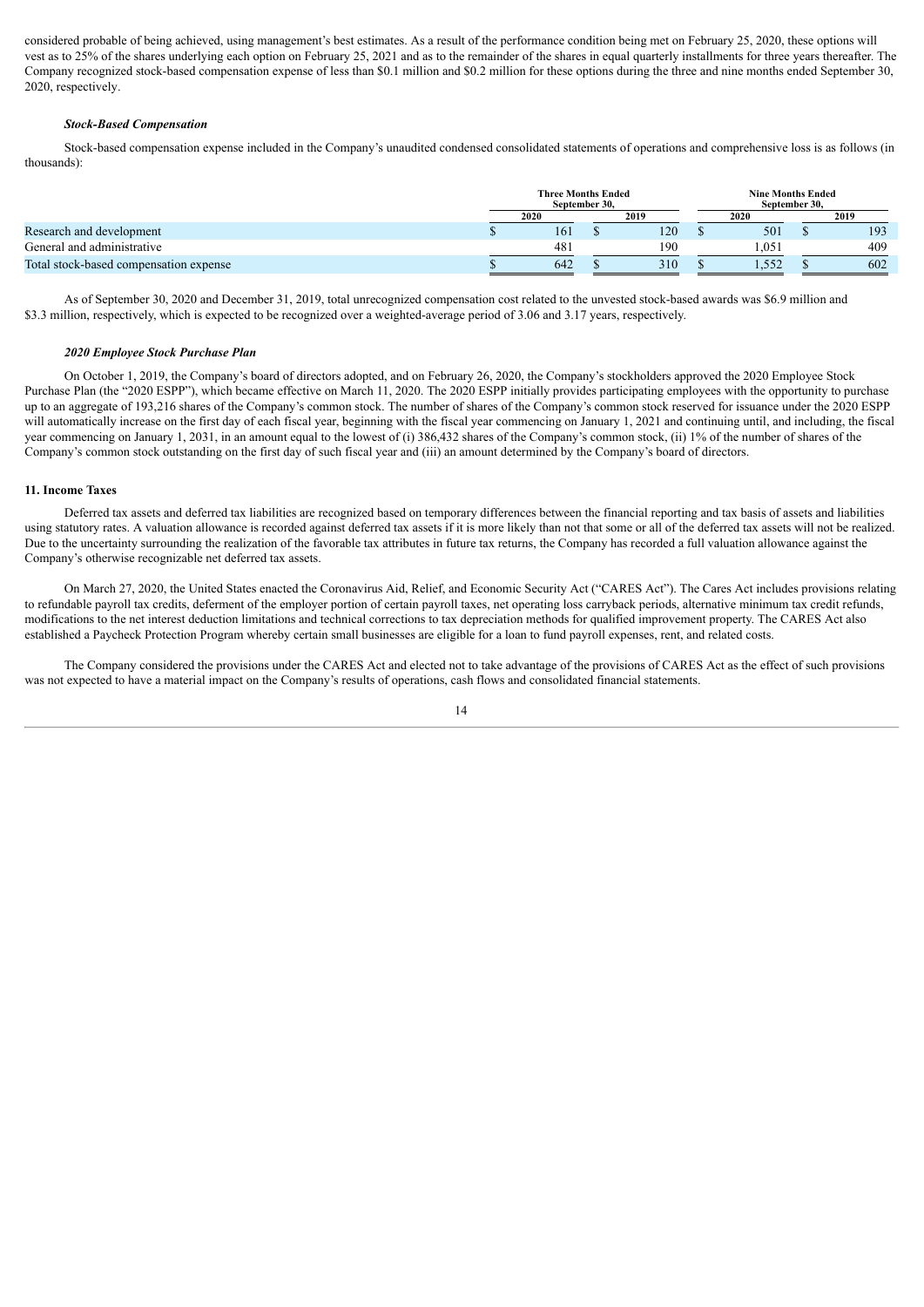### **12. Net Loss Per Share**

Basic and diluted net loss per share is determined by dividing net loss attributable to common stockholders by the weighted-average common shares outstanding during the period. Net loss attributable to common stockholders for the nine months ended September 30, 2020 did not equal net loss due to the accretion of the beneficial conversion feature of Series B Preferred Stock in the amount of \$7.9 million. The beneficial conversion feature was initially recorded as a discount on the Series B Preferred Stock with a corresponding amount recorded to Additional Paid-in Capital. The discount on the Series B Preferred Stock was then immediately written off as a deemed dividend as the Series B Preferred Stock does not have a stated redemption date and is immediately convertible at the option of the holder. The Company has computed diluted net loss per common share after giving consideration to all potentially dilutive common shares, including convertible preferred stock and options to purchase common stock during the period determined using the if-converted method, except where the effect of including such securities would be antidilutive. Because the Company has reported net losses since inception, these potential common shares have been anti-dilutive and basic and diluted loss per share have been the same.

The Company excluded the following potential common shares from the computation of diluted net loss per share attributable to common stockholders for the periods indicated because including them would have had an anti-dilutive effect:

|                                  | <b>Three Months Ended</b><br>September 30. |           | <b>Nine Months Ended</b><br>September 30. |           |
|----------------------------------|--------------------------------------------|-----------|-------------------------------------------|-----------|
|                                  | 2020                                       | 2019      | 2020                                      | 2019      |
| Series Seed Preferred Stock      |                                            | 430.693   | $\overline{\phantom{a}}$                  | 430,693   |
| Series A Preferred Stock         |                                            | 5,000,623 |                                           | 5,000,623 |
| Series B Preferred Stock         |                                            | 4,178,645 | $\overline{\phantom{a}}$                  | 4,178,645 |
| Options to purchase common stock | .938,005                                   | 645,568   | .938,005                                  | 645,568   |

# **13. Related Party Transactions**

### *Lundbeck*

Lundbeckfond Invest A/S is one of the Company's stockholders and participated in all tranches of the Series A preferred stock financing and both tranches of the Series B preferred stock financing. Prior to the conversion of the Company's preferred stock, Lundbeckfond Invest A/S owned 5,470,492 shares of Series A Preferred Stock as of December 31, 2019, and 478,749 shares of Series Seed Preferred Stock as of December 31, 2019. Lundbeckfond Invest A/S owned 1,326,111 shares of Series B Preferred Stock as of December 31, 2019. All shares of preferred stock converted into shares of common stock upon closing of the IPO. Lundbeckfond Invest A/S also purchased 187,500 shares of common stock in the IPO. This reflects a 7.4% and a 9.3% ownership interest on a fully diluted basis as of September 30, 2020 and December 31, 2019, respectively. Mette Kirstine Agger, a member of our board of directors, is a Managing Partner at Lundbeckfonden Ventures, which is an affiliate of Lundbeckfond Invest A/S.

Lundbeck, an affiliate of Lundbeckfond Invest A/S, is also one of the Company's stockholders and participated in the fourth tranche of the Company's Series A preferred stock financing. Prior to the conversion of the Company's preferred stock, Lundbeck owned 499,069 shares of Series A Preferred Stock as of December 31, 2019, as well as 443,271 shares of common stock issued in conjunction with the Lundbeck Agreement (See Note 6). All shares of preferred stock converted into shares of common stock upon closing of the IPO. This reflects a 2.7% and a 4.2% ownership interest on a fully diluted basis as of September 30, 2020 and December 31, 2019, respectively. Lundbeck did not participate in the Series B Preferred Stock financing.

To date, pursuant to the Lundbeck Agreement, the Company has made cash payments to Lundbeck of \$1.8 million consisting of an upfront payment and ongoing milestone payments which are recorded as research and development expense.

#### *Cydan Development, Inc.*

In January 2016, the Company entered into a Business Services Agreement with Cydan Development, Inc., or Cydan, pursuant to which Cydan provided office space, personnel assistance, and other business services to the Company on an as-needed basis. At the time the agreement was signed, Cydan was considered a related party because Cydan was a holder of more than 5% of the Company's capital stock and Dr. James McArthur was the Company's founder, President and Chief Executive Officer, a member of the Company's board of directors and a holder of more than 5% of the Company's capital stock and the Chief Scientific Officer of Cydan. As of September 30, 2020, Cydan is no longer considered a related party. The Company paid Cydan less than \$0.1 million during the three and nine months ended September 30, 2019 related to the Business Services Agreement, all of which was recorded as research and development expense. The Company agreed with Cydan to terminate the Business Services Agreement and all related services rendered by Cydan to the Company effective as of August 17, 2019. Accordingly, there were no amounts due to Cydan as of September 30, 2020 and December 31, 2019.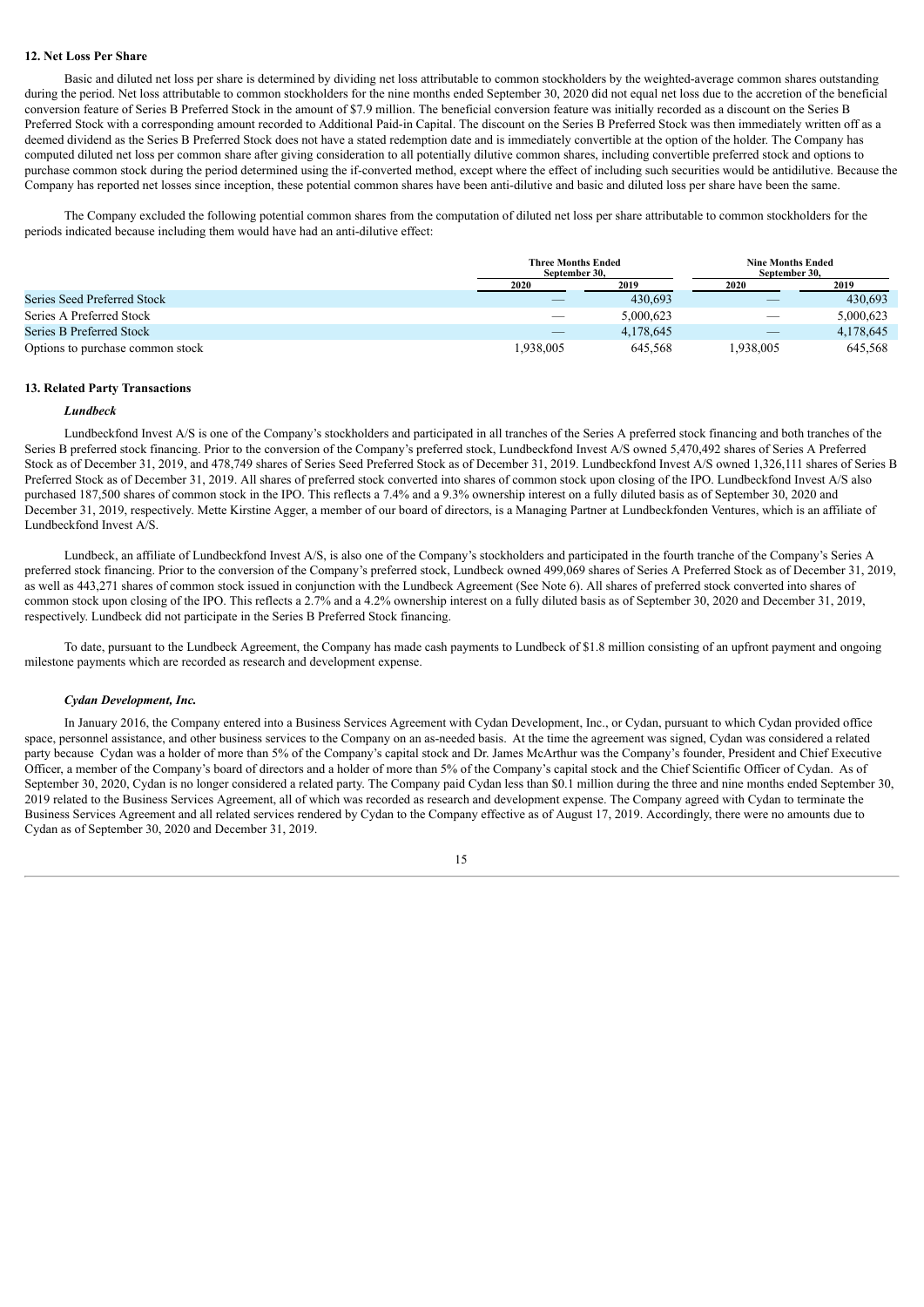# **14. Benefit Plans**

The Company established a defined contribution savings plan under Section 401(k) of the Internal Revenue Code effective as of January 2019. This plan covers substantially all employees who meet minimum age and service requirements and allows participants to defer a portion of their annual compensation on a pre-tax basis. Matching contributions to the plan may be made at the discretion of the Board. The Company has made no contributions to the plan to date.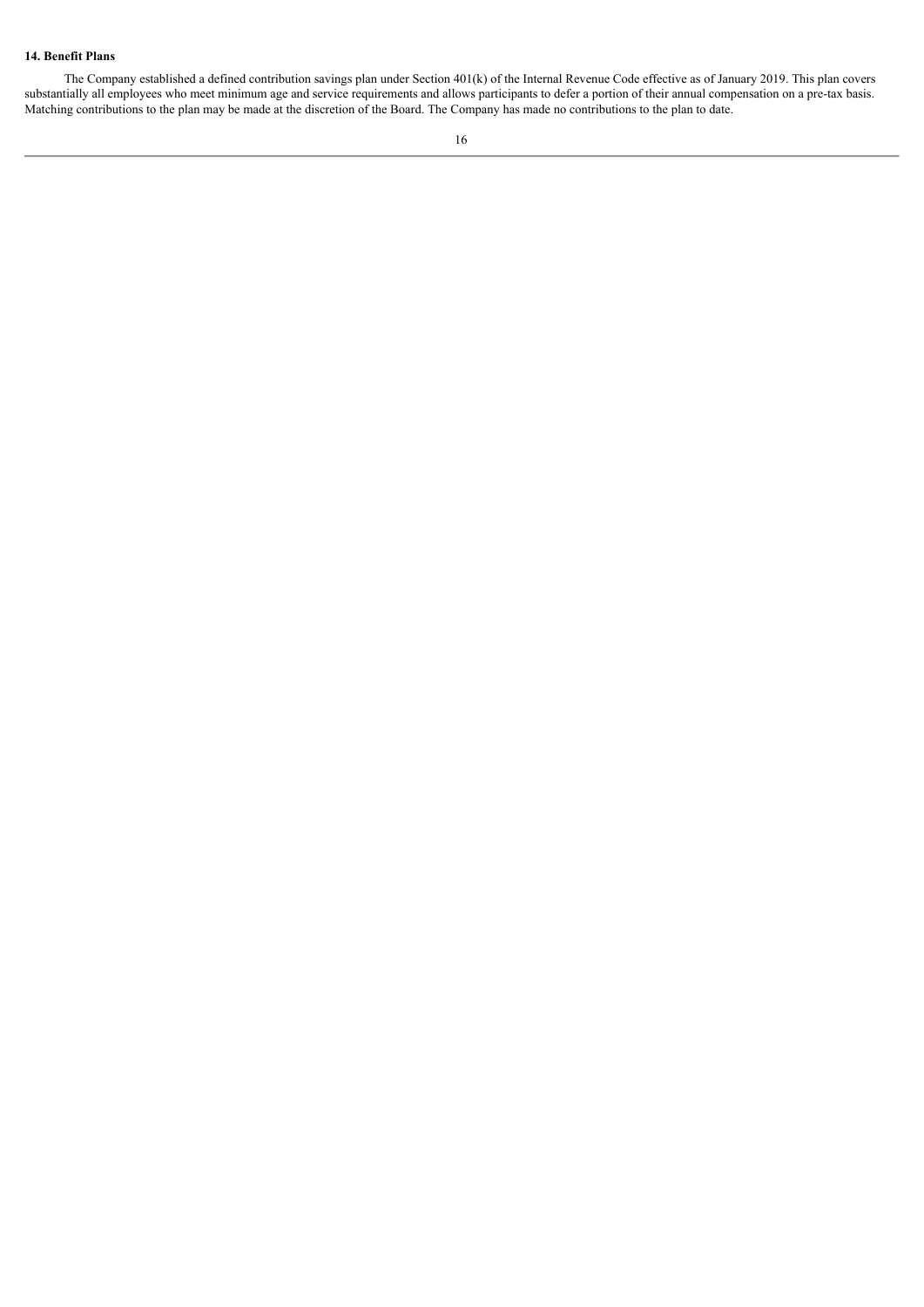#### <span id="page-19-0"></span>**Item 2. Management's Discussion and Analysis of Financial Condition and Results of Operations.**

The following discussion and analysis of our financial condition and results of operations should be read in conjunction with our financial statements and related notes appearing elsewhere in this Quarterly Report on Form 10-Q and the prospectus for our initial public offering filed pursuant to Rule 424(b)(4) under the Securities Act of 1933, as amended, or the Securities Act, with the Securities and Exchange Commission, or SEC, on March 12, 2020. Some of the information contained in this discussion and analysis or set forth elsewhere in this Quarterly Report on Form 10-Q, including information with respect to our plans and strategy for our business, includes forward-looking statements that involve risks and uncertainties. As a result of many factors, including those factors set forth in the "Risk Factors" section of this Ouarterly Report on Form 10-O, our actual results could differ materially from the results described in, or implied by, the forward-looking statements contained in the *following discussion and analysis.*

#### **Business Overview**

We are a clinical-stage biopharmaceutical company dedicated to developing and commercializing novel therapeutics to treat patients suffering from rare inherited genetic disorders of hemoglobin, known as hemoglobinopathies. Our pipeline is built on the differentiated therapeutic potential of our initial product candidate, IMR-687, which is an oral, once-a-day, potentially disease-modifying treatment for sickle cell disease, or SCD, and ß-thalassemia. IMR-687 is a highly selective, potent small molecule inhibitor of phosphodiesterase- 9, or PDE9, that has a multimodal mechanism of action that acts primarily on red blood cells, and has the potential to act on white blood cells, adhesion mediators and other cell types that are implicated in these disorders.

We are conducting a randomized, double-blinded, placebo-controlled Phase 2a clinical trial of IMR-687 in adult patients with SCD. In pre-specified interim analyses from this trial, we observed proof of concept clinical activity and IMR-687 was reported to be well tolerated. We expect to report top-line data from this trial late in the fourth quarter of 2020. We are also conducting an open label extension, or OLE, clinical trial, which allows patients from the Phase 2a clinical trial to continue into a four-year trial to test safety and measure tolerability of IMR- 687. We reported preliminary data with respect to two patients in the OLE clinical trial in August 2020 and expect to report additional data from the OLE clinical trial in the first quarter of 2021.

We have also initiated a Phase 2b clinical trial of IMR-687 for the treatment of patients with SCD and a Phase 2b clinical trial of IMR-687 for the treatment of patients with ß-thalassemia and are currently enrolling patients in each trial. Due to delays resulting from the COVID-19 pandemic, we currently expect to report interim data from each of the Phase 2b clinical trials in the second half of 2021. We continue to evaluate the impact of the COVID-19 pandemic on all of our clinical trials, as discussed below, and therefore, our estimated timelines for these clinical trials could be delayed further.

In October 2020, the results of an exploratory analysis conducted by Vanderbilt University Medical Center, or VUMC, on data from the second interim analysis from our Phase 2a clinical trial of IMR-687 in adult patients with SCD were presented at the 15th Annual Sickle Cell and Thalassemia, or ASCAT, Conference. The exploratory analysis reviewed the potential of IMR-687 to reduce cardiovascular risk in SCD patients. The analysis found that patients treated with IMR-687 in combination with hydroxyurea, or HU, saw a mean decrease of 27.3% from baseline in levels of N-terminal pro-hormone B-type natriuretic peptide, or NT-ProBNP, a wellestablished marker of cardiovascular risk. Patients on background HU alone saw a mean increase in NT-ProBNP levels of 27% from baseline. Furthermore, among patients with baseline NT-ProBNP values greater than 400pg/ml, patients who received IMR-687 in combination with HU showed a mean reduction of 67.9% in NT-ProBNP values from baseline, as compared to a mean increase of 28.0% from baseline in patients who received HU alone.

The exploratory analysis by VUMC supports the published literature, which suggests that the inhibition of PDE9 can serve as an attractive target for the prevention and treatment of vascular disease. To this end, in the second quarter of 2020, we began preclinical research to study IMR-687 in heart failure with preserved ejection fraction, or HFpEF, with the Necker Institute of Paris, France. Preliminary data from this preclinical research presented at the ASCAT Conference suggested potential benefits of IMR-687 across several relevant cardiac biomarkers.

### **Financial Overview**

Since our inception in 2016, our operations have focused on organizing and staffing our company, business planning, raising capital, establishing our intellectual property portfolio and performing research and development of IMR-687. To date, we have funded our operations primarily through the sale of common stock in our initial public offering, or IPO, and the sale of convertible preferred stock. In March 2020, we completed an IPO of our common stock and issued and sold 4,700,000 shares of common stock at a public offering price of \$16.00 per share, resulting in gross proceeds of \$75.2 million. In April 2020, the underwriters exercised their option to purchase additional shares in full to purchase 705,000 additional shares of common stock for aggregate gross proceeds of \$11.3 million. Inclusive of the underwriters' option to purchase additional shares, we received approximately \$76.5 million in net proceeds from the IPO after deducting \$10.0 million of underwriting discounts and commissions and offering expenses. Upon completion of the IPO, all 70,378,661 shares of outstanding convertible preferred stock automatically converted into 11,172,955 shares of common stock.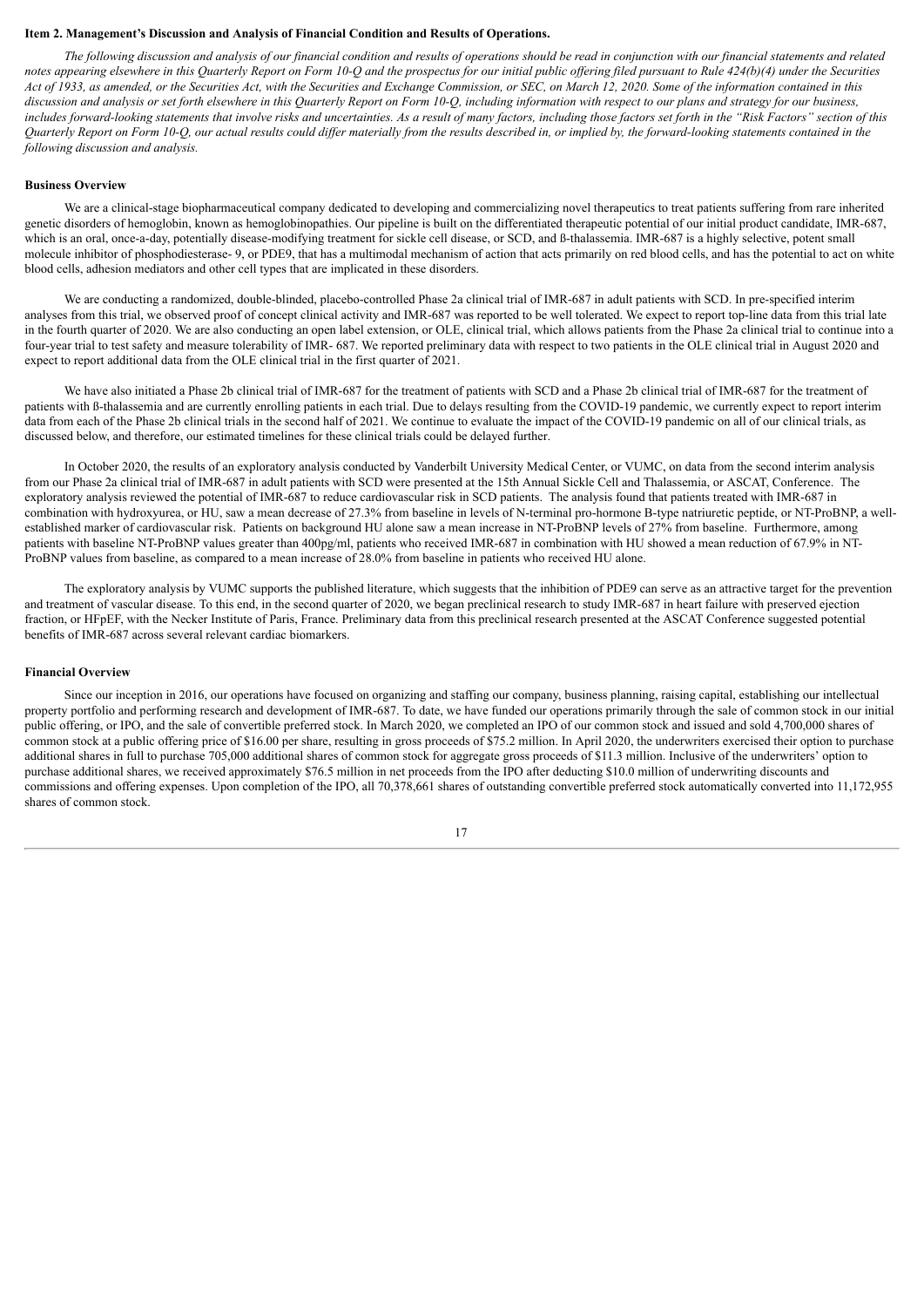In February 2020 we effected a 1-for-6.299 reverse stock split of our common stock. All historical share and per share information shown herein and in our unaudited condensed financial statements and related notes have been retroactively adjusted to give effect to the reverse stock split.

We have incurred significant operating losses since inception. Our losses from operations were \$12.5 million and \$30.1 million for the three and nine months ended September 30, 2020, respectively, and \$6.9 million and \$16.6 million for the three and nine months ended September 30, 2019, respectively. As of September 30, 2020, we had an accumulated deficit of approximately \$84.6 million. We expect to continue to incur significant operating losses for the foreseeable future, as we advance IMR-687 and any product candidates we may develop in the future from discovery through preclinical development and clinical trials and seek regulatory approval of our product candidates. We expect to incur significant expenses related to maintaining and expanding our intellectual property portfolio, hiring additional research and development and business personnel and operating as a public company. In addition, our losses from operations may fluctuate significantly from quarter-to-quarter and year-to-year, depending on the timing of our clinical trials and our expenditures on other research and development activities.

We do not have any products approved for sale. We will not generate revenue from product sales unless and until we successfully complete clinical development and obtain regulatory approval for IMR-687 or any future product candidate. In addition, if we obtain regulatory approval for IMR-687 or any future product candidate and to the extent that we engage in commercialization activities on our own, we expect to incur significant expenses related to developing our commercialization capability to support product sales, marketing, manufacturing, and distribution activities.

As a result, we will need substantial additional funding to support our continuing operations and pursue our growth strategy. Until such time as we can generate significant revenue from product sales, if ever, we expect to finance our operations through a combination of equity offerings, debt financings, collaborations, strategic alliances and licensing arrangements. We may be unable to raise additional funds or enter into other arrangements when needed on acceptable terms, or at all. Our failure to raise capital or enter into such agreements as, and when, needed, could have a material adverse effect on our business, results of operations, and financial condition. We will need to generate significant revenue to achieve profitability, and we may never do so.

Because of the numerous risks and uncertainties associated with product development, we are unable to predict the timing or amount of increased expenses or when or if we will be able to achieve or maintain profitability. Even if we are able to generate product sales, we may not become profitable. If we fail to become profitable or are unable to sustain profitability on a continuing basis, then we may be unable to continue our operations at planned levels and be forced to reduce or terminate our operations.

As of September 30, 2020, we had \$96.1 million in cash, cash equivalents and investments. We believe that our existing cash, cash equivalents and investments will enable us to fund our operating expenses and capital expenditure requirements into mid-2022. We have based this estimate on assumptions that may prove to be wrong, and we could exhaust our available capital resources sooner than we expect. See "—Liquidity and Capital Resources."

#### **Impact of COVID-19 Pandemic**

On March 11, 2020, the World Health Organization declared the outbreak of COVID-19 a pandemic, and on March 13, 2020, the United States declared a national emergency with respect to COVID-19. The COVID-19 pandemic is ongoing and its impact continues to evolve as of the date of this Quarterly Report on Form 10-Q. We have been and continue to actively monitor the impact of the COVID-19 pandemic on our financial condition, liquidity, operations, suppliers, industry and workforce.

Although we have not experienced any significant adverse impact from the COVID-19 pandemic on our financial condition, results of operations or liquidity to date and while we have not experienced any noticeable increase in the patient discontinuation rate from our ongoing Phase 2a clinical trial of IMR-687 in SCD, the COVID-19 pandemic has resulted in disruptions to our clinical trial operations, including some missed and incomplete patient visits in our ongoing Phase 2a clinical trial of IMR-687 in SCD, as well as site activation and enrollment delays and delays in review of our regulatory submissions with respect to our Phase 2b clinical trials of IMR-687 in SCD and ß-thalassemia. In addition, most of our employees are currently working remotely, and we are temporarily restricting travel and attendance at industry events by our employees. The COVID-19 pandemic has also resulted in significant financial market volatility and uncertainty in recent months. A continuation or worsening of the levels of market disruption and volatility seen in the recent past could have an adverse effect on our ability to access capital, on our business, results of operations and financial condition and on the market price of our common stock

Our financial condition, results of operations and liquidity could be negatively impacted by the COVID-19 pandemic in future periods. The extent to which the COVID-19 pandemic impacts our business will depend on future developments, which are highly uncertain and cannot be predicted, including new information that may emerge concerning the continued severity of COVID-19 and the actions to contain COVID-19 or treat its impact, among others. As the COVID-19 pandemic continues, it may have an adverse effect on our results of future operations, financial position, and liquidity, and even after the COVID-19 pandemic has subsided, we may continue to experience adverse impacts to our business as a result of any economic recession or depression that has occurred or may occur in the future.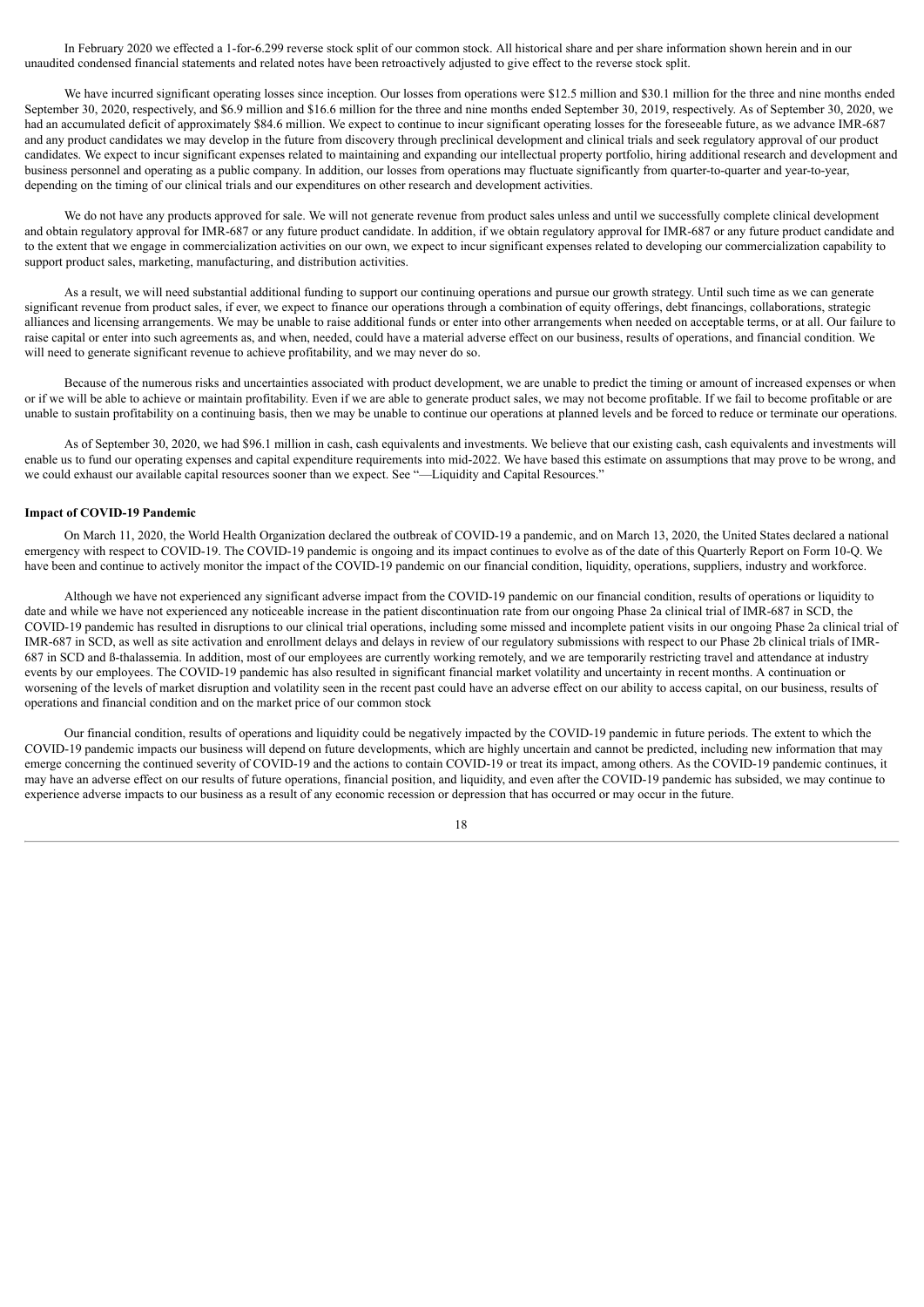# **Lundbeck License Agreement**

In April 2016, we entered into an agreement with H. Lundbeck A/S, or Lundbeck, for a worldwide license under certain patent rights and certain know-how owned or otherwise controlled by Lundbeck within the field of prevention, treatment or diagnosis of hemoglobinopathy disorders and/or other diseases or disorders, including those directly or indirectly related to hemoglobinopathies, which we refer to as the field. The agreement grants us an exclusive license under the licensed technology, including the right to grant sublicenses with certain restrictions, to research, develop, make, have made, use, sell, have sold, offer to sell, import, export and commercialize any product comprising or containing certain PDE9 inhibitors, in the field. The agreement also grants us a non-exclusive license under the licensed technology to research and develop, and make, have made, use, import and export for purposes of enabling such research and development, enhancements, improvements, modifications or derivatives to licensed products, until but not beyond a specified pre-commercialization developmental stage with respect to each such enhancement, improvement, modification or derivative. Under the agreement, we have made cash payments totaling \$1.8 million to date, consisting of an upfront payment and ongoing milestone payments, and also issued shares of our common stock as described in Note 13, Related Party Transactions, to the unaudited condensed consolidated financial statements in this Quarterly Report on Form 10-Q. We are obligated to make milestone payments to Lundbeck aggregating up to \$23.5 million upon the achievement of specified clinical, regulatory and first commercial sale milestones by any licensed product and \$11.8 million upon the achievement of specified clinical, regulatory and first commercial sale milestones by any IMARA product that is or comprises a PDE9 inhibitor but is not a licensed product, or a PDE9 product, if any. We are obligated to pay tiered royalties of low-to-mid single-digit percentages to Lundbeck based on our, and any of our affiliates' and sublicensees', net sales of licensed products, and tiered royalties of low single-digit percentages to Lundbeck based on our, and any of our affiliates' and sublicensees', net sales of PDE9 products, if any.

### **Financial Operations Overview**

#### *Revenue*

We have not generated any revenue since our inception and do not expect to generate any revenue from the sale of products in the near future, if at all. If our development efforts for IMR-687 or additional product candidates that we may develop in the future are successful and result in marketing approval or if we enter into collaboration or license agreements with third parties, we may generate revenue in the future from a combination of product sales or payments from such collaboration or license agreements.

#### *Operating Expenses*

*Research and Development.* Research and development expenses consist primarily of costs incurred in connection with the preclinical and clinical development and manufacture of IMR-687, and include:

- personnel-related expenses, including salaries, benefits and stock-based compensation expenses, for individuals involved in research and development activities;
- external research and development expenses incurred under agreements with contract research organizations, or CROs, investigative sites, and consultants that conduct our preclinical studies and clinical trials and other scientific development services;
- costs incurred under agreements with contract manufacturing organizations, or CMOs, for developing and manufacturing material for our preclinical studies and clinical trials;
- costs related to compliance with regulatory requirements;
- milestone fees incurred in connection with our current license agreement with Lundbeck; and
- facilities and other allocated expenses, which include direct and allocated expenses for rent, insurance and other operating costs.

We expense research and development costs as incurred. We recognize external development costs based on an evaluation of the progress to completion of specific tasks using information provided to us by our vendors and our clinical investigative sites. Payments for these activities are based on the terms of the individual agreements, which may differ from the pattern of costs incurred, and are reflected in our unaudited condensed consolidated financial statements as prepaid expenses or accrued research and development expenses. Nonrefundable advance payments for goods or services to be received in the future for use in research and development activities are deferred and capitalized, even when there is no alternative future use for the research and development. The capitalized amounts are expensed as the related goods are delivered or the services are performed.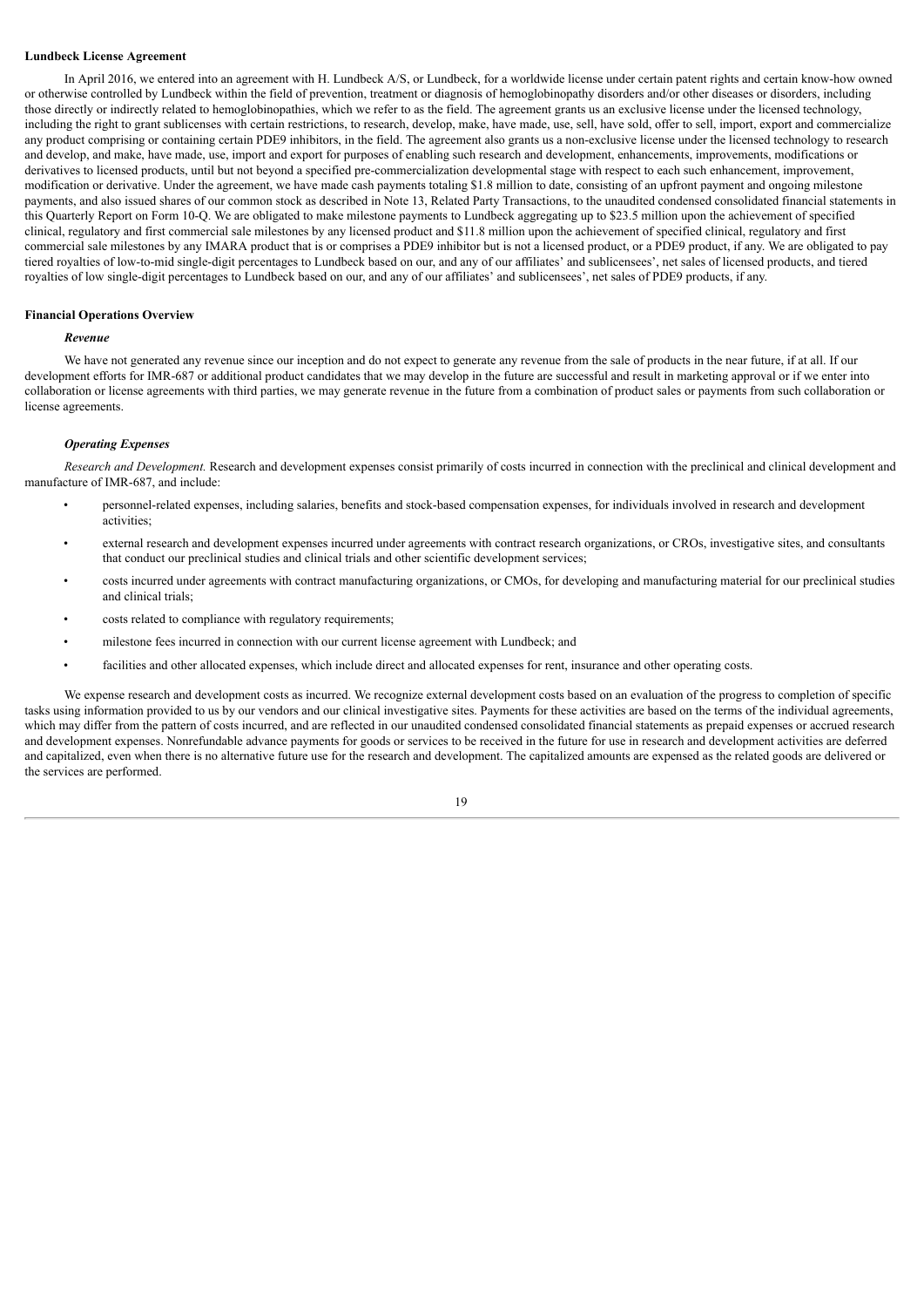A significant portion of our research and development costs have been external costs, which we track after a clinical product candidate has been identified. Our internal research and development costs are primarily personnel-related costs and other indirect costs. Our research and development expenses to-date have been incurred in connection with our development of IMR-687 in SCD and β-thalassemia. We do not intend to track our internal research and development expenses on a program-byprogram basis as our personnel are deployed across multiple projects under development.

Research and development activities are central to our business model. Product candidates in later stages of clinical development generally have higher development costs than those in earlier stages of clinical development, primarily due to the increased size and duration of later-stage clinical trials. We expect research and development costs to increase significantly for the foreseeable future as we continue the development of IMR-687 and any product candidates we may develop in the future. However, we do not believe that it is possible at this time to accurately project total program-specific expenses through commercialization. There are numerous factors associated with the successful commercialization of IMR-687 and any product candidates we may develop in the future, including future trial design and various regulatory requirements, many of which cannot be determined with accuracy at this time based on our stage of development. Additionally, future commercial and regulatory factors beyond our control will impact our clinical development program and plans.

The following table summarizes our research and development expenses for the three and nine months ended September 30, 2020 and 2019:

|                                                         | <b>Three Months Ended</b><br>September 30, |  |                | <b>Nine Months Ended</b><br>September 30, |        |  |        |  |      |
|---------------------------------------------------------|--------------------------------------------|--|----------------|-------------------------------------------|--------|--|--------|--|------|
|                                                         | 2020                                       |  | 2019           |                                           |        |  | 2020   |  | 2019 |
|                                                         |                                            |  | (in thousands) |                                           |        |  |        |  |      |
| <b>IMR-687</b>                                          | 7.947                                      |  | 3,709          |                                           | 18.474 |  | 9,982  |  |      |
| Personnel expenses (including stock-based compensation) | .422                                       |  | 961            |                                           | 4.215  |  | 2,182  |  |      |
| Other expenses                                          | 164                                        |  | 471            |                                           | 506    |  | 903    |  |      |
| Total research and development expenses                 | 9,533                                      |  | 5,141          |                                           | 23,195 |  | 13.067 |  |      |

The successful development of IMR-687 and any product candidates we may develop in the future is highly uncertain. Therefore, we cannot reasonably estimate or know the nature, timing and estimated costs of the efforts that will be necessary to complete the development and commercialization of IMR-687 or any future product candidates. We are also unable to predict when, if ever, material net cash inflows will commence from the sale of IMR-687 or potential future product candidates, if approved. This is due to the numerous risks and uncertainties associated with developing product candidates, including the uncertainty of:

- the impact of the ongoing COVID-19 pandemic and our response to it;
- the timing and progress of preclinical and clinical development activities;
- the number and scope of preclinical and clinical programs we decide to pursue;
- our ability to maintain our current research and development programs and to establish new ones;
- establishing an appropriate safety profile with investigational new drug application, or IND, enabling studies;
- successful patient enrollment in, and the initiation of, clinical trials;
- the successful completion of clinical trials with safety, tolerability and efficacy profiles that are satisfactory to the U.S. Food and Drug Administration, or FDA, or any comparable foreign regulatory authority;
- the timing, receipt and terms of any regulatory approvals from applicable regulatory authorities;
- our ability to establish new licensing or collaboration arrangements;
- the performance of our future collaborators, if any;
- establishing commercial manufacturing capabilities or making arrangements with third-party manufacturers;
- obtaining, maintaining, defending and enforcing patent claims and other intellectual property rights;
- launching commercial sales of our product candidates, if approved, whether alone or in collaboration with others; and
- maintaining a continued acceptable safety profile of the product candidates following approval.

Any changes in the outcome of any of these variables with respect to the development of IMR-687 or any future product candidates could mean a significant change in the costs and timing associated with the development of these product candidates. For example, if the FDA or another regulatory authority were to delay our planned start of clinical trials or require us to conduct clinical trials or other testing beyond those that we currently expect, or if we experience significant delays in enrollment in any of our planned clinical trials, we could be required to expend significant additional financial resources and time to complete clinical development of that product candidate. We may never obtain regulatory approval for any of our product candidates. Drug commercialization will take several years and millions of dollars in development costs.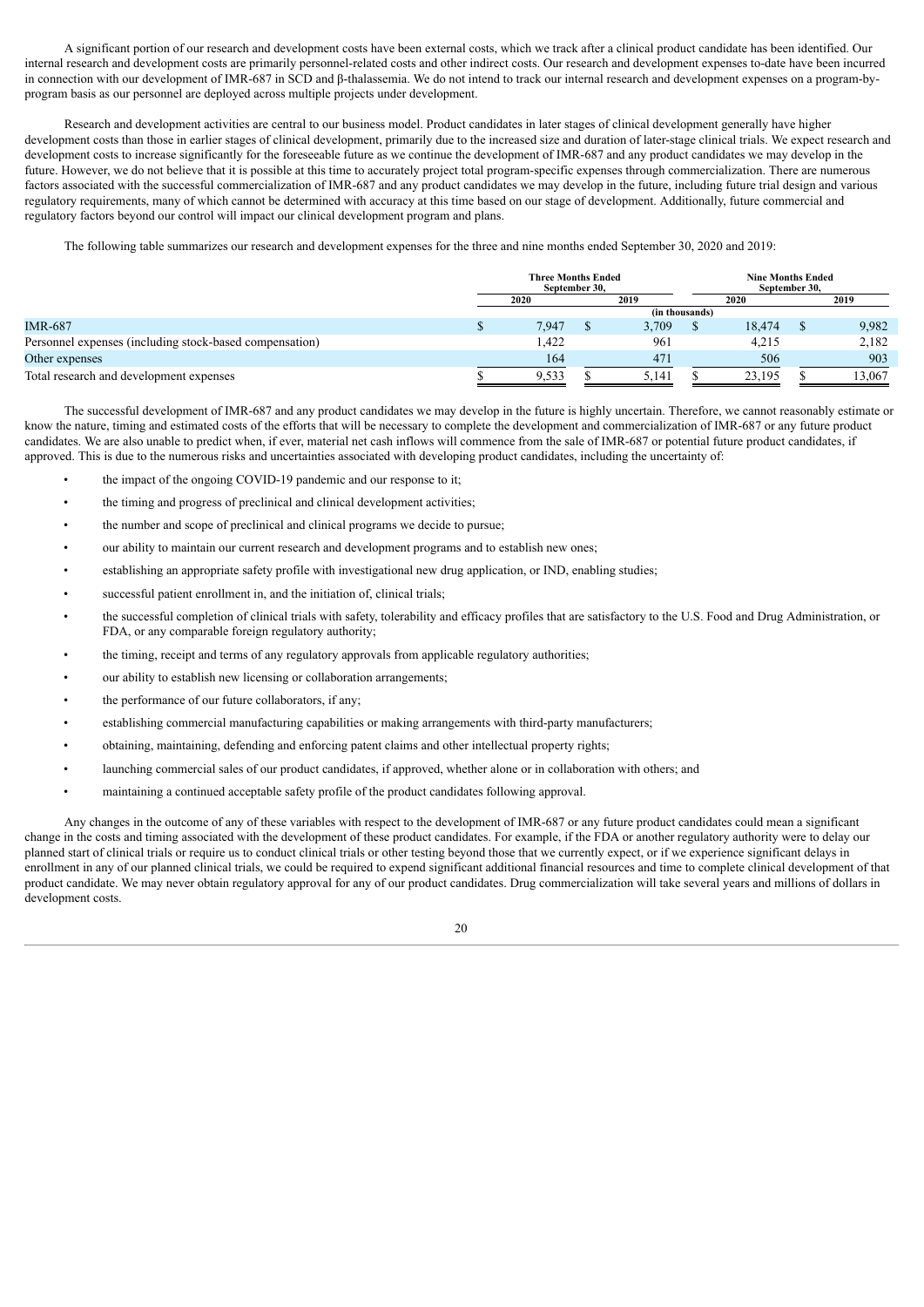*General and Administrative.* General and administrative expenses consist primarily of personnel-related expenses, including salaries, benefits, and stock-based compensation expenses for personnel in executive, finance, accounting, human resources and other administrative functions. Other significant general and administrative expenses include legal fees relating to patent, intellectual property and corporate matters, and fees paid for accounting, consulting and other professional services.

We anticipate that our general and administrative expenses will increase in the future as our business expands to support our continued research and development activities, including our future clinical programs. These increases will likely include increased costs related to the hiring of additional personnel and fees to outside consultants, among other expenses. We also anticipate increased expenses associated with being a public company, including costs for audit, legal, regulatory, and taxrelated services related to compliance with the rules and regulations of the SEC, listing standards applicable to companies listed on a national securities exchange, director and officer insurance premiums and investor relations costs. In addition, if we obtain regulatory approval for IMR-687 or any future product candidate and to the extent that we engage in commercialization activities on our own, we expect to incur significant expenses related to building a sales and marketing team to support product sales, marketing and distribution activities.

## *Total Other Income, Net*

*Total Other Income, Net.* Total other income, net primarily consists of interest earned on our cash, cash equivalents and investments, offset by amortization and accretion on investments and foreign currency translation adjustments.

# **Results of Operations**

#### *Comparison of the Three Months Ended September 30, 2020 and 2019*

The following table summarizes our results of operations for the three months ended September 30, 2020 and 2019:

|                            | <b>Three Months Ended</b><br>September 30, |           |   |                |    | Change  |  |  |
|----------------------------|--------------------------------------------|-----------|---|----------------|----|---------|--|--|
|                            |                                            | 2020      |   | 2019           |    |         |  |  |
|                            |                                            |           |   | (in thousands) |    |         |  |  |
| Operating expenses:        |                                            |           |   |                |    |         |  |  |
| Research and development   |                                            | 9.533     | ъ | 5,141          | -S | 4,392   |  |  |
| General and administrative |                                            | 2,961     |   | 1,741          |    | 1,220   |  |  |
| Total operating expenses   |                                            | 12,494    |   | 6,882          |    | 5,612   |  |  |
| Loss from operations       |                                            | (12, 494) |   | (6,882)        |    | (5,612) |  |  |
| Total other income, net    |                                            |           |   | 260            |    | (189)   |  |  |
| Net loss                   |                                            | (12, 423) |   | (6,622)        |    | (5,801) |  |  |

# *Research and Development Expenses*

Research and development expenses increased by approximately \$4.4 million from \$5.1 million for the three months ended September 30, 2019 to \$9.5 million for the three months ended September 30, 2020. The increase in research and development expenses was primarily attributable to the following:

- a \$4.2 million increase in costs related to the development and manufacturing of clinical materials, clinical research and oversight of our clinical trials and investigative fees for IMR-687;
- a \$0.5 million increase in personnel-related costs, including less than \$0.1 million increase in stock-based compensation expense, primarily due to an increase in headcount to support the growth of our research and development efforts; and
- a \$0.3 million decrease in other research and development operational costs, including facilities, supplies, and travel.

#### *General and Administrative Expenses*

General and administrative expenses increased by approximately \$1.2 million from \$1.7 million for the three months ended September 30, 2019 to \$3.0 million for the three months ended September 30, 2020. The increase in general and administrative expenses was primarily attributable to the following:

a \$0.8 million increase in other general and administrative operational costs, including facilities, rent and increased insurance costs as a result of operating as a public company; and

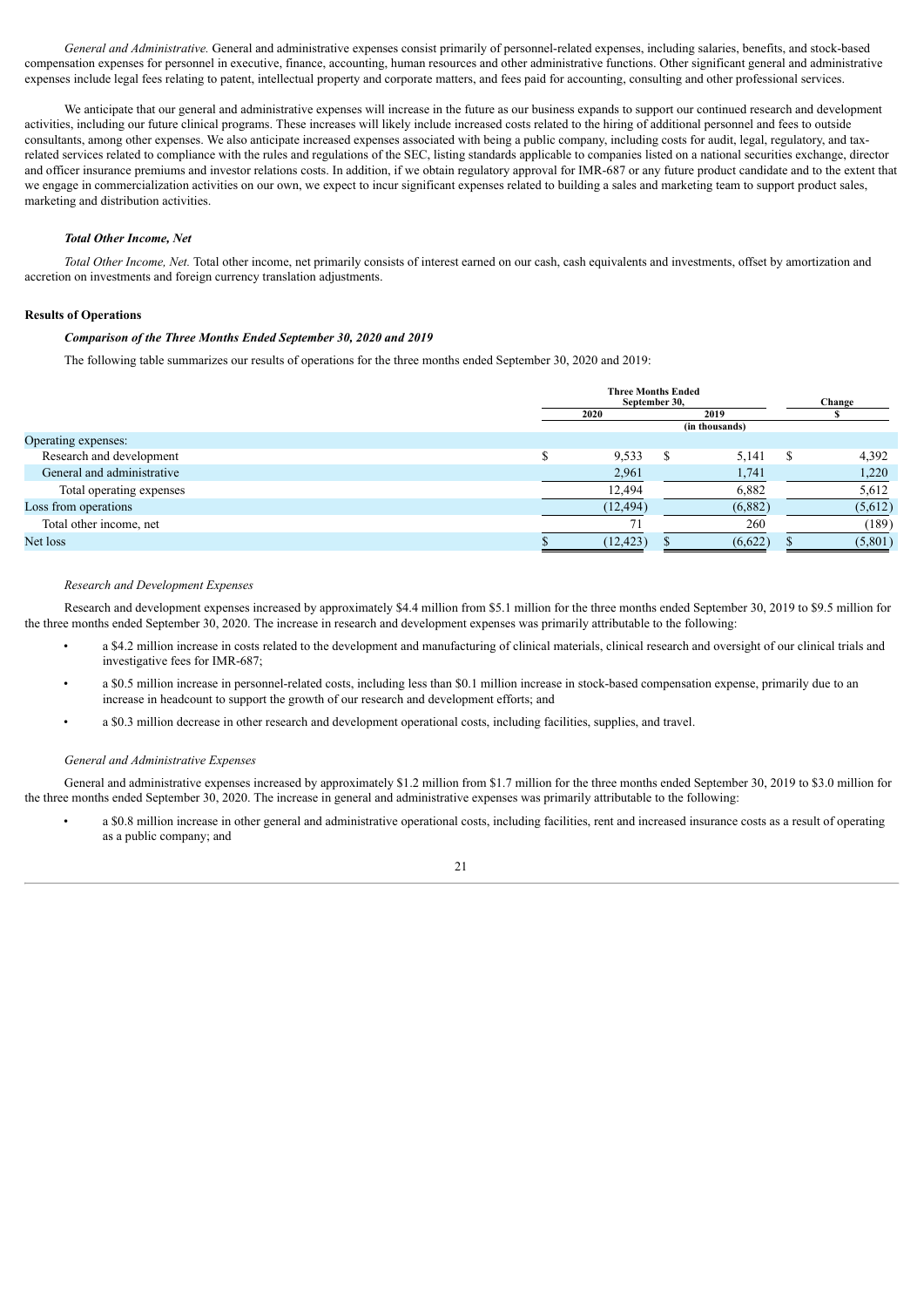• a \$0.4 million increase in personnel costs, including a \$0.3 million increase in stock-based compensation expense, primarily due to an increase headcount.

# *Total Other Income, Net*

Total other income, net was \$0.1 million and \$0.3 million for the three months ended September 30, 2020 and 2019, respectively. In June 2019, we invested our cash in money market funds and available-for-sale securities and our total other income, net for the three months ended September 30, 2020 and 2019, respectively, consisted primarily of interest earned on our cash, cash equivalents and investments.

# *Comparison of the Nine Months Ended September 30, 2020 and 2019*

The following table summarizes our results of operations for the nine months ended September 30, 2020 and 2019:

|                            | <b>Nine Months Ended</b><br>September 30, | Change |                |    |           |
|----------------------------|-------------------------------------------|--------|----------------|----|-----------|
|                            | 2019<br>2020                              |        |                |    |           |
|                            |                                           |        | (in thousands) |    |           |
| Operating expenses:        |                                           |        |                |    |           |
| Research and development   | 23,195                                    |        | 13,067         | S. | 10,128    |
| General and administrative | 6,953                                     |        | 3,566          |    | 3,387     |
| Total operating expenses   | 30,148                                    |        | 16,633         |    | 13,515    |
| Loss from operations       | (30, 148)                                 |        | (16, 633)      |    | (13, 515) |
| Total other income, net    | 306                                       |        | 420            |    | (114)     |
| Net loss                   | (29, 842)                                 |        | (16,213)       |    | (13,629)  |

### *Research and Development Expenses*

Research and development expenses increased by approximately \$10.1 million from \$13.1 million for the nine months ended September 30, 2019 to \$23.2 million for the nine months ended September 30, 2020. The increase in research and development expenses was primarily attributable to the following:

- a \$8.5 million increase in costs related to the development and manufacturing of clinical materials, clinical research and oversight of our clinical trials and investigative fees for IMR-687;
- a \$2.0 million increase in personnel-related costs, including a \$0.3 million increase in stock-based compensation expense, primarily due to an increase in headcount to support the growth of our research and development efforts; and
- a \$0.4 million decrease in other research and development operational costs, including facilities, supplies, and travel.

#### *General and Administrative Expenses*

General and administrative expenses increased by approximately \$3.4 million from \$3.6 million for the nine months ended September 30, 2019 to \$7.0 million for the nine months ended September 30, 2020. The increase in general and administrative expenses was primarily attributable the following:

- a \$2.0 million increase in other general and administrative operational costs, including facilities, rent and increased insurance costs as a result of operating as a public company;
- a \$1.3 million increase in personnel costs, including a \$0.6 million increase in stock-based compensation expense, primarily due to an increase headcount; and
- a \$0.1 million increase in consulting and professional fees, including legal, business development, accounting and audit fees.

#### *Total Other Income, Net*

Total other income, net was \$0.3 million and \$0.4 million for the nine months ended September 30, 2020 and 2019, respectively. In June 2019, we invested our cash in money market funds and available-for-sale securities and our total other income, net for the nine months ended September 30, 2020 and 2019, respectively, consisted primarily of interest earned on our cash, cash equivalents and investments.

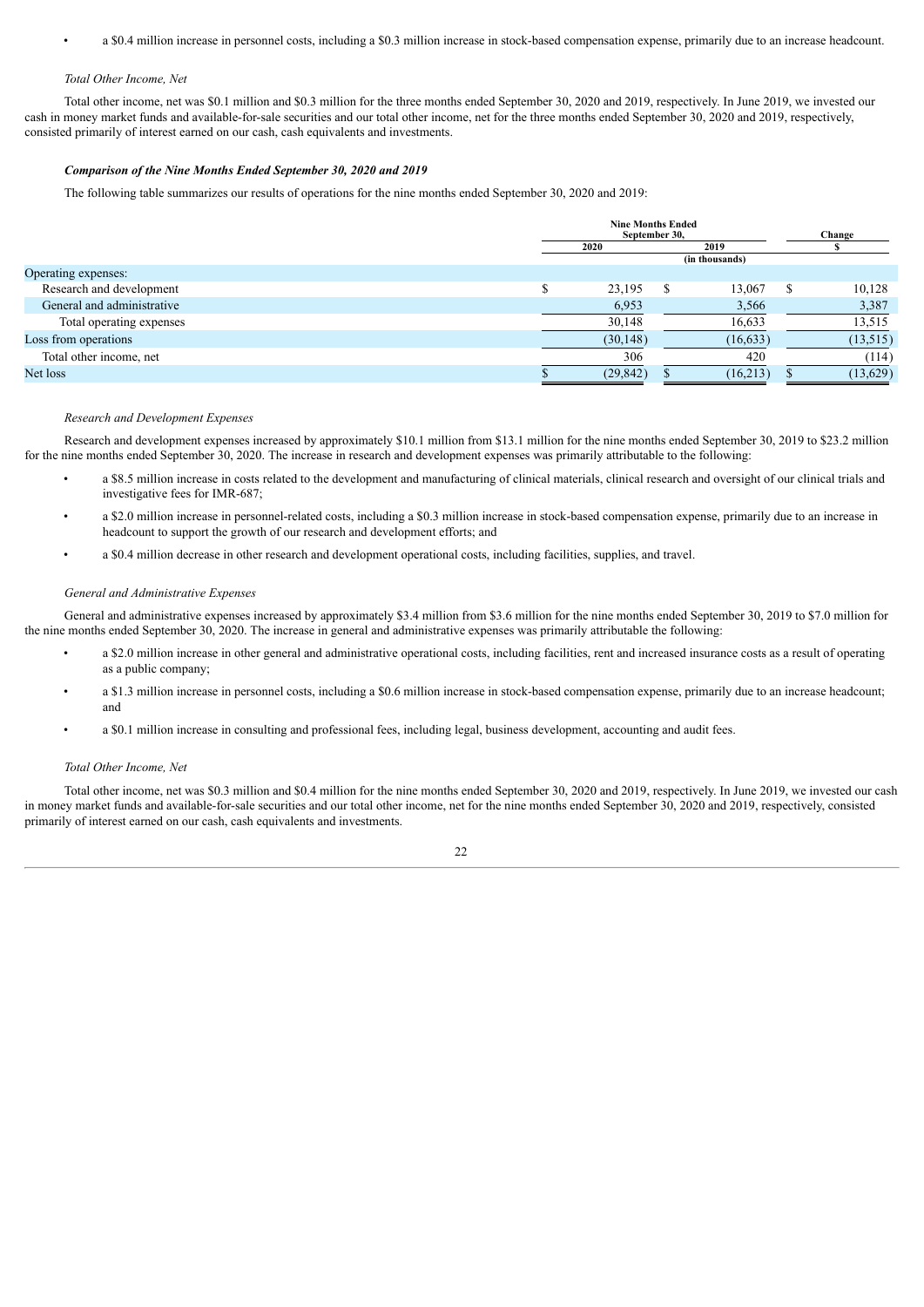# **Liquidity and Capital Resources**

#### *Sources of Liquidity*

Since our inception, we have incurred significant losses in each period and on an aggregate basis. We have not yet commercialized IMR-687, which is in clinical development, and we do not expect to generate revenue from sales of IMR-687 or any product candidates we may develop in the future for several years, if at all. Through September 30, 2020, we have funded our operations primarily through the sale of common stock in our IPO and sale of convertible preferred stock. On February 25, 2020, we raised \$17.1 million in gross proceeds from the issuance of 1,562,994 shares of Series B Preferred Stock upon a waiver of specified milestone conditions from the holders of a majority of the shares then held by the holders of Series B Preferred Stock. On March 16, 2020, we completed an IPO of our common stock and issued and sold 4,700,000 shares of common stock at a public offering price of \$16.00 per share, resulting in gross proceeds of \$75.2 million. On April 13, 2020, the underwriters exercised their option in full to purchase 705,000 additional shares of common stock for aggregate gross proceeds of \$11.3 million. Inclusive of the underwriters' option to purchase additional shares, we received approximately \$76.5 million in net proceeds from the IPO after deducting \$10.0 million of underwriting discounts and commissions and offering expenses.

As of September 30, 2020, we had \$96.1 million in cash, cash equivalents and investments.

While we do not currently expect that the COVID-19 pandemic will have a material adverse impact on our short-term or long-term liquidity, the impact of the COVID-19 pandemic on the global financial markets may reduce our ability to access capital, which could negatively impact our short-term and long-term liquidity. See "Impact of COVID-19 Pandemic."

#### *Cash Flows*

The following table provides information regarding our cash flows for the nine months ended September 30, 2020 and 2019:

|                                                             | <b>Nine Months Ended</b><br>September 30. |  |           |  |  |
|-------------------------------------------------------------|-------------------------------------------|--|-----------|--|--|
|                                                             | 2019<br>2020                              |  |           |  |  |
|                                                             | (in thousands)                            |  |           |  |  |
| Net cash used in operating activities                       | (29, 129)                                 |  | (13, 835) |  |  |
| Net cash used in investing activities                       | (37,933)                                  |  | (21,948)  |  |  |
| Net cash provided by financing activities                   | 96,284                                    |  | 45,575    |  |  |
| Net increase in cash, cash equivalents, and restricted cash | 29,222                                    |  | 9.792     |  |  |

#### *Net Cash Used in Operating Activities*

Net cash used in operating activities for the nine months ended September 30, 2020 was \$29.1 million primarily due to our net loss of \$29.8 million and net cash outflow from a change in working capital of \$0.9 million, partially offset by stock-based compensation expense of \$1.6 million.

Net cash used in operating activities for the nine months ended September 30, 2019 was \$13.8 million primarily due to our net loss of \$16.2 million, partially offset by an increase in stock-based compensation expense of \$0.6 million, as well as a net cash inflow of \$1.7 million related to changes in working capital.

#### *Net Cash Used by Investing Activities*

Net cash used in investing activities for the nine months ended September 30, 2020 was \$37.9 million due to purchases of marketable securities of \$55.8 million and purchases of property and equipment of less than \$0.1 million, partially offset by proceeds from sales and maturities of short-term investments of \$17.9.

Net cash used in investing activities for the nine months ended September 30, 2019 was \$21.9 million primarily due to purchases of marketable securities of \$21.8 million in the third quarter of 2019, and purchases of property and equipment of \$0.1 million related to our operating lease, under which we commenced occupancy in August 2019.

#### *Net Cash Provided by Financing Activities*

Net cash provided by financing activities for the nine months ended September 30, 2020 was \$96.3 million, primarily due to \$80.4 million of net proceeds received from our IPO, after deducting underwriting discounts and commissions, \$17.1 million of cash inflow resulting from sale of Series B Preferred Stock in February 2020, and \$0.4 million of proceeds from stock option exercises. The proceeds from our IPO were partially offset by payments of \$1.7 million of issuance costs.

Net cash provided by financing activities for the nine months ended September 30, 2019 was \$45.6 million resulting primarily from the issuance of our Series B preferred stock in March and May of 2019.

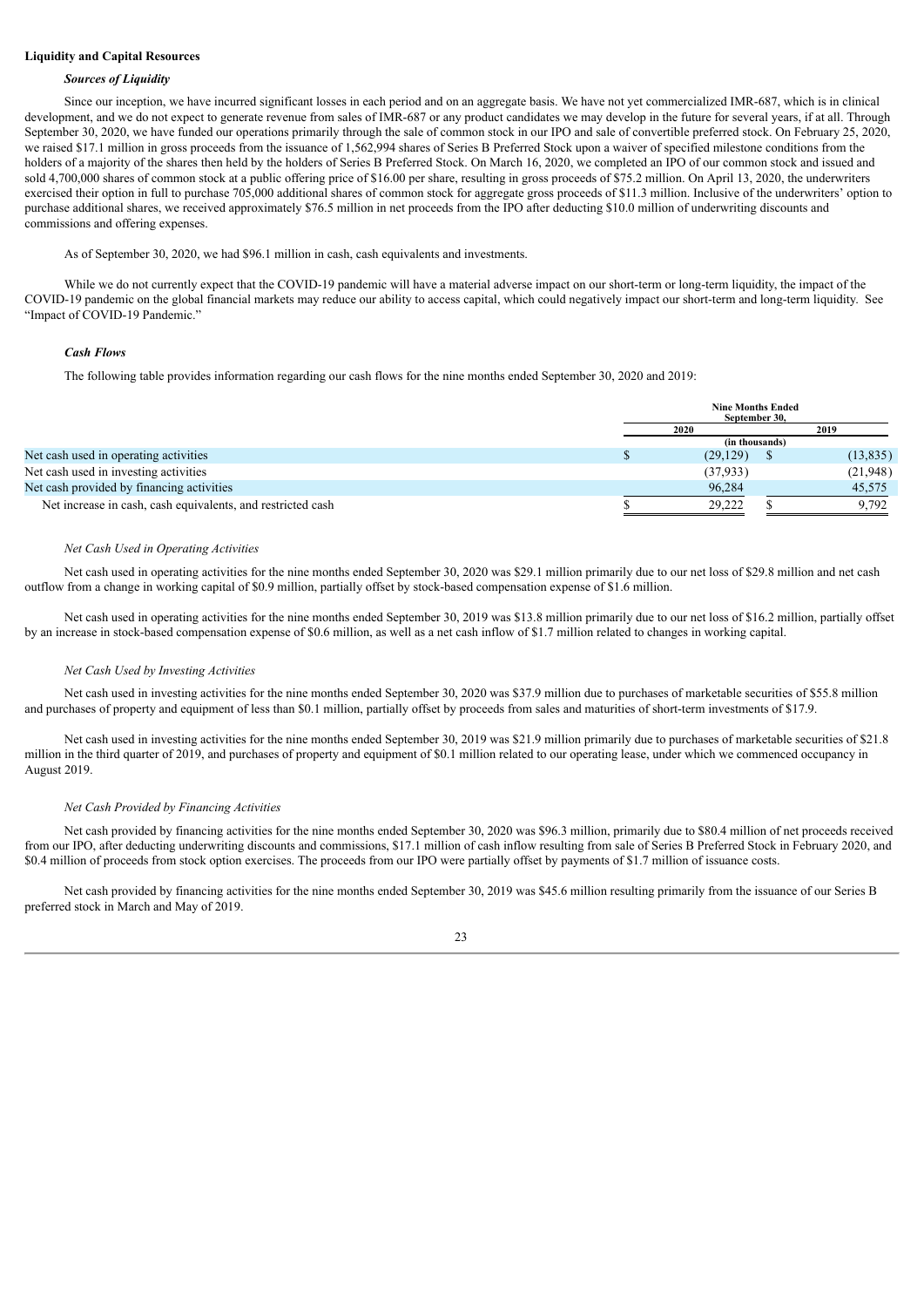# *Funding Requirements*

We expect our expenses to increase substantially in connection with our ongoing research and development activities, particularly as we continue research and development, initiate clinical trials, and seek marketing approval for IMR-687 and any of our future product candidates. In addition, we expect to incur additional costs associated with operating as a public company. Our expenses will also increase if, and as, we:

- navigate the impacts of COVID-19 and our response to it;
- continue to advance clinical development of IMR-687, including our ongoing Phase 2a, OLE and Phase 2b clinical trials in patients with SCD and our ongoing Phase 2b clinical trials of IMR-687 in patients with β-thalassemia;
- expand our planned research and development efforts for IMR-687 and pursue preclinical and potentially clinical activities for HFpEF;
- continue to incur third-party manufacturing costs to support our clinical trials of IMR-687 and, if approved, commercialization;
- seek regulatory and marketing approvals for IMR-687;
- establish a sales, marketing and distribution infrastructure to commercialize IMR-687, if approved;
- commence development activities for any additional product candidates we may identify;
- acquire or in-license products, product candidates, technologies and/or data referencing rights;
- maintain, expand, enforce, defend and protect our intellectual property;
- hire additional clinical, quality control, manufacturing and other scientific personnel;
- add operational, financial and management information systems and personnel, including personnel to support our product development and planned future commercialization efforts and our operations as a public company; and
- make any milestone payments to Lundbeck under our exclusive license agreement with Lundbeck, upon the achievement of specified clinical or regulatory milestones.

Based on our current operating plan, we expect our existing cash, cash equivalents and investments will enable us to fund our operating expenses and capital expenditure requirements into mid-2022. However, we have based this estimate on assumptions that may prove to be wrong and we could exhaust our capital resources sooner than we expect.

Because of the numerous risks and uncertainties associated with research, development and commercialization of product candidates, we are unable to estimate the exact amount of our working capital requirements. Our future funding requirements will depend on, and could increase significantly as a result of, many factors, including:

- the impact of the COVID-19 pandemic and our response to it:
- the time and cost necessary to complete our ongoing Phase 2a, OLE and Phase 2b clinical trials of IMR-687 in patients with SCD, to initiate and complete one or more pivotal clinical trials of IMR-687, and to pursue regulatory approvals for IMR-687, and the costs of post-marketing studies that could be required by regulatory authorities:
- the time and cost necessary to complete our Phase 2b clinical trial of IMR-687 in patients with β-thalassemia, to initiate and complete one or more pivotal clinical trials of IMR-687 in β-thalassemia, and to pursue regulatory approvals for IMR-687 in β-thalassemia, and the costs of post-marketing studies that could be required by regulatory authorities
- our ability to advance IMR-687 in HFpEF through preclinical and, potentially, clinical development, and the timing and scope of these research and development activities;
- the costs of obtaining clinical and commercial supplies of IMR-687 and any other product candidates we may identify and develop;
- our ability to successfully commercialize IMR-687 and any other product candidates we may identify and develop;
- the manufacturing, selling and marketing costs associated with IMR-687 and any other product candidates we may identify and develop, including the cost and timing of establishing our sales and marketing capabilities;
- the amount and timing of sales and other revenues from IMR-687 and any other product candidates we may identify and develop, including the sales price and the availability of coverage and adequate third-party reimbursement;
- the time and cost necessary to respond to technological and market developments;
- the extent to which we may acquire or in-license other product candidates and technologies;
- our ability to attract, hire and retain qualified personnel; and
- the costs of maintaining, expanding and protecting our intellectual property portfolio.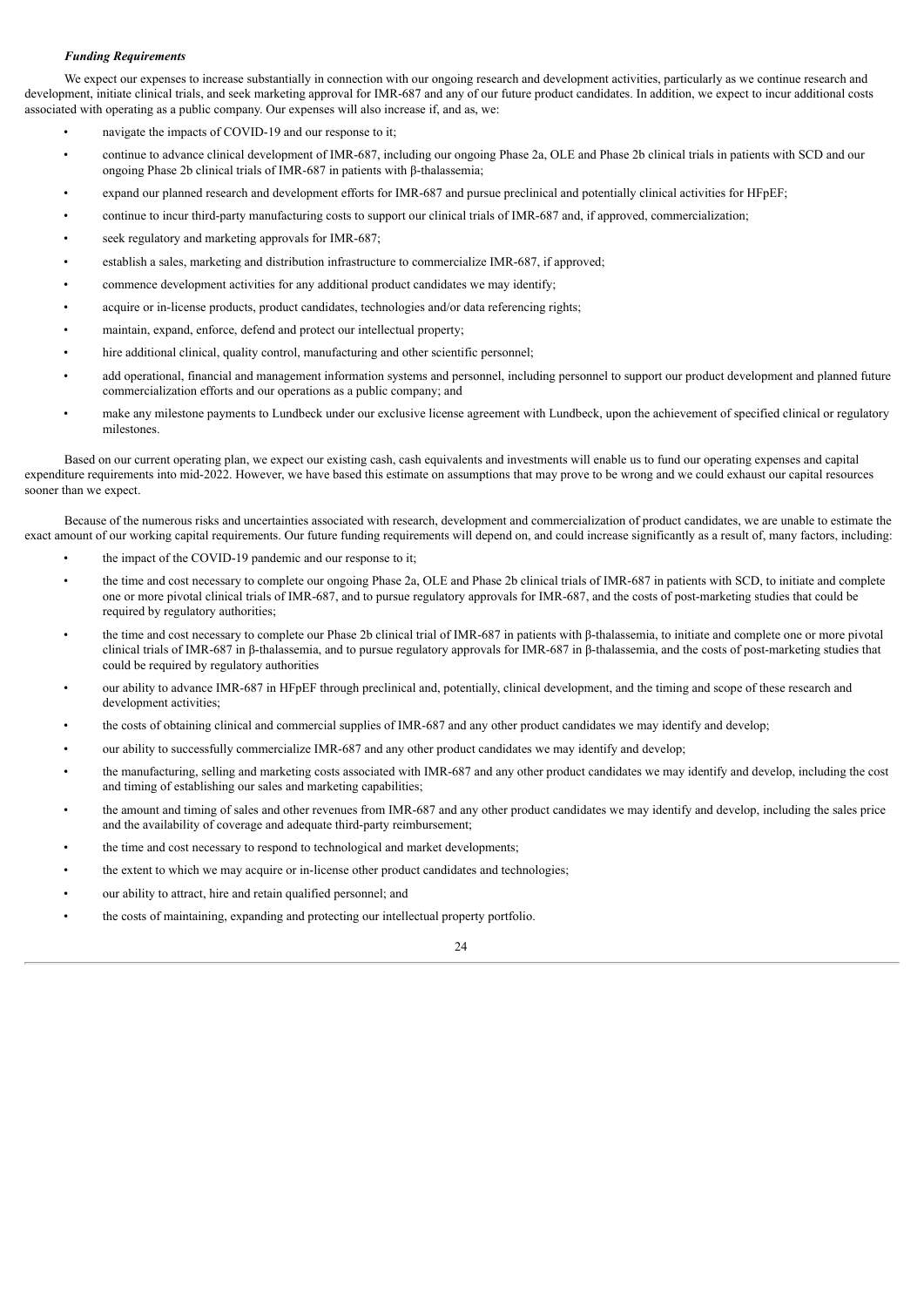A change in the outcome of any of these or other variables with respect to the development of IMR-687 or any product candidate we may develop in the future could significantly change the costs and timing associated with the development of that product candidate. Further, our operating plans may change in the future, and we may need additional funds to meet operational needs and capital requirements associated with such operating plans. Until such time, if ever, as we can generate substantial product revenues, we expect to finance our cash needs through a combination of equity offerings, debt financings, collaborations, strategic alliances and licensing arrangements. We currently have no credit facility or committed sources of capital. To the extent that we raise additional capital through the sale of equity or convertible debt securities, the ownership interests of our existing stockholders may be diluted, and the terms of these securities may include liquidation or other preferences that could adversely affect the rights of such stockholders. Additional debt financing, if available, may involve agreements that include restrictive covenants that limit our ability to take specific actions, such as incurring additional debt, making capital expenditures or declaring dividends, that could adversely impact our ability to conduct our business.

If we raise additional funds through collaborations, strategic alliances or licensing arrangements with third parties, we may have to relinquish valuable rights to our technologies, future revenue streams, research program or product candidates, or grant licenses on terms that may not be favorable to us. If we are unable to raise additional funds through equity or debt financings when needed, we may be required to delay, limit, reduce or terminate our product development or future commercialization efforts or grant rights to develop and market product candidates that we would otherwise prefer to develop and market ourselves.

#### **Off-balance Sheet Arrangements**

We did not have, during the periods presented, and we do not currently have, any off-balance sheet arrangements, as defined under applicable SEC rules.

#### **Contractual Obligations**

During the three and nine months ended September 30, 2020, there have been no material changes to our contractual obligations outside the ordinary course of business from those described under the heading "Management's Discussion and Analysis of Financial Condition and Results of Operations - Contractual Obligations" in our final prospectus for our IPO filed pursuant to Rule 424(b)(4) under the Securities Act with the SEC on March 12, 2020.

#### **Critical Accounting Policies and Estimates**

This management's discussion and analysis is based on our unaudited condensed consolidated financial statements, which have been prepared in accordance with U.S. generally accepted accounting principles. The preparation of these unaudited condensed consolidated financial statements requires us to make judgments and estimates that affect the reported amounts of assets and liabilities, the disclosure of contingent assets and liabilities at the date of the unaudited condensed consolidated financial statements and the reported amounts of expenses during the reported periods. We base our estimates on historical experience, known trends and events, and various other factors that we believe to be reasonable under the circumstances. Actual results may differ from these estimates under different assumptions or conditions. On an ongoing basis, we evaluate our judgments and estimates in light of changes in circumstances, facts, and experience. The effects of material revisions in estimates, if any, will be reflected in the unaudited condensed consolidated financial statements prospectively from the date of change in estimates. During the three and nine months ended September 30, 2020, there were no material changes to our critical accounting policies from those described in our audited consolidated financial statements for the year ended December 31, 2019 included in our Registration Statement on Form S-1/A, filed with the SEC on March 10, 2020.

#### **Recent Accounting Pronouncements**

A description of recently issued accounting pronouncements that may potentially impact our financial position and results of operations is disclosed in Note 2 to our unaudited condensed consolidated financial statements appearing elsewhere in this Quarterly Report on Form 10-Q.

#### **Emerging Growth Company Status**

We are an "emerging growth company," or EGC, under the Jumpstart Our Business Startups Act of 2012, or the JOBS Act. Section 107 of the JOBS Act provides that an EGC can take advantage of the extended transition period provided in Section 7(a)(2)(B) of the Securities Act of 1933, as amended, for complying with new or revised accounting standards. Thus, an EGC can delay the adoption of certain accounting standards until those standards would otherwise apply to private companies. We have elected to avail ourselves of delayed adoption of new or revised accounting standards and, therefore, we will be subject to the same requirements to adopt new or revised accounting standards as private entities.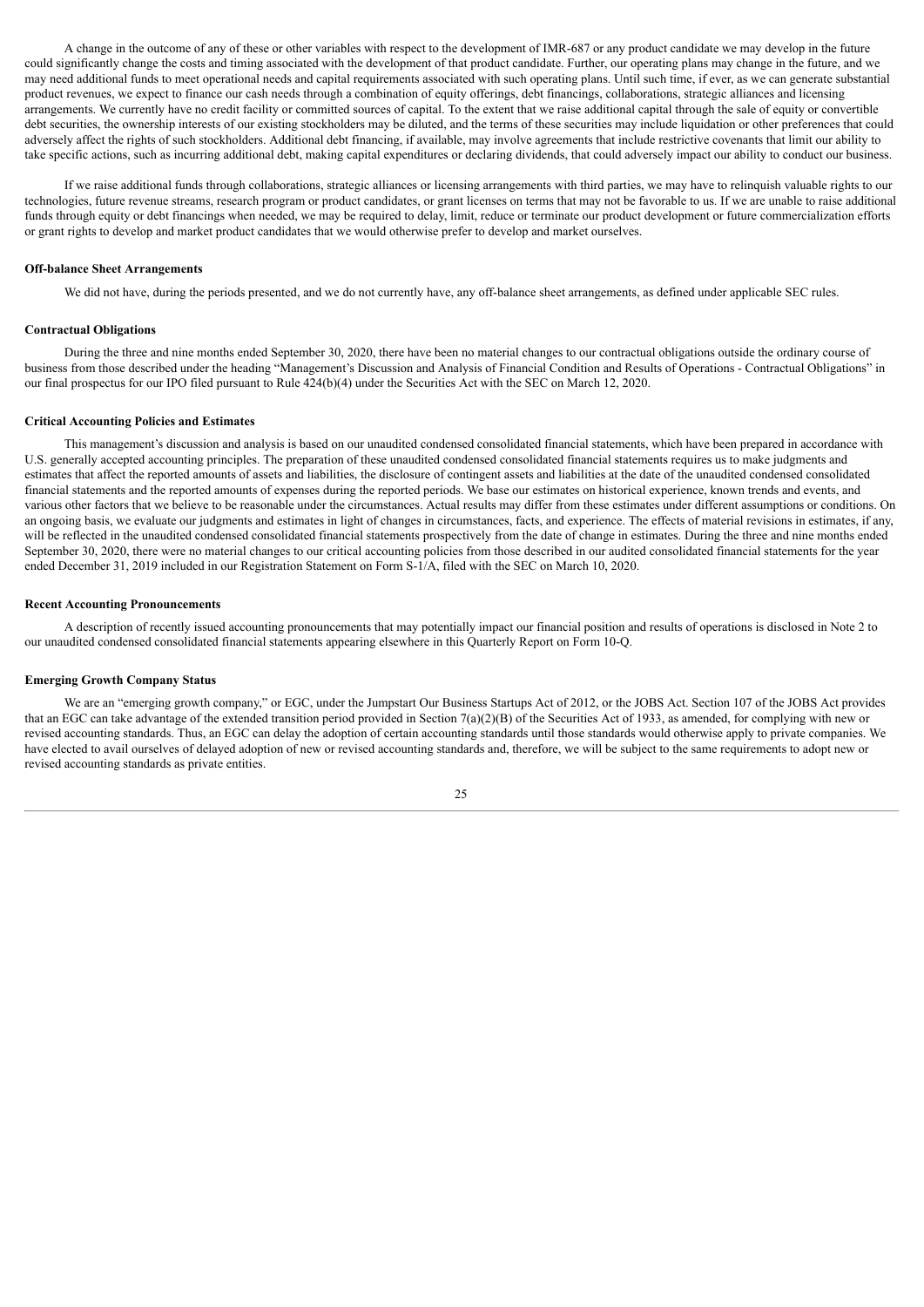As an EGC, we may take advantage of certain exemptions and reduced reporting requirements under the JOBS Act. Subject to certain conditions, as an EGC:

- we may present only two years of audited financial statements and only two years of related Management's Discussion and Analysis of Financial Condition and Results of Operations within registration statements;
- we may avail ourselves of the exemption from providing an auditor's attestation report on our system of internal controls over financial reporting pursuant to Section 404(b) of the Sarbanes-Oxley Act;
- we may avail ourselves of the exemption from complying with any requirement that may be adopted by the Public Company Accounting Oversight Board, or PCAOB, regarding mandatory audit firm rotation or a supplement to the auditor's report providing additional information about the audit and the financial statements, known as the auditor discussion and analysis;
- we may provide reduced disclosure about our executive compensation arrangements; and
- we may not require nonbinding advisory votes on executive compensation or stockholder approval of any golden parachute payments.

We will remain an EGC until the earliest of (i) December 31, 2025, (ii) the last day of the fiscal year in which we have total annual gross revenues of \$1.07 billion or more, (iii) the date on which we have issued more than \$1.0 billion in non-convertible debt during the previous rolling three-year period, or (iv) the date on which we are deemed to be a large accelerated filer under the Securities Exchange Act of 1934, as amended, or the Exchange Act.

#### <span id="page-28-0"></span>**Item 3. Quantitative and Qualitative Disclosures About Market Risk.**

Our primary exposure to market risk is interest rate sensitivity, which is affected by changes in the general level of U.S. interest rates, particularly because our cash equivalents are in the form of money market funds that are invested in U.S. Treasury securities. We also hold investments in corporate debt securities and commercial paper. As of September 30, 2020, we had cash, cash equivalents and investments of \$96.1 million. Interest income is sensitive to changes in the general level of interest rates; however, due to the short-term maturities of our cash equivalents and the low risk profile of our investments, an immediate 10% change in interest rates would not have a material effect on the fair market value of our investment portfolio.

We are not currently exposed to significant market risk related to changes in foreign currency exchange rates; however, we have contracted with and may continue to contract with foreign vendors that are located in Europe and Asia, who we may pay in local currency. Our operations may be subject to fluctuations in foreign currency exchange rates in the future.

# <span id="page-28-1"></span>**Item 4. Controls and Procedures.**

#### **Controls and Procedures**

Our management, with the participation of our Chief Executive Officer and Chief Financial Officer and Chief Operating Officer (our principal executive officer and principal financial officer, respectively), evaluated the effectiveness of our disclosure controls and procedures as of September 30, 2020. The term "disclosure controls and procedures," as defined in Rules 13a-15(e) and 15d-15(e) under the Securities Exchange Act of 1934, as amended, or the Exchange Act, means controls and other procedures of a company that are designed to ensure that information required to be disclosed by a company in the reports that it files or submits under the Exchange Act is recorded, processed, summarized and reported, within the time periods specified in the SEC's rules and forms. Disclosure controls and procedures include, without limitation, controls and procedures designed to ensure that information required to be disclosed by a company in the reports that it files or submits under the Exchange Act is accumulated and communicated to the company's management, including its principal executive and principal financial officers, or persons performing similar functions, as appropriate to allow timely decisions regarding required disclosure. Our management recognizes that any controls and procedures, no matter how well designed and operated, can provide only reasonable assurance of achieving their objectives and our management necessarily applies its judgment in evaluating the cost-benefit relationship of possible controls and procedures. Based on the evaluation of our disclosure controls and procedures as of September 30, 2020, our Chief Executive Officer and Chief Financial Officer and Chief Operating Officer concluded that, as of such date, our disclosure controls and procedures were effective at the reasonable assurance level.

#### **Changes in Internal Control over Financial Reporting**

There was no change in our internal control over financial reporting (as defined in Rules 13a-15(f) and 15(d)-15(f) under the Exchange Act) that occurred during the period covered by this Quarterly Report on Form 10-Q that has materially affected, or is reasonably likely to materially affect, our internal control over financial reporting.

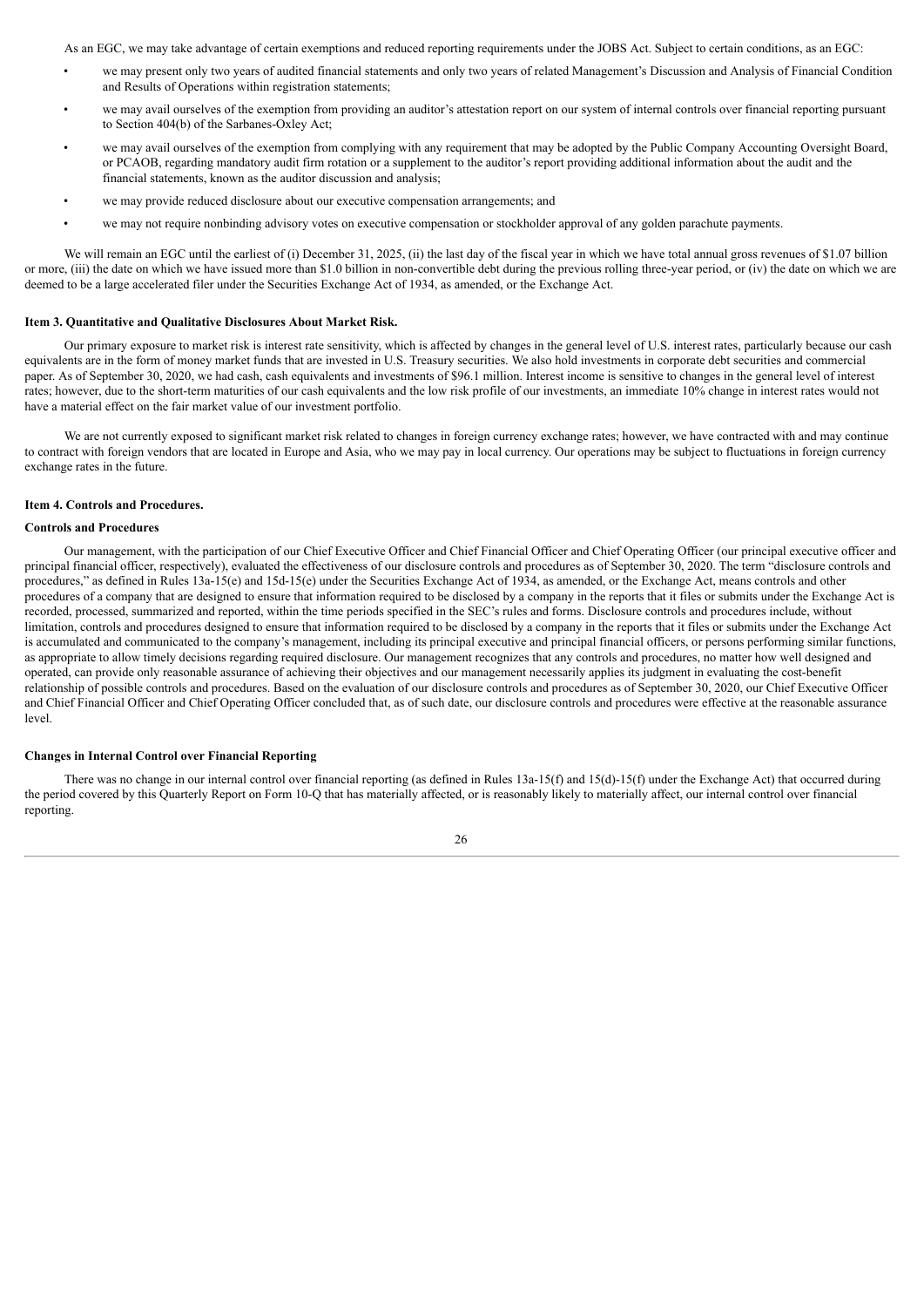# **PART II—OTHER INFORMATION**

# <span id="page-29-1"></span><span id="page-29-0"></span>**Item 1A. Risk Factors.**

Investing in our common stock involves a high degree of risk. You should carefully consider the risks and uncertainties described below together with all of the other information contained in this Quarterly Report on Form 10-Q, including our condensed consolidated financial statements and the related notes appearing elsewhere in this Quarterly Report on Form 10-Q and in our other filings with the Securities and Exchange Commission, before deciding to invest in our common stock. Such risks and uncertainties may be amplified by the COVID-19 pandemic and its potential impact on our business and the global economy. The risks described below are not the only risks facing our company. The occurrence of any of the following risks, or of additional risks and uncertainties not presently known to us or that we currently believe to be immaterial, could cause our business, prospects, operating results and financial condition to suffer materially. In such event, the trading price of our common stock *could decline, and you might lose all or part of your investment.*

#### **Risks Related to Our Financial Position and Need for Additional Capital**

#### We have incurred significant losses since our inception, and we expect to incur losses over the next several years.

Since inception, we have incurred significant operating losses. Our net loss was \$23.5 million for the year ended December 31, 2019 and \$29.8 million for the nine months ended September 30, 2020. As of September 30, 2020, we had an accumulated deficit of \$84.6 million. To date, we have financed our operations primarily through the sale of common stock in our initial public offering, or IPO, and the sale of convertible preferred stock. We have devoted substantially all of our financial resources and efforts to research and development, including clinical trials and preclinical studies of IMR-687. We are still in the early stages of development of our only product candidate, IMR-687. We expect to continue to incur significant expenses and operating losses over the next several years. Our operating expenses and net losses may fluctuate significantly from quarter to quarter and year to year. We anticipate that our expenses will increase substantially as we:

- navigate the impacts of COVID-19 and our response to it;
- continue to advance clinical development of IMR-687, including our ongoing Phase 2a, open label extension, or OLE, and Phase 2b clinical trials in patients with sickle cell disease, or SCD, and our ongoing Phase 2b clinical trials in patients with β-thalassemia;
- expand our planned research and development efforts for IMR-687 and pursue preclinical and, potentially, clinical activities for IMR-687 in heart failure with preserved ejection fraction, or HFpEF;
- continue to incur third-party manufacturing costs to support our clinical trials of IMR-687 and, if approved, commercialization;
- seek regulatory and marketing approvals for IMR-687;
- establish a sales, marketing and distribution infrastructure to commercialize IMR-687, if approved;
- commence development activities for any additional product candidates we may identify;
- acquire or in-license products, product candidates, technologies and/or data referencing rights;
- maintain, expand, enforce, defend and protect our intellectual property;
- hire additional clinical, quality control, manufacturing and other scientific personnel;
- add operational, financial and management information systems and personnel, including personnel to support our product development and planned future commercialization efforts and our operations as a public company; and
- make any milestone payments to H. Lundbeck A/S, or Lundbeck, under our exclusive license agreement with Lundbeck, or the Lundbeck Agreement, upon the achievement of specified clinical or regulatory milestones.

# *We have never generated revenue from product sales and may never achieve or maintain profitability.*

To become and remain profitable, we must succeed in developing, and eventually commercializing, a product or products that generate significant revenue. The ability to achieve this success will require us to be effective in a range of challenging activities, including completing preclinical testing and clinical trials of IMR-687 and any other product candidates we may identify and pursue, obtaining regulatory approval for these product candidates and manufacturing, marketing and selling any products for which we may obtain regulatory approval. We are only in the preliminary stages of most of these activities. We may never succeed in these activities and, even if we do, may never generate revenues that are significant enough to achieve profitability. Because of the numerous risks and uncertainties associated with pharmaceutical product development, we are unable to accurately predict the timing or amount of increased expenses or when, or if, we will be able to achieve profitability.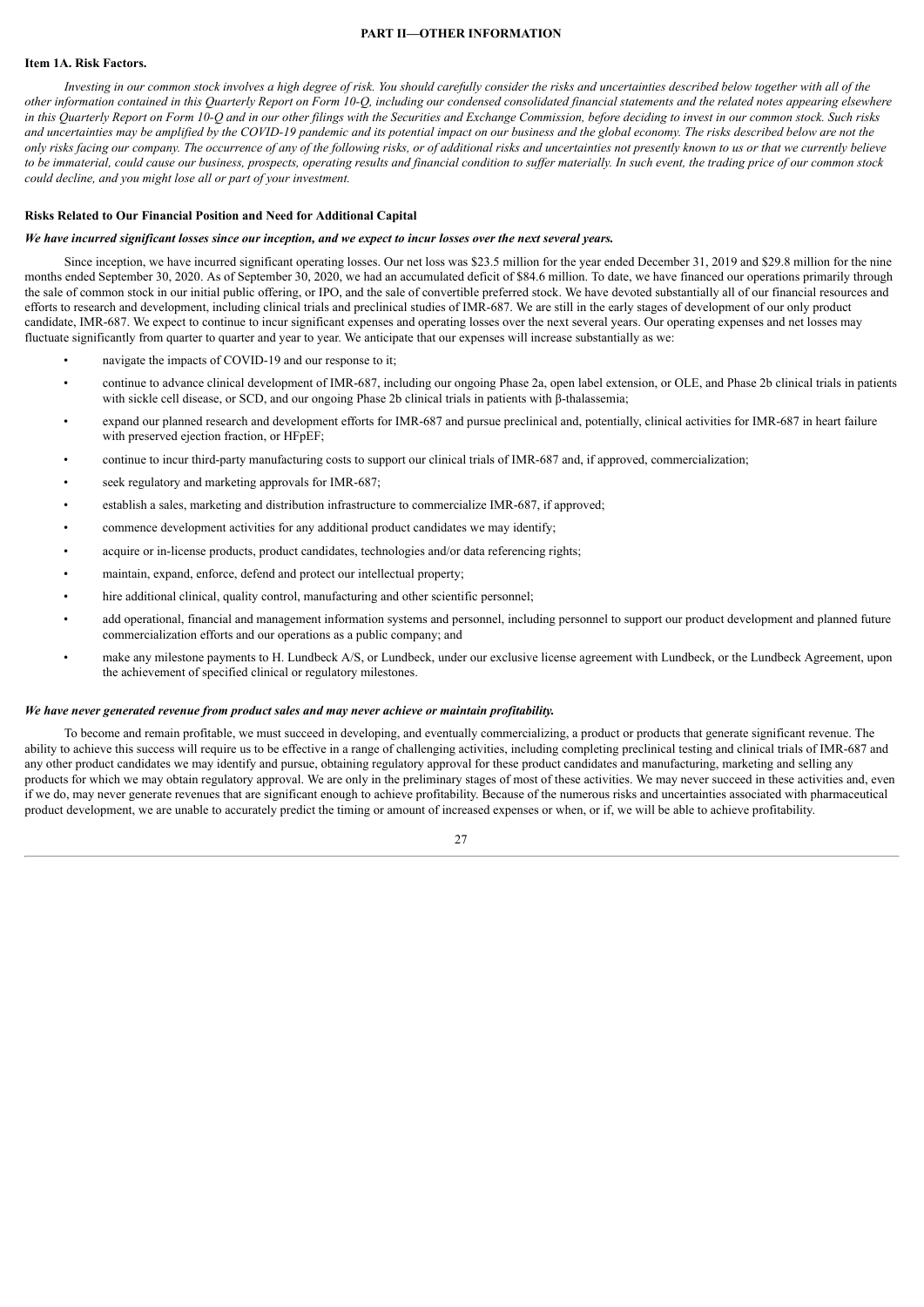Even if we do achieve profitability, we may not be able to sustain or increase profitability on a quarterly or annual basis. Our failure to become and remain profitable would depress the value of our company and could impair our ability to raise capital, expand our business, maintain our research and development efforts, diversify our pipeline of product candidates or even continue our operations. A decline in the value of our company could also cause our stockholders to lose all or part of their investment.

### *We are heavily dependent on the success of IMR-687, our only product candidate.*

We currently have no products that are approved for commercial sale and may never be able to develop marketable products. We expect that a substantial portion of our efforts and expenditures over the next several years will be devoted to IMR-687, which is currently our only product candidate. Accordingly, our business currently depends heavily on the successful development, regulatory approval and commercialization of IMR-687. We cannot be certain that IMR-687 will receive regulatory approval or be successfully commercialized even if we receive regulatory approval. If we were required to discontinue development of IMR-687 or if IMR-687 does not receive regulatory approval or fails to achieve significant market acceptance, we would be delayed by many years in our ability to achieve profitability, if ever, and may not be able to generate sufficient revenue to continue our business.

# We will need substantial additional funding. If we are unable to raise capital when needed, we could be forced to delay, reduce or eliminate our product development *programs or commercialization ef orts.*

We expect to devote substantial financial resources to our ongoing and planned activities, including our Phase 2a, OLE, and Phase 2b clinical trials of IMR-687 in patients with SCD and our Phase 2b clinical trial in patients with β-thalassemia. We expect our expenses to increase substantially in connection with our ongoing and planned activities, particularly as we advance our preclinical activities and clinical trials of and seek regulatory approval for IMR-687 and other product candidates we may identify. In addition, if we obtain regulatory approval for IMR-687 and any other product candidates we may identify and pursue, we expect to incur significant commercialization expenses related to product manufacturing, sales, marketing and distribution. Furthermore, we expect to incur additional costs associated with operating as a public company.

Identifying potential product candidates and conducting preclinical testing and clinical trials is a time-consuming, expensive and uncertain process that takes years to complete, and we may never generate the necessary data or results required to obtain regulatory approval and achieve product sales. In addition, any product candidates, if approved, may not achieve commercial success. Commercial revenues, if any, will not be derived unless and until we can achieve sales of products, which we do not anticipate for many years, if at all. Accordingly, we will need to obtain substantial additional funding in connection with our continuing operations.

As of September 30, 2020, we had cash, cash equivalents and investments of \$96.1 million. We believe that our existing cash, cash equivalents and investments will enable us to fund our operating expenses and capital expenditure requirements into mid-2022. However, we have based this estimate on assumptions that may prove to be wrong, and our operating plan may change as a result of many factors currently unknown to us. As a result, we could deplete our capital resources sooner than we currently expect.

Our future capital requirements will depend on many factors, including:

- the impact of the COVID-19 pandemic and our response to it;
- the time and cost necessary to complete our ongoing Phase 2a, OLE and Phase 2b clinical trials of IMR-687 in patients with SCD, to initiate and complete one or more pivotal clinical trials of IMR-687 in SCD, and to pursue regulatory approvals for IMR-687 in SCD, and the costs of post-marketing studies that could be required by regulatory authorities;
- the time and cost necessary to complete our Phase 2b clinical trial of IMR-687 in patients with β-thalassemia, to initiate and complete one or more pivotal clinical trials of IMR-687 in β-thalassemia, and to pursue regulatory approvals for IMR-687 in β-thalassemia, and the costs of post-marketing studies that could be required by regulatory authorities;
- our ability to advance IMR-687 in HFpEF through preclinical and, potentially, clinical development, and the timing and scope of these research and development activities;
- the costs of obtaining clinical and commercial supplies of IMR-687 and any other product candidates we may identify and develop;
- our ability to successfully commercialize IMR-687 and any other product candidates we may identify and develop;
- the manufacturing, selling and marketing costs associated with IMR-687 and any other product candidates we may identify and develop, including the cost and timing of establishing our sales and marketing capabilities;
- the amount and timing of sales and other revenues from IMR-687 and any other product candidates we may identify and develop, including the sales price and the availability of coverage and adequate third-party reimbursement;
- the time and cost necessary to respond to technological and market developments;
- the extent to which we may acquire or in-license other product candidates and technologies;
- our ability to attract, hire and retain qualified personnel; and
- the costs of maintaining, expanding and protecting our intellectual property portfolio.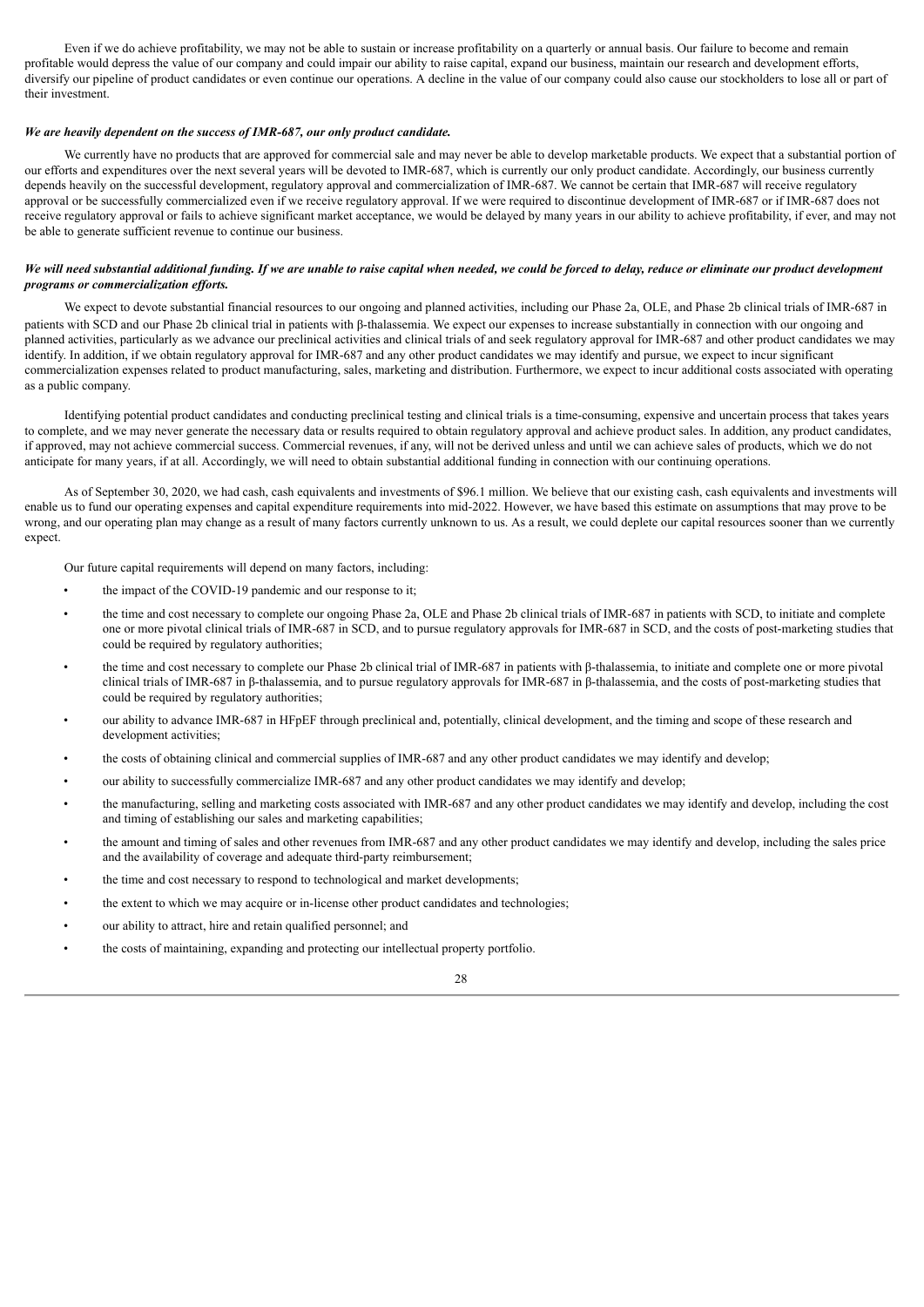We will continue to rely on additional financing to achieve our business objectives. Adequate additional financing may not be available to us on acceptable terms, or at all. For example, the global COVID-19 pandemic has created significant uncertainty in the global financial markets, which may reduce our ability to raise additional capital. In addition, we may seek additional capital when market conditions are favorable, or for strategic considerations, even if we believe we have sufficient funds for our current or future operating plans. If adequate funds are not available to us on a timely basis or on terms acceptable to us, we may be required to delay, limit, reduce or terminate preclinical studies, clinical trials or other development activities for one or more product candidates or discovery stage programs or delay, limit, reduce or terminate our establishment of sales and marketing capabilities or other activities that may be necessary to commercialize any product candidates.

# Raising additional capital may cause dilution to our stockholders, restrict our operations or require us to relinquish rights to our technologies or product candidates.

Until such time, if ever, as we can generate substantial product revenues, we expect to finance our cash needs through a combination of equity offerings, debt financings, collaborations, strategic alliances and marketing, distribution or licensing arrangements. We do not have any committed external source of funds. To the extent that we raise additional capital through the sale of equity or convertible debt securities, our stockholders' ownership interests will be diluted, and the terms of these securities may include liquidation or other preferences that adversely affect our stockholders' rights as common stockholders. Debt financing and preferred equity financing, if available, may involve agreements that include covenants limiting or restricting our ability to take specific actions, such as incurring additional debt, selling or licensing our assets, making capital expenditures or declaring dividends.

If we raise additional funds through collaborations, strategic alliances or marketing, distribution or licensing arrangements with third parties, we may have to relinquish valuable rights to our technologies, future revenue streams, research programs or product candidates or grant licenses on terms that may not be favorable to us. If we are unable to raise additional funds through equity or debt financings when needed or on terms acceptable to us, we may be required to delay, limit, reduce or terminate our product development or future commercialization efforts or grant rights to develop and market product candidates that we would otherwise prefer to develop and market ourselves.

#### Our limited operating history may make it difficult to evaluate the success of our business to date and to assess our future viability.

We commenced activities in 2016 and are a clinical-stage company. Our operations to date have been limited to organizing and staffing our company, business planning, raising capital, developing our technology, and undertaking preclinical studies and early-stage clinical trials of our sole product candidate, IMR-687. We have not yet demonstrated our ability to successfully develop any product candidate, obtain regulatory approvals, manufacture a commercial scale product or arrange for a thirdparty to do so on our behalf, or conduct sales and marketing activities necessary for successful product commercialization. Consequently, any predictions about our future success or viability may not be as accurate as they could be if we had a longer operating history or a history of successfully developing and commercializing products.

In addition, as our business grows, we may encounter unforeseen expenses, difficulties, complications, delays and other known and unknown factors. We will need to transition at some point from a company with a research and development focus to a company capable of supporting commercial activities. We may not be successful in such a transition.

We expect our financial condition and operating results to fluctuate significantly from quarter-to-quarter and year-to-year due to a variety of factors, many of which are beyond our control. Accordingly, our stockholders should not rely upon the results of any quarterly or annual periods as indications of future operating performance.

# Our ability to use our NOLs and research and development tax credit carryforwards to offset future taxable income may be subject to certain limitations.

We have a history of cumulative losses and anticipate that we will continue to incur significant losses in the foreseeable future; thus, we do not know whether or when we will generate taxable income necessary to utilize our net operating losses, or NOLs, or research and development tax credit carryforwards. As of December 31, 2019, we had federal NOLs of \$48.6 million and state NOLs of \$48.9 million.

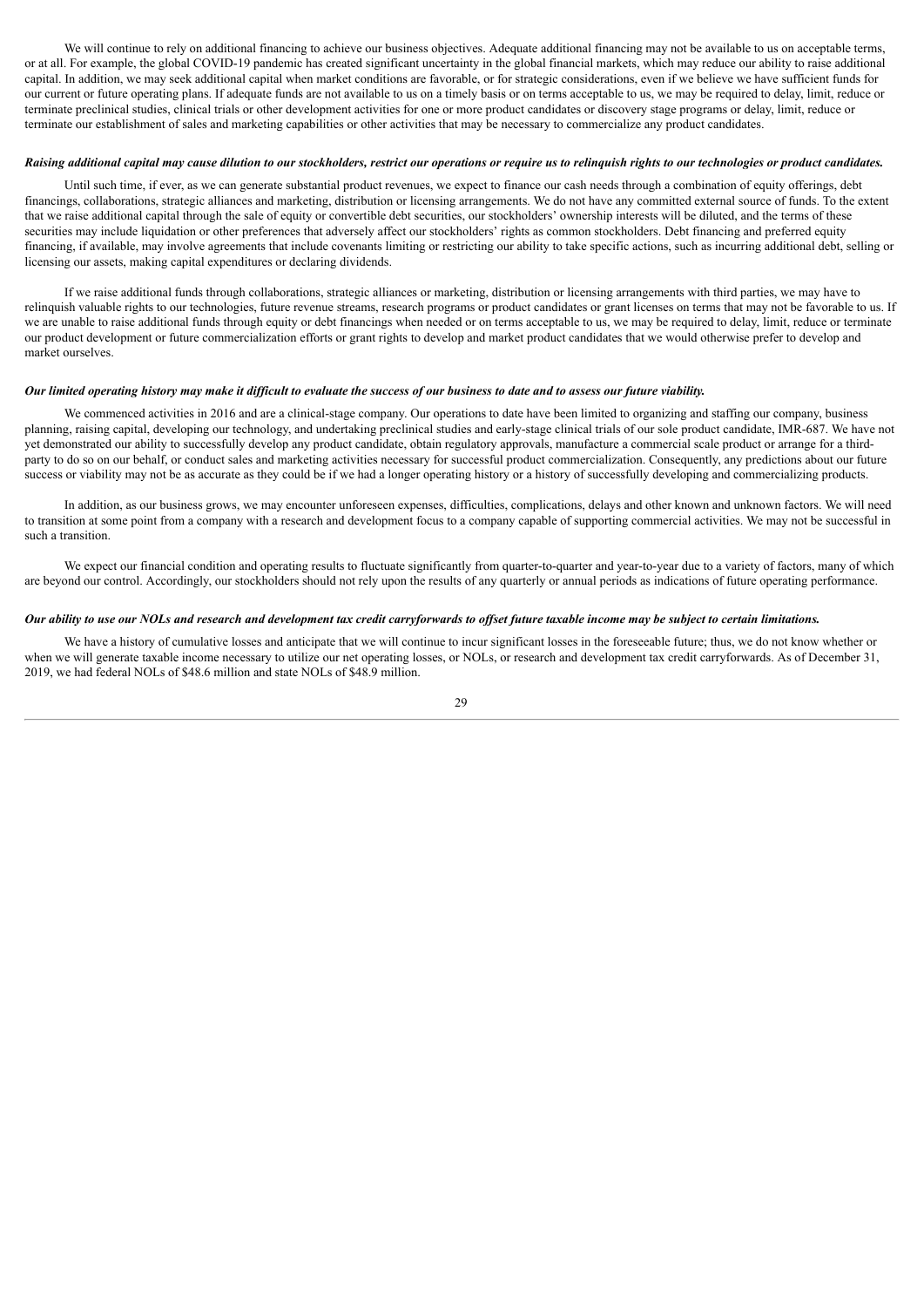In general, under Section 382 of the Internal Revenue Code of 1986, as amended, or the Code, and corresponding provisions of state law, a corporation that undergoes an "ownership change," generally defined as a greater than 50 percentage point change (by value) in its equity ownership by certain stockholders over a three year period, is subject to limitations on its ability to utilize its pre-change NOLs and research and development tax credit carryforwards to offset future taxable income. We have not conducted a study to assess whether any such ownership changes have occurred. We may have experienced such ownership changes in the past and may experience such ownership changes in the future as a result of subsequent changes in our stock ownership (which may be outside our control). As a result, if, and to the extent that, we earn net taxable income, our ability to use our pre-change NOLs and research and development tax credit carryforwards to offset such taxable income may be subject to limitations.

There is also a risk that due to regulatory changes, such as suspensions on the use of NOLs, or other unforeseen reasons, our existing NOLs could expire or otherwise become unavailable to offset future income tax liabilities. As described below in "Changes in tax laws or in their implementation or interpretation may adversely affect our business and financial condition," the Tax Cuts and Jobs Act, or the TCJA, as amended by the Coronavirus Aid, Relief, and Economic Security Act, or CARES Act, includes changes to U.S. federal tax rates and the rules governing NOL carryforwards that may significantly impact our ability to utilize our NOLs to offset taxable income in the future. Additionally, state NOLs generated in one state cannot be used to offset income generated in another state. For these reasons, even if we attain profitability, we may be unable to use a material portion of our NOLs and other tax attributes.

# Our business and operations have been and may continue to be adversely affected by the ongoing COVID-19 pandemic, as may the operations of our suppliers and *manufacturers and other third-party service providers.*

In December 2019, a novel strain of coronavirus, called COVID-19, emerged in Wuhan, Hubei Province, China, which has now spread globally, including to the United States, the United Kingdom and the European Union. The pandemic and government measures taken in response have had a significant impact, both direct and indirect, on businesses and commerce, as worker shortages have occurred; supply chains have been disrupted; facilities and production have been suspended; and demand for certain goods and services, such as medical services and supplies, has spiked, while demand for other goods and services, such as travel, has fallen. The future progression of the pandemic and its effects on our business and operations are uncertain.

The spread of COVID-19 has affected our operations to date, including by causing delays in the conduct of our clinical trials. While we have not experienced any significant disruptions with the third parties on which we rely, the spread of COVID-19, or another infectious disease, could also negatively affect the operations of our third-party manufacturers, which could result in disruptions in the supply of IMR-687. In addition, most of our employees are currently working remotely, and we are temporarily restricting travel and attendance at industry events by our employees, which could negatively affect our business. The COVID-19 pandemic continues to rapidly evolve and could more significantly impact our operations in the future.

We have enrolled and seek to enroll patients in our ongoing clinical trials at sites located both in the United States and internationally. The COVID-19 pandemic has delayed and may continue to delay or otherwise adversely affect these clinical development activities, including our ability to recruit and retain patients in our ongoing clinical trials, as a result of many factors, including:

- diversion of healthcare resources away from the conduct of our clinical trials in order to focus on pandemic concerns, including the availability of necessary materials, the attention of physicians serving as our clinical trial investigators, access to hospitals serving as our clinical trial sites, availability of hospital staff supporting the conduct of our clinical trials and the reluctance of patients enrolled in our clinical trials to visit clinical trial sites;
- potential interruptions in global shipping affecting the transport of clinical trial materials, such as investigational drug product, patient samples and other supplies used in our clinical trials;
- the impact of further limitations on travel that could interrupt key clinical trial activities, such as clinical trial site initiations and monitoring activities, travel by our employees, contractors or patients to clinical trial sites, or the ability of employees at any of our contract manufacturers or contract research organizations, or CROs, to report to work, any of which could delay or adversely impact the conduct or progress of our clinical trials, and limit the amount of clinical data we will be able to report;
- any future interruption of, or delays in receiving, supplies of clinical trial material from our contract manufacturing organizations, or CMOs, due to staffing shortages, production slowdowns or stoppages or disruptions in delivery systems; and
- availability of future capacity at contract manufacturers to produce sufficient drug substance and drug product to meet forecasted clinical trial demand if any of these manufacturers elect or are required to divert attention or resources to the manufacture of other pharmaceutical products.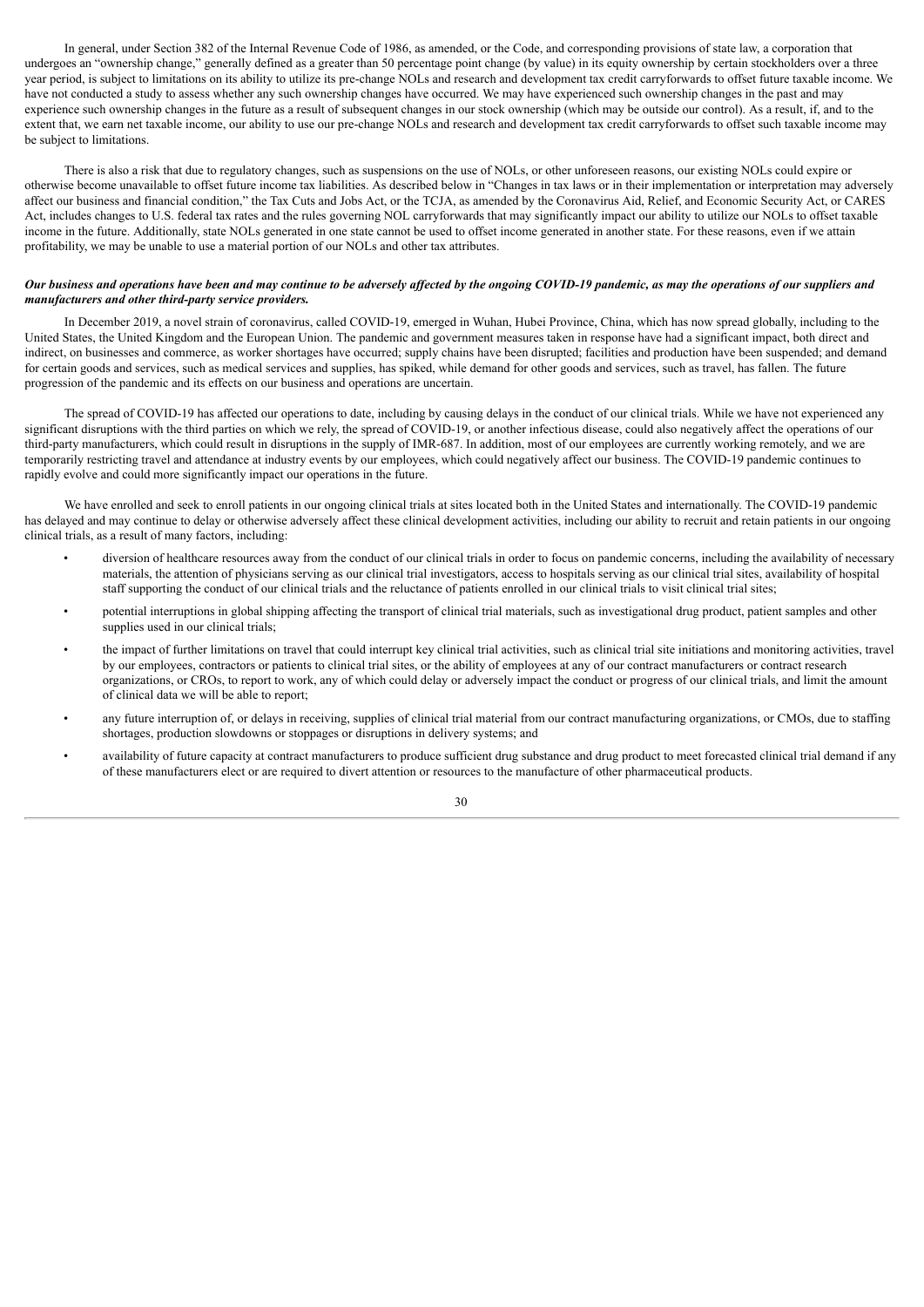For example, the COVID-19 pandemic has resulted in disruptions to our clinical trial operations, including some missed and incomplete patient visits in our ongoing Phase 2a clinical trial of IMR-687 in SCD and site activation and enrollment delays and delays in review of our regulatory submissions with respect to our Phase 2b clinical trials of IMR-687 in SCD and β-thalassemia. In addition, the COVID-19 pandemic may affect the operations of the U.S. Food and Drug Administration, or FDA, and other health authorities, which could result in delays of regulatory actions related to our programs, including with respect to IMR-687. Any negative impact that the COVID-19 pandemic has on recruiting or retaining patients in our clinical trials, the ability of our suppliers to provide materials for our product candidates, or the regulatory review process could cause additional delays which could materially and adversely affect our ability to obtain regulatory approval for and to commercialize our product candidates, increase our operating expenses, affect our ability to raise additional capital and have a material adverse effect on our financial results. In addition, if any of our clinical trial patients contract COVID-19, they may have adverse health outcomes that could impact the results of our clinical trials.

Additionally, while the potential economic impact and the duration of the COVID-19 pandemic is difficult to assess or predict, the impact of the COVID-19 pandemic on the global financial markets may reduce our ability to access capital, which could negatively impact our short-term and long-term liquidity.

While we expect the impacts of COVID-19 will continue to have some adverse effect on our business, the extent to which COVID-19 impacts our clinical trials, research and development activities and operations will depend on future developments, which are highly uncertain and cannot be predicted with confidence, including the duration of the pandemic, new information which may emerge concerning the severity of COVID-19, the actions to contain COVID-19 or treat its impact and changes in government spending or priorities, among others. The COVID-19 pandemic is a widespread health crisis that continues to adversely affect the global economy and financial markets of many countries, resulting in an economic downturn that could also affect our operations, our ability to conduct our clinical trials, our ability to raise additional funds through public offerings and the volatility of our stock price and trading in our stock. Even after the COVID-19 pandemic has subsided, we may continue to experience adverse impacts to our business as a result of any economic recession or depression that has occurred or may occur in the future.

#### **Risks Related to the Discovery, Development and Commercialization of Our Product Candidates**

# We are early in our development efforts and heavily dependent on the success of our sole product candidate, IMR-687. If we are unable to successfully complete clinical development, obtain regulatory approval for, or commercialize IMR-687, or experience delays in doing so, our business will be materially harmed.

To date, we have invested a majority of our efforts and financial resources in the preclinical and clinical development of IMR-687. Our future success is heavily dependent on our ability to successfully develop, obtain regulatory approval for and commercialize IMR-687. IMR-687 is currently our only product candidate and we are testing it in Phase 2a, OLE and Phase 2b clinical trials in SCD and a Phase 2b clinical trial in β-thalassemia. It may be a significant time before IMR-687 can advance into a pivotal trial, if at all. We cannot be certain that IMR-687 will be successful in clinical trials or receive regulatory approval.

The success of IMR-687 will depend on several factors, including the following:

- our ability to effectively manage any adverse impact of COVID-19;
- successfully completing clinical trials;
- acceptance by the FDA or other regulatory agencies of regulatory filings for IMR-687;
- expanding and maintaining a workforce of experienced clinical-stage drug development professionals and others to continue to develop IMR-687;
- obtaining and maintaining intellectual property protection and regulatory exclusivity for IMR-687;
- making arrangements with third-party manufacturers for, or establishing, commercial manufacturing capabilities;
- establishing sales, marketing and distribution capabilities and successfully launching commercial sales, if and when approved, whether alone or in collaboration with others;
- acceptance of IMR-687, if and when approved, by patients, the medical community and third-party payors;
- effectively competing with other therapies, including Oxbryta (voxelotor) and Adakveo (crizanlizumab) in SCD and ZYNTEGLO (INN autologous CD34+ cells encoding βA-T87Q-globin gene) (currently only approved in Europe and for which FDA approval is currently being sought), as well as REBLOZYL (luspatercept-aamt) for the treatment of ß-thalassemia;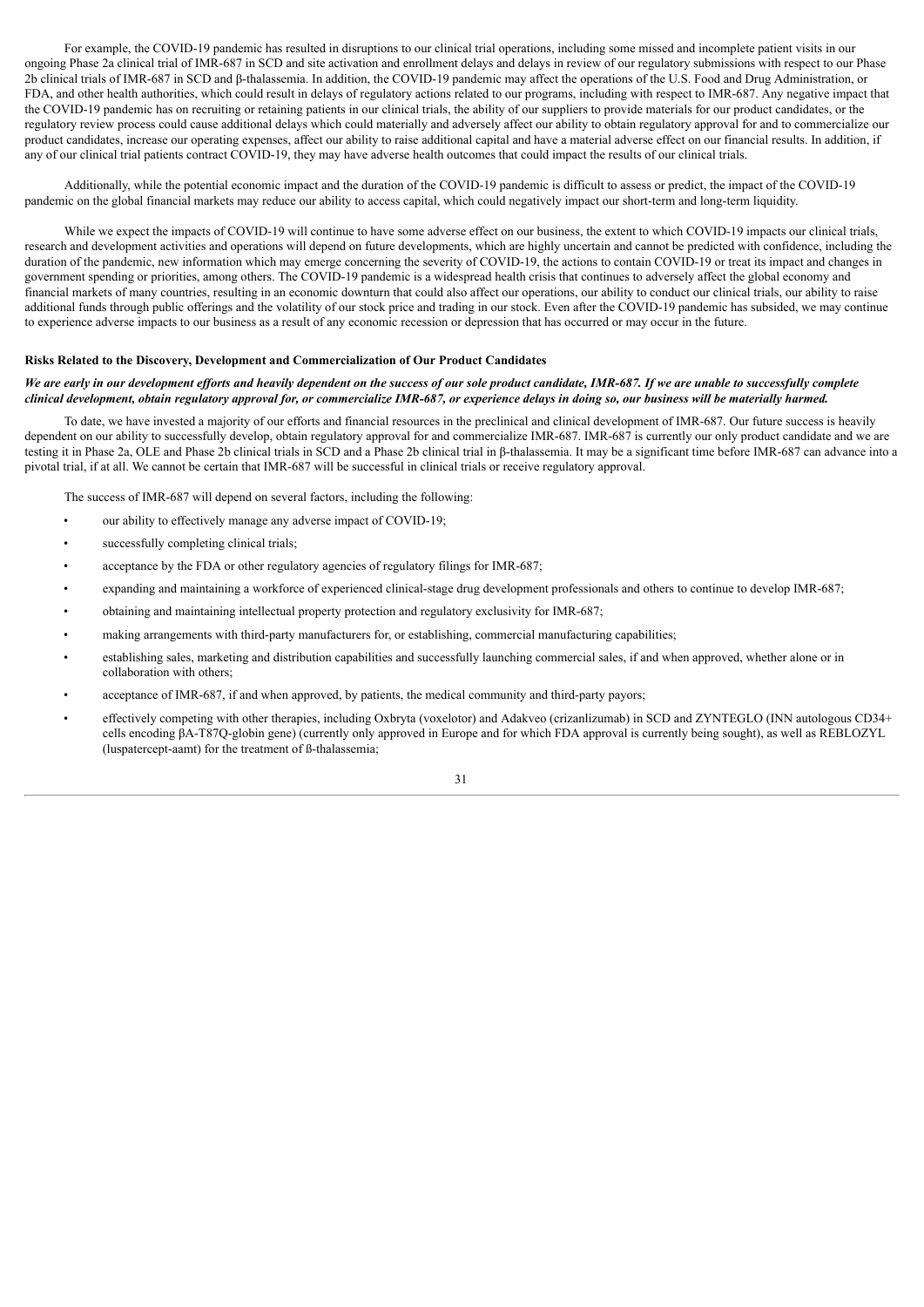- obtaining and maintaining coverage, adequate pricing and adequate reimbursement from third-party payors, including government payors;
- patients' willingness to pay out-of-pocket for IMR-687 in the absence of coverage and/or adequate reimbursement from third-party payors; and
- maintaining a continued acceptable safety profile following receipt of any regulatory approvals.

Many of these factors are beyond our control, including clinical outcomes, the regulatory review process, potential threats to our intellectual property rights and the manufacturing, marketing and sales efforts of any future collaborator. If we are unable to develop, receive marketing approval for and successfully commercialize IMR-687, or if we experience delays as a result of any of these factors or otherwise, we may need to spend significant additional time and resources to identify other product candidates, advance them through preclinical and clinical development and apply for regulatory approvals, which would adversely affect our business, prospects, financial condition and results of operations.

#### Clinical drug development involves a lengthy and expensive process, with an uncertain outcome. We may incur additional costs or experience delays in completing, or *ultimately be unable to complete, the development and commercialization of any product candidates.*

The risk of failure for IMR-687 and any other product candidates we may develop is high. It is impossible to predict when or if IMR-687 and any other product candidates we may develop will prove effective or safe in humans or will receive regulatory approval. Before obtaining marketing approval from regulatory authorities for the sale of any product candidate, we must complete preclinical development and then conduct extensive clinical trials to demonstrate the safety and efficacy of such product candidate in humans. We have not yet begun or completed a pivotal clinical trial of IMR-687, which is currently our only product candidate. Clinical trials may fail to demonstrate that IMR-687 and any other product candidates we may develop are safe for humans and effective for indicated uses. Even if the clinical trials are successful, changes in marketing approval policies during the development period, changes in or the enactment or promulgation of additional statutes, regulations or guidance or changes in regulatory review for each submitted product application may cause delays in the approval or rejection of an application.

Before we can commence clinical trials for a product candidate, we must complete extensive preclinical testing and studies that support our planned investigational new drug applications, or INDs, and other regulatory filings in the United States and abroad. We cannot be certain of the timely completion or outcome of our preclinical testing and studies, including preclinical studies of IMR-687 in HFpEF, and cannot predict if the FDA or other regulatory agencies will accept our proposed clinical programs or if the outcome of our preclinical testing and studies will ultimately support the further development of any product candidates. As a result, we cannot be sure that we will be able to submit INDs or similar applications for our preclinical programs on the timelines we expect, if at all, and we cannot be sure that submission of INDs or similar applications will result in the FDA or other regulatory authorities allowing clinical trials to begin. Furthermore, product candidates are subject to continued preclinical safety studies, which may be conducted concurrent with our clinical testing. The outcomes of these safety studies may delay the launch of or enrollment in future clinical trials and could impact our ability to continue to conduct our clinical trials.

Clinical trials are expensive, difficult to design and implement, can take many years to complete and are uncertain as to outcome. We cannot guarantee that any clinical trials will be conducted as planned or completed on schedule, or at all. A failure of one or more clinical trials can occur at any stage of testing, which may result from a multitude of factors, including, but not limited to, flaws in study design, dose selection issues, placebo effects, patient enrollment criteria and failure to demonstrate favorable safety or efficacy traits.

We may experience numerous unforeseen events during, or as a result of, clinical trials that could delay or prevent our ability to receive marketing approval or commercialize IMR-687 and any other product candidates we may develop, including:

- regulators or institutional review boards, or IRBs, may not authorize us or our investigators to commence a clinical trial or conduct a clinical trial at a prospective trial site;
- we may experience delays in reaching, or fail to reach, agreement on acceptable clinical trial contracts or clinical trial protocols with prospective trial sites;
- regulators may decide the design of our clinical trials is flawed, for example if our trial protocol does not evaluate treatment effects in trial subjects for a sufficient length of time;
- clinical trials of IMR-687 and any other product candidates we may develop may produce negative or inconclusive results, and we may decide, or regulators may require us, to conduct additional clinical trials or abandon product development programs;

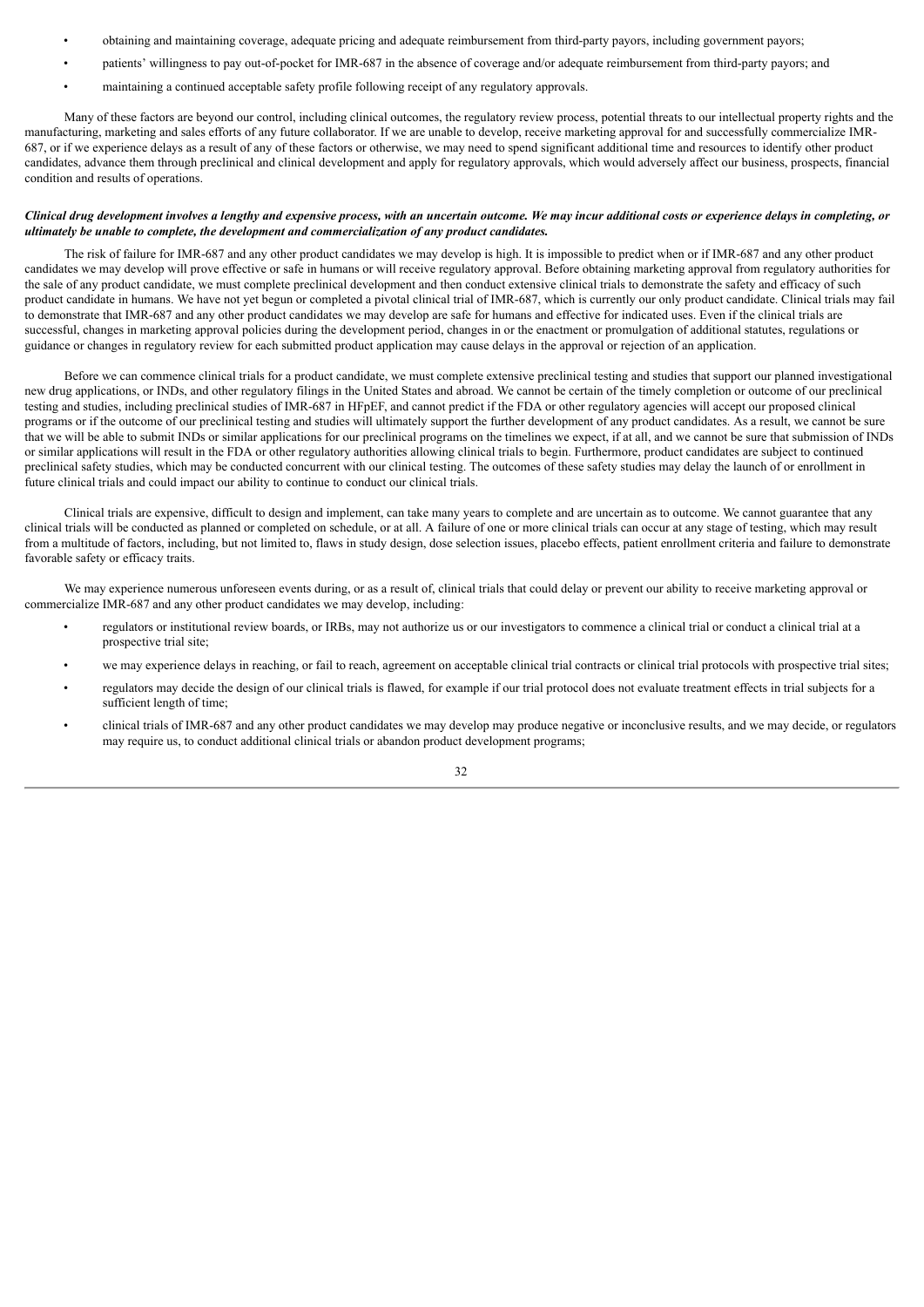- we may be unable to establish clinical endpoints that applicable regulatory authorities would consider clinically meaningful, or, if we seek accelerated approval, biomarker efficacy endpoints that applicable regulatory authorities would consider likely to predict clinical benefit;
- preclinical testing may produce results based on which we may decide, or regulators may require us, to conduct additional preclinical studies before we proceed with certain clinical trials, limit the scope of our clinical trials, halt ongoing clinical trials or abandon product development programs;
- the number of patients required for clinical trials of IMR-687 and any other product candidates we may develop may be larger than we anticipate, enrollment in these clinical trials may be slower than we anticipate or participants may drop out of these clinical trials at a higher rate than we anticipate;
- our third-party contractors may fail to comply with regulatory requirements or meet their contractual obligations to us in a timely manner, or at all;
- we may decide, or regulators or IRBs may require us, to suspend or terminate clinical trials of IMR-687 and any other product candidates we may develop for various reasons, including non-compliance with regulatory requirements or a finding that the participants are being exposed to unacceptable health risks;
- regulators or IRBs may require us to perform additional or unanticipated clinical trials to obtain approval or we may be subject to additional post-marketing testing requirements to maintain regulatory approval;
- regulators may revise the requirements for approving IMR-687 and any other product candidates we may develop, or such requirements may not be as we anticipate;
- the cost of clinical trials of IMR-687 and any other product candidates we may develop may be greater than we anticipate;
- the supply or quality of IMR-687 and any other product candidates we may develop or other materials necessary to conduct clinical trials of such product candidates may be insufficient or inadequate;
- IMR-687 and any other product candidates we may develop may have undesirable side effects or other unexpected characteristics, causing us or our investigators, regulators or IRBs to suspend or terminate the trials; and
- regulators may withdraw their approval of a product or impose restrictions on its distribution, such as in the form of a risk evaluation and mitigation strategy, or REMS.

We face additional important risks related to the enrollment and completion of our clinical trials of IMR-687 as a result of the COVID-19 pandemic, which are further described in "—Our business and operations have been and may continue to be adversely affected by the ongoing COVID-19 pandemic as may the operations of our suppliers and manufacturers and other third-party service providers."

If we are required to conduct additional clinical trials or other testing of IMR-687 beyond those that we currently contemplate, if we are unable to successfully complete clinical trials or other testing of IMR-687 or any other product candidates we may develop, if the results of these trials or tests are not positive or are only modestly positive or if there are safety concerns, we may:

- be delayed in obtaining marketing approval for any product candidates;
- not obtain marketing approval at all;
- obtain approval for indications or patient populations that are not as broad as intended or desired;
- obtain approval with labeling or a REMS that includes significant use or distribution restrictions or safety warnings;
- be subject to additional post-marketing testing requirements; or
- have the product removed from the market after obtaining marketing approval.

Our product development costs will also increase if we experience delays in testing or in obtaining marketing approvals. We do not know whether any of our preclinical studies or clinical trials will begin as planned, will need to be restructured or will be completed on schedule, or at all. We may also change the design or protocol of one or more of our clinical trials, including to add additional patients or arms, which could result in increased costs and expenses and/or delays. Significant preclinical study or clinical trial delays also could shorten any periods during which we may have the exclusive right to commercialize any product candidates or allow our competitors to bring products to market before we do and impair our ability to successfully commercialize any product candidates and may harm our business and results of operations.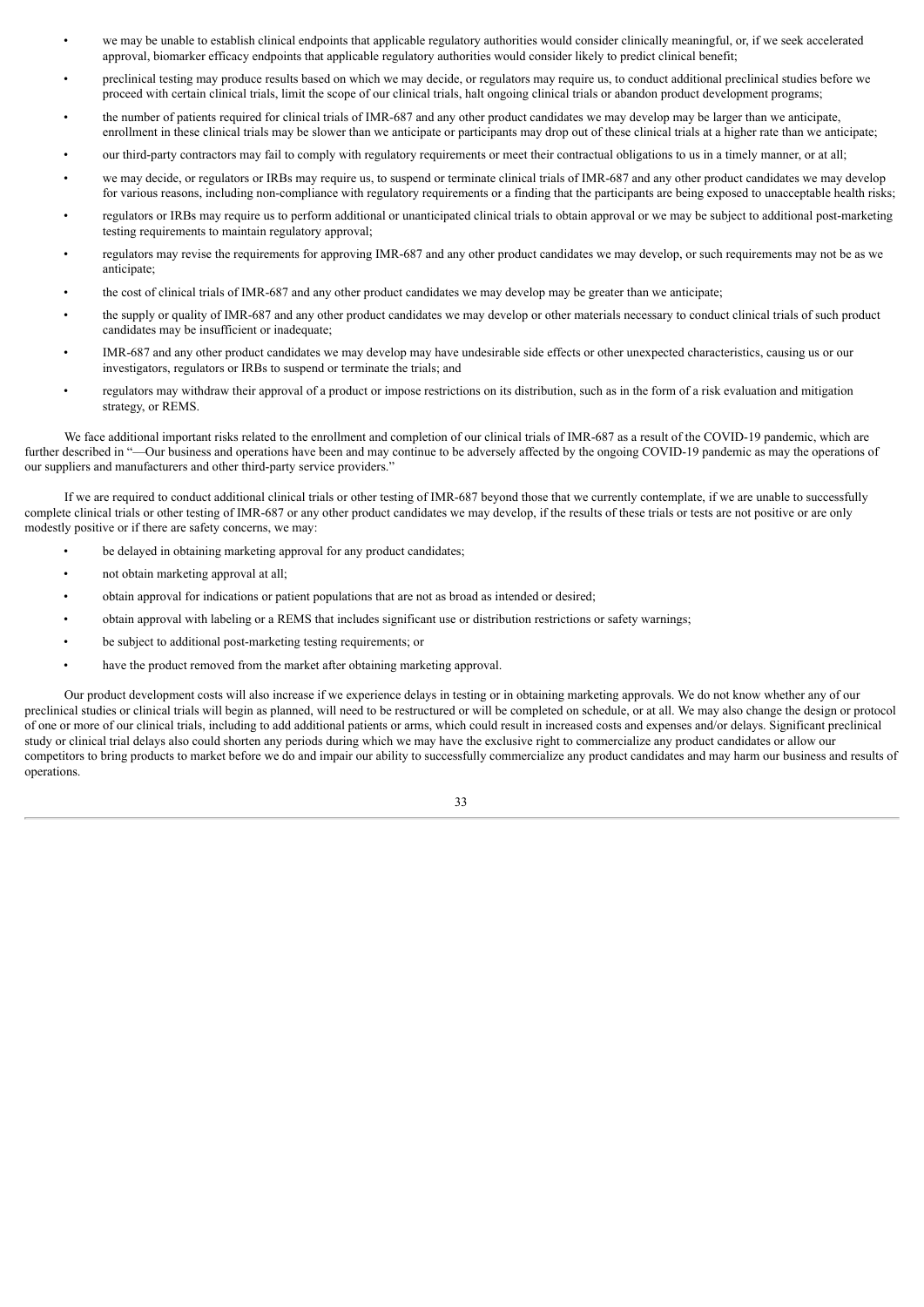## Because we are developing IMR-687 using new endpoints and methodologies, the FDA or other regulatory authorities may not consider the endpoints of our clinical *trials to predict or provide clinically meaningful results.*

There are currently limited therapies approved to treat SCD. To date, we have concentrated a significant portion of our product research and development efforts on developing a novel therapeutic for the treatment of SCD, and our future success depends on the success of this therapeutic approach. The clinical trial requirements of the FDA and other comparable regulatory agencies and the criteria these regulators use to determine the safety and efficacy of any product candidate vary substantially according to the type, complexity, novelty and intended use and market of the potential product. To date, there are only four FDA-approved drugs for SCD: voxelotor (marketed as Oxbryta), crizanlizumab (marketed as Adakveo), hydroxyurea and L-glutamine (marketed as Endari), and there are no approved therapies that target phosphodiesterase 9, or PDE9. As a result, the design and conduct of clinical trials for a therapeutic product candidate such as IMR-687 that targets PDE9 in SCD patients is subject to unknown risks, and we may experience setbacks with our ongoing or planned clinical trials of IMR-687 in SCD because of the limited clinical experience with its mechanism of action in these patients.

In particular, regulatory authorities in the United States and the European Union have not issued definitive guidance as to how to measure and achieve efficacy in treatments for SCD. As a result, the design and conduct of clinical trials of IMR-687 may take longer, be more costly or be less effective as part of the novelty of development in SCD. We may use new or novel endpoints or methodologies, such as both red and white blood cell biomarkers in our IMR-687 clinical trials, and the FDA or other regulatory authorities may not consider the endpoints of our clinical trials to provide clinically meaningful results. Even if applicable regulatory authorities do not object to our proposed endpoints in an earlier stage clinical trial, such regulatory authorities may require evaluation of additional or different clinical endpoints in laterstage clinical trials. Additionally, if we pursue accelerated approval or other expedited regulatory approval mechanisms for IMR-687, the FDA or another regulatory authority may determine that the biomarker efficacy endpoint we select for evaluation is not sufficiently predictive of clinical benefit to support accelerated approval. For example, while the FDA commented at our face-to-face Type B meeting that our revised Phase 2b trial design and approach to data collection to support HbF as a potential surrogate endpoint was acceptable, the FDA stressed the importance of defining clear and strong assumptions and having robust results, which would be evaluated by the FDA to test if an increase of at least 3% in HbF would provide meaningful clinical benefit and therefore constitute an acceptable surrogate endpoint for a future pivotal trial of IMR-687 in SCD. If we are not able to demonstrate clinical benefit related to this endpoint to the FDA's satisfaction, we will have to consider other endpoints for the pivotal program, which may include greater levels of HbF increases.

Even if the FDA does find our clinical trial success criteria to be sufficiently validated and clinically meaningful, we may not achieve the pre-specified endpoint to a degree of statistical significance deemed approvable in any pivotal or other clinical trials we may conduct for IMR-687. Further, even if we do achieve the pre-specified criteria, our trials may produce results that are unpredictable or inconsistent with the results of the more traditional efficacy endpoints in the trial. The FDA also could give overriding weight to other efficacy endpoints over a primary endpoint, even if we achieve statistically significant results on that primary endpoint, if we do not do so on our secondary or other efficacy endpoints. The FDA also weighs the benefits of a product against its risks and the FDA may view the efficacy results in the context of safety as not being supportive of approval. Other regulatory authorities in the European Union and other countries may make similar findings with respect to these endpoints.

#### The outcome of preclinical studies and earlier-stage clinical trials may not be predictive of the success of later-stage clinical trials.

The outcome of preclinical testing and earlier-stage clinical trials may not be predictive of the success of later-stage clinical trials. IMR-687 and any other product candidates we may develop may fail to show the desired safety and efficacy in clinical development despite positive results in preclinical studies or having successfully advanced through initial clinical trials. For example, in clinical trials, IMR-687 may not be effective at increasing red blood cell biomarkers that include HbF, F-cells, hemoglobin, and reducing reticulocytes, indirect bilirubin, and LDH. Furthermore, in clinical trials, IMR-687 may not impact adhesion/white blood cell markers such as Pselectin, E-selectin, or VCAM. Even if IMR-687 successfully increases or decreases, as applicable, these biomarkers in clinical trials, such increase or decrease may not result in overall clinical benefit. A lack of clinical benefit may be due to insufficient dosing or for other reasons. Additionally, any positive results generated in our Phase 2a, OLE or Phase 2b clinical trials of IMR-687 in adults with SCD would not ensure that we will achieve similar results in larger, pivotal clinical trials or in clinical trials of IMR-687 in adolescent and pediatric populations with SCD. Several companies in the pharmaceutical and biotechnology industries have suffered significant setbacks in late-stage clinical trials even after achieving promising results in preclinical testing and earlier-stage clinical trials, and we cannot be certain that we will not face similar setbacks. Moreover, preclinical and clinical data are often susceptible to varying interpretations and analyses, and many companies that have believed their product candidates performed satisfactorily in preclinical studies and clinical trials have nonetheless failed to obtain marketing approval of their products. Furthermore, the failure of any product candidate to demonstrate safety and efficacy in any clinical trial could negatively impact the perception of any other product candidates then under development and/or cause the FDA or other regulatory authorities to require additional testing before approving any other product candidates.

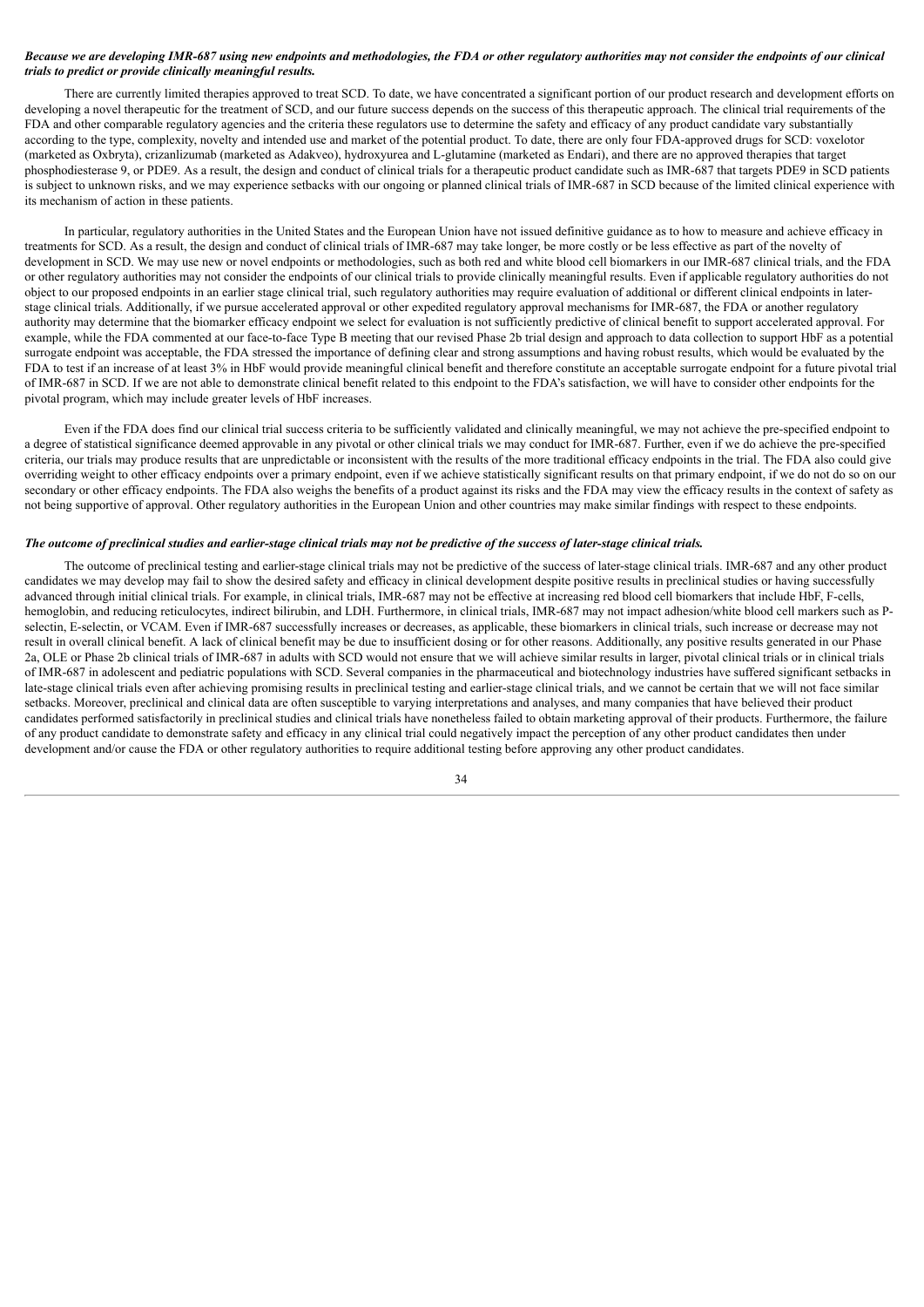# Interim top-line and preliminary results from our clinical trials that we announce or publish from time to time may change as more patient data become available and are subject to audit and verification procedures, which could result in material changes in the final data.

From time to time, we may publish interim top-line or preliminary results from our clinical trials. Interim results from clinical trials that we may complete are subject to the risk that one or more of the clinical outcomes may materially change as patient enrollment continues and more patient data become available. Preliminary or top-line results also remain subject to audit and verification procedures that may result in the final data being materially different from the preliminary data we previously published. As a result, interim and preliminary data should be viewed with caution until the final data are available. Differences between preliminary or interim data and final data could significantly harm our business prospects and may cause the trading price of our common stock to fluctuate significantly.

# As an organization, we have never conducted pivotal clinical trials, and we may be unable to do so for IMR-687 or any other product candidates we may develop.

We will need to successfully complete pivotal clinical trials in order to obtain the approval of the FDA, the European Medicines Agency, or EMA, or other regulatory agencies to market IMR-687 or any future product candidate. Carrying out later-stage clinical trials is a complicated process. As an organization, we have not previously conducted any later stage or pivotal clinical trials. In order to do so, we will need to expand our clinical development and regulatory capabilities, and we may be unable to recruit qualified personnel. Consequently, we may be unable to successfully and efficiently execute and complete necessary clinical trials in a way that leads to approval of IMR-687 or future product candidates. We may require more time and incur greater costs than our competitors and may not succeed in obtaining regulatory approvals of product candidates that we develop. Failure to commence or complete, or delays in, our planned clinical trials, could prevent us from or delay us in commercializing our product candidates.

## If we experience delays or difficulties in the enrollment of patients in clinical trials, our receipt of necessary regulatory approvals could be delayed or prevented.

Identifying and qualifying patients to participate in clinical trials for IMR-687 and any other product candidates we may develop is critical to our success. Successful and timely completion of clinical trials will require that we enroll a sufficient number of patients who remain in the trial until its conclusion. We may not be able to initiate or continue clinical trials for IMR-687 and any other product candidates we may develop if we are unable to locate and enroll a sufficient number of eligible patients to participate in these trials as required by the FDA or similar regulatory authorities outside of the United States. For example, the prevalence of patients with SCD and β-thalassemia in the United States and Europe is estimated to be low. Accordingly, there are limited patient pools from which to draw for clinical trials of IMR-687. We may not be able to identify, recruit, and enroll a sufficient number of patients to complete our clinical trials of IMR-687 because of the perceived risks and benefits of IMR-687, the availability of competing therapies and clinical trials, the proximity and availability of clinical trial sites for prospective subjects and the subject referral practices of physicians, among other factors.

Patient enrollment is affected by a variety of other factors, including:

- the prevalence and severity of the disease under investigation:
- the eligibility criteria for the trial in question;
- the perceived risks and benefits of the product candidate under trial;
- the requirements of the trial protocols;
- the availability of existing commercially-available treatments for the indications for which we are conducting clinical trials;
- the ability to recruit clinical trial investigators with the appropriate competencies and experience;
- efforts to facilitate timely enrollment in clinical trials;
- the patient referral practices of physicians;
- the ability to monitor patients adequately during and after treatment;
- the proximity and availability of clinical trial sites for prospective patients;
- the conduct of clinical trials by competitors for product candidates that treat the same indications as IMR-687 and any other product candidates we may develop;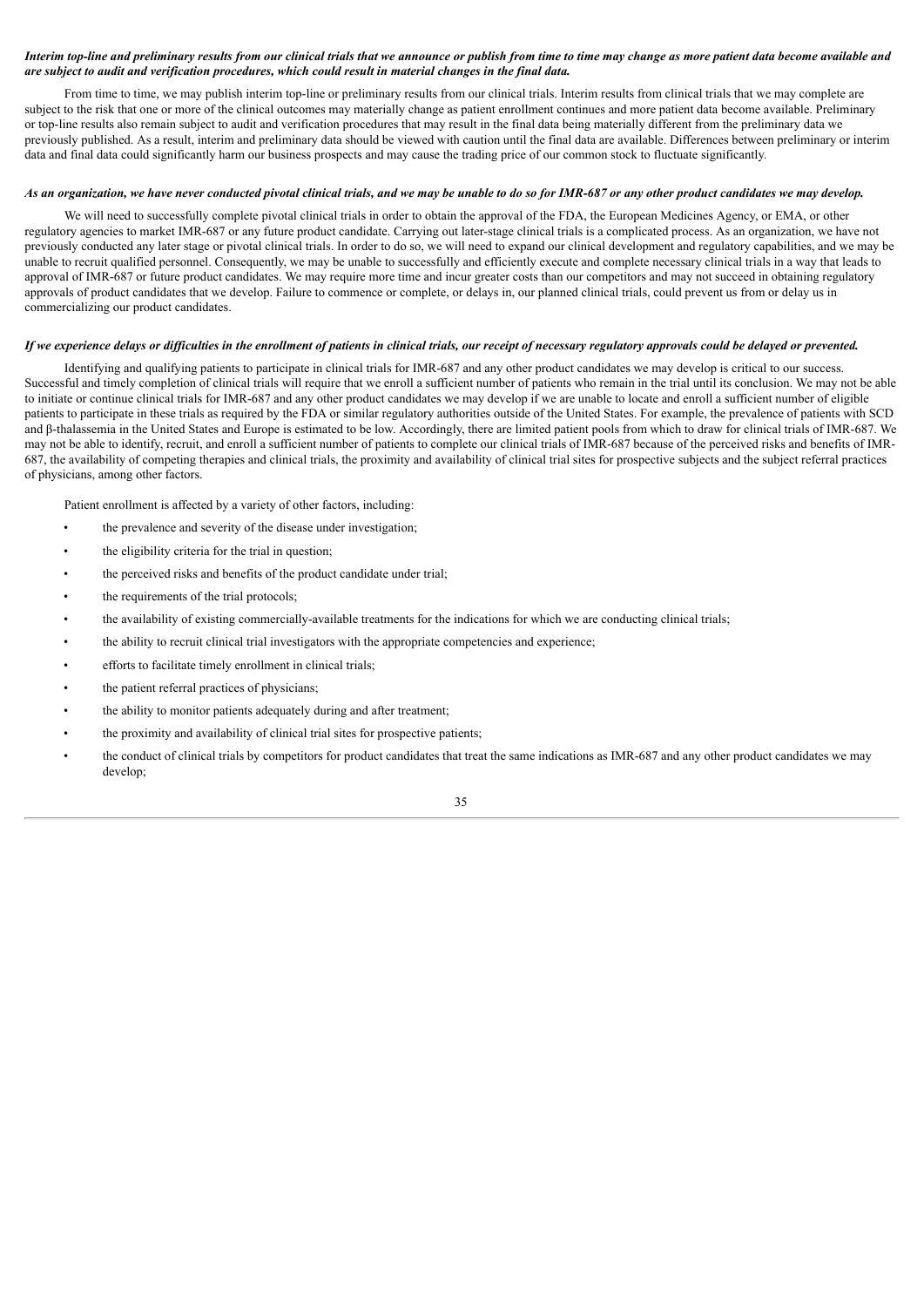- the ability to identify specific patient populations for biomarker-defined trial cohort(s); and
- the cost to, or lack of adequate compensation for, prospective patients.

In addition, the COVID-19 pandemic has impacted, and is likely to continue to directly or indirectly impact the pace of enrollment in our clinical trials for at least the next several months and possibly longer as patients may avoid, may not be allowed to, or may not be able to travel to healthcare facilities and physicians' offices unless due to a health emergency.

Our inability to locate and enroll a sufficient number of patients for our clinical trials would result in significant delays, could require us to abandon one or more clinical trials altogether and could delay or prevent our receipt of necessary regulatory approvals. Enrollment delays in our clinical trials may result in increased development costs for IMR-687 and any other product candidates we may develop, which would cause the value of our company to decline and limit our ability to obtain additional financing.

#### *Changes in methods of product candidate manufacturing or formulation may result in additional costs or delay.*

As product candidates proceed through preclinical studies to late-stage clinical trials towards potential approval and commercialization, it is common that various aspects of the development program, such as manufacturing methods and formulation, are altered along the way in an effort to optimize processes and results. As an example, we expect to utilize an oral solution formulation of IMR-687 for clinical development in pediatric populations with SCD that will differ from the oral tablet formulation of IMR-687 we have used in our clinical trials to date. Such changes carry the risk that they will not achieve these intended objectives. Any of these changes could cause IMR-687 to perform differently and affect the results of planned clinical trials or other future clinical trials conducted with the materials manufactured using altered processes. Such changes may also require additional testing, FDA notification or FDA approval. This could delay completion of clinical trials, require the conduct of bridging clinical trials or the repetition of one or more clinical trials, increase clinical trial costs, delay approval of IMR-687 and jeopardize our ability to commence sales and generate revenue.

### If serious adverse events or unacceptable side effects are identified during the development of IMR-687 and any other product candidates we may develop, we may *need to abandon or limit our development of those product candidates.*

Clinical trials by their nature utilize a sample of the potential patient population. We have only begun to evaluate IMR-687 in a limited number of subjects at a limited duration of exposure. Accordingly, any rare and severe side effects of IMR-687 may be uncovered only in later stages of our current and future clinical development. Many product candidates that initially showed promise in early stage testing have later been found to cause side effects that prevented their further development. If IMR-687 and any other product candidates we may develop are associated with undesirable side effects in clinical trials or have characteristics that are unexpected in clinical trials or preclinical testing, we may need to abandon their development or limit development to more narrow uses or subpopulations in which the side effects or other characteristics are less prevalent, less severe or more acceptable from a risk-benefit perspective. In pharmaceutical development, many compounds that initially show promise in early-stage or clinical testing are later found to cause side effects that delay or prevent further development of the compound.

Additionally, if results of our clinical trials reveal unacceptable side effects, we, the FDA or similar regulatory authorities outside of the United States, or the IRBs or Ethics Committees at the institutions in which our studies are conducted could suspend or terminate our clinical trials or the FDA or similar foreign regulatory authorities could order us to cease clinical trials or deny approval of IMR-687 and any other product candidates we may develop for any or all targeted indications. Treatment-related side effects could also affect patient recruitment or the ability of enrolled patients to complete any of our clinical trials. In addition, while not considered adverse events, in our Phase 1 clinical trial of IMR-687 in healthy volunteers, individual subjects were noted to have sporadic heart rates of greater than 100 bpm, including placebo subjects. One subject at 4.5 mg/kg per day had multiple readings greater than 100 bpm, including at study start, prior to any administration of study drug. If we elect or are forced to suspend or terminate any clinical trial of IMR-687 and any other product candidates we may develop, the commercial prospects of such product candidate will be harmed, and our ability to generate product revenue from such product candidate will be delayed or eliminated. Any of these occurrences could materially harm our business.

### *We are also developing IMR-687 in combination with other therapies, which exposes us to additional risks.*

We are developing IMR-687 both as a monotherapy and in combination with hydroxyurea, a currently approved therapy for SCD, and may develop future product candidates in combination with one or more currently approved therapies. Even if any product candidate we develop were to receive marketing approval or be commercialized for use in combination with other existing therapies, we would continue to be subject to the risks that the FDA or similar regulatory authorities outside of the United States could revoke approval of the therapy used in combination with our product candidate or that safety, efficacy, manufacturing or supply issues could arise with these existing therapies. This could result in our own products being removed from the market or being less successful commercially.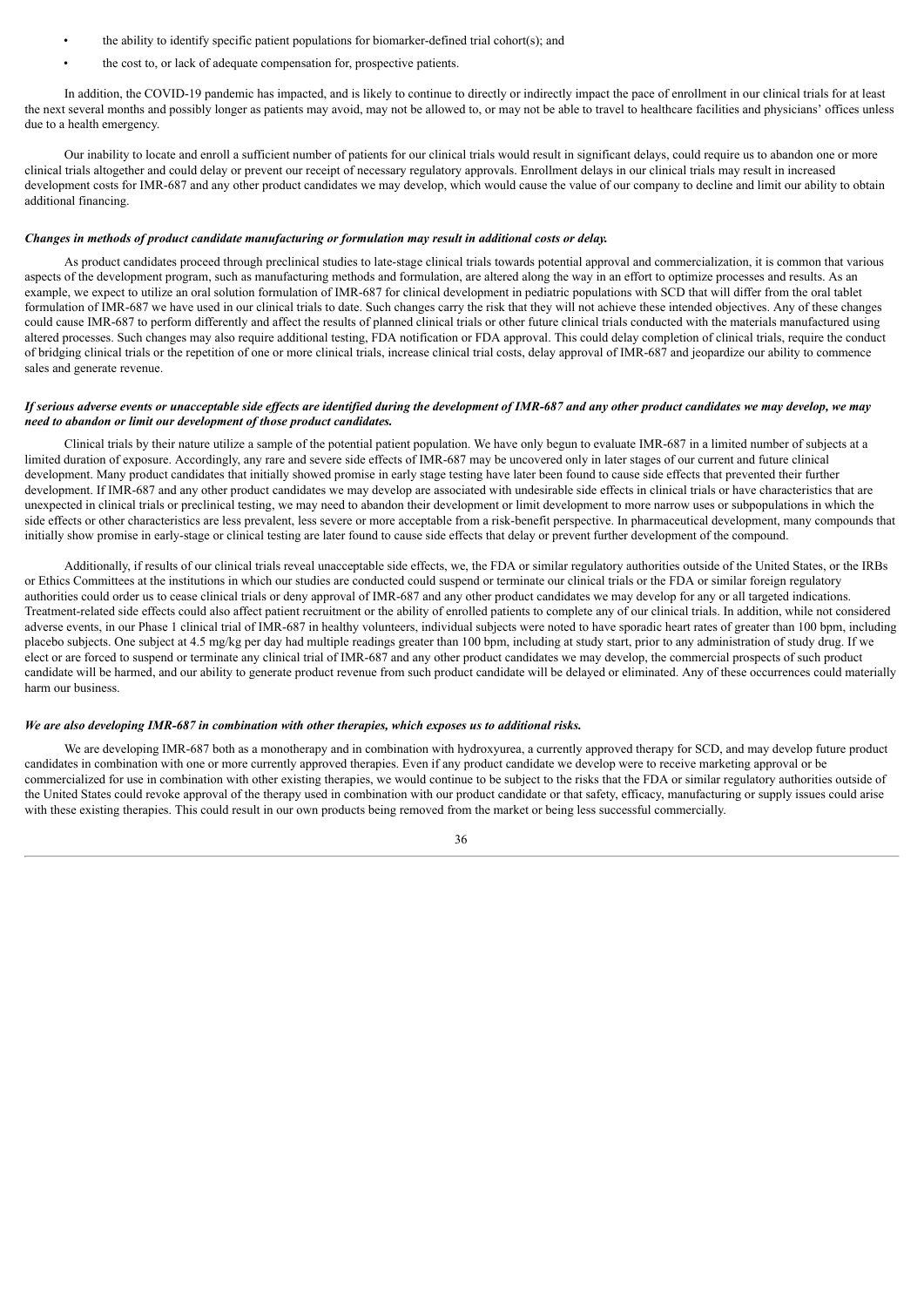# If any product candidate receives marketing approval and we, or others, later discover that the drug is less effective than previously believed or causes undesirable side *ef ects that were not previously identified, our ability to market the drug could be compromised.*

We conduct, and intend to conduct in the future, clinical trials of product candidates in carefully defined subsets of patients who have agreed to enter into clinical trials. Consequently, it is possible that our clinical trials may indicate an apparent positive effect of a product candidate that is greater than the actual positive effect, if any, or alternatively fail to identify undesirable side effects. If any product candidate receives regulatory approval, and we, or others, later discover that it is less effective than previously believed, or causes undesirable side effects, a number of potentially significant negative consequences could result, including:

- withdrawal or limitation by regulatory authorities of approvals of such product;
- seizure of the product by regulatory authorities;
- recall of the product;
- restrictions on the marketing of the product or the manufacturing process for any component thereof;
- requirement by regulatory authorities of additional warnings on the label, such as a "black box" warning or contraindication;
- decrease or elimination of third-party reimbursement;
- requirement that we implement a REMS or create a medication guide outlining the risks of such side effects for distribution to patients;
- commitment to expensive post-marketing studies as a prerequisite of approval by regulatory authorities of such product;
- the product may become less competitive:
- initiation of regulatory investigations and government enforcement actions;
- initiation of legal action against us to hold us liable for harm caused to patients; and
- harm to our reputation and resulting harm to physician or patient acceptance of our products.

Any of these events could prevent us from achieving or maintaining market acceptance of a particular product candidate, if approved, and could significantly harm our business, financial condition, and results of operations.

### We may not be successful in our efforts to identify or discover additional product candidates and may fail to capitalize on programs or product candidates that may *present a greater commercial opportunity or for which there is a greater likelihood of success.*

If we do not successfully develop and eventually commercialize products, we will not obtain product revenue in future periods, resulting in significant harm to our financial position and adversely affecting our share price. We are currently conducting Phase 2a, OLE and Phase 2b clinical trials of IMR-687 in patients with SCD. In addition, a key element of our business plan is to expand the breadth of indications for IMR-687 for the treatment of β-thalassemia and HFpEF. We are currently conducting a Phase 2b clinical trial of IMR-687 in patients with β-thalassemia and pre-clinical research in HFpEF. A failure to establish IMR-687 as a viable treatment for β-thalassemia and/or HFpEF could harm our business prospects. In addition, we may explore IMR-687 in other indications or acquire additional product candidates for development. However, there can be no assurance that we will be successful in our efforts to identify or acquire other potential product candidates. Even if we identify or acquire other product candidates, there can be no assurance that our development efforts will be successful.

Additionally, because we have limited resources, we may forego or delay pursuit of opportunities with certain programs or product candidates or for indications that later prove to have greater commercial potential. For example, we currently intend to focus our capital resources primarily on the development of IMR-687. However, the development of IMR-687 may ultimately prove to be unsuccessful or less successful than another potential product candidate in our pipeline that we might have chosen to pursue on a more aggressive basis with our capital resources. If we do not accurately evaluate the commercial potential for a particular product candidate, we may relinquish valuable rights to that product candidate through strategic collaboration, licensing or other arrangements in cases in which it would have been more advantageous for us to retain sole development and commercialization rights to such product candidate. Alternatively, we may allocate internal resources to a product candidate in a therapeutic area in which it would have been more advantageous to enter into a partnering arrangement.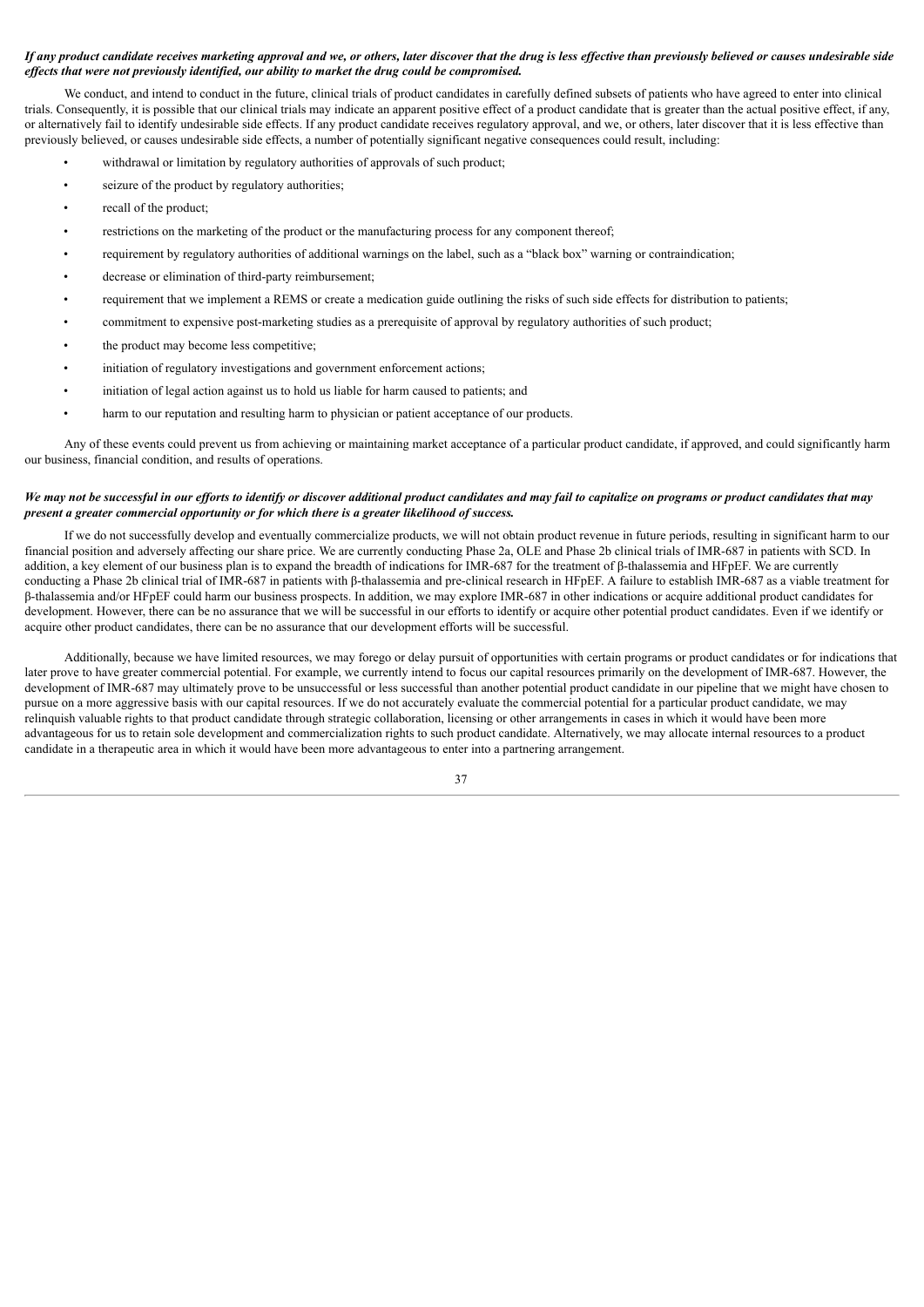### We are conducting clinical trials of IMR-687 clinical trial sites, and the FDA may not accept data from trials conducted in such international locations.

In addition to our clinical sites in the United States, we are currently conducting clinical trials of IMR-687 at clinical sites outside of the United States. For example, our Phase 2b clinical trials of IMR-687 in SCD and β-thalassemia are currently being conducted or expected to be conducted at clinical sites in Europe, Asia and Africa. Although the FDA may accept data from clinical trials conducted outside the United States, acceptance of these data is subject to conditions imposed by the FDA. For example, the clinical trial must be well designed and conducted and be performed by qualified investigators in accordance with ethical and Good Clinical Practice, or GCP, principles. The trial population must also adequately represent the U.S. population, and the data must be applicable to the U.S. population and U.S. medical practice in ways that the FDA deems clinically meaningful. In addition, while these clinical trials are subject to the applicable local laws, FDA acceptance of the data will depend on its determination that the trials also complied with all applicable U.S. laws and regulations. If the FDA does not accept the data from any trial conducted or from particular clinical trial sites located outside the United States, it would likely result in the need for additional trials, which would be costly and time-consuming and could delay or permanently halt our development of the applicable product candidates.

### Even if any product candidate receives marketing approval, it may fail to achieve the degree of market acceptance by physicians, patients, third-party payors and others *in the medical community necessary for commercial success.*

If any product candidate receives marketing approval, it may nonetheless fail to gain sufficient market acceptance by physicians, patients, third-party payors and others in the medical community. Sales of medical products depend in part on the willingness of physicians to prescribe the treatment, which is likely to be based on a determination by these physicians that the products are safe, therapeutically effective and cost effective. In addition, the inclusion or exclusion of products from treatment guidelines established by various physician groups and the viewpoints of influential physicians can affect the willingness of other physicians to prescribe the treatment. We cannot predict whether physicians, physicians' organizations, hospitals, other healthcare providers, government agencies or private insurers will determine that our product is safe, therapeutically effective and cost effective as compared with competing treatments. Efforts to educate the medical community and third-party payors on the benefits of IMR-687 and any other product candidates we may develop may require significant resources and may not be successful. If IMR-687 and any other product candidates we may develop do not achieve an adequate level of acceptance, we may not generate significant product revenues and we may not become profitable. The degree of market acceptance of IMR-687 and any other product candidates we may develop, if approved for commercial sale, will depend on a number of factors, including:

- the efficacy and potential advantages compared to alternative treatments, such as, in the case of IMR-687, Oxbryta, Adakveo, hydroxyurea, ZYNTEGLO and REBLOZYL;
- the effectiveness of sales and marketing efforts:
- the cost of treatment in relation to alternative treatments, including any similar generic treatments;
- the clinical indications for which the product is approved;
- the convenience and ease of administration compared to alternative treatments;
- the willingness of the target patient population to try new therapies and to continue treatment over time and of physicians to prescribe these therapies;
- the strength of marketing and distribution support;
- the timing of market introduction of competitive products;
- the availability of third-party coverage and adequate reimbursement, and patients' willingness to pay out of pocket for required co-payments or in the absence of third-party coverage or adequate reimbursement;
- the prevalence and severity of any side effects; and
- any restrictions on the use of our products, if approved, together with other medications.

### If we are unable to establish sales, marketing and distribution capabilities or enter into sales, marketing and distribution agreements with third parties, we may not be *successful in commercializing any product candidates if and when they are approved.*

We do not have a sales or marketing infrastructure and have no experience in the sale, marketing or distribution of pharmaceutical products. To achieve commercial success for any product for which we have obtained marketing approval, we will need to establish a sales, marketing and distribution organization, either ourselves or through collaborations or other arrangements with third parties.

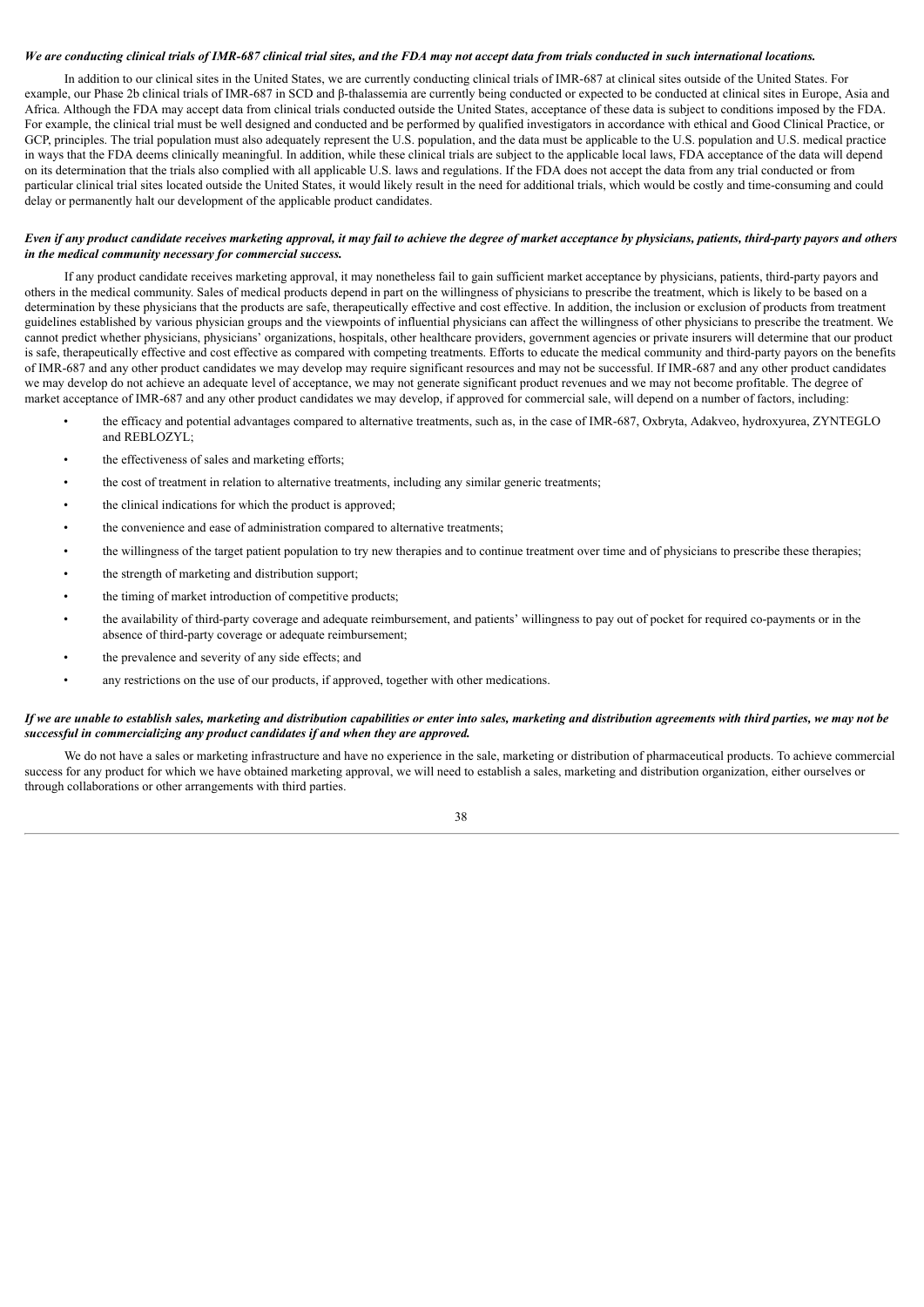In the future, we expect that we would begin to build a sales and marketing infrastructure to market IMR-687 and any other product candidates we may develop in the United States and potentially in Europe, if and when approved by the applicable regulatory authority. There are risks involved with establishing our own sales, marketing and distribution capabilities. For example, recruiting and training a sales force is expensive and time-consuming and could delay any product launch. If the commercial launch of a product candidate for which we recruit a sales force and establish marketing capabilities is delayed or does not occur for any reason, we would have prematurely or unnecessarily incurred these commercialization expenses. These efforts may be costly, and our investment would be lost if we cannot retain or reposition our sales and marketing personnel.

Factors that may inhibit our efforts to commercialize our products on our own include:

- our inability to recruit, train and retain adequate numbers of effective sales, marketing, coverage or reimbursement, customer service, medical affairs and other support personnel;
- the inability of sales personnel to educate adequate numbers of physicians on the benefits of any future products;
- the inability of reimbursement professionals to negotiate arrangements for formulary access, reimbursement and other acceptance by payors;
- the inability to price our products at a sufficient price point to ensure an adequate and attractive level of profitability;
- restricted or closed distribution channels that make it difficult to distribute our products to segments of the patient population;
- the lack of complementary products to be offered by sales personnel, which may put us at a competitive disadvantage relative to companies with more extensive product lines; and
- unforeseen costs and expenses associated with creating an independent sales and marketing organization.

If we are unable to establish our own sales, marketing and distribution capabilities and we enter into arrangements with third parties to perform these services, our product revenues and our profitability, if any, are likely to be lower than if we were to market, sell and distribute any products that we develop ourselves. In addition, we may not be successful in entering into arrangements with third parties to sell, market and distribute any product candidates or may be unable to do so on terms that are acceptable to us. We likely will have little control over such third parties, and any of them may fail to devote the necessary resources and attention to sell and market our products effectively. If we do not establish sales, marketing and distribution capabilities successfully, either on our own or in collaboration with third parties, we will not be successful in commercializing any product candidates.

#### We face substantial competition, which may result in others discovering, developing or commercializing products before or more successfully than we do.

The development and commercialization of new drug products is highly competitive. We face competition with respect to IMR-687, and will face competition with respect to any product candidates that we may seek to develop or commercialize in the future, from major pharmaceutical companies, specialty pharmaceutical companies and biotechnology companies worldwide. There are a number of large pharmaceutical and biotechnology companies that currently market and sell products or are pursuing the development of products for the treatment of the same disease indications we are pursuing. Some of these competitive products and therapies are based on scientific approaches that are the same as or similar to our approach, and others are based on entirely different approaches. Potential competitors also include academic institutions, government agencies and other public and private research organizations that conduct research, seek patent protection and establish collaborative arrangements for research, development, manufacturing and commercialization.

In the area of SCD, we expect to face competition from voxelotor (marketed as Oxbryta by Global Blood Therapeutics, Inc., or GBT), crizanlizumab (marketed as Adakveo by Novartis AG, or Novartis), HU (marketed under trade names including DROXIA by Bristol-Myers Squibb Company, as well as in generic form) and Lglutamine, which are currently the only FDA-approved therapies for the treatment of SCD. In the area of ß-thalassemia, we expect to face competition from ZYNTEGLO (marketed by bluebird bio, Inc.), which is currently only approved in Europe for the treatment of ß-thalassemia and for which FDA approval is currently being sought, as well as REBLOZYL (marketed by Bristol-Myers Squibb Co. and Acceleron Pharma Inc.), which is approved in the United States for the treatment of anemia in adult patients with β-thalassemia who require regular RBC transfusions. In addition, with respect to SCD, we are aware of several product candidates in clinical development, including several product candidates for which FDA approval is currently being sought, which could be competitive with product candidates that we may successfully develop and commercialize. EpiDestiny, Inc., or EpiDestiny (in collaboration with Novo Nordisk A/S, or Novo), Aruvant Sciences, Inc., Sangamo Therapeutics Inc., or Sangamo (in collaboration with Bioverativ Inc.), Fulcrum Therapeutics, Inc., Agios Pharmaceuticals, Inc., Forma Therapeutics, Inc., Intellia Therapeutics, Inc. (in collaboration with Novartis), Editas Medicine, Inc., CRISPR Therapeutics AG, or CRISPR (in collaboration with Vertex Pharmaceuticals Incorporated, or Vertex), and Syros Pharmaceuticals, Inc. (in collaboration with GBT), among potentially other companies, are developing therapeutic approaches for patients with SCD. Bellicum Pharmaceuticals, Inc., Kiadis Pharma N.V., EpiDestiny (in collaboration with Novo), Orchard Therapeutics plc, Sangamo (in collaboration with Sanofi.), CRISPR (in collaboration with Vertex), Agios Pharmaceuticals, Inc., Editas Medicine, Inc. and Syros Pharmaceuticals, Inc. (in collaboration with GBT), among potentially other companies, are developing therapeutic approaches for patients with transfusion-dependent or non-transfusion- dependent β-thalassemia.

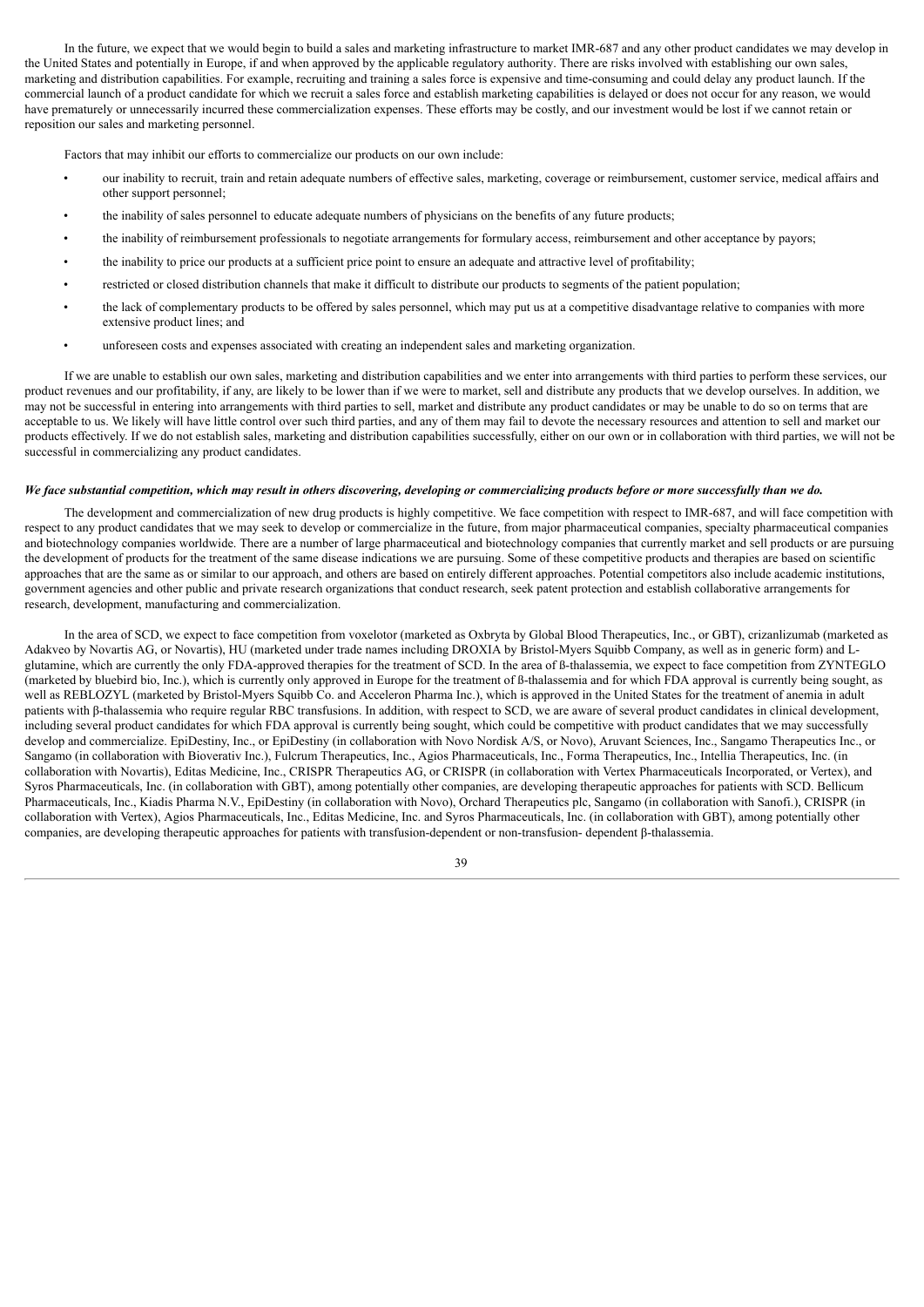Our commercial opportunity could be reduced or eliminated if our competitors develop and commercialize products that are safer, more effective, have fewer or less severe side effects, are more convenient or are less expensive than any products that we may develop. Our competitors also may obtain FDA or other regulatory approval for their products more rapidly than we may obtain approval for ours, which could result in our competitors establishing a strong market position before we are able to enter the market. In addition, our ability to compete may be affected in many cases by insurers or other third-party payors seeking to encourage the use of generic products. If any product candidates achieve marketing approval, we expect that they would be priced at a significant premium over competitive generic products.

Many of the companies against which we are competing or against which we may compete in the future have significantly greater financial resources and expertise in research and development, manufacturing, preclinical testing, conducting clinical trials, obtaining regulatory approvals and marketing approved products than we do.

Mergers and acquisitions in the pharmaceutical and biotechnology industries may result in even more resources being concentrated among a smaller number of our competitors. Smaller and other early-stage companies may also prove to be significant competitors, particularly through collaborative arrangements with large and established companies. These third parties compete with us in recruiting and retaining qualified scientific and management personnel, establishing clinical trial sites and patient registration for clinical trials, as well as in acquiring technologies complementary to, or necessary for, our programs.

### If the market opportunities for IMR-687 and any other product candidates we may develop are smaller than we believe they are, our revenue may be adversely affected and our business may suffer. Moreover, because the target patient populations we are seeking to treat are small, and the addressable patient population even smaller, we must be able to successfully identify patients and capture a significant market share to achieve profitability and growth.

We focus our research and product development on treatments for rare inherited genetic disorders of hemoglobin. The prevalence of SCD is approximately 100,000 individuals in the United States and 134,000 individuals in the European Union. Similarly, the prevalence of β-thalassemia globally is estimated to be 288,000 individuals and the aggregate prevalence of β-thalassemia in the European Union and United States is estimated to be 19,000 individuals. Given the small number of patients who have the diseases that we are targeting, it is critical to our ability to grow and become profitable that we continue to successfully identify patients with these rare diseases. Our projections of both the number of people who have these diseases, as well as the subset of people with these diseases who have the potential to benefit from treatment with IMR-687 and any other product candidates we may develop, are based on our beliefs and estimates. These estimates have been derived from a variety of sources, including the scientific literature, surveys of clinics, patient foundations or market research that we conducted, and may prove to be incorrect or contain errors. New studies may change the estimated incidence or prevalence of these diseases. The number of patients may turn out to be lower than expected. The effort to identify patients with diseases we seek to treat is in early stages, and we cannot accurately predict the number of patients for whom treatment might be possible. Additionally, the potentially addressable patient population for IMR-687 and any other product candidates we may develop may be limited or may not be amenable to treatment with IMR-687 and any other product candidates we may develop, and new patients may become increasingly difficult to identify or gain access to, which would adversely affect our results of operations and our business. Further, even if we obtain significant market share for IMR-687 and any other product candidates we may develop, because the potential target populations are very small, we may never achieve profitability despite obtaining such significant market share.

Our target patient populations are relatively small, and there are currently limited standard of care treatments directed at SCD. As a result, the pricing and reimbursement of IMR-687 and any other product candidates we may develop, if approved, is uncertain, but must be adequate to support commercial infrastructure. If we are unable to obtain adequate levels of reimbursement, our ability to successfully market and sell IMR-687 and any other product candidates we may develop will be adversely affected.

## We rely on CMOs to manufacture IMR-687 and expect to rely on CMOs to manufacture any other product candidates we may develop. If we are unable to enter into such arrangements as expected or if such organizations do not meet our supply requirements, development and/or commercialization of IMR-687 and any other *product candidates we may develop may be delayed.*

We do not have any manufacturing facilities. We currently rely on a single manufacturer of active pharmaceutical ingredient, or API, for IMR-687 and a different single manufacturer for finished drug product, and we expect to continue to rely on third parties to manufacture clinical supplies of IMR-687 and any other product candidates we may develop and commercial supplies of our products, if and when approved for marketing by applicable regulatory authorities, as well as for packaging, sterilization, storage, distribution and other production logistics. If we are unable to enter into such arrangements on the terms or timeline we expect, development and/or commercialization of IMR-687 and any other product candidates we may develop may be delayed. Reliance on third-party manufacturers may expose us to different risks than if we were to manufacture product candidates ourselves. If these third parties do not successfully carry out their contractual duties, meet expected deadlines or manufacture any product candidates in accordance with regulatory requirements, if there are disagreements between us and such parties or if such parties are unable to expand capacities to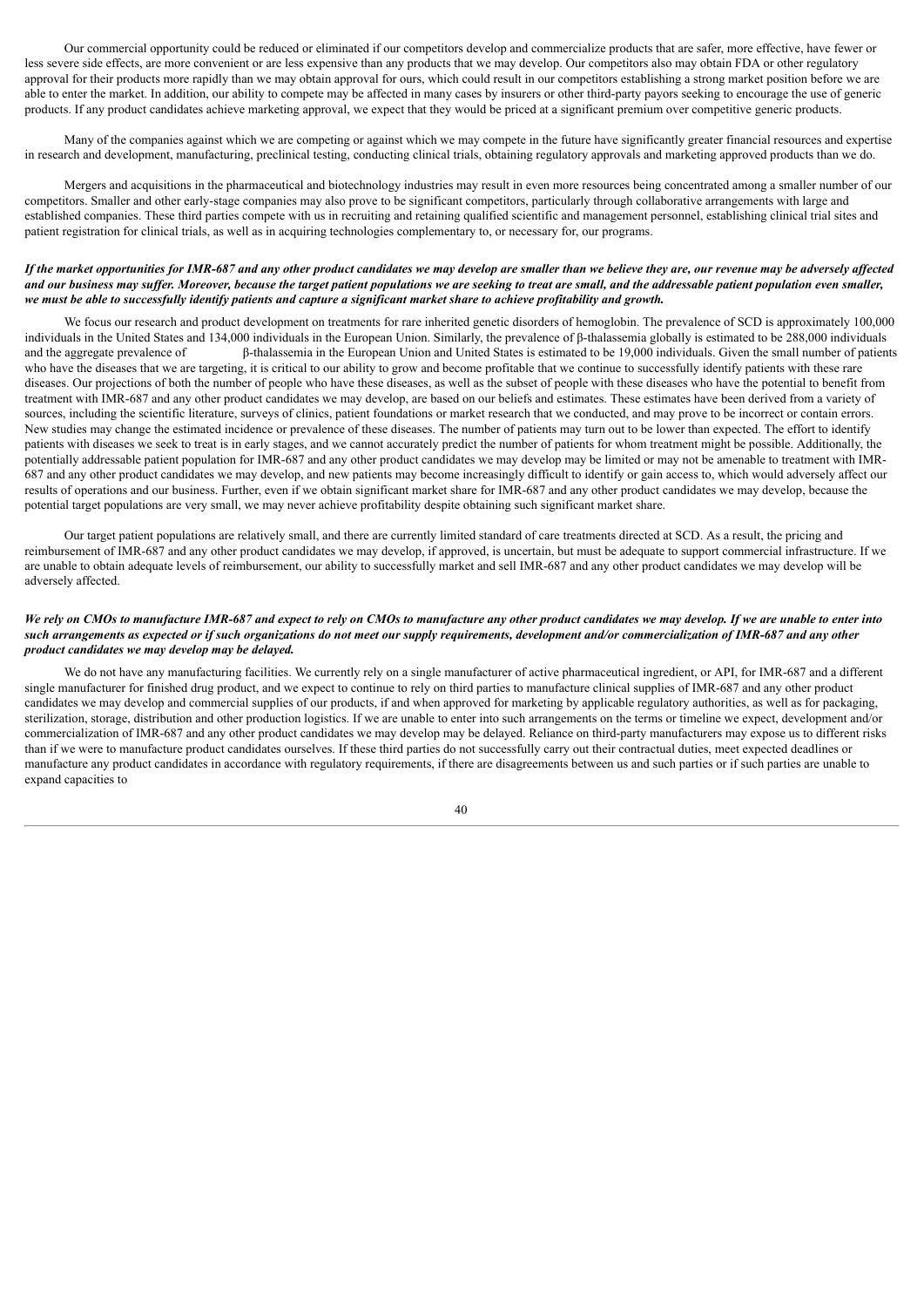support commercialization of any product candidates for which we obtain marketing approval, we may not be able to fulfill, or may be delayed in producing sufficient product candidates to meet, our supply requirements. These facilities may also be affected by natural disasters, such as floods or fire, or geopolitical developments, or such facilities could face manufacturing issues, such as contamination or regulatory concerns following a regulatory inspection of such facility. In such instances, we may need to locate an appropriate replacement third-party facility and establish a contractual relationship, which may not be readily available or on acceptable terms, which would cause additional delay and increased expense, and may have a material adverse effect on our business.

Our third-party manufacturers are subject to FDA inspection from time to time, including inspection and approval by the FDA before we can commence the manufacture and sale of any product candidates, and thereafter. Failure by our third-party manufacturers to pass such inspections and otherwise satisfactorily complete the FDA approval regimen with respect to IMR-687 and any other product candidates we may develop may result in regulatory actions such as the issuance of FDA Form 483 notices of observations, warning letters or injunctions or the loss of operating licenses.

We or our third-party manufacturers may also encounter shortages in the raw materials or API necessary to produce IMR-687 and any other product candidates we may develop in the quantities needed for our clinical trials or, if IMR-687 and any other product candidates we may develop are approved, in sufficient quantities for commercialization or to meet an increase in demand, as a result of capacity constraints or delays or disruptions in the market for the raw materials or API, including shortages caused by the purchase of such raw materials or API by our competitors or others. Even if raw materials or API are available, we may be unable to obtain sufficient quantities at an acceptable cost or quality. The failure of us or our third-party manufacturers to obtain the raw materials or API necessary to manufacture sufficient quantities of IMR-687 and any other product candidates we may develop could delay, prevent or impair our development efforts and may have a material adverse effect on our business

We face additional important risks related to our reliance on CMOs to meet our current and future supply needs of IMR-687 as a result of the COVID-19 pandemic, which are further described in "—Our business and operations have been and may continue to be adversely affected by the ongoing COVID-19 pandemic as may the operations of our suppliers and manufacturers and other third-party service providers."

## Even if we are able to commercialize any product candidates, the products may become subject to unfavorable pricing regulations, third-party coverage or *reimbursement practices or healthcare reform initiatives, which could harm our business.*

The regulations that govern marketing approvals, pricing, coverage and reimbursement for new drug products vary widely from country to country. Current and future legislation may significantly change the approval requirements in ways that could involve additional costs and cause delays in obtaining approvals. Some countries require approval of the sale price of a drug before it can be marketed. In many countries, the pricing review period begins after marketing or product licensing approval is granted. In some foreign markets, prescription pharmaceutical pricing remains subject to continuing governmental control even after initial approval is granted. As a result, we might obtain marketing approval for a product in a particular country, but then be subject to price regulations that delay our commercial launch of the product, possibly for lengthy time periods, and negatively impact the revenues we are able to generate from the sale of the product in that country. Adverse pricing limitations may hinder our ability to recoup our investment in one or more product candidates, even if any product candidates obtain marketing approval.

Our ability to commercialize any product candidates successfully will depend in part on the extent to which coverage and adequate reimbursement for these products and related treatments will be available from government health administration authorities, private health insurers and other organizations. Government authorities and other third-party payors, such as private health insurers and health maintenance organizations, decide which medications they will pay for and establish reimbursement levels. A primary trend in the U.S. healthcare industry and elsewhere is cost containment. Government authorities and other third-party payors have attempted to control costs by limiting coverage and the amount of reimbursement for particular medications. Increasingly, third-party payors are requiring that drug companies provide them with predetermined discounts from list prices and are challenging the prices charged for medical products. Coverage and reimbursement may not be available for any product that we commercialize and, even if these are available, the level of reimbursement may not be satisfactory. Reimbursement may affect the demand for, or the price of, any product candidate for which we obtain marketing approval. Obtaining and maintaining adequate reimbursement for our products may be difficult. There can be no assurance that any product candidates, even if they are approved for sale in the United States or in other countries, will be considered medically reasonable and necessary for a specific indication or cost-effective by third-party payors. We may be required to conduct expensive pharmacoeconomic studies to justify coverage and reimbursement or the level of reimbursement relative to other therapies. If coverage and adequate reimbursement are not available, we may not be able to successfully commercialize any product candidate for which we obtain marketing approval.

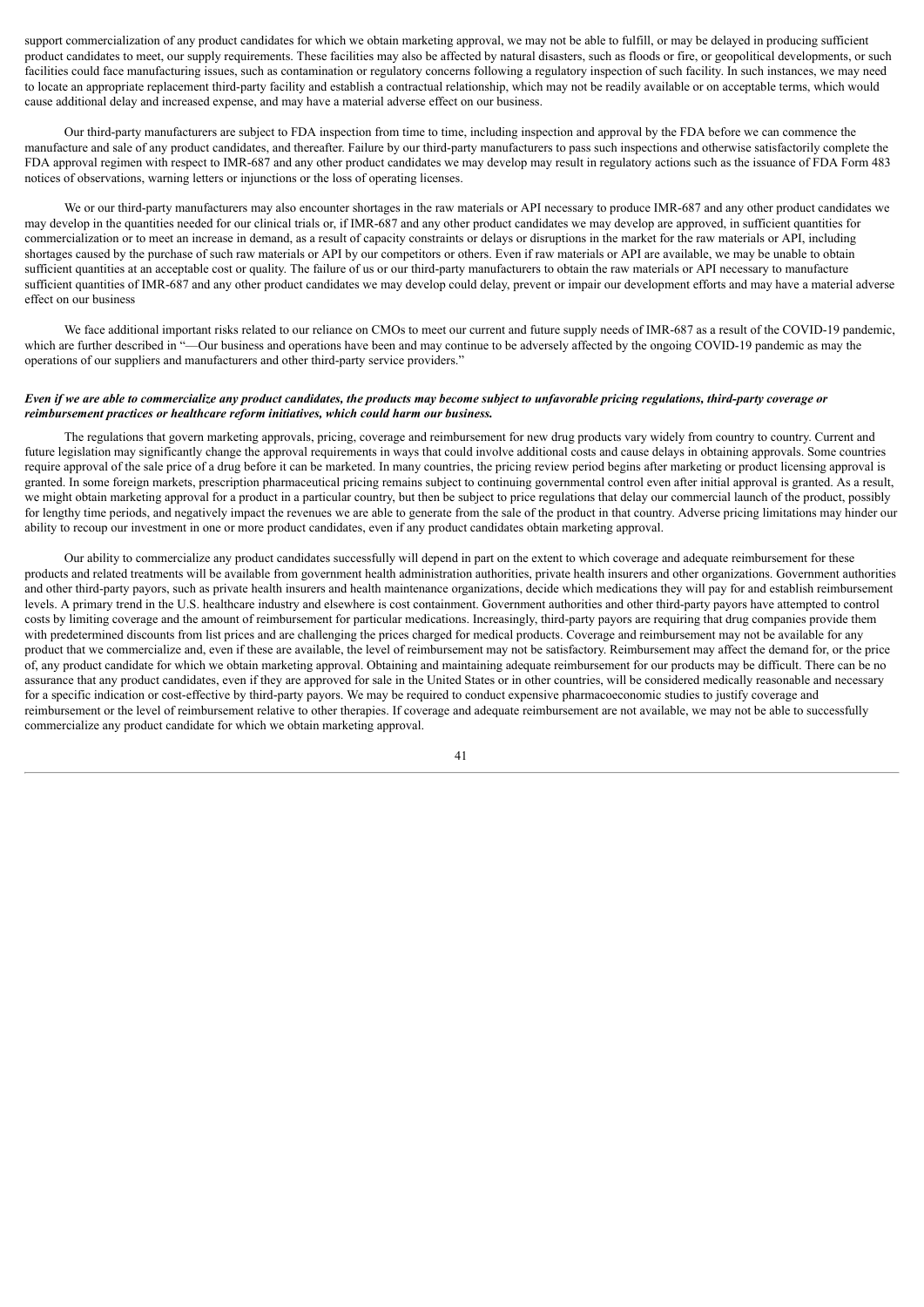There may be significant delays in obtaining coverage and reimbursement for newly approved drugs, and coverage may be more limited than the purposes for which the drug is approved by the FDA or similar regulatory authorities outside of the United States. Moreover, eligibility for coverage and reimbursement does not imply that a drug will be paid for in all cases or at a rate that covers our costs, including research, development, manufacture, sale and distribution expenses. Interim reimbursement levels for new drugs, if applicable, may also not be sufficient to cover our costs and may not be made permanent. Reimbursement rates may vary according to the use of the drug and the clinical setting in which it is used, may be based on reimbursement levels already set for lower cost drugs and may be incorporated into existing payments for other services. Net prices for drugs may be reduced by mandatory discounts or rebates required by government healthcare programs or private payors and by any future relaxation of laws that presently restrict imports of drugs from countries where they may be sold at lower prices than in the United States. Further, no uniform policy for coverage and reimbursement exists in the United States. Third-party payors often rely upon Medicare coverage policy and payment limitations in setting their own reimbursement policies, but also have their own methods and process apart from Medicare determinations. As a result, obtaining and maintaining coverage and adequate reimbursement is often time-consuming and costly. Our inability to promptly obtain coverage and adequate reimbursement rates from both government-funded and private payors for any approved products that we develop could have a material adverse effect on our operating results, our ability to raise capital needed to commercialize products and our overall financial condition.

## Our future growth depends, in part, on our ability to penetrate foreign markets, where we would be subject to additional regulatory burdens and other risks and *uncertainties that, if they materialize, could harm our business.*

Our future profitability will depend, in part, on our ability to commercialize IMR-687 in markets outside of the United States and the European Union. If we commercialize IMR-687 and any other product candidates we may develop in foreign markets, we will be subject to additional risks and uncertainties, including:

- economic weakness, including inflation, or political instability in particular economies and markets;
- the burden of complying with complex and changing foreign regulatory, tax, accounting and legal requirements, many of which vary between countries;
- different medical practices and customs in foreign countries affecting acceptance in the marketplace;
- tariffs and trade barriers, as well as other governmental controls and trade restrictions;
- other trade protection measures, import or export licensing requirements or other restrictive actions by U.S. or foreign governments;
- longer accounts receivable collection times;
- longer lead times for shipping;
- compliance with tax, employment, immigration and labor laws for employees living or traveling abroad;
- workforce uncertainty in countries where labor unrest is common;
- language barriers for technical training;
- reduced protection of intellectual property rights in some foreign countries, and related prevalence of generic alternatives to therapeutics;
- foreign currency exchange rate fluctuations and currency controls;
- differing foreign reimbursement landscapes;
- uncertain and potentially inadequate reimbursement of our products; and
- the interpretation of contractual provisions governed by foreign laws in the event of a contract dispute.

If risks related to any of these uncertainties materializes, it could have a material adverse effect on our business.

## Clinical trial and product liability lawsuits against us could divert our resources, could cause us to incur substantial liabilities and could limit commercialization of any *products that we may develop.*

We face an inherent risk of clinical trial and product liability exposure related to the testing of IMR-687 and any other product candidates we may develop in clinical trials, and we will face an even greater risk if we commercially sell any products that we may develop. While we currently have no products that have been approved for commercial sale, the current and future use of product candidates by us in clinical trials, and the sale of any approved products in the future, may expose us to liability claims. These claims might be made by patients that use the product, healthcare providers, pharmaceutical companies or others selling such products. If we cannot successfully defend ourselves against claims that IMR-687 and any other product candidates or products we may develop caused injuries, we will incur substantial liabilities. Regardless of merit or eventual outcome, liability claims may result in:

- decreased demand for IMR-687 and any other product candidates or products that we may develop;
- injury to our reputation and significant negative media attention;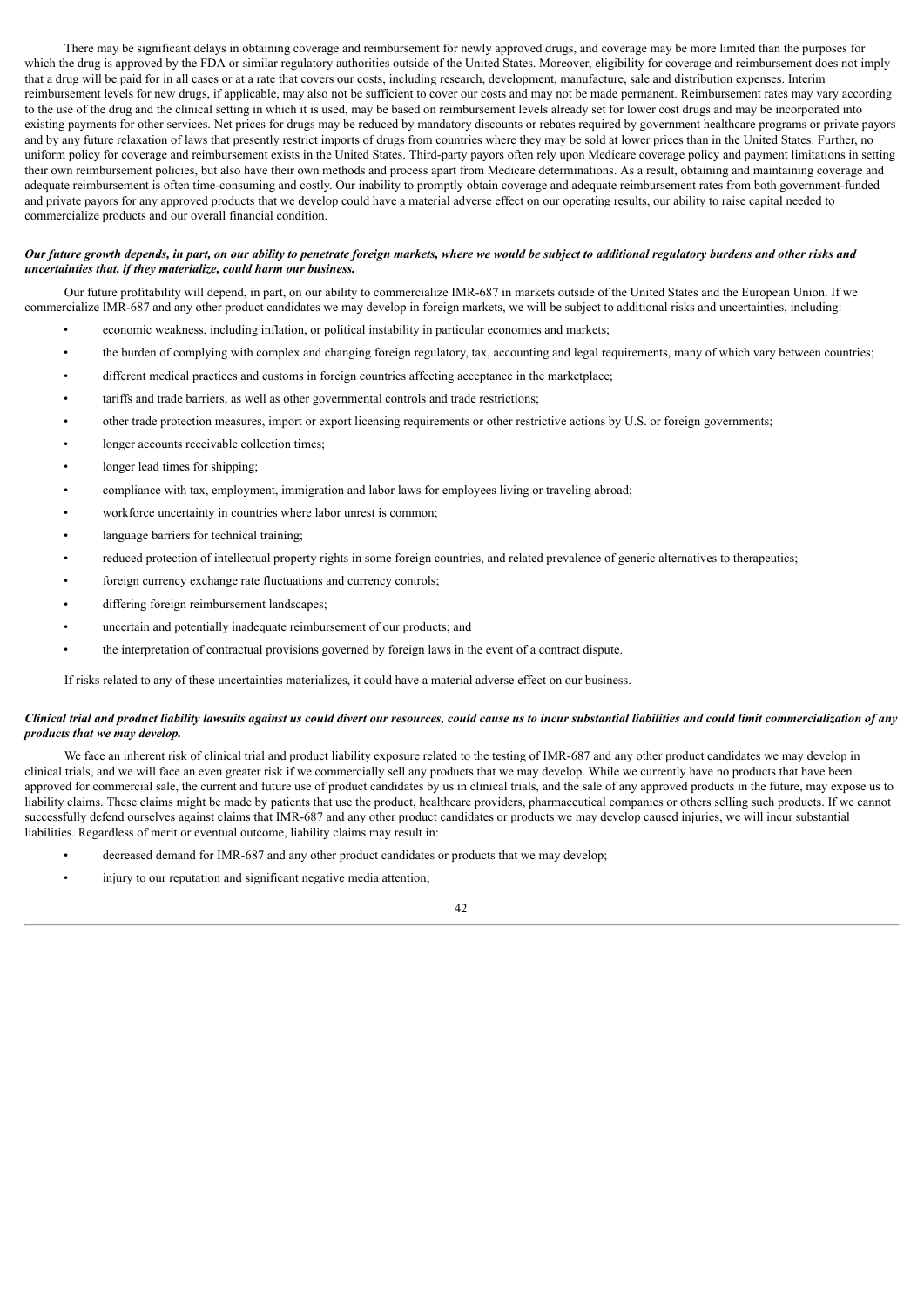- withdrawal of clinical trial participants;
- significant costs to defend any related litigation:
- substantial monetary awards to trial participants or patients;
- loss of revenue;
- reduced resources of our management to pursue our business strategy; and
- the inability to commercialize any products that we may develop.

Although we currently hold clinical trial liability insurance coverage in amounts we believe to be adequate, we may need to increase our insurance coverage as we expand our clinical trials or if we commence commercialization of any product candidates. Insurance coverage is increasingly expensive. We may not be able to maintain insurance coverage at a reasonable cost or in an amount adequate to satisfy any liability that may arise. If a successful clinical trial or product liability claim or series of claims is brought against us for uninsured liabilities or in excess of insured liabilities, our assets may not be sufficient to cover such claims and our business operations could be impaired.

## **Risks Related to Our Dependence on Third Parties**

### We rely, and expect to continue to rely, on third parties to conduct our clinical trials, and those third parties may not perform satisfactorily, including failing to meet *deadlines for the completion of such trials, which may harm our business.*

We currently rely on third-party clinical research organizations to conduct our ongoing Phase 2a clinical trial of IMR-687 in SCD and our Phase 2b clinical trials in SCD and in β-thalassemia. We do not plan to independently conduct clinical trials of any other product candidates. We expect to continue to rely on third parties, such as clinical research organizations, clinical data management organizations, medical institutions and clinical investigators, to conduct our clinical trials. These agreements might terminate for a variety of reasons, including a failure to perform by the third parties. If we need to enter into alternative arrangements, our product development activities might be delayed.

Our reliance on these third parties for research and development activities will reduce our control over these activities but will not relieve us of our responsibilities. For example, we will remain responsible for ensuring that each of our clinical trials is conducted in accordance with the general investigational plan and protocols for the trial. Moreover, the FDA requires us to comply with standards, commonly referred to as good clinical practices, or GCPs, for conducting, recording and reporting the results of clinical trials to assure that data and reported results are credible and accurate and that the rights, integrity and confidentiality of trial participants are protected. We also are required to register clinical trials and post the results of completed clinical trials on a government-sponsored database, ClinicalTrials.gov, within specified timeframes. Failure to do so can result in fines, adverse publicity and civil and criminal sanctions.

If these third parties do not successfully carry out their contractual duties, meet expected deadlines or conduct our clinical trials in accordance with regulatory requirements or our stated protocols, we will not be able to obtain, or may be delayed in obtaining, marketing approvals for any product candidates and will not be able to. or may be delayed in our efforts to, successfully develop and commercialize any product candidates. Furthermore, these third parties may also have relationships with other entities, some of which may be our competitors.

We also expect to rely on other third parties to store and distribute drug supplies for our clinical trials. Any performance failure on the part of our distributors could delay clinical development or marketing approval of any product candidates we may successfully develop and commercialization of our products, producing additional losses and depriving us of potential product revenue.

We face additional important risks related to our dependence on third parties as a result of the COVID-19 pandemic, which are further described in "—Our business" and operations have been and may continue to be adversely affected by the ongoing COVID-19 pandemic as may the operations of our suppliers and manufacturers and other third-party service providers."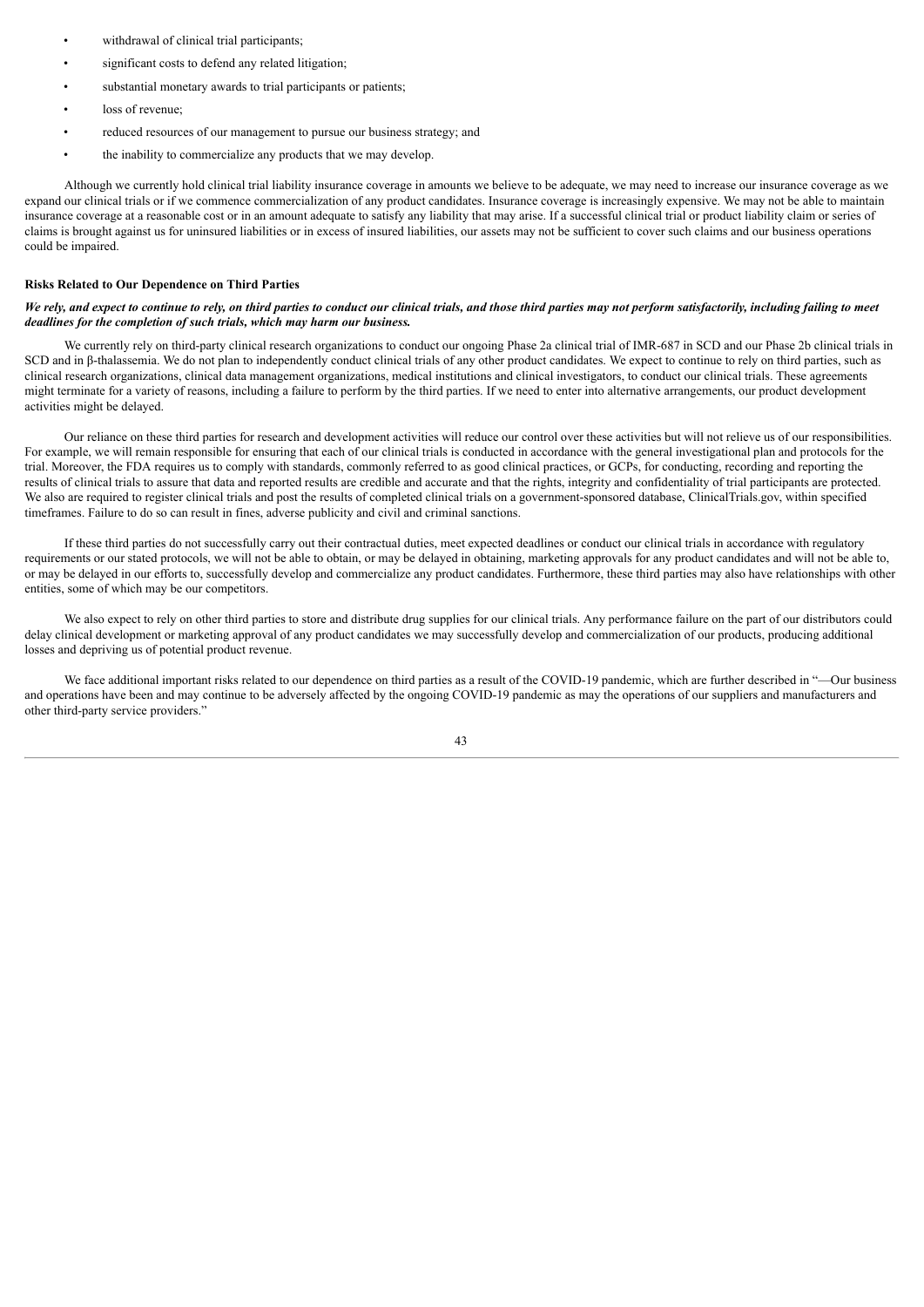We contract with a third-party for the manufacture of IMR-687, plan to contract with third parties for any other product candidates we may develop for preclinical and clinical testing and expect to continue to do so for commercialization. This reliance on third parties entails risks, including that such third parties may not be able to comply with applicable regulatory requirements. Any performance failure on the part of our existing or future manufacturers could delay clinical development or *marketing approval.*

We rely on a third-party for the manufacture of IMR-687, and we expect to rely on third parties for the future manufacture of any other product candidates for preclinical and clinical testing. Reliance on third-party manufacturers entails additional risks, including:

- reliance on the third-party for regulatory compliance and quality assurance;
- the possible breach of the manufacturing agreement by the third-party;
- the possible misappropriation of our proprietary information, including our trade secrets and know-how; and
- the possible termination or nonrenewal of the agreement by the third-party at a time that is costly or inconvenient for us.

Third-party manufacturers may not be able to comply with current good manufacturing practices, or cGMP, regulations or similar regulatory requirements outside of the United States. Our failure, or the failure of our third-party manufacturers, to comply with applicable regulations could result in sanctions being imposed on us, including clinical holds, fines, injunctions, civil penalties, delays, suspension or withdrawal of approvals, license revocation, seizures or recalls of product candidates or products, operating restrictions and criminal prosecutions, any of which could significantly and adversely affect supplies of our products.

IMR-687 and any other product candidates or products that we may develop may compete with other product candidates and products for access to manufacturing facilities. There are a limited number of manufacturers that operate under cGMP regulations and that might be capable of manufacturing for us.

Any performance failure on the part of our existing or future manufacturers could delay clinical development or marketing approval. We do not currently have arrangements in place for redundant supply or a source for bulk drug substance. If any of our future contract manufacturers cannot perform as agreed, we may be required to replace such manufacturers. Although we believe that there are several potential alternative manufacturers who could manufacture IMR-687 and any other product candidates we may develop, we may incur added costs and delays in identifying and qualifying any such replacement.

Our current and anticipated future dependence upon others for the manufacture of IMR-687 and any other product candidates or products we may develop may adversely affect our future profit margins and our ability to commercialize any products that receive marketing approval on a timely and competitive basis.

We face additional important risks related to our reliance on third parties for the manufacture of IMR-687 and other services as a result of the COVID-19 pandemic, which are further described in "—Our business and operations have been and may continue to be adversely affected by the ongoing COVID-19 pandemic as may the operations of our suppliers and manufacturers and other third-party service providers."

### We may enter into collaborations with third parties for the development or commercialization of product candidates. If our collaborations are not successful, we may not be able to capitalize on the market potential of these product candidates and our business could be adversely affected.

While we have retained all rights to and are developing IMR-687 on our own, we may in the future enter into development, distribution or marketing arrangements with third parties with respect to IMR-687 or future product candidates. Our likely collaborators for any sales, marketing, distribution, development, licensing or broader collaboration arrangements include large and mid-size pharmaceutical companies, regional and national pharmaceutical companies and biotechnology companies. We are not currently party to any such arrangement. However, if we do enter into any such arrangements with any third parties in the future, we will likely have limited control over the amount and timing of resources that our collaborators dedicate to the development or commercialization of IMR-687 and any other product candidates we may develop. Our ability to generate revenues from these arrangements will depend on our collaborators' abilities and efforts to successfully perform the functions assigned to them in these arrangements.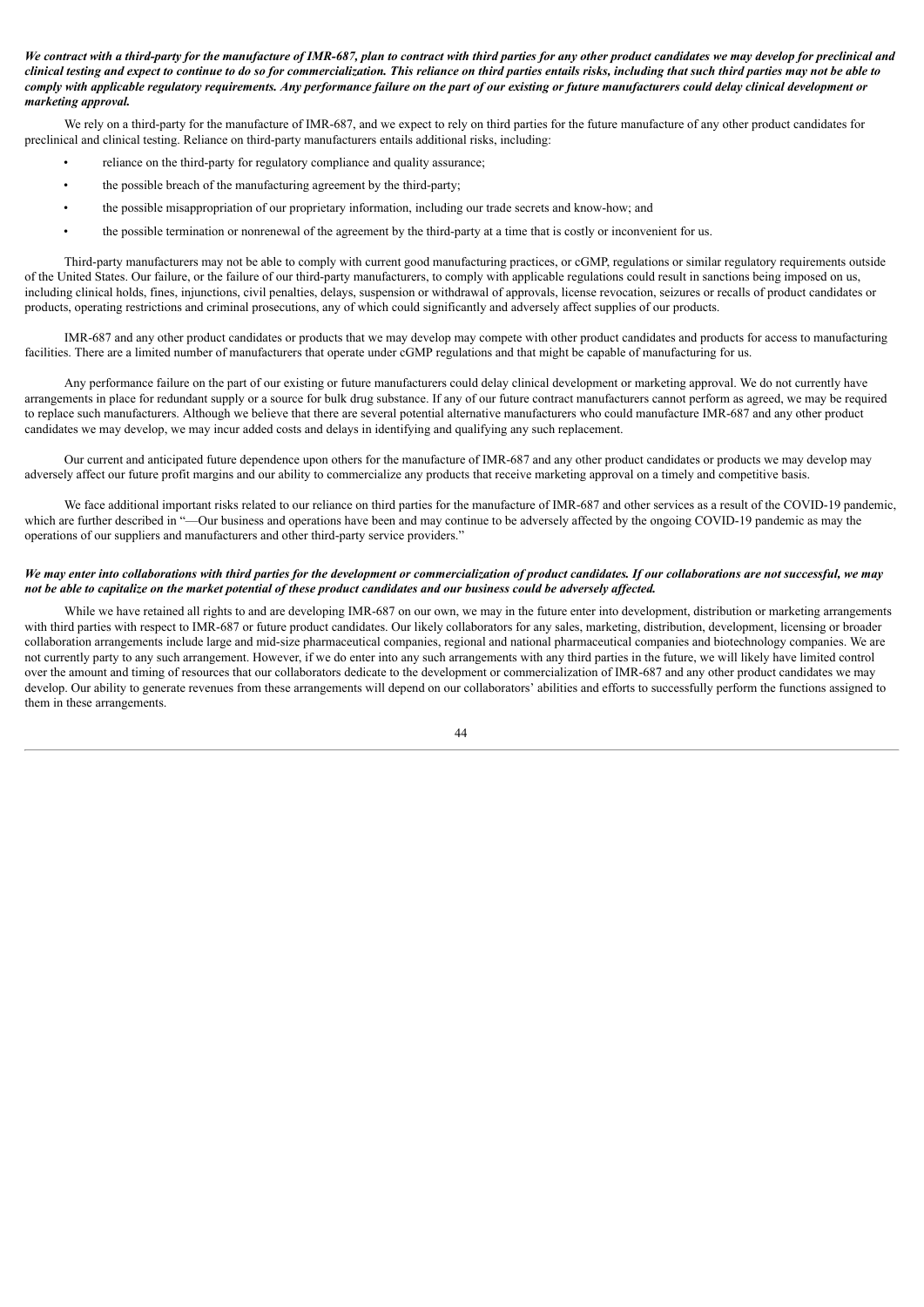Collaborations that we enter into may not be successful, and any success will depend heavily on the efforts and activities of such collaborators. Collaborations pose a number of risks, including the following:

- collaborators have significant discretion in determining the amount and timing of efforts and resources that they will apply to these collaborations;
- collaborators may not perform their obligations as expected;
- collaborators may not pursue development of IMR-687 and any other product candidates we may develop or may elect not to continue or renew development programs based on results of clinical trials or other studies, changes in the collaborators' strategic focus or available funding, or external factors, such as an acquisition, that divert resources or create competing priorities;
- collaborators may not pursue commercialization of IMR-687 and any other product candidates we may develop that achieve regulatory approval or may elect not to continue or renew commercialization programs based on results of clinical trials or other studies, changes in the collaborators' strategic focus or available funding, or external factors, such as an acquisition, that may divert resources or create competing priorities;
- collaborators may delay clinical trials, provide insufficient funding for a clinical trial program, stop a clinical trial or abandon a product candidate, repeat or conduct new clinical trials or require a new formulation of a product candidate for clinical testing;
- we may not have access to, or may be restricted from disclosing, certain information regarding product candidates being developed or commercialized under a collaboration and, consequently, may have limited ability to inform our stockholders about the status of such product candidates;
- collaborators could independently develop, or develop with third parties, products that compete directly or indirectly with any product candidates and products if the collaborators believe that the competitive products are more likely to be successfully developed or can be commercialized under terms that are more economically attractive than ours;
- product candidates discovered in collaboration with us may be viewed by our collaborators as competitive with their own product candidates or products, which may cause collaborators to cease to devote resources to the commercialization of any product candidates;
- a collaborator may fail to comply with applicable regulatory requirements regarding the development, manufacture, distribution or marketing of a product candidate or product;
- a collaborator with marketing and distribution rights to one or more of any product candidates that achieve regulatory approval may not commit sufficient resources to the marketing and distribution of such product or products;
- disagreements with collaborators, including disagreements over intellectual property or proprietary rights, contract interpretation or the preferred course of development, might cause delays or terminations of the research, development or commercialization of product candidates, might lead to additional responsibilities for us with respect to product candidates, or might result in litigation or arbitration, any of which would be time-consuming and expensive;
- collaborators may not properly obtain, maintain, enforce, defend or protect our intellectual property or proprietary rights or may use our proprietary information in such a way as to potentially lead to disputes or legal proceedings that could jeopardize or invalidate our intellectual property or proprietary information or expose us to potential litigation;
- disputes may arise with respect to the ownership of intellectual property developed pursuant to our collaborations;
- collaborators may infringe, misappropriate or otherwise violate the intellectual property or proprietary rights of third parties, which may expose us to litigation and potential liability; and
- collaborations may be terminated for the convenience of the collaborator, and, if terminated, we could be required to raise additional capital to pursue further development or commercialization of the applicable product candidates.

Collaboration agreements may not lead to development or commercialization of product candidates in the most efficient manner, or at all. If any collaborations that we enter into do not result in the successful development and commercialization of products or if one of our collaborators terminates its agreement with us, we may not receive any future research funding or milestone or royalty payments under the collaboration. If we do not receive the funding we expect under these agreements, our development of any product candidates could be delayed and we may need additional resources to develop any product candidates. All of the risks relating to product development, regulatory approval and commercialization described in this Quarterly Report on Form 10-Q also apply to the activities of our collaborators.

Additionally, subject to its contractual obligations to us, if a collaborator of ours is involved in a business combination, the collaborator might deemphasize or terminate the development or commercialization of any product candidate licensed to it by us. If one of our collaborators terminates its agreement with us, we may find it more difficult to attract new collaborators and our perception in the business and financial communities could be adversely affected.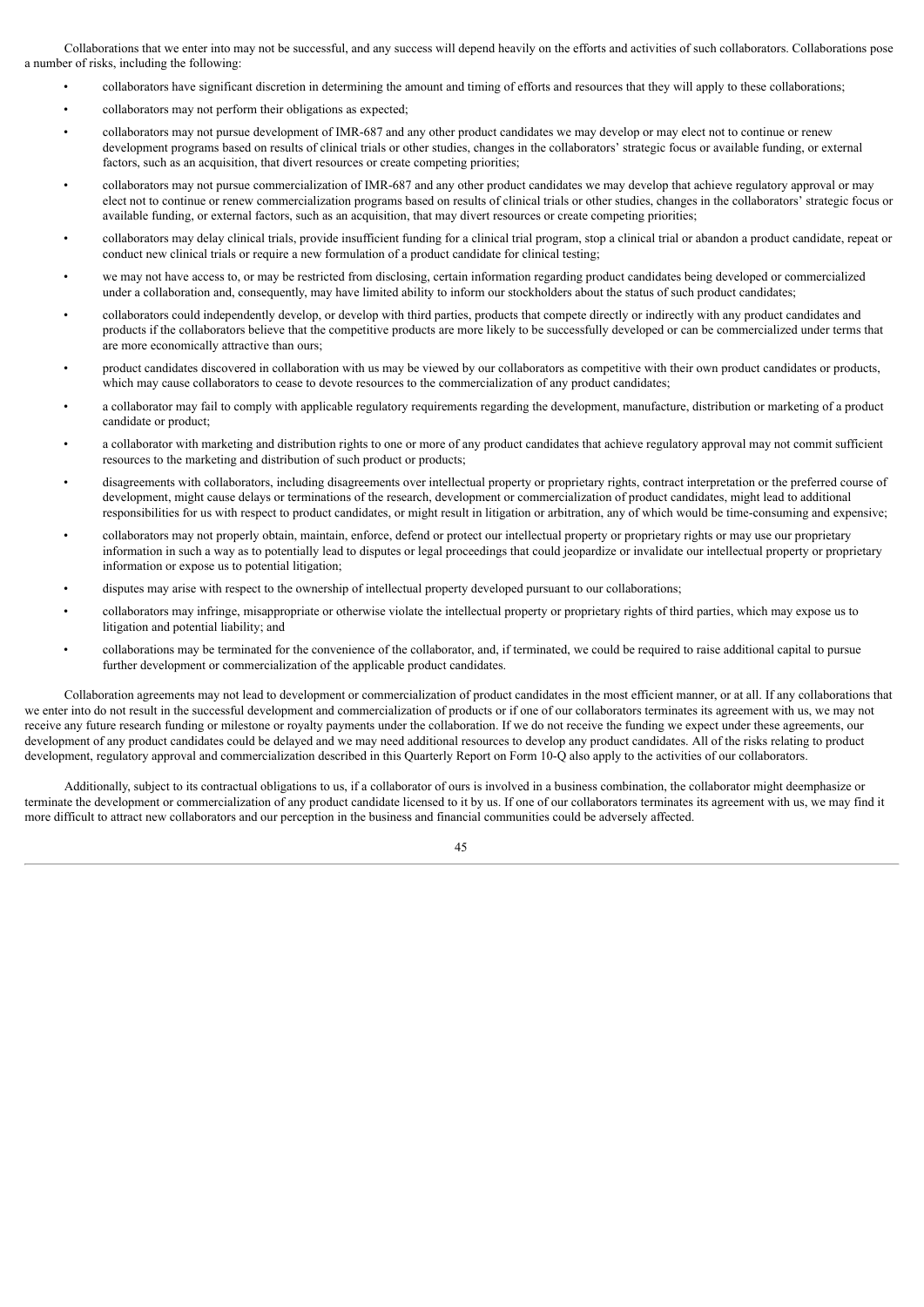### If we are not able to establish or maintain collaborations, we may have to alter our development and commercialization plans and our business could be adversely *af ected.*

For some product candidates we may develop, we may decide to collaborate with pharmaceutical or biotechnology companies for the development and potential commercialization of those product candidates. We face significant competition in seeking appropriate collaborators, and a number of more established companies may also be pursuing strategies to license or acquire third-party intellectual property rights that we consider attractive. These established companies may have a competitive advantage over us due to their size, financial resources and greater clinical development and commercialization capabilities. In addition, companies that perceive us to be a competitor may be unwilling to assign or license rights to us. Whether we reach a definitive agreement for a collaboration will depend, among other things, upon our assessment of the collaborator's resources and expertise, the terms and conditions of the proposed collaboration and the proposed collaborator's evaluation of a number of factors. Those factors may include the design or results of clinical trials, the likelihood of approval by the FDA or similar regulatory authorities outside the United States, the potential market for the subject product candidate, the costs and complexities of manufacturing and delivering such product candidate to patients, the potential of competing products, the existence of uncertainty with respect to our ownership of technology, which can exist if there is a challenge to such ownership without regard to the merits of the challenge, and industry and market conditions generally. The collaborator may also consider alternative product candidates or technologies for similar indications that may be available to collaborate on and whether such a collaboration could be more attractive than the one with us for our product candidate. Collaborations are complex and time-consuming to negotiate and document. In addition, there have been a significant number of recent business combinations among large pharmaceutical and biotechnology companies that have resulted in a reduced number of potential future collaborators.

If we are unable to reach agreements with suitable collaborators on a timely basis, on acceptable terms or at all, we may have to curtail the development of a product candidate, reduce or delay its development program or one or more of our other development programs, delay its potential commercialization or reduce the scope of any sales or marketing activities, or increase our expenditures and undertake development or commercialization activities at our own expense. If we elect to fund and undertake development or commercialization activities on our own, we may need to obtain additional expertise and additional capital, which may not be available to us on acceptable terms or at all. If we fail to enter into collaborations and do not have sufficient funds or expertise to undertake the necessary development and commercialization activities, we may not be able to further develop any product candidates or bring them to market.

## **Risks Related to our Intellectual Property**

## If we fail to comply with our obligations under our existing license agreement with Lundbeck, or under any future intellectual property licenses, or otherwise experience disruptions to our business relationships with our current or any future licensors, we could lose intellectual property rights that are important to our *business.*

We are party to a license agreement with Lundbeck pursuant to which we have been granted an exclusive worldwide license within the field of prevention, treatment or diagnosis of hemoglobinopathy disorders and/or other diseases or disorders, including those directly or indirectly related to hemoglobinopathies. The agreement grants us an exclusive license under the licensed technology to, among other things, develop and commercialize any product comprising or containing certain PDE9 inhibitors, including IMR-687. We may enter into additional license agreements in the future. Our license agreement with Lundbeck imposes, and we expect that future licenses will impose, specified diligence, milestone payment, royalty and other obligations on us. Furthermore, Lundbeck has the right to terminate the agreement if we materially breach the agreement and fail to cure such breach within a specified period or in the event we undergo certain bankruptcy events. Lundbeck may also terminate the agreement if we or any of our affiliates, sublicensees or subcontractors bring specified patent challenges against Lundbeck or assist others in bringing such a patent challenge against Lundbeck and fail to cease such challenge within a specified period of time. In spite of our best efforts, our current or any future licensors might conclude that we have materially breached our license agreements and might therefore terminate the license agreements, thereby removing our ability to develop and commercialize product candidates and technology covered by these license agreements. If these in-licenses are terminated, or if the underlying intellectual property fails to provide the intended exclusivity, competitors would have the freedom to seek regulatory approval of, and to market, products and technologies identical to ours. This could have a material adverse effect on our competitive position, business, financial condition, results of operations and prospects.

Disputes may arise regarding intellectual property subject to a licensing agreement, including:

- the scope of rights granted under the license agreement and other interpretation related issues;
- the extent to which our technology and processes infringe on intellectual property of the licensor that is not subject to the licensing agreement;
- the sublicensing of patent and other rights under our collaborative development relationships;
- our diligence obligations under the license agreement and what activities satisfy those diligence obligations;
- the inventorship and ownership of inventions and know-how resulting from the joint creation or use of intellectual property by our current or future licensors and us and our partners; and
- the priority of invention of patented technology.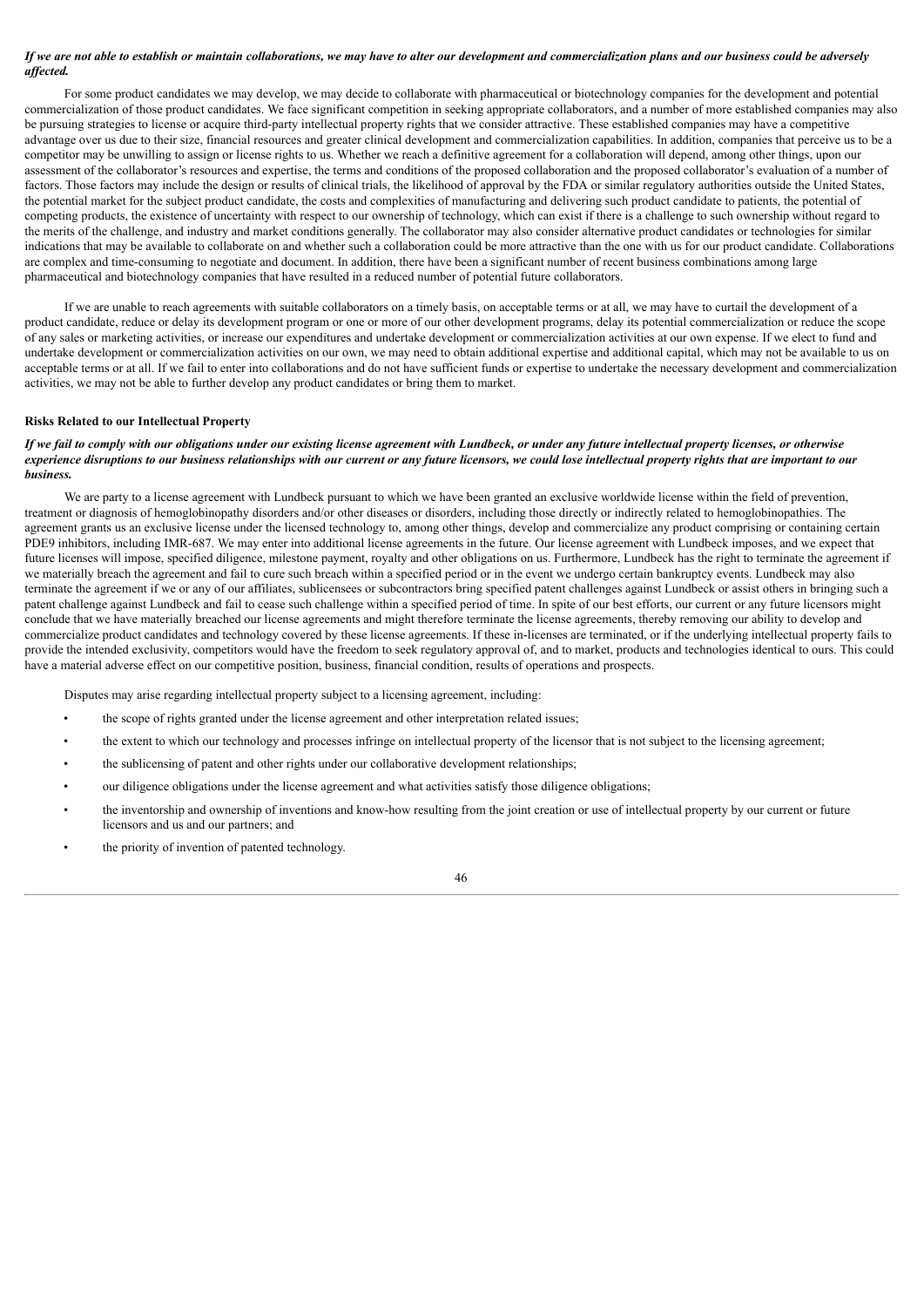In addition, license agreements are complex, and certain provisions in such agreements may be susceptible to multiple interpretations. The resolution of any contract interpretation disagreement that may arise could narrow what we believe to be the scope of our rights to the relevant intellectual property or technology, or increase what we believe to be our financial or other obligations under the relevant agreement, either of which could have a material adverse effect on our business, financial condition, results of operations and prospects. Moreover, if disputes over intellectual property that we have licensed prevent or impair our ability to maintain our current licensing arrangements on commercially acceptable terms, we may be unable to successfully develop and commercialize the affected technology and product candidates, which could have a material adverse effect on our business, financial conditions, results of operations and prospects.

## If we are unable to obtain, maintain, enforce and protect patent protection for our technology and product candidates or if the scope of the patent protection obtained is not sufficiently broad, our competitors could develop and commercialize technology and products similar or identical to ours, and our ability to successfully develop *and commercialize our technology and product candidates may be adversely af ected.*

Our success depends in large part on our ability to obtain and maintain protection of the intellectual property we may own solely and jointly with others or may license from others, particularly patents, in the United States and other countries with respect to any proprietary technology and product candidates we develop. We seek to protect our proprietary position by filing patent applications in the United States and abroad related to IMR-687 and any other product candidates we may develop that are important to our business and by in-licensing intellectual property related to our technologies and product candidates. If we are unable to obtain or maintain patent protection with respect to any proprietary technology or product candidate, our business, financial condition, results of operations and prospects could be materially harmed.

The patent prosecution process is expensive, time-consuming and complex, and we may not be able to file, prosecute, maintain, defend or license all necessary or desirable patent applications at a reasonable cost or in a timely manner. It is also possible that we will fail to identify patentable aspects of our research and development output before it is too late to obtain patent protection. Moreover, in some circumstances, we may not have the right to control the preparation, filing and prosecution of patent applications, or to maintain, enforce and defend the patents, covering technology that we license from third parties. Therefore, these in-licensed patents and applications may not be prepared, filed, prosecuted, maintained, defended and enforced in a manner consistent with the best interests of our business.

The patent position of pharmaceutical and biotechnology companies generally is highly uncertain, involves complex legal and factual questions and has in recent years been the subject of much litigation. In addition, the scope of patent protection outside of the United States is uncertain and laws of non-U.S. countries may not protect our rights to the same extent as the laws of the United States or vice versa. For example, European patent law restricts the patentability of methods of treatment of the human body more than United States law does. With respect to both owned and in-licensed patent rights, we cannot predict whether the patent applications we and our licensor are currently pursuing will issue as patents in any particular jurisdiction or whether the claims of any issued patents will provide sufficient protection from competitors. Further, we may not be aware of all third-party intellectual property rights potentially relating to IMR-687 and any other product candidates we may develop. In addition, publications of discoveries in the scientific literature often lag behind the actual discoveries, and patent applications in the United States and other jurisdictions are typically not published until 18 months after filing of the priority application, or in some cases not published at all. Therefore, neither we nor our licensor can know with certainty whether either we or our licensor were the first to make the inventions claimed in the patents and patent applications we own or in-license now or in the future, or that either we or our licensor were the first to file for patent protection of such inventions. As a result, the issuance, scope, validity, enforceability and commercial value of our owned and in-licensed patent rights are highly uncertain. Moreover, our owned and in-licensed pending and future patent applications may not result in patents being issued that protect our technology and product candidates, in whole or in part, or that effectively prevent others from commercializing competitive technologies and products. Changes in either the patent laws or interpretation of the patent laws in the United States and other countries may diminish the value of our patents and our ability to obtain, protect, maintain, defend and enforce our patent rights, narrow the scope of our patent protection and, more generally, could affect the value of, or narrow the scope of, our patent rights.

Currently, we have no issued U.S. patents directed to methods of treating SCD or β-thalassemia. However, we do have pending Patent Cooperation Treaty and U.S. non-provisional applications directed to methods of treating SCD and β-thalassemia. In order to continue to pursue protection based on provisional patent applications, we will need to file Patent Cooperation Treaty applications, non-U.S. applications and/or U.S. non-provisional patent applications prior to applicable deadlines. Even then, as highlighted above, patents may never issue from our patent applications, or the scope of any patent may not be sufficient to provide a competitive advantage. With respect to IMR-687, the patents covering IMR-687 licensed from Lundbeck are expected to expire in 2036.

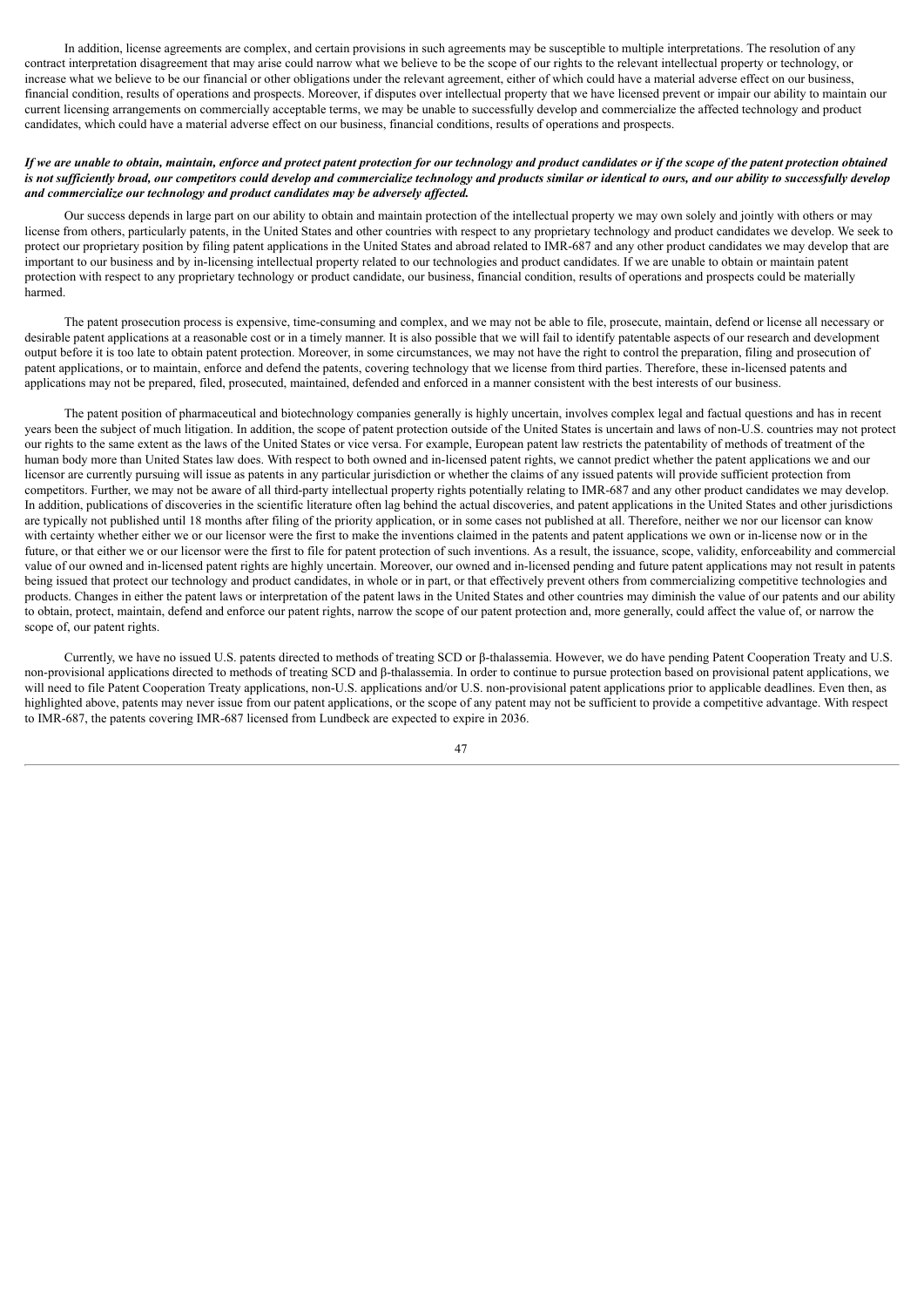Moreover, we or our licensor may be subject to a third-party preissuance submission of prior art to the United States Patent and Trademark Office, or USPTO, or become involved in opposition, derivation, revocation, reexamination, *inter partes* review, post-grant review or interference proceedings challenging our patent rights or the patent rights of others. An adverse determination in any such submission, proceeding or litigation could reduce the scope of, or invalidate, our patent rights, allow third parties to commercialize our technology or product candidates and compete directly with us, without payment to us, or result in our inability to manufacture or commercialize drugs without infringing third-party patent rights. If the breadth or strength of protection provided by our patents and patent applications is threatened, regardless of the outcome, it could dissuade companies from collaborating with us to license, develop or commercialize current or future product candidates.

Additionally, the coverage claimed in a patent application can be significantly reduced before the patent is issued, and its scope can be reinterpreted after issuance. Even if our owned and in-licensed patent applications issue as patents, they may not issue in a form that will provide us with any meaningful protection, prevent competitors from competing with us or otherwise provide us with any competitive advantage. The issuance of a patent is not conclusive as to its inventorship, scope, validity or enforceability, and our owned and in-licensed patents may be challenged in the courts or patent offices in the United States and abroad. Such challenges may result in loss of exclusivity or freedom to operate or in patent claims being narrowed, invalidated or held unenforceable, in whole or in part, which could limit our ability to stop others from using or commercializing similar or identical technology and products, or limit the duration of the patent protection of our technology and product candidates. Such proceedings also may result in substantial cost and require significant time from our management and employees, even if the eventual outcome is favorable to us. Given the amount of time required for the development, testing and regulatory review of new product candidates, patents protecting such candidates might expire before or shortly after such candidates are commercialized. Furthermore, our competitors may be able to circumvent our owned or in-licensed patents by developing similar or alternative technologies or products in a non-infringing manner. As a result, our owned and in-licensed patent portfolio may not provide us with sufficient rights to exclude others from commercializing technology and products similar or identical to any of our technology and product candidates.

#### Patent terms may be inadequate to protect our competitive position on any product candidates for an adequate amount of time.

Patents have a limited lifespan. In the United States, if all maintenance fees are timely paid, the natural expiration of a patent is generally 20 years from its earliest U.S. non-provisional filing date. Various extensions may be available, but the life of a patent, and the protection it affords, is limited. Even if patents covering any product candidates are obtained, once the patent life has expired, we may be open to competition from competitive products, including generics or biosimilars. Given the amount of time required for the development, testing and regulatory review of new product candidates, patents protecting such candidates might expire before or shortly after such candidates are commercialized. As a result, our owned and licensed patent portfolio may not provide us with sufficient rights to exclude others from commercializing products similar or identical to ours. For example, the composition of matter patents covering IMR-687, licensed from Lundbeck, are expected to expire in 2036. Given the expected expiration date of these patents, and the fact that safe harbor protections in many jurisdictions permit third parties to engage in development, including clinical trials, these patents may not provide us with a meaningful competitive advantage.

#### If we are unable to obtain licenses from third parties on commercially reasonable terms or fail to comply with our obligations under such agreements, our business *could be harmed.*

It may be necessary for us to use the patented or proprietary technology of third parties to commercialize our products, in which case we would be required to obtain a license from these third parties. If we are unable to license such technology, or if we are forced to license such technology on unfavorable terms, our business could be materially harmed. If we are unable to obtain a necessary license, we may be unable to develop or commercialize the affected product candidates, which could materially harm our business and the third parties owning such intellectual property rights could seek either an injunction prohibiting our sales or an obligation on our part to pay royalties and/or other forms of compensation. Even if we are able to obtain a license, it may be non-exclusive, thereby giving our competitors access to the same technologies licensed to us.

If we are unable to obtain rights to required third-party intellectual property rights or maintain the existing intellectual property rights we have, we may be required to expend significant time and resources to redesign our technology, product candidates, or the methods for manufacturing them or to develop or license replacement technology, all of which may not be feasible on a technical or commercial basis. If we are unable to do so, we may be unable to develop or commercialize the affected technology and product candidates, which could harm our business, financial condition, results of operations and prospects significantly.

Additionally, if we fail to comply with our obligations under license agreements, our counterparties may have the right to terminate these agreements, in which event we might not be able to develop, manufacture or market, or may be forced to cease developing, manufacturing or marketing, any product that is covered by these agreements or may face other penalties under such agreements. Such an occurrence could materially adversely affect the value of the product candidate being developed under any such agreement. Termination of these agreements or reduction or elimination of our rights under these agreements, or restrictions on our ability to freely assign or sublicense our rights under such agreements when it is in the interest of our business to do so, may result in our having to negotiate new or reinstated agreements with less favorable terms, cause us to lose our rights under these agreements, including our rights to important intellectual property or technology or impede, or delay or prohibit the further development or commercialization of one or more product candidates that rely on such agreements.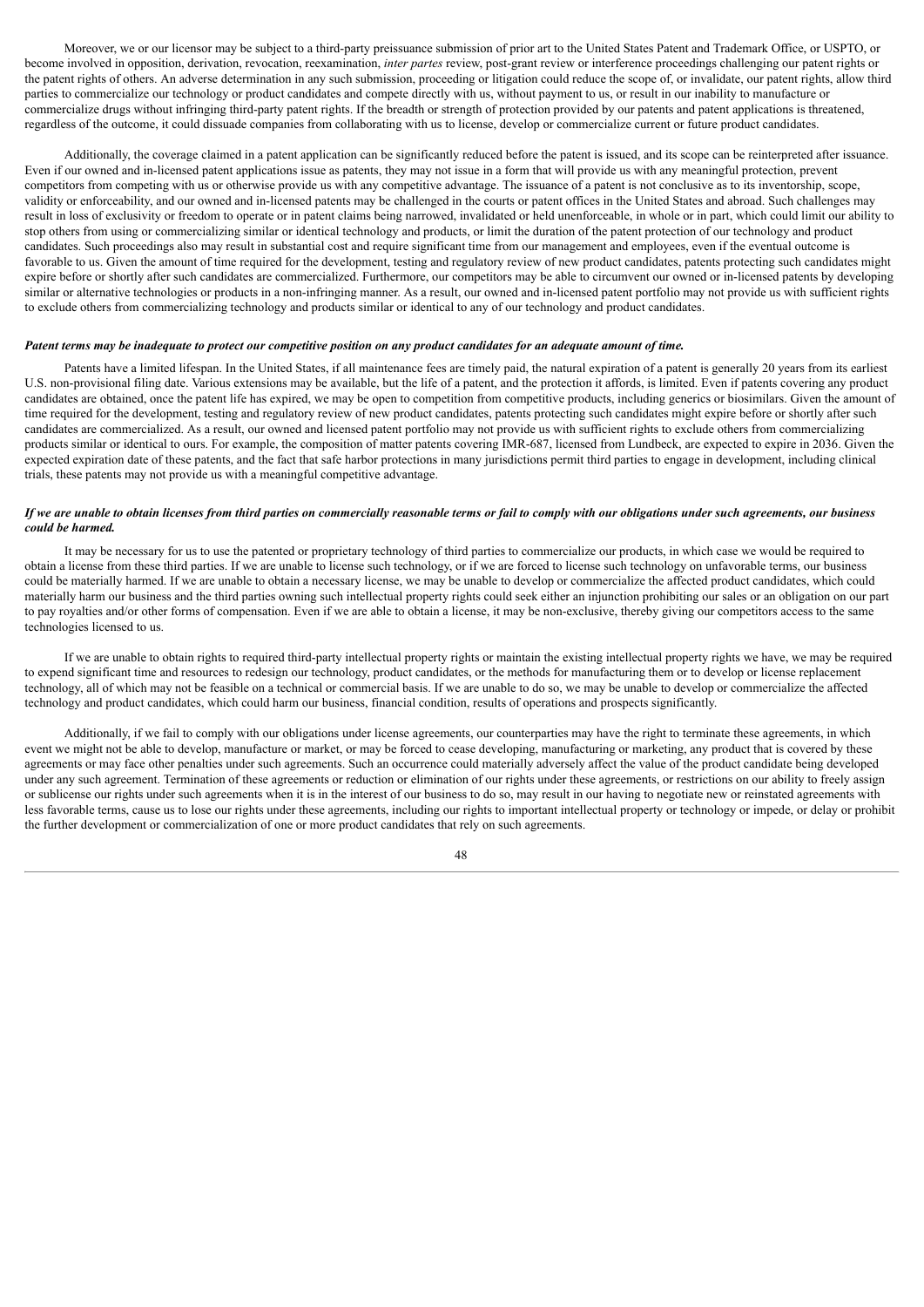### If we do not obtain patent term extension in the United States under the Hatch-Waxman Act and in non-U.S. countries under similar legislation, thereby potentially extending the term of our marketing exclusivity for any product candidates we may develop, our business may be materially harmed.

In the United States, the patent term of a patent that covers an FDA-approved drug may be eligible for limited patent term extension, which permits patent term restoration as compensation for the patent term lost during the FDA regulatory review process. The Drug Price Competition and Patent Term Restoration Act of 1984, also known as the Hatch-Waxman Act, permits a patent term extension of up to five years beyond the expiration of the patent. The length of the patent term extension is related to the length of time the drug is under regulatory review. Patent extension cannot extend the remaining term of a patent beyond a total of 14 years from the date of product approval, and only one patent applicable to an approved drug may be extended and only those claims covering the approved drug, a method for using it, or a method for manufacturing it may be extended. Similar provisions are available in Europe and certain other non-United States jurisdictions to extend the term of a patent that covers an approved drug. While, in the future, if and when any product candidates receive FDA approval, we expect to apply for patent term extensions on patents covering those product candidates, there is no guarantee that the applicable authorities will agree with our assessment of whether such extensions should be granted, and even if granted, the length of such extensions. We may not be granted patent term extension either in the United States or in any non-U.S. country because of, for example, failing to exercise due diligence during the testing phase or regulatory review process, failing to apply within applicable deadlines, failing to apply prior to expiration of relevant patents or otherwise failing to satisfy applicable requirements. Moreover, the term of extension, as well as the scope of patent protection during any such extension, afforded by the governmental authority could be less than we request. If we are unable to obtain any patent term extension or the term of any such extension is less than we request, our competitors may obtain approval of competing products following the expiration of our patent rights, and our business, financial condition, results of operations and prospects could be materially harmed.

It is possible that we will not obtain patent term extension under the Hatch-Waxman Act for a U.S. patent covering any of any product candidates that we may identify even where that patent is eligible for patent term extension, or if we obtain such an extension, it may be for a shorter period than we had sought. Further, for our licensed patents, we may not have the right to control prosecution, including filing with the USPTO a petition for patent term extension under the Hatch-Waxman Act. Thus, if one of our licensed patents is eligible for patent term extension under the Hatch-Waxman Act, we may not be able to control whether a petition to obtain a patent term extension is filed, or obtained, from the USPTO.

Also, there are detailed rules and requirements regarding the patents that may be submitted to the FDA for listing in the Approved Drug Products with Therapeutic Equivalence Evaluations, or the Orange Book. We may be unable to obtain patents covering any product candidates that contain one or more claims that satisfy the requirements for listing in the Orange Book. Even if we submit a patent for listing in the Orange Book, the FDA may decline to list the patent, or a manufacturer of generic drugs may challenge the listing. If a product candidate is approved and a patent covering that product candidate is not listed in the Orange Book, a manufacturer of generic drugs would not have to provide advance notice to us of any abbreviated new drug application filed with the FDA to obtain permission to sell a generic version of such product candidate.

#### Changes to patent laws in the United States and other jurisdictions could diminish the value of patents in general, thereby impairing our ability to protect our products.

Changes in either the patent laws or interpretation of patent laws in the United States, including patent reform legislation such as the Leahy-Smith America Invents Act, or the Leahy-Smith Act, could increase the uncertainties and costs surrounding the prosecution of our owned and in-licensed patent applications and the maintenance, enforcement or defense of our owned and in-licensed issued patents. The Leahy-Smith Act includes a number of significant changes to United States patent law. These changes include provisions that affect the way patent applications are prosecuted, redefine prior art, provide more efficient and cost-effective avenues for competitors to challenge the validity of patents, and enable third-party submission of prior art to the USPTO during patent prosecution and additional procedures to attack the validity of a patent at USPTO-administered post-grant proceedings, including post-grant review, *inter partes* review, and derivation proceedings. Assuming that other requirements for patentability are met, prior to March 2013, in the United States, the first to invent the claimed invention was entitled to the patent, while outside the United States, the first to file a patent application was entitled to the patent. After March 2013, under the Leahy-Smith Act, the United States transitioned to a first-to-file system in which, assuming that the other statutory requirements for patentability are met, the first inventor to file a patent application will be entitled to the patent on an invention regardless of whether a third-party was the first to invent the claimed invention. As such, the Leahy-Smith Act and its implementation could increase the uncertainties and costs surrounding the prosecution of our patent applications and the enforcement or defense of our issued patents, all of which could have a material adverse effect on our business, financial condition, results of operations and prospects.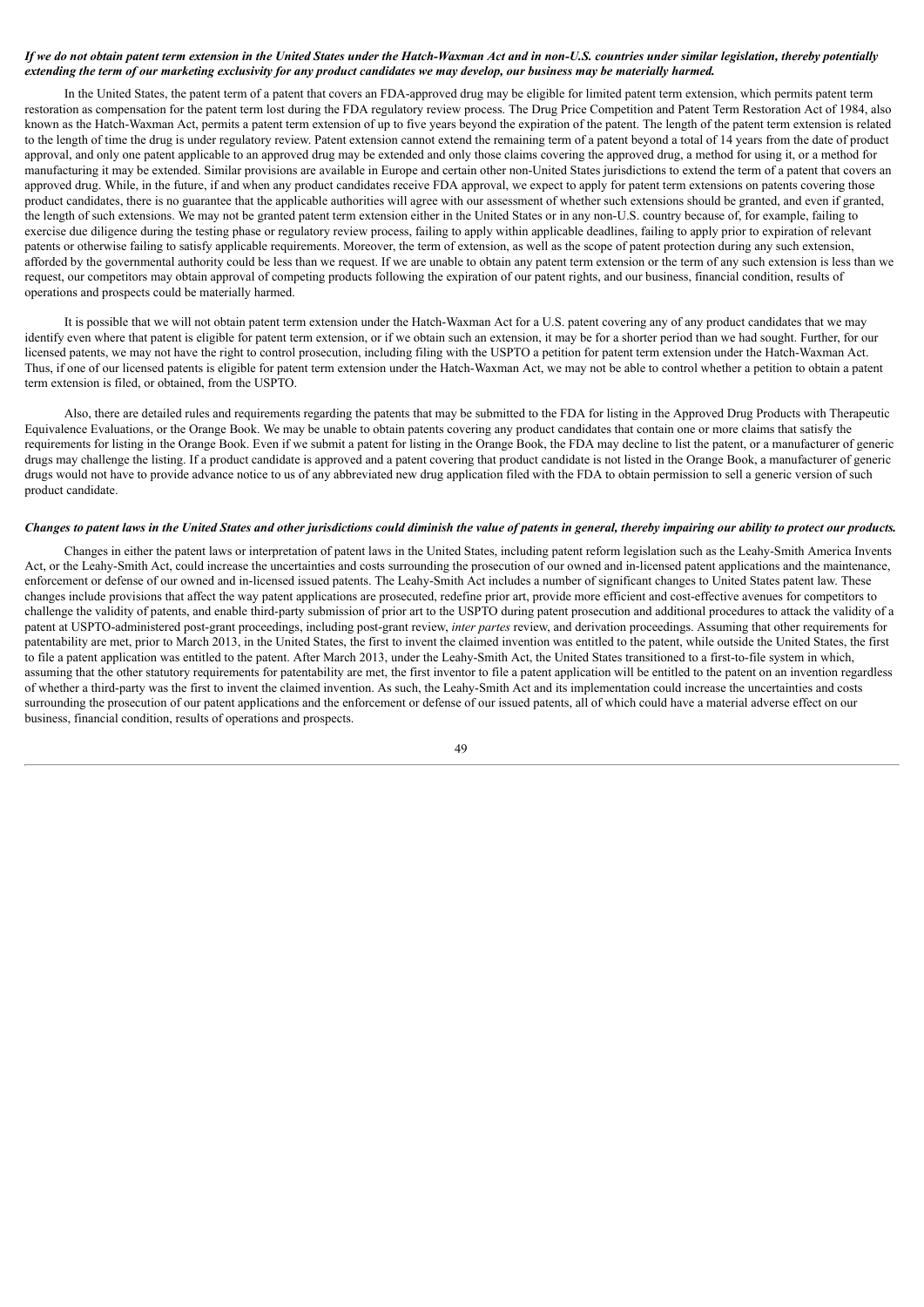In addition, the patent positions of companies in the development and commercialization of biologics and pharmaceuticals are particularly uncertain. Recent U.S. Supreme Court rulings have narrowed the scope of patent protection available in certain circumstances and weakened the rights of patent owners in certain situations. This combination of events has created uncertainty with respect to the validity and enforceability of patents once obtained. Depending on future actions by the U.S. Congress, the federal courts, and the USPTO, the laws and regulations governing patents could change in unpredictable ways that could have a material adverse effect on our patent rights and our ability to protect, defend and enforce our patent rights in the future.

## We and our licensor, and any future licensors, may become involved in lawsuits to protect or enforce our patent or other intellectual property rights, which could be *expensive, time-consuming and unsuccessful.*

Competitors and other third parties may infringe, misappropriate or otherwise violate our or our current and future licensors' issued patents or other intellectual property. As a result, we or any current or future licensor may need to file infringement, misappropriation or other intellectual property related claims, which can be expensive and time-consuming. Any claims we assert against perceived infringers could provoke such parties to assert counterclaims against us alleging that we infringe, misappropriate or otherwise violate their intellectual property. In addition, in a patent infringement proceeding, such parties could counterclaim that the patents we or our licensors have asserted are invalid or unenforceable. In patent litigation in the United States, defendant counterclaims alleging invalidity or unenforceability are commonplace. Grounds for a validity challenge could be an alleged failure to meet any of several statutory requirements, including lack of novelty, obviousness, or nonenablement. Grounds for an unenforceability assertion could be an allegation that someone connected with prosecution of the patent withheld relevant information from the USPTO, or made a misleading statement, during prosecution. Third parties may institute such claims before administrative bodies in the United States or abroad, even outside the context of litigation. Such mechanisms include re-examination, post-grant review, *inter partes* review, interference proceedings, derivation proceedings, and equivalent proceedings in non-U.S. jurisdictions (e.g., opposition proceedings). The outcome following legal assertions of invalidity and unenforceability is unpredictable.

An adverse result in any such proceeding could put one or more of our owned or in-licensed patents at risk of being invalidated or interpreted narrowly and could put any of our owned or in-licensed patent applications at risk of not yielding an issued patent. A court may also refuse to stop the third-party from using the technology at issue in a proceeding on the grounds that our owned or in-licensed patents do not cover such technology. Furthermore, because of the substantial amount of discovery required in connection with intellectual property litigation, there is a risk that some of our confidential information or trade secrets could be compromised by disclosure during this type of litigation. Any of the foregoing could allow such third parties to develop and commercialize competing technologies and products and have a material adverse impact on our business, financial condition, results of operations and prospects.

Interference or derivation proceedings provoked by third parties, or brought by us or by our licensor, or declared by the USPTO may be necessary to determine the priority of inventions with respect to our patents or patent applications. An unfavorable outcome could require us to cease using the related technology or to attempt to license rights to it from the prevailing party. Our business could be harmed if the prevailing party does not offer us a license on commercially reasonable terms or at all, or if a non-exclusive license is offered and our competitors gain access to the same technology. Our defense of litigation or interference or derivation proceedings may fail and, even if successful, may result in substantial costs and distract our management and other employees. In addition, the uncertainties associated with litigation could have a material adverse effect on our ability to raise the funds necessary to continue our clinical trials, continue our research programs, license necessary technology from third parties, or enter into development partnerships that would help us bring any product candidates to market.

## Third parties may initiate legal proceedings alleging that we are infringing, misappropriating or otherwise violating their intellectual property rights, the outcome of *which would be uncertain and could have a material adverse ef ect on the success of our business.*

Our commercial success depends upon our ability and the ability of our collaborators to develop, manufacture, market and sell any product candidates we may develop and use our proprietary technologies without infringing, misappropriating or otherwise violating the intellectual property and proprietary rights of third parties. There is considerable patent and other intellectual property litigation in the pharmaceutical and biotechnology industries. We may become party to, or threatened with, adversarial proceedings or litigation regarding intellectual property rights with respect to our technology and product candidates, including interference proceedings, post grant review, *inter partes* review, and derivation proceedings before the USPTO and similar proceedings in non-U.S. jurisdictions such as oppositions before the European Patent Office. Numerous U.S. and non-U.S. issued patents and pending patent applications, which are owned by third parties, exist in the fields in which we are pursuing development candidates. As the biotechnology and pharmaceutical industries expand and more patents are issued, the risk increases that our technologies or product candidates that we may identify may be subject to claims of infringement of the patent rights of third parties.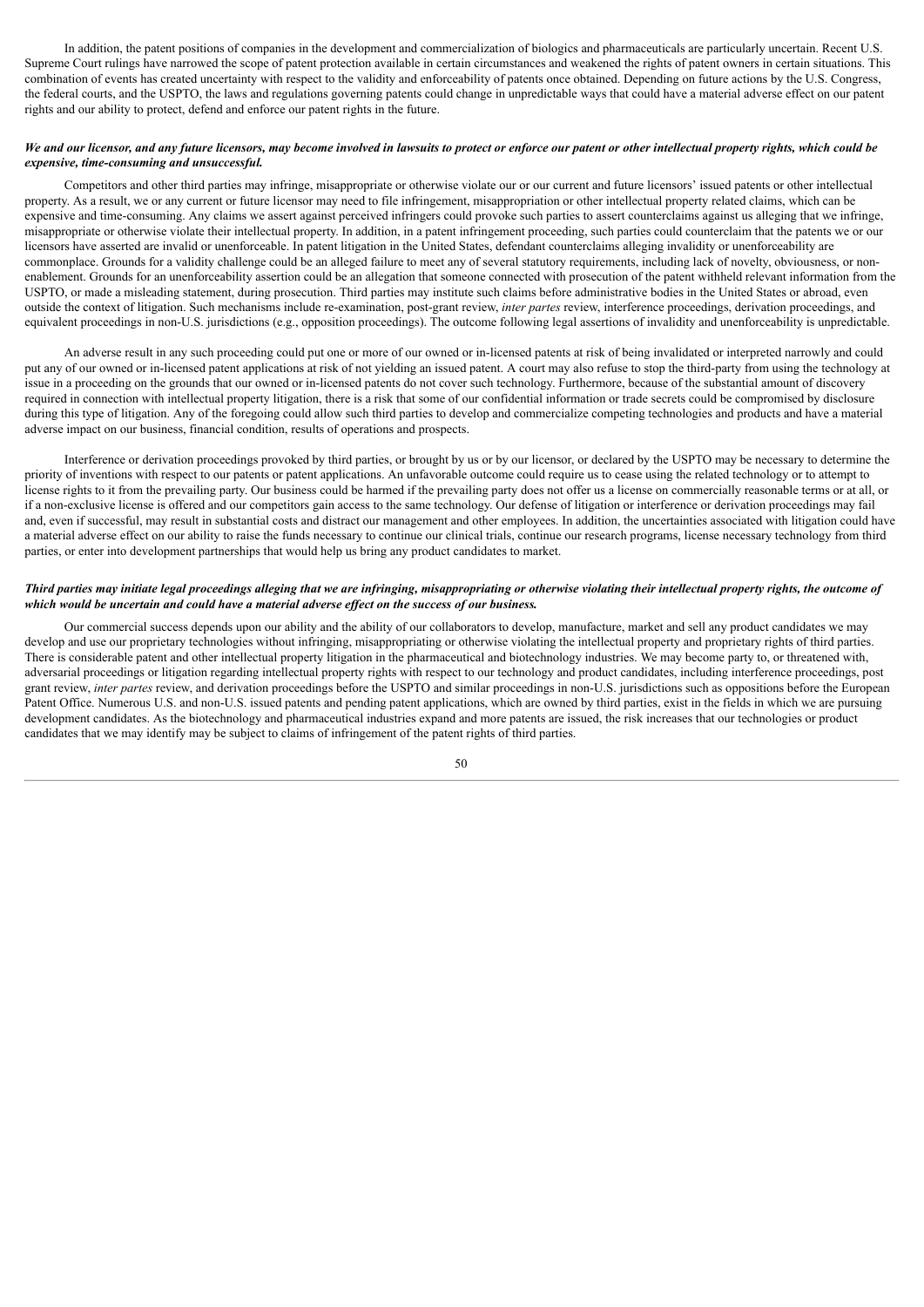The legal threshold for initiating litigation or contested proceedings is low, so that even lawsuits or proceedings with a low probability of success might be initiated and require significant resources to defend. Litigation and contested proceedings can also be expensive and time-consuming, and our adversaries in these proceedings may have the ability to dedicate substantially greater resources to prosecuting these legal actions than we can. The risks of being involved in such litigation and proceedings may increase if and as any product candidates near commercialization and as we gain the greater visibility associated with being a public company. Third parties may assert infringement claims against us based on existing patents or patents that may be granted in the future, regardless of merit. We may not be aware of all such intellectual property rights potentially relating to our technology and product candidates and their uses, or we may incorrectly conclude that third-party intellectual property is invalid or that our activities and product candidates do not infringe such intellectual property. Thus, we do not know with certainty that our technology and product candidates, or our development and commercialization thereof, do not and will not infringe, misappropriate or otherwise violate any third-party's intellectual property.

Third parties may assert that we are employing their proprietary technology without authorization. There may be third-party patents or patent applications with claims to materials, formulations or methods, such as methods of manufacture or methods for treatment, related to the discovery, use or manufacture of the product candidates that we may identify or related to our technologies. Because patent applications can take many years to issue, there may be currently pending patent applications which may later result in issued patents that the product candidates that we may identify may infringe. In addition, third parties may obtain patents in the future and claim that use of our technologies infringes upon these patents. Moreover, as noted above, there may be existing patents that we are not aware of or that we have incorrectly concluded are invalid or not infringed by our activities. If any third-party patents were held by a court of competent jurisdiction to cover, for example, the manufacturing process of the product candidates that we may identify, any molecules formed during the manufacturing process or any final product itself, the holders of any such patents may be able to block our ability to commercialize such product candidate unless we obtained a license under the applicable patents, or until such patents expire.

Parties making claims against us may obtain injunctive or other equitable relief, which could effectively block our ability to further develop and commercialize the product candidates that we may identify. Defense of these claims, regardless of their merit, would involve substantial litigation expense and would be a substantial diversion of employee resources from our business. In the event of a successful claim of infringement against us, we may have to pay substantial damages, including treble damages and attorneys' fees for willful infringement, pay royalties, redesign our infringing products, be forced to indemnify our customers or collaborators or obtain one or more licenses from third parties, which may be impossible or require substantial time and monetary expenditure.

We may choose to take a license or, if we are found to infringe, misappropriate or otherwise violate a third-party's intellectual property rights, we could also be required to obtain a license from such third-party to continue developing, manufacturing and marketing our technology and product candidates. However, we may not be able to obtain any required license on commercially reasonable terms or at all. Even if we were able to obtain a license, it could be non-exclusive, thereby giving our competitors and other third parties access to the same technologies licensed to us and could require us to make substantial licensing and royalty payments. We could be forced, including by court order, to cease developing, manufacturing and commercializing the infringing technology or product. A finding of infringement could prevent us from commercializing any product candidates or force us to cease some of our business operations, which could materially harm our business. In addition, we may be forced to redesign any product candidates, seek new regulatory approvals and indemnify third parties pursuant to contractual agreements. Claims that we have misappropriated the confidential information or trade secrets of third parties could have a similar material adverse effect on our business, financial condition, results of operations and prospects.

## Intellectual property litigation or other legal proceedings relating to intellectual property could cause us to spend substantial resources and distract our personnel from *their normal responsibilities.*

Even if resolved in our favor, litigation or other legal proceedings relating to intellectual property claims may cause us to incur significant expenses and could distract our technical and management personnel from their normal responsibilities. In addition, there could be public announcements of the results of hearings, motions or other interim proceedings or developments and if securities analysts or investors perceive these results to be negative, it could have a substantial adverse effect on the price of our common stock. Such litigation or proceedings could substantially increase our operating losses and reduce the resources available for development activities or any future sales, marketing or distribution activities. We may not have sufficient financial or other resources to conduct such litigation or proceedings adequately. Some of our competitors may be able to sustain the costs of such litigation or proceedings more effectively than we can because of their greater financial resources and may also have an advantage in such proceedings due to their more mature and developed intellectual property portfolios. Uncertainties resulting from the initiation and continuation of intellectual property litigation or other proceedings could compromise our ability to compete in the marketplace.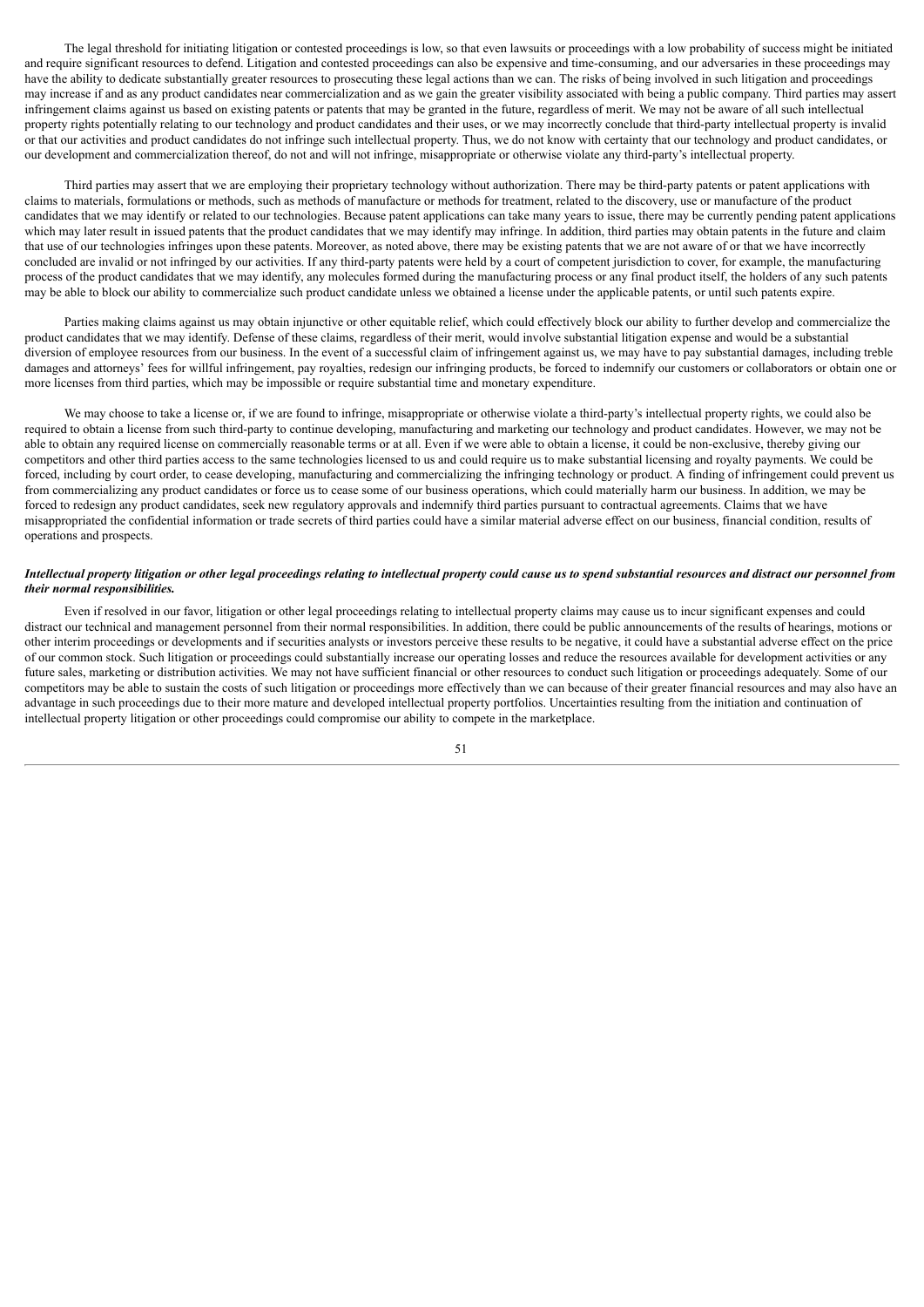## Obtaining and maintaining patent protection depends on compliance with various procedural, document submission, fee payment and other requirements imposed by governmental patent agencies, and our patent protection could be reduced or eliminated for non-compliance with these requirements.

Periodic maintenance, renewal and annuity fees and various other government fees on any issued patent and pending patent application must be paid to the USPTO and non-U.S. patent agencies in several stages or annually over the lifetime of our owned and in-licensed patents and patent applications. The USPTO and various non-U.S. governmental patent agencies also require compliance with a number of procedural, documentary and other similar provisions during the patent application process. In certain circumstances, we may rely on our licensing partners to pay these fees to, or comply with the procedural and documentary rules of, the relevant patent agency. With respect to our patents, we rely on an annuity service, outside firms and outside counsel to remind us of the due dates and to make payment after we instruct them to do so. While an inadvertent lapse can in many cases be cured by payment of a late fee or by other means in accordance with the applicable rules, there are situations in which noncompliance can result in abandonment or lapse of the patent or patent application, resulting in partial or complete loss of patent rights in the relevant jurisdiction. Noncompliance events that could result in abandonment or lapse of a patent or patent application include failure to respond to official actions within prescribed time limits, non-payment of fees and failure to properly legalize and submit formal documents. In such an event, potential competitors might be able to enter the market with similar or identical products or technology. If we or our current or future licensors fail to maintain the patents and patent applications covering any product candidates, it may have a material adverse effect on our business, financial condition, results of operations and prospects.

# *We may not be able to protect our intellectual property and proprietary rights throughout the world.*

Filing, prosecuting and defending patents on product candidates in all countries throughout the world would be prohibitively expensive, and the laws of non-U.S. countries may not protect our rights to the same extent as the laws of the United States. In addition, the laws of some non-U.S. countries do not protect intellectual property rights to the same extent as federal and state laws in the United States, and even where such protection is nominally available, judicial and governmental enforcement of such intellectual property rights may be lacking. Consequently, we may not be able to prevent third parties from practicing our inventions in all countries outside the United States, or from selling or importing products made using our inventions in and into the United States or other jurisdictions. Competitors may use our technologies in jurisdictions where we have not obtained patent protection to develop their own products and, further, may export otherwise infringing products to territories where we have patent protection or licenses but enforcement is not as strong as that in the United States. These products may compete with our products, and our patents or other intellectual property rights may not be effective or sufficient to prevent them from competing.

Many companies have encountered significant problems in protecting and defending intellectual property rights in non-U.S. jurisdictions. The legal systems of certain countries do not favor the enforcement of patents, trade secrets, and other intellectual property rights, particularly those relating to biotechnology products, which could make it difficult for us to stop the infringement of our patents or marketing of competing products in violation of our intellectual property and proprietary rights generally. In addition, certain jurisdictions do not protect to the same extent or at all inventions that constitute new methods of treatment.

Proceedings to enforce our intellectual property and proprietary rights in non-U.S. jurisdictions could result in substantial costs and divert our efforts and attention from other aspects of our business, could put our patents at risk of being invalidated or interpreted narrowly, could put our patent applications at risk of not issuing, and could provoke third parties to assert claims against us. We may not prevail in any lawsuits that we initiate, and the damages or other remedies awarded, if any, may not be commercially meaningful. Accordingly, our efforts to enforce our intellectual property and proprietary rights around the world may be inadequate to obtain a significant commercial advantage from the intellectual property that we develop or license.

Many countries have compulsory licensing laws under which a patent owner may be compelled to grant licenses to third parties. In addition, many countries limit the enforceability of patents against government agencies or government contractors. In these countries, the patent owner may have limited remedies, which could materially diminish the value of such patent. If we or any of our current or future licensors is forced to grant a license to third parties with respect to any patents relevant to our business, our competitive position may be impaired, and our business, financial condition, results of operations and prospects may be adversely affected.

#### We may be subject to claims challenging the inventorship or ownership of our patents and other intellectual property.

We or our licensor may be subject to claims that former employees, collaborators or other third parties have an interest in our owned or in-licensed patents, trade secrets or other intellectual property as an inventor or co-inventor. For example, we or our licensor may have inventorship disputes arise from conflicting obligations of employees, consultants or others who are involved in developing any product candidates. Litigation may be necessary to defend against these and other claims challenging inventorship or our or our licensor's ownership of our owned or in-licensed patents, trade secrets or other intellectual property. If we or our licensor fail in defending any such claims, in addition to paying monetary damages, we may lose valuable intellectual property rights, such as exclusive ownership of, or right to use, intellectual property that is important to any product candidates. Even if we are successful in defending against such claims, litigation could result in substantial costs and be a distraction to management and other employees. Any of the foregoing could have a material adverse effect on our business, financial condition, results of operations and prospects.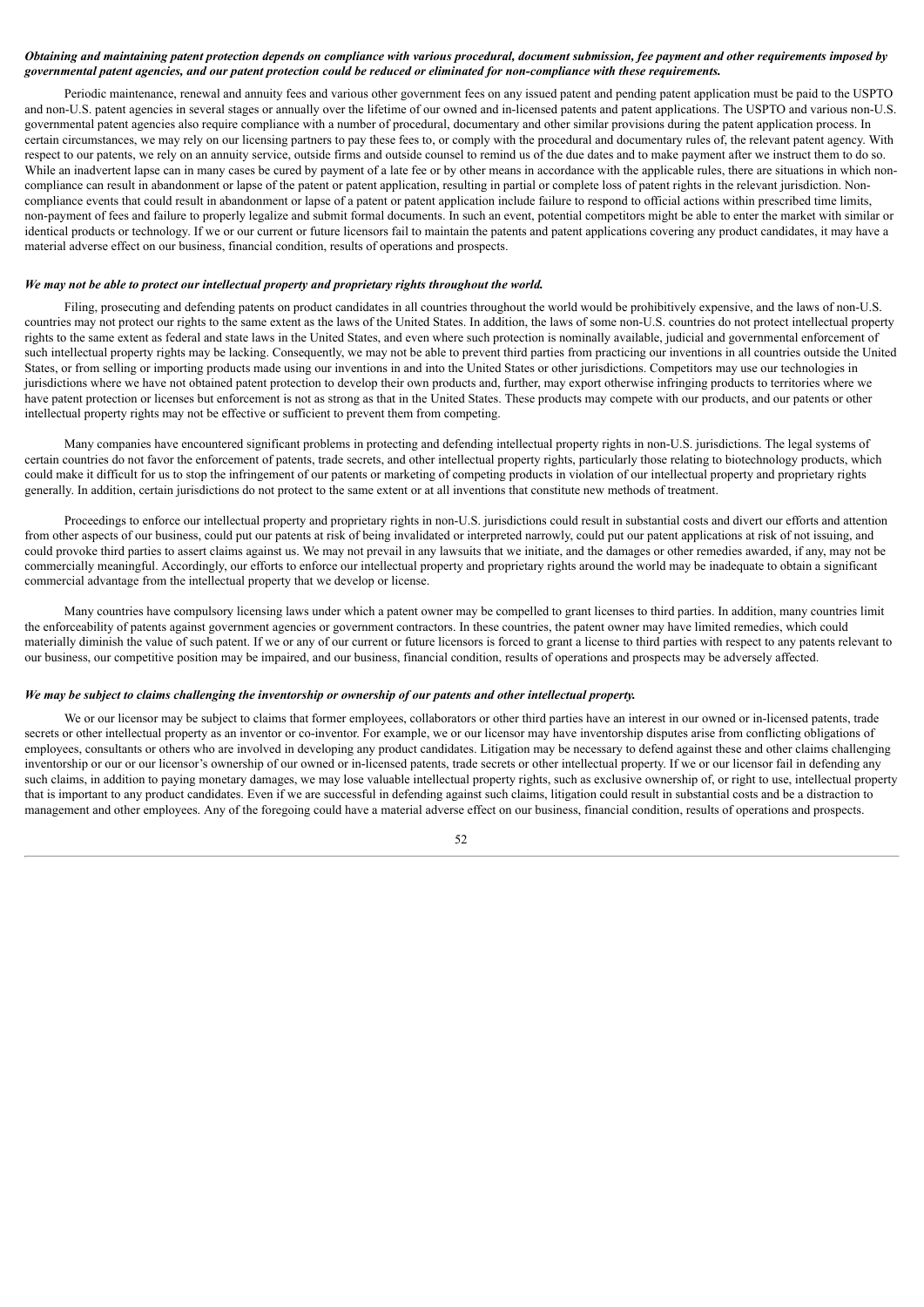## We may be subject to claims by third parties asserting that our employees, consultants or contractors have wrongfully used or disclosed confidential information of third parties, or we have wrongfully used or disclosed alleged trade secrets of their current or former employers or claims asserting we have misappropriated their *intellectual property, or claiming ownership of what we regard as our own intellectual property.*

Certain of our employees, consultants and contractors were previously employed at universities or other pharmaceutical or biotechnology companies, including our competitors or potential competitors. Although we try to ensure that our employees, consultants and contractors do not use the proprietary information or know-how of others in their work for us, we may be subject to claims that these individuals or we have used or disclosed intellectual property, including trade secrets or other proprietary information, of any such individual's current or former employer. Litigation may be necessary to defend against these claims.

In addition, while it is our policy to require that our employees, consultants and contractors who may be involved in the development of intellectual property to execute agreements assigning such intellectual property to us, we may be unsuccessful in executing such an agreement with each party who in fact develops intellectual property that we regard as our own. Our intellectual property assignment agreements with them may not be self-executing or may be breached, and we may be forced to bring claims against third parties, or defend claims they may bring against us, to determine the ownership of what we regard as our intellectual property. Such claims could have a material adverse effect on our business, financial conditions, results of operations and prospects.

If we fail in prosecuting or defending any such claims, in addition to paying monetary damages, we may lose valuable intellectual property rights or personnel, which could have a material adverse effect on our competitive business position and prospects. Such intellectual property rights could be awarded to a third-party, and we could be required to obtain a license from such third-party to commercialize our technology or products, which license may not be available on commercially reasonable terms, or at all, or such license may be non-exclusive. Even if we are successful in prosecuting or defending against such claims, litigation could result in substantial costs and be a distraction to our management and employees.

#### If we are unable to protect the confidentiality of our trade secrets, our business and competitive position may be harmed.

In addition to seeking patents for any product candidates, we also rely on trade secrets and confidentiality agreements to protect our unpatented know-how, technology and other proprietary information, to maintain our competitive position. We seek to protect our trade secrets and other proprietary technology, in part, by entering into non-disclosure and confidentiality agreements with parties who have access to them, such as our employees, corporate collaborators, outside scientific collaborators, contract research organizations, contract manufacturers, consultants, advisors and other third parties. We also enter into confidentiality and invention or patent assignment agreements with our employees and consultants, but we cannot guarantee that we have entered into such agreements with each party that may have or has had access to our trade secrets or proprietary technology. Despite these efforts, any of these parties may breach the agreements and disclose our proprietary information, including our trade secrets, and we may not be able to obtain adequate remedies for such breaches. Detecting the disclosure or misappropriation of a trade secret and enforcing a claim that a party illegally disclosed or misappropriated a trade secret is difficult, expensive and time-consuming, and the outcome is unpredictable. In addition, some courts inside and outside of the United States are less willing or unwilling to protect trade secrets. If any of our trade secrets were to be lawfully obtained or independently developed by a competitor or other third-party, we would have no right to prevent them, or those to whom they communicate it, from using that technology or information to compete with us. If any of our trade secrets were to be disclosed to or independently developed by a competitor or other third-party, our competitive position may be materially and adversely harmed.

#### *Intellectual property rights do not necessarily address all potential threats.*

The degree of future protection afforded by our intellectual property rights is uncertain because intellectual property rights have limitations and may not adequately protect our business or permit us to maintain our competitive advantage. For example:

- others may be able to make product candidates that are similar to ours but that are not covered by the claims of the patents that we own;
- we, or our license partners or current or future collaborators, might not have been the first to make the inventions covered by the issued patent or pending patent applications that we license or may own in the future;
- we, or our license partners or current or future collaborators, might not have been the first to file patent applications covering certain of our or their inventions;
- others may independently develop similar or alternative technologies or duplicate any of our technologies without infringing our owned or in-licensed intellectual property rights;
- it is possible that our owned and in-licensed pending patent applications or those we may own or in-license in the future will not lead to issued patents; 53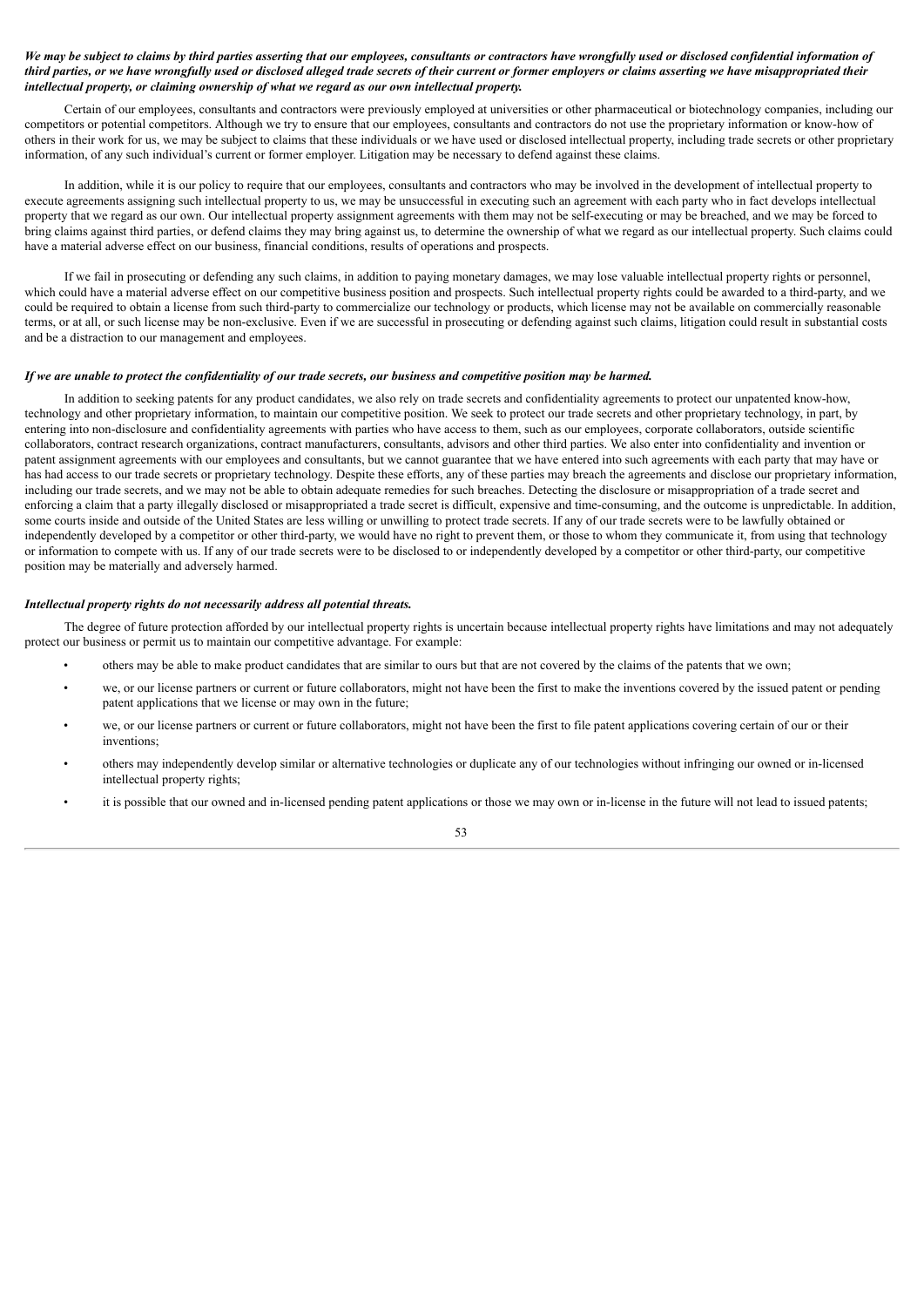- issued patents that we hold rights to may be held invalid or unenforceable, including as a result of legal challenges by our competitors;
- our competitors might conduct research and development activities in countries where we do not have patent rights and then use the information learned from such activities to develop competitive products for sale in our major commercial markets;
- we cannot ensure that any of our patents, or any of our pending patent applications, if issued, or those of our licensor, will include claims having a scope sufficient to protect any product candidates;
- we cannot ensure that any patents issued to us or our current or future licensors will provide a basis for an exclusive market for our commercially viable product candidates or will provide us with any competitive advantages;
- we cannot ensure that our commercial activities or product candidates will not infringe upon the patents of others;
- we cannot ensure that we will be able to successfully commercialize any product candidates on a substantial scale, if approved, before the relevant patents that we own or license expire;
- we may not develop additional proprietary technologies that are patentable;
- the patents of others may harm our business; and
- we may choose not to file a patent in order to maintain certain technology as a trade secrets or know-how, and a third-party may subsequently file a patent application covering such technology.

Should any of these events occur, they could have a material adverse effect on our business, financial condition, results of operations and prospects.

#### **Risks Related to Regulatory Approval of Our Product Candidates and Other Legal Compliance Matters**

### Even if we complete the necessary preclinical studies and clinical trials, the marketing approval process is expensive, time-consuming and uncertain and may prevent us from obtaining approvals for the commercialization of any product candidates. If we are not able to obtain, or if there are delays in obtaining, required regulatory approvals, we will not be able to commercialize any product candidates, and our ability to generate revenue will be materially impaired.

IMR-687 and any future product candidates we may identify and pursue and the activities associated with their development and commercialization, including design, testing, manufacture, packaging, recordkeeping, labeling, storage, approval, advertising, promotion, sale and distribution, export, import and adverse event reporting, are subject to comprehensive regulation by the FDA and other regulatory agencies in the United States and by the EMA and similar regulatory authorities outside of the United States. In addition, regulatory agencies may not approve the labeling claims that are necessary or desirable for the successful commercialization of any such product candidates. For example, the development of IMR-687 for the treatment of SCD in pediatric patients is an important part of our current business strategy, and if we are unable to obtain regulatory approval for the desired age ranges, our business may suffer.

Marketing approval of drugs in the United States requires the submission of a new drug application, or NDA, to the FDA and we are not permitted to market any product candidate in the United States until we obtain approval from the FDA of the NDA for that product. An NDA must be supported by extensive clinical and preclinical data, as well as extensive information regarding pharmacology, toxicology, and chemistry, manufacturing and controls. We have not submitted an application for or received marketing approval for IMR-687 and any other product candidates we may develop in the United States or in any other jurisdiction.

We have only limited experience in filing and supporting the applications necessary to gain marketing approvals and expect to rely on third-party clinical research organizations or other third-party consultants or vendors to assist us in this process. Securing marketing approval requires the submission of extensive preclinical and clinical data and supporting information to regulatory authorities for each therapeutic indication to establish the product candidate's safety and efficacy. Securing marketing approval also requires the submission of information about the product manufacturing processes to, and inspection of manufacturing facilities by, the regulatory authorities. Our product candidates may not be effective, may be only moderately effective or may prove to have undesirable or unintended side effects, toxicities or other characteristics that may preclude our obtaining marketing approval or prevent or limit commercial use. If any of any product candidates receives marketing approval, the accompanying label may limit the approved use of our drug, which could limit sales of the product.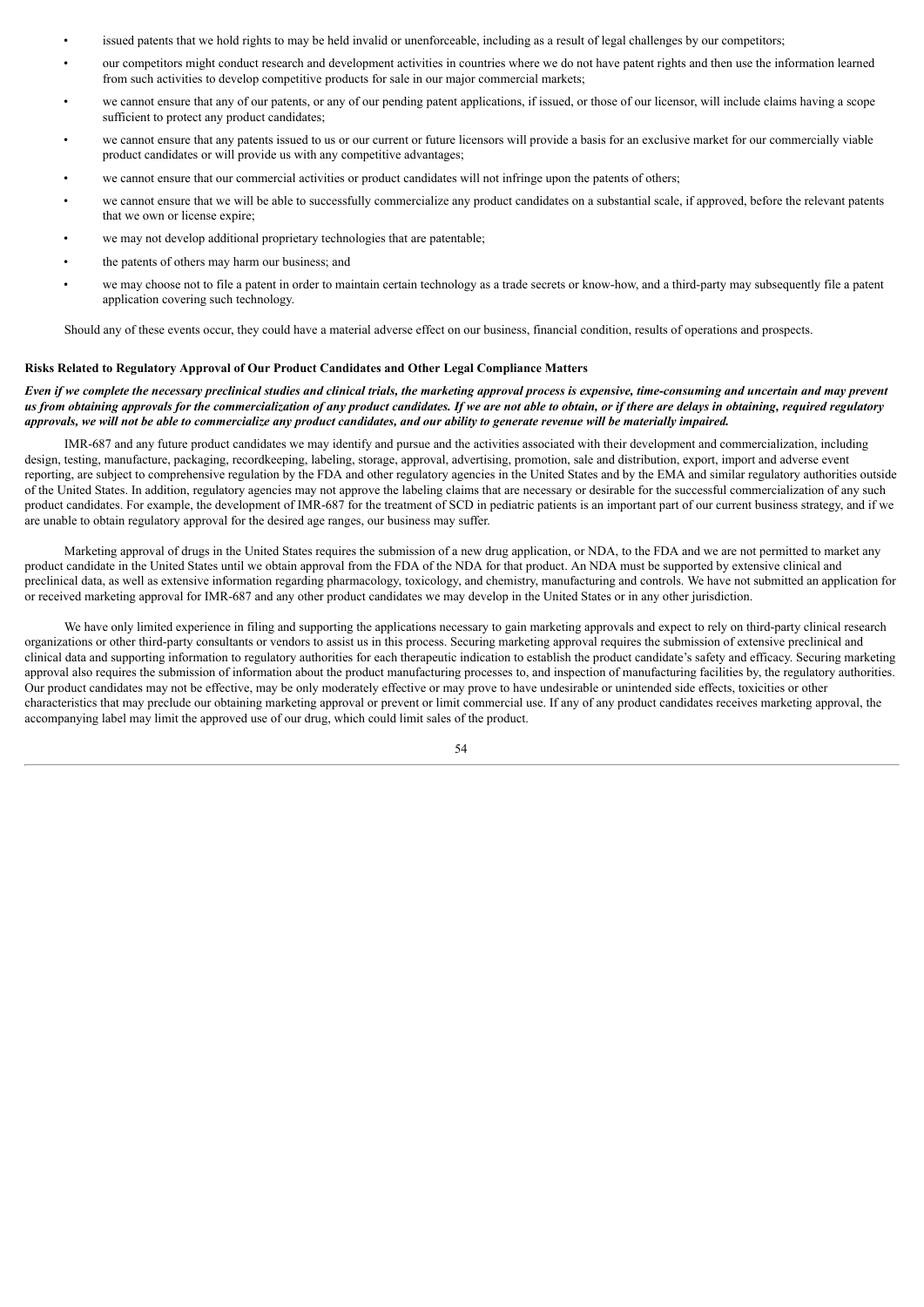The process of obtaining marketing approvals, both in the United States and abroad, is expensive, may take many years, if approval is obtained at all, and can vary substantially based upon a variety of factors, including the type, complexity and novelty of the product candidates involved. Changes in marketing approval policies during the development period, changes in or the enactment of additional statutes or regulations, or changes in regulatory review for each submitted product application may cause delays in the approval or rejection of an application. Regulatory authorities have substantial discretion in the approval process and may refuse to accept any application or may decide that our data is insufficient for approval and require additional preclinical, clinical or other studies. In addition, varying interpretations of the data obtained from preclinical and clinical testing could delay, limit or prevent marketing approval of a product candidate. Any marketing approval we ultimately obtain may be limited or subject to restrictions or post-approval commitments that render the approved product not commercially viable.

If we experience delays in obtaining approval or if we fail to obtain approval of IMR-687 and any other product candidates we may develop, the commercial prospects for any product candidates may be harmed and our ability to generate revenues will be materially impaired.

## We may not be able to obtain or maintain orphan drug designation or exclusivity for any product candidates and, even if we do, that exclusivity may not prevent the *FDA or the EMA from approving other competing products.*

We received orphan drug designation for IMR-687 for SCD and β-thalassemia in the United States in February 2017 and June 2020, respectively. We also received orphan drug designation for IMR-687 for SCD in the European Union in August 2020. We may seek orphan drug designation in other indications or for any other future product candidates. Regulatory authorities in some jurisdictions, including the United States and the European Union, may designate drugs for relatively small patient populations as orphan drugs. Under the Orphan Drug Act, the FDA may designate a product as an orphan drug if it is a drug intended to treat a rare disease or condition, which is generally defined as a patient population of fewer than 200,000 individuals in the United States.

Generally, if a product with an orphan drug designation subsequently receives the first marketing approval for the indication for which it has such designation, the product is entitled to a period of marketing exclusivity, which precludes the FDA or the EMA from approving another marketing application for the same drug for that time period. The applicable period is seven years in the United States and ten years in the European Union. The exclusivity period in the European Union can be reduced to six years if a drug no longer meets the criteria for orphan drug designation or if the drug is sufficiently profitable so that market exclusivity is no longer justified. Orphan drug exclusivity may be lost if the FDA or EMA determines that the request for designation was materially defective or if the manufacturer is unable to assure sufficient quantity of the drug to meet the needs of patients with the rare disease or condition.

Even if we obtain orphan drug exclusivity for a product, that exclusivity may not effectively protect the product from competition because competing drugs containing a different active ingredient can be approved for the same condition. In addition, even after an orphan drug is approved, the FDA can subsequently approve the same drug for the same condition if the FDA concludes that the later drug is clinically superior in that it is shown to be safer, more effective or makes a major contribution to patient care.

On August 3, 2017, the U.S. Congress passed the FDA Reauthorization Act of 2017, or FDARA. FDARA, among other things, codified the FDA's pre-existing regulatory interpretation to require that a drug sponsor demonstrate the clinical superiority of an orphan drug that is otherwise the same as a previously approved drug for the same rare disease in order to receive orphan drug exclusivity. The new legislation reverses prior precedent holding that the Orphan Drug Act unambiguously requires that the FDA recognize the orphan exclusivity period regardless of a showing of clinical superiority. The FDA may further reevaluate the Orphan Drug Act and its regulations and policies. We do not know if, when or how the FDA may change the orphan drug regulations and policies in the future, and it is uncertain how any changes might affect our business. Depending on what changes the FDA may make to its orphan drug regulations and policies, our business could be adversely impacted.

## Although we have obtained Rare Pediatric Disease Designation, or RPDD, for IMR-687 for the treatment of SCD and B-thalassemia, we may not be eligible to receive *a priority review voucher in the event that FDA approval does not occur prior to October 1, 2022.*

The Rare Pediatric Disease Priority Review Voucher Program, or PRV Program, is intended to incentivize pharmaceutical sponsors to develop drugs for rare pediatric diseases. A sponsor who obtains approval of an NDA or BLA for a rare pediatric disease may be eligible for a Priority Review Voucher, or PRV, under this program, which may be redeemed by the owner of such PRV to obtain priority review for a marketing application. A PRV is fully transferrable and can be sold to any sponsor, who in turn can redeem the PRV for priority review of a marketing application in six months, compared to the standard timeframe of approximately 10 months. Under the 21st Century Cures Act, a drug that receives RPDD before October 1, 2020, will continue to be eligible for a PRV if the drug is approved before October 1, 2022. We do not expect to obtain approval of an NDA for IMR-687 for SCD or β-thalassemia by October 1, 2022, and if the PRV Program is not extended by congressional action, we may not receive a PRV.

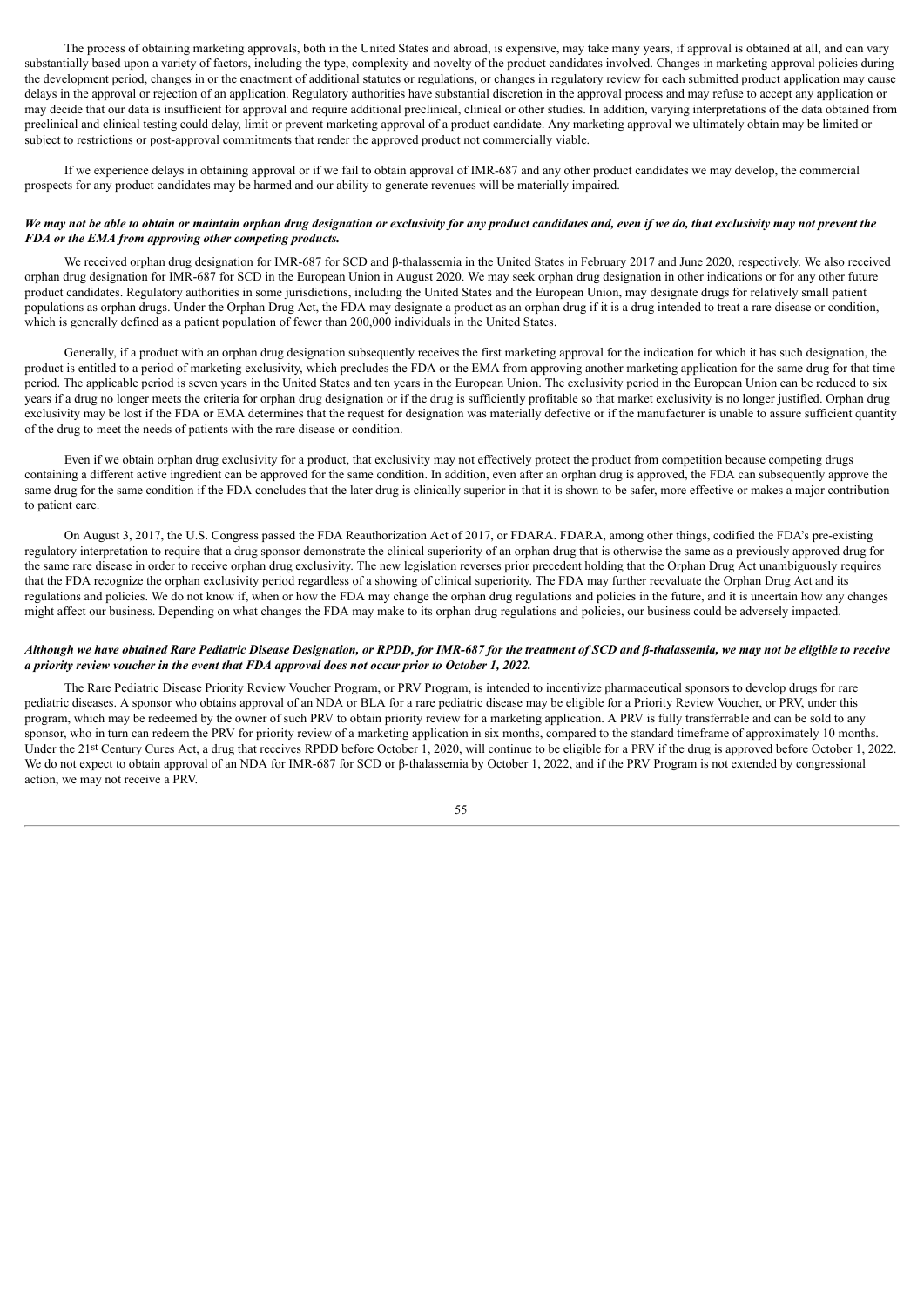### A Fast Track designation by the FDA may not lead to a faster development or regulatory review or approval process.

We have received Fast Track designation for IMR-687 from the FDA, and we may seek Fast Track designation for other product candidates we may develop. If a drug is intended for the treatment of a serious or life-threatening condition and the drug demonstrates the potential to address unmet medical needs for this condition, the drug sponsor may apply for FDA Fast Track designation. The FDA has broad discretion whether or not to grant this designation, so even if we believe a particular product candidate is eligible for this designation, we cannot be certain that the FDA would decide to grant it. Even if we do receive Fast Track designation, we may not experience a faster development process, review or approval compared to conventional FDA procedures. The FDA may withdraw Fast Track designation if it believes that the designation is no longer supported by data from our clinical development program.

## Accelerated approval by the FDA, even if granted for any product candidates, may not lead to a faster development or regulatory review or approval process and it does *not increase the likelihood that any product candidates will receive marketing approval.*

We may seek approval of IMR-687 and any other product candidates we may develop using the FDA's accelerated approval pathway. A product may be eligible for accelerated approval if it treats a serious or life-threatening condition and generally provides a meaningful advantage over available therapies. In addition, it must demonstrate an effect on a biomarker efficacy endpoint that is reasonably likely to predict clinical benefit or on a clinical endpoint that can be measured earlier than irreversible morbidity or mortality, or IMM, that is reasonably likely to predict an effect on IMM or other clinical benefit. The FDA makes the determination regarding whether a biomarker efficacy endpoint is reasonably likely to predict long-term clinical benefit.

Prior to seeking such accelerated approval, we will seek feedback from the FDA and otherwise evaluate our ability to seek and receive such accelerated approval. As a condition of accelerated approval, the FDA may require that a sponsor of a drug or biologic product candidate receiving accelerated approval perform adequate and well-controlled post-marketing clinical trials. These confirmatory trials must be completed with due diligence and we may be required to evaluate different or additional endpoints in these post-marketing confirmatory trials. In addition, the FDA currently requires as a condition for accelerated approval pre-approval of promotional materials, which could adversely impact the timing of the commercial launch of the product.

There can be no assurance that the FDA will agree with our biomarker efficacy endpoints or intermediate clinical endpoints, including red blood cell biomarkers and adhesion/white blood cell markers, or that we will decide to pursue or submit an NDA for accelerated approval or any other form of expedited development, review or approval. Similarly, there can be no assurance that, after feedback from FDA, we will continue to pursue or apply for accelerated approval or any other form of expedited development, review or approval, even if we initially decide to do so. Furthermore, if we decide to submit an application for accelerated approval or under another expedited regulatory designation, there can be no assurance that such submission or application will be accepted or that any expedited review or approval will be granted on a timely basis, or at all.

Moreover, as noted above, for drugs granted accelerated approval, the FDA typically requires post-marketing confirmatory trials to evaluate the anticipated effect on IMM or other clinical benefit. These confirmatory trials must be completed with due diligence. We may be required to evaluate additional or different clinical endpoints in these post-marketing confirmatory trials. These confirmatory trials may require enrollment of more patients than we currently anticipate and will result in additional costs, which may be greater than the estimated costs we currently anticipate. The FDA may withdraw approval of a product candidate approved under the accelerated approval pathway if, for example, the trial required to verify the predicted clinical benefit of our product candidate fails to verify such benefit or does not demonstrate sufficient clinical benefit to justify the risks associated with the drug. The FDA may also withdraw approval if other evidence demonstrates that our product candidate is not shown to be safe or effective under the conditions of use, we fail to conduct any required post approval trial of our product candidate with due diligence or we disseminate false or misleading promotional materials relating to our product candidate. A failure to obtain accelerated approval or any other form of expedited development, review or approval for IMR-687 and any other product candidates we may develop, or withdrawal of a product candidate, would result in a longer time period for commercialization of such product candidate, could increase the cost of development of such product candidate and could harm our competitive position in the marketplace.

Even if we do receive accelerated approval, we may not experience a faster development or regulatory review or approval process and receiving accelerated approval does not provide assurance of ultimate FDA approval.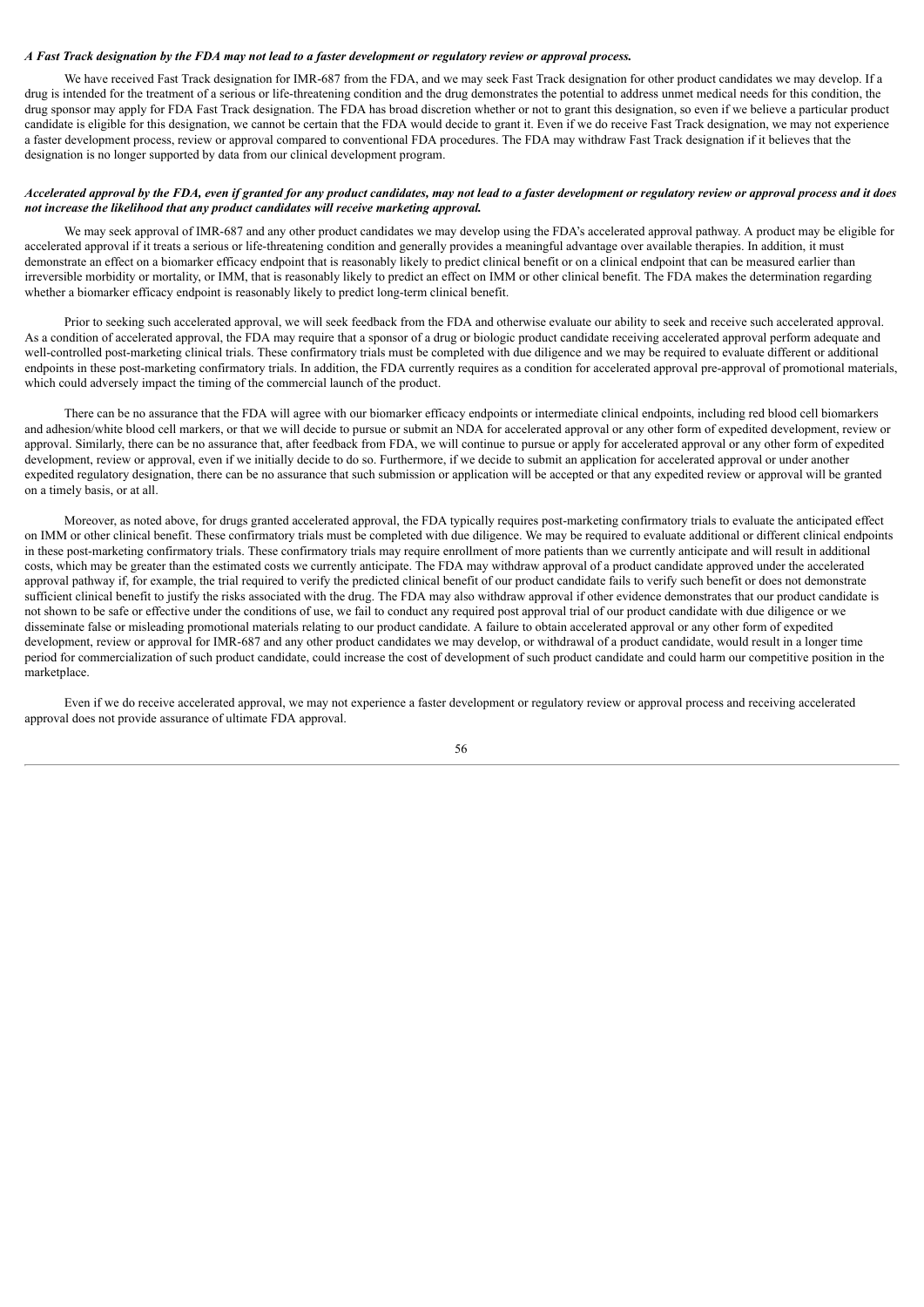### Failure to obtain marketing approval in foreign jurisdictions would prevent any product candidates from being marketed abroad.

In order to market and sell our products in the European Union and many other foreign jurisdictions, we or our potential third-party collaborators must obtain separate marketing approvals and comply with numerous and varying regulatory requirements. The approval procedure varies among countries and can involve additional testing. The time required to obtain approval may differ substantially from that required to obtain FDA approval. The regulatory approval process outside of the United States generally includes all of the risks associated with obtaining FDA approval. In addition, in many countries outside of the United States, it is required that the product be approved for reimbursement before the product can be approved for sale in that country. We or our potential third-party collaborators may not obtain approvals from regulatory authorities outside of the United States on a timely basis, if at all. Approval by the FDA does not ensure approval by regulatory authorities in other countries or jurisdictions, and approval by one regulatory authority outside of the United States does not ensure approval by regulatory authorities in other countries or jurisdictions or by the FDA. However, a failure or delay in obtaining regulatory approval in one country may have a negative effect on the regulatory process in other countries. We may not be able to file for marketing approvals and may not receive necessary approvals to commercialize our products in any market.

Additionally, we could face heightened risks with respect to seeking marketing approval in the United Kingdom as a result of the recent withdrawal of the United Kingdom from the European Union, commonly referred to as Brexit. Pursuant to the formal withdrawal arrangements agreed between the United Kingdom and the European Union, the United Kingdom will be subject to a transition period until December 31, 2020, or the Transition Period, during which European Union rules will continue to apply. Negotiations between the United Kingdom and the European Union are expected to continue in relation to the customs and trading relationship between the United Kingdom and the European Union following the expiry of the Transition Period. Since a significant proportion of the regulatory framework in the United Kingdom is derived from European Union directives and regulations, Brexit could materially impact the regulatory regime with respect to the approval of any product candidates in the United Kingdom or the European Union. Any delay in obtaining, or an inability to obtain, any marketing approvals, as a result of Brexit or otherwise, would prevent us from commercializing any product candidates in the United Kingdom and/or the European Union and restrict our ability to generate revenue and achieve and sustain profitability. If any of these outcomes occur, we may be forced to restrict or delay efforts to seek regulatory approval in the United Kingdom and/or European Union for any product candidates, which could significantly and materially harm our business.

### In light of the large population of patients with SCD and *ß*-thalassemia who reside in foreign countries, our ability to generate meaningful revenues in those jurisdictions may be limited due to the strict price controls and reimbursement limitations imposed by governments outside of the United States.

In some countries, including for example countries in the European Union, the pricing of prescription pharmaceuticals is subject to governmental control. In these countries, pricing negotiations with governmental authorities can take considerable time after the receipt of marketing approval for a drug. To obtain coverage and reimbursement or pricing approval in some countries, we may be required to conduct a clinical trial that compares the cost-effectiveness of our product candidate to other available therapies. If reimbursement of our product candidates is unavailable or limited in scope or amount, or if pricing is set at unsatisfactory levels, our business could be harmed, possibly materially, based on the large population of patients with SCD and β-thalassemia who reside in foreign countries.

## Any product candidate for which we obtain marketing approval could be subject to post-marketing restrictions or withdrawal from the market and we may be subject to substantial penalties if we fail to comply with regulatory requirements or if we experience unanticipated problems with our products, when and if any of them are *approved.*

Any product candidate for which we obtain marketing approval, along with the manufacturing processes, post-approval clinical data, labeling, advertising and promotional activities for such product, will be subject to continual requirements of and review by the FDA and other regulatory authorities. These requirements include submissions of safety and other post-marketing information and reports, registration and listing requirements, cGMP requirements relating to manufacturing, quality control, quality assurance and corresponding maintenance of records and documents, requirements regarding the distribution of samples to physicians and recordkeeping. Even if marketing approval of a product candidate is granted, the approval may be subject to limitations on the indicated uses for which the product may be marketed or to the conditions of approval, including the requirement to implement a REMS. If any product candidate receives marketing approval, the accompanying label may limit the approved use of our drug, which could limit sales of the product.

The FDA may also impose requirements for costly post-marketing studies or clinical trials and surveillance to monitor the safety or efficacy of the product, including the adoption and implementation of REMS. The FDA and other agencies, including the Department of Justice, or the DOJ, closely regulate and monitor the postapproval marketing and promotion of drugs to ensure, among other things, that they are marketed and distributed only for the approved indications and in accordance with the provisions of the approved labeling. The FDA and other agencies impose and enforce stringent restrictions on manufacturers' communications regarding off-label use, and if we promote our products beyond their approved indications, we may be subject to enforcement action or prosecution arising from off-label promotion. Violations of the Federal Food, Drug and Cosmetic Act, or FDCA, and other statutes relating to the promotion and advertising of prescription drugs may lead to investigations and enforcement actions alleging violations of federal and state healthcare fraud and abuse laws, including the False Claims Act, as well as state consumer protection laws.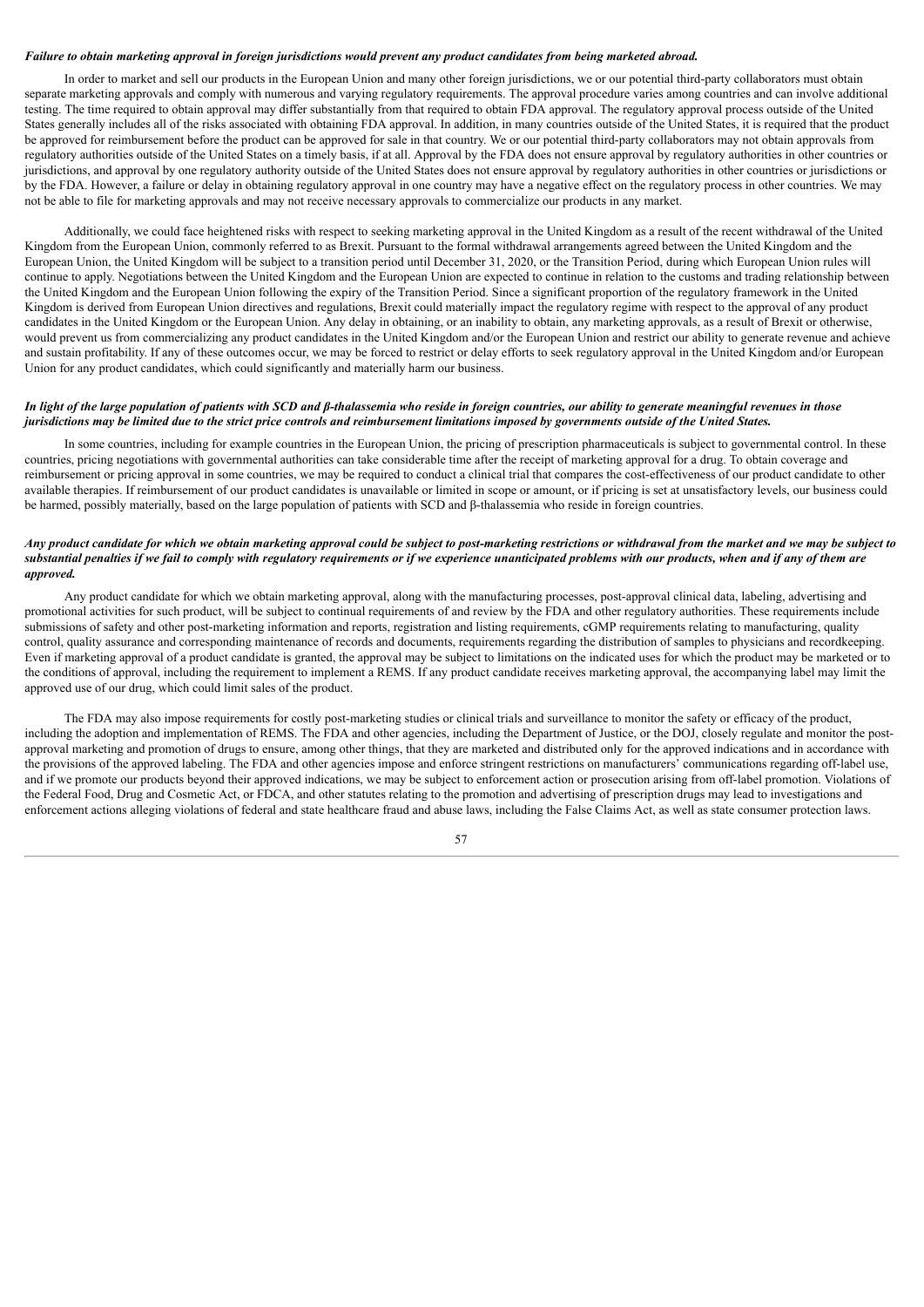In addition, later discovery of previously unknown adverse events or other problems with our products, manufacturers or manufacturing processes, or failure to comply with regulatory requirements, may have various consequences, including:

- suspension of or restrictions on such products, manufacturers or manufacturing processes;
- restrictions and warnings on the labeling or marketing of a product;
- restrictions on product distribution or use;
- requirements to conduct post-marketing studies or clinical trials;
- warning letters or untitled letters;
- withdrawal of the products from the market;
- refusal to approve pending applications or supplements to approved applications that we submit;
- recall of products;
- fines, restitution or disgorgement of profits or revenues;
- suspension of any ongoing clinical trials;
- suspension or withdrawal of marketing approvals;
- damage to relationships with any potential collaborators;
- unfavorable press coverage and damage to our reputation;
- refusal to permit the import or export of our products;
- product seizure or detention;
- injunctions or the imposition of civil or criminal penalties; or
- litigation involving patients using our products.

Non-compliance with European Union requirements regarding safety monitoring or pharmacovigilance, and with requirements related to the development of products for the pediatric population, can also result in significant financial penalties. Similarly, failure to comply with the European Union's requirements regarding the protection of personal information can also lead to significant penalties and sanctions.

In addition, manufacturers of approved products and those manufacturers' facilities are required to comply with extensive FDA requirements, including ensuring that quality control and manufacturing procedures conform to cGMPs applicable to drug manufacturers or quality assurance standards applicable to medical device manufacturers, which include requirements relating to quality control and quality assurance as well as the corresponding maintenance of records and documentation and reporting requirements. We, any contract manufacturers we may engage in the future, our future collaborators and their contract manufacturers will also be subject to other regulatory requirements, including submissions of safety and other post-marketing information and reports, registration and listing requirements, requirements regarding the distribution of samples to clinicians, recordkeeping, and costly post-marketing studies or clinical trials and surveillance to monitor the safety or efficacy of the product such as the requirement to implement a REMS.

### The efforts of the federal administration to pursue regulatory reform may limit the FDA's ability to engage in oversight and implementation activities in the normal *course, and that could negatively impact our business.*

The federal administration has taken several executive actions, including the issuance of a number of executive orders, that could impose significant burdens on, or otherwise materially delay, the FDA's ability to engage in routine regulatory and oversight activities such as implementing statutes through rulemaking, issuance of guidance, and review and approval of marketing applications. On January 30, 2017, President Trump issued an executive order, applicable to all executive agencies, including the FDA, requiring that for each notice of proposed rulemaking or final regulation to be issued in fiscal year 2017, the agency shall identify at least two existing regulations to be repealed, unless prohibited by law. These requirements are referred to as the "two-for-one" provisions. This executive order includes a budget neutrality provision that requires the total incremental cost of all new regulations in the 2017 fiscal year, including repealed regulations, to be no greater than zero, except in limited circumstances. For fiscal years 2018 and beyond, the executive order requires agencies to identify regulations to offset any incremental cost of a new regulation. In interim guidance issued by the Office of Information and Regulatory Affairs within the Office of Management and on February 2, 2017, the administration indicates that the "twofor-one" provisions may apply not only to agency regulations, but also to significant agency guidance documents. More recently, on October 9, 2019, the President issued another executive order ("Executive Order on Promoting the Rule of Law Through Improved Agency Guidance Documents"). The order is meant to ensure that agency guidance documents do not establish legally binding requirements and it directs each agency to rescind guidance documents that it determines should no longer be in effect. In response to the COVID-19 pandemic, the Trump administration has indicated that it will take additional actions to provide regulatory relief. If these executive actions impose constraints on FDA's ability to engage in oversight and implementation activities in the normal course, our business may be negatively impacted.

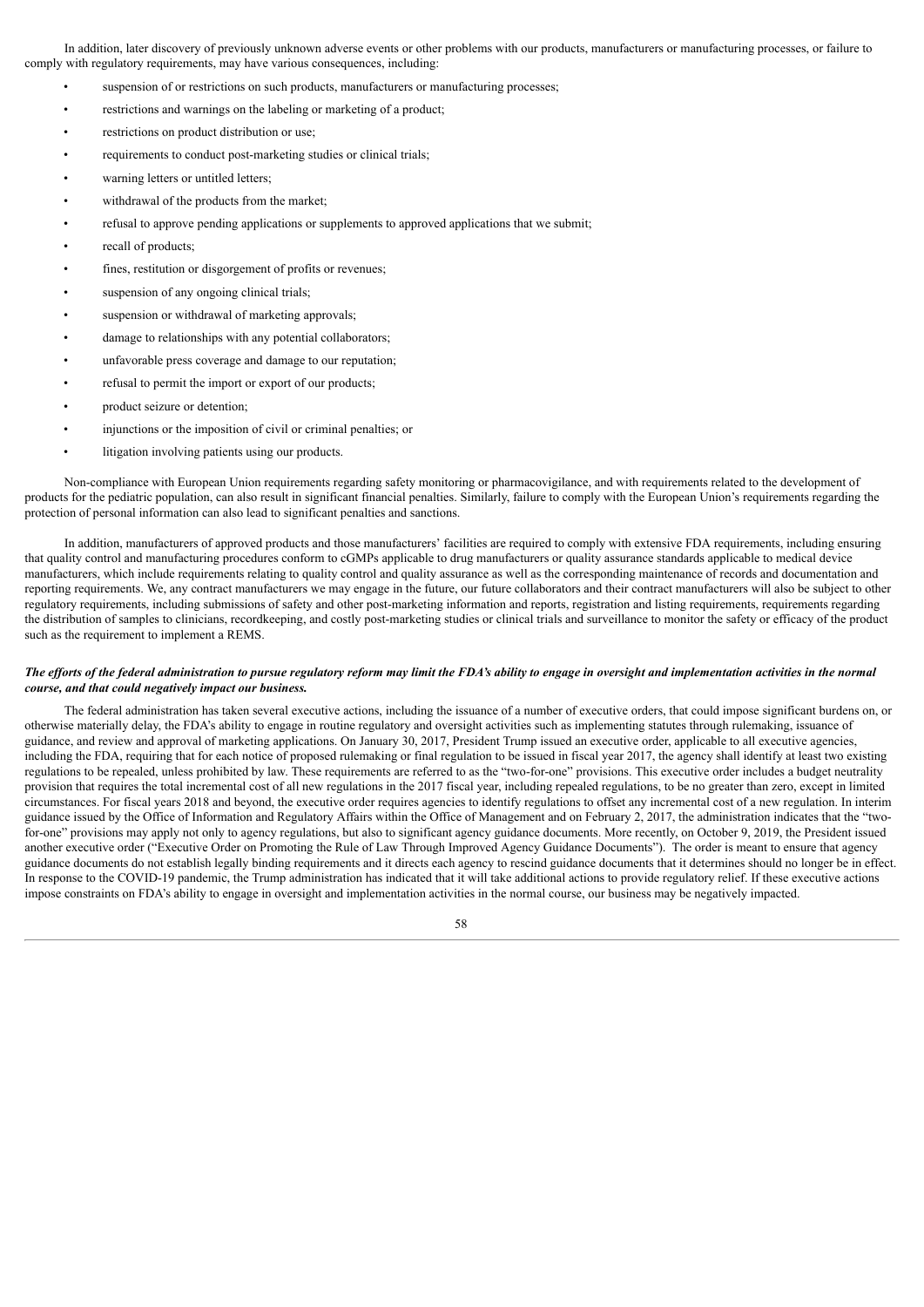# Our current and future operations are subject to applicable anti-kickback, fraud and abuse, false claims, transparency, health information privacy and security, and other healthcare laws and regulations. If we are unable to comply, or do not fully comply, with such laws and regulations, we could face substantial penalties.

If we obtain regulatory approval and commercialize any products, healthcare providers, physicians and third-party payors will play a primary role in the recommendation and prescription of any product candidates for which we obtain marketing approval. Our operations, including arrangements with healthcare providers, physicians and third-party payors may expose us to broadly applicable fraud and abuse and other healthcare laws and regulations that may constrain the business or financial arrangements and relationships through which we market, sell and distribute any products for which we obtain marketing approval. In addition, we may be subject to transparency laws and patient privacy regulations by U.S. federal and state governments and by governments in foreign jurisdictions in which we conduct our business. Restrictions under applicable federal and state healthcare laws and regulations include, but are not limited to, the following:

- the federal Anti-Kickback Statute, which prohibits, among other things, persons from knowingly and willfully soliciting, offering, receiving or providing remuneration, directly or indirectly, in cash or in kind, to induce or reward, or in return for, either the referral of an individual for, or the purchase, order or recommendation or arranging of, any good or service, for which payment may be made under a federal healthcare program such as Medicare and Medicaid;
- Federal civil and criminal false claims laws, such as the federal False Claims Act, which can be enforced through civil whistleblower actions, and civil monetary penalty laws, which prohibit, among other things, knowingly presenting, or causing to be presented, false or fraudulent claims for payment by a federal healthcare program or making a false statement or record material to payment of a false claim or avoiding, decreasing or concealing an obligation to pay money to the federal government;
- the federal Health Insurance Portability and Accountability Act of 1996, or HIPAA, which prohibits, among other things, executing a scheme to defraud any healthcare benefit program, making any materially false, fictitious, or fraudulent statements in connection with the delivery of, or payment for, healthcare benefits, items or services relating to healthcare matters, or obtain, by means of false or fraudulent pretenses, representations, or promises, any of the money or property owned by, or under the custody or control of, any healthcare benefit program, regardless of the payor (e.g., public or private), willfully obstructing a criminal investigation of a healthcare offense, and knowingly and willfully falsifying, concealing or covering up by any trick or device a material fact;
- HIPAA, as amended by the Health Information Technology for Economic and Clinical Health Act of 2009, and their respective implementing regulations, which impose obligations, including mandatory contractual terms, on "covered entities," including certain healthcare providers, health plans, and healthcare clearinghouses, as well as their respective "business associates" that create, receive, maintain or transmit individually identifiable health information for or on behalf of a covered entity, with respect to safeguarding the privacy, security and transmission of individually identifiable health information
- the FDCA, which prohibits, among other things, the adulteration or misbranding of drugs, biologics and medical devices;
- the federal Physician Payments Sunshine Act requires applicable manufacturers of covered drugs, devices, biologics, and medical supplies for which payment is available under Medicare, Medicaid or the Children's Health Insurance Program (with certain exceptions) to report annually to the Centers for Medicare & Medicaid Services, or CMS, payments and other transfers of value to physicians, as defined by such law, and teaching hospitals, as well as ownership and investment interests held by physicians and their immediate family members; effective January 1, 2022, these reporting obligations will extend to include transfers of value made during the previous year to certain non-physician providers such as physician assistants and nurse practitioners. This information is subsequently made publicly available in a searchable format on a CMS website. Failure to disclose required information may result in civil monetary penalties for all payments, transfers of value or ownership or investment interests that are not timely, accurately and completely reported in an annual submission; and
- analogous state and foreign laws and regulations, such as state anti- kickback and false claims laws and transparency laws, may apply to sales or marketing arrangements and claims involving healthcare items or services reimbursed by non-governmental third-party payors, including private insurers.

Some state laws require pharmaceutical companies to comply with the pharmaceutical industry's voluntary compliance guidelines and the relevant compliance guidance promulgated by the federal government and may require drug manufacturers to report information related to payments and other transfers of value to physicians and other healthcare providers or marketing expenditures. Additionally, some state and local laws require the registration of pharmaceutical sales representatives in the jurisdiction. State and foreign laws also govern the privacy and security of health information in some circumstances, many of which differ from each other in significant ways and often are not preempted by HIPAA, thus complicating compliance efforts.

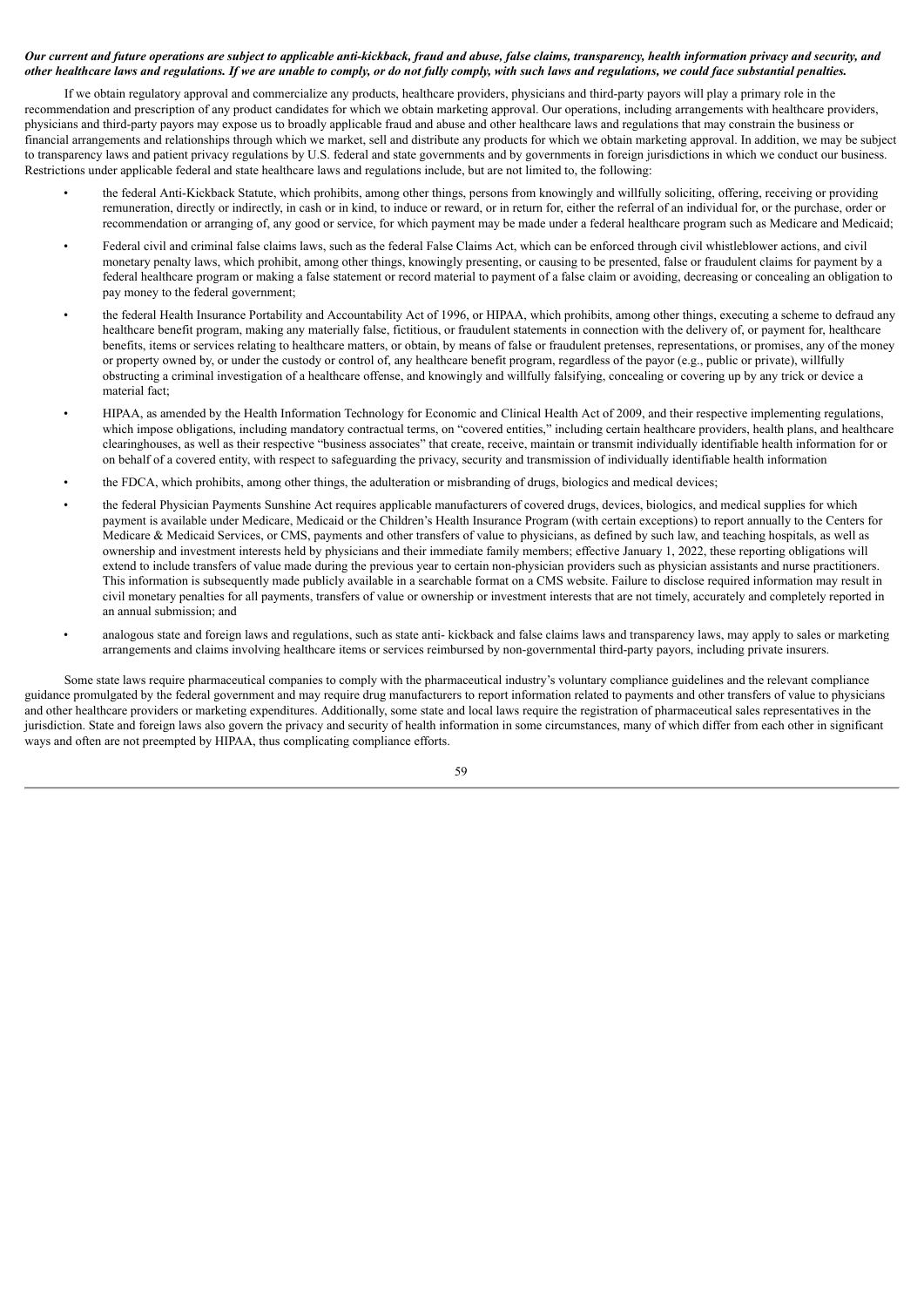Efforts to ensure that our business arrangements with third parties will comply with applicable healthcare laws and regulations will involve substantial costs. It is possible that governmental authorities will conclude that our business practices may not comply with current or future statutes, regulations or case law involving applicable fraud and abuse or other healthcare laws and regulations. If our operations, including anticipated activities that would be conducted by our sales team, are found to be in violation of any of these laws or any other governmental regulations that may apply to us, we may be subject to significant civil, criminal and administrative penalties, damages, disgorgement, fines, imprisonment, exclusion of products from government funded healthcare programs, such as Medicare and Medicaid, additional reporting requirements and/or oversight if we become subject to a corporate integrity agreement or similar agreement to resolve allegations of non-compliance with these laws and the curtailment or restructuring of our operations. In addition, we may also experience reputational harm, diminished profits and future earnings. If any of the physicians or other healthcare providers or entities with whom we expect to do business is found to be not in compliance with applicable laws, they may be subject to significant criminal, civil or administrative sanctions, including exclusions from participation in government funded healthcare programs.

### Compliance with global privacy and data security requirements could result in additional costs and liabilities to us or inhibit our ability to collect and process data globally, and the failure to comply with such requirements could subject us to significant lawsuits or fines and penalties, which may have a material adverse effect on *our business, financial condition or results of operations.*

The regulatory framework for the collection, use, safeguarding, sharing, transfer and other processing of information worldwide is rapidly evolving and is likely to remain uncertain for the foreseeable future. Globally, virtually every jurisdiction in which we operate has established its own data security and privacy frameworks with which we must comply. For example, the collection, use, disclosure, transfer, or other processing of personal data regarding data subjects in the European Union, including personal health data, is subject to the European Union General Data Protection Regulation, or the GDPR, which took effect across all member states of the European Economic Area, or EEA, in May 2018. The GDPR is wide-ranging in scope and imposes numerous requirements on companies that process personal data, including requirements relating to processing health and other sensitive data, obtaining consent of the individuals to whom the personal data relates, providing information to individuals regarding data processing activities, implementing safeguards to protect the security and confidentiality of personal data, providing notification of data breaches, and taking certain measures when engaging third-party processors. The GDPR increases our obligations with respect to clinical trials conducted in the EEA by expanding the definition of personal data to include coded data and requiring changes to informed consent practices and more detailed notices for clinical trial subjects and investigators. In addition, the GDPR also imposes strict rules on the transfer of personal data to countries outside the European Union, including the United States and, as a result, increases the scrutiny that such rules should apply to transfers of personal data from clinical trial sites located in the EEA to the United States. The GDPR also permits data protection authorities to require destruction of improperly gathered or used personal information and/or impose substantial fines for violations of the GDPR, which can be up to four percent of global revenues or 20 million Euros, whichever is greater, and confers a private right of action on data subjects and consumer associations to lodge complaints with supervisory authorities, seek judicial remedies, and obtain compensation for damages resulting from violations of the GDPR. In addition, the GDPR provides that European Union member states may make their own further laws and regulations limiting the processing of personal data, including genetic, biometric or health data.

Given the breadth and depth of changes in data protection obligations, complying with the GDPR's requirements is rigorous and time intensive and requires significant resources and an ongoing review of our technologies, systems and practices, as well as those of any third-party collaborators, service providers, contractors or consultants that process or transfer personal data collected in the European Union. The GDPR and other changes in laws or regulations associated with the enhanced protection of certain types of sensitive data, such as healthcare data or other personal information from our clinical trials, could require us to change our business practices and put in place additional compliance mechanisms, may interrupt or delay our development, regulatory and commercialization activities and increase our cost of doing business, and could lead to government enforcement actions, private litigation and significant fines and penalties against us and could have a material adverse effect on our business, financial condition or results of operations.

Similar privacy and data security requirements are either in place or underway in the United States. There are a broad variety of data protection laws that may be applicable to our activities, and a range of enforcement agencies at both the state and federal levels that can review companies for privacy and data security concerns based on general consumer protection laws. The Federal Trade Commission and state Attorneys General all are aggressive in reviewing privacy and data security protections for consumers. New laws also are being considered at both the state and federal levels. For example, the California Consumer Privacy Act, or CCPA, which became effective on January 1, 2020, is creating similar risks and obligations as those created by GDPR, although the CCPA does exempt certain information collected as part of a clinical trial subject to the Federal Policy for the Protection of Human Subjects (the Common Rule). Many other states have passed similar legislation. A broad range of legislative measures also have been introduced at the federal level. Accordingly, failure to comply with current and any future federal and state laws regarding privacy and security of personal information could expose us to fines and penalties. We also face a threat of consumer class actions related to these laws and the overall protection of personal data. Even if we are not determined to have violated these laws, investigations into these issues typically require the expenditure of significant resources and generate negative publicity, which could harm our reputation and our business.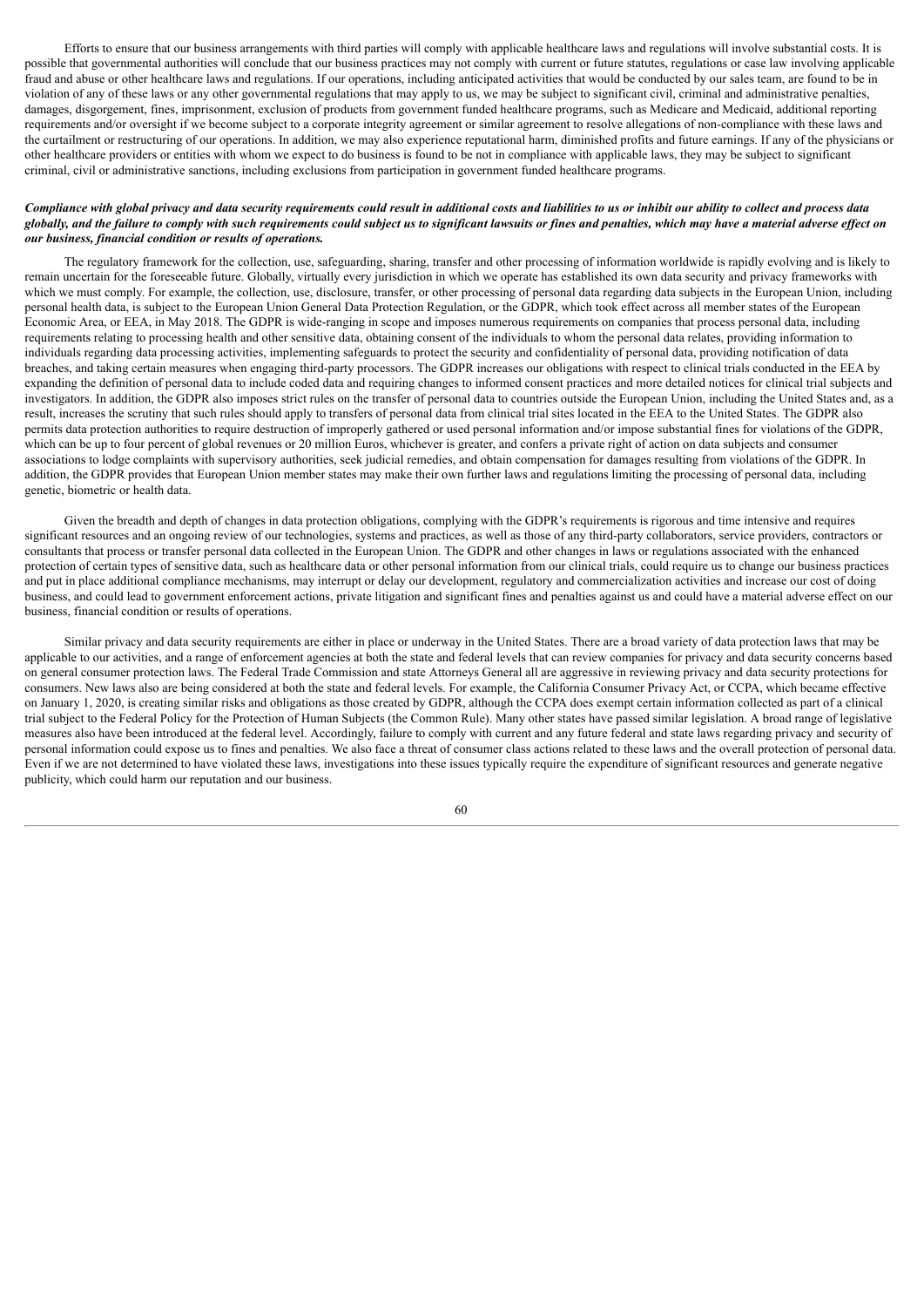## Recently enacted and future legislation may increase the difficulty and cost for us to obtain marketing approval of and commercialize any product candidates and affect the prices we may obtain for any products that are approved in the United States or foreign jurisdictions.

In the United States and some foreign jurisdictions, there have been a number of legislative and regulatory changes and proposed changes regarding the healthcare system that could prevent or delay marketing approval of any product candidates, restrict or regulate post-approval activities and affect our ability to profitably sell any product candidates for which we obtain marketing approval. The pharmaceutical industry has been a particular focus of these efforts and has been significantly affected by legislative initiatives. Current laws, as well as other healthcare reform measures that may be adopted in the future, may result in more rigorous coverage criteria and in additional downward pressure on the price that we receive for any FDA-approved product.

In March 2010, President Obama signed into law the Patient Protection and Affordable Care Act, as amended by the Health Care and Education Reconciliation Act of 2010, or collectively the ACA. Among the provisions of the ACA of potential importance to our business, including, without limitation, our ability to commercialize our product candidates and the prices we may obtain for any product candidates that are approved for sale, are the following:

- an annual, non-deductible fee on any entity that manufactures or imports specified branded prescription drugs and biologic agents, apportioned among these entities according to their market share in certain government healthcare programs, although this fee would not apply to sales of certain products approved exclusively for orphan indications;
- an increase in the statutory minimum rebates a manufacturer must pay under the Medicaid Drug Rebate Program;
- expansion of healthcare fraud and abuse laws, including the civil False Claims Act and the federal Anti-Kickback Statute, new government investigative powers and enhanced penalties for non-compliance;
- a Medicare Part D coverage gap discount program, in which manufacturers must now agree to offer 70% point-of-sale discounts off negotiated prices of applicable brand drugs to eligible beneficiaries during their coverage gap period, as a condition for the manufacturer's outpatient drugs to be covered under Medicare Part D;
- extension of manufacturers' Medicaid rebate liability;
- expansion of eligibility criteria for Medicaid programs;
- expansion of the entities eligible for discounts under the Public Health Service pharmaceutical pricing program; and
- a Patient-Centered Outcomes Research Institute to oversee, identify priorities in, and conduct comparative clinical effectiveness research, along with funding for such research.

There remain judicial and Congressional challenges to certain aspects of the ACA, as well as efforts by the Trump administration to repeal or replace certain aspects of the ACA. For example, with the enactment of the TCJA, Congress repealed the ACA's "individual mandate" to carry health insurance, effective January 1, 2019. Additionally, the 2020 federal spending package permanently eliminated, effective January 1, 2020, the ACA-mandated "Cadillac" tax on high-cost employer-sponsored health coverage and medical device tax and, effective January 1, 2021, also eliminates the health insurer tax. Further, the Bipartisan Budget Act of 2018, among other things, amended the ACA, effective January 1, 2019, to increase from 50% to 70% the point-of-sale discount that is owed by pharmaceutical manufacturers who participate in Medicare Part D and to close the coverage gap in most Medicare drug plans, commonly referred to as the "donut hole".

The Trump administration has also taken executive actions to undermine or delay implementation of the ACA. Since January 2017, President Trump has signed several Executive Orders designed to delay the implementation of certain provisions of the ACA or otherwise circumvent some of the requirements for health insurance mandated by the ACA. One Executive Order directs federal agencies with authorities and responsibilities under the ACA to waive, defer, grant exemptions from, or delay the implementation of any provision of the ACA that would impose a fiscal or regulatory burden on states, individuals, healthcare providers, health insurers, or manufacturers of pharmaceuticals or medical devices. Another Executive Order terminates the cost-sharing subsidies that reimburse insurers under the ACA. Several state Attorneys General filed suit to stop the administration from terminating the subsidies, but their request for a restraining order was denied by a federal judge in California on October 25, 2017. In addition, CMS has proposed regulations that would give states greater flexibility in setting benchmarks for insurers in the individual and small group marketplaces, which may have the effect of relaxing the essential health benefits required under the ACA for plans sold through such marketplaces. Further, on June 14, 2018, the U.S. Court of Appeals for the Federal Circuit ruled that the federal government was not required to pay more than \$12 billion in ACA risk corridor payments to third-party payors who argued were owed to them. On April 27, 2020, that decision was reversed by the U.S. Supreme Court.

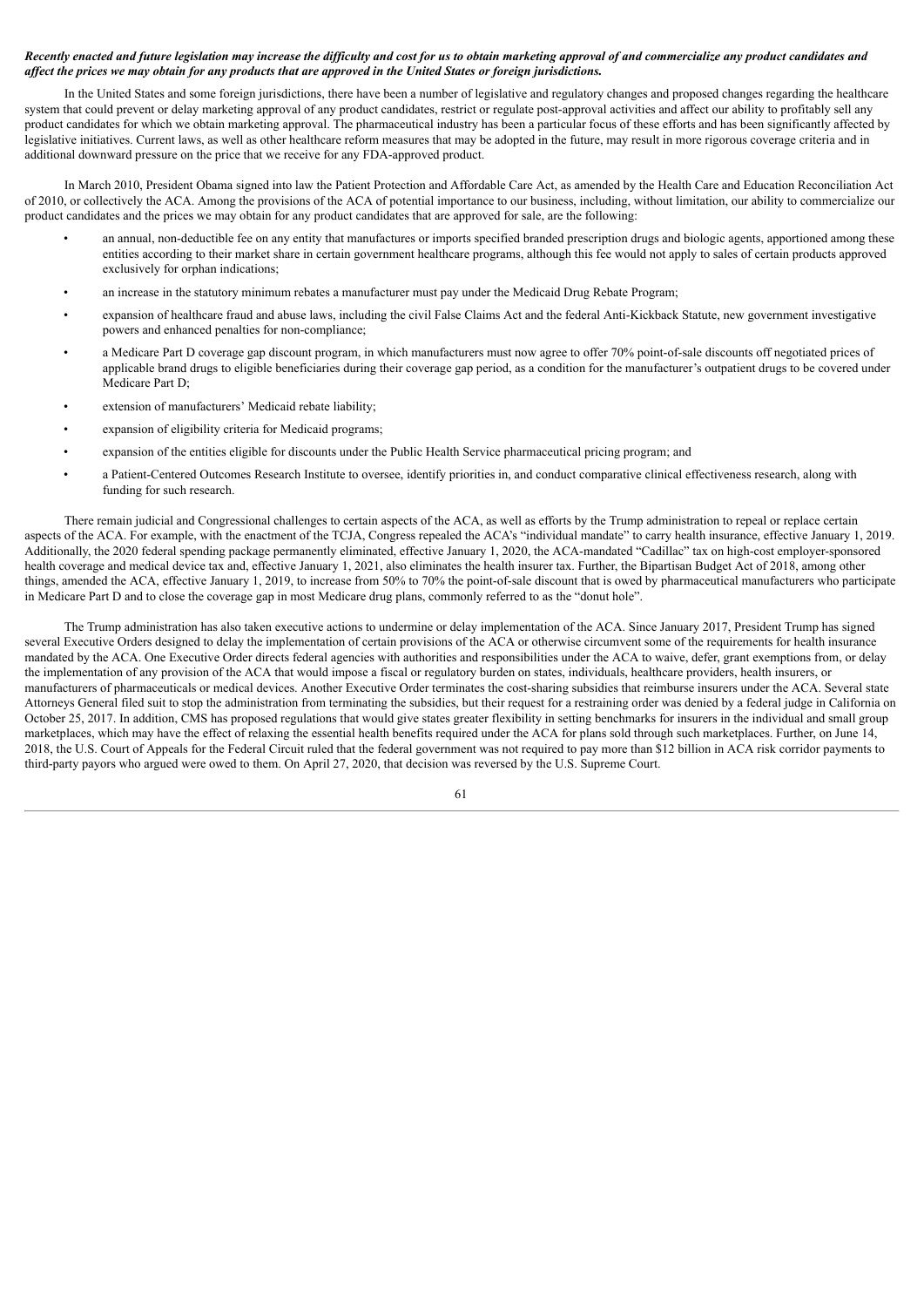Further, on December 14, 2018, a U.S. District Court judge in the Northern District of Texas ruled that the individual mandate portion of the ACA is an essential and inseverable feature of the ACA, and therefore because the mandate was repealed as part of the TCJA, the remaining provisions of the ACA are invalid as well. The Trump administration and CMS have both stated that the ruling will have no immediate effect, and on December 30, 2018 the same judge issued an order staying the judgment pending appeal. The Trump administration represented to the Court of Appeals considering this judgment that it does not oppose the lower court's ruling. On July 10, 2019, the Court of Appeals for the Fifth Circuit heard oral argument in this case. On December 18, 2019, that court affirmed the lower court's ruling that the individual mandate portion of the ACA is unconstitutional and it remanded the case to the district court for reconsideration of the severability question and additional analysis of the provisions of the ACA. On January 21, 2020, the U.S. Supreme Court declined to review this decision on an expedited basis. On March 3, 2020, however, the U.S. Supreme Court did agree to hear this case. On June 25, 2020, the Trump Administration and a coalition of 18 states asked the court to strike down the entirety of the ACA. Litigation and legislation over the ACA are likely to continue, with unpredictable and uncertain results.

In addition, other legislative changes have been proposed and adopted in the United States since the ACA was enacted. For example, in August 2011, the Budget Control Act of 2011, among other things, created measures for spending reductions by Congress. Specifically, the Joint Select Committee on Deficit Reduction, tasked with recommending a targeted deficit reduction of at least \$1.2 trillion for the years 2013 through 2021, was unable to reach required goals, thereby triggering the legislation's automatic reduction to several government programs. This includes aggregate reductions of Medicare payments to providers of up to 2% per fiscal year, which went into effect in April 2013, and, due to subsequent legislative amendments, will remain in effect through 2030 unless additional Congressional action is taken. However, pursuant to the CARES Act, the 2% Medicare sequester reductions will be suspended from May 1, 2020 through December 31, 2020 due to the COVID-19 pandemic. On January 2, 2013, the American Taxpayer Relief Act of 2012 was signed into law, which, among other things, further reduced Medicare payments to several providers, including hospitals, imaging centers and cancer treatment centers, and increased the statute of limitations period for the government to recover overpayments to providers from three to five years.

Moreover, payment methodologies may be subject to changes in healthcare legislation and regulatory initiatives. For example, CMS may develop new payment and delivery models, such as bundled payment models. Recently, there has been heightened governmental scrutiny over the manner in which manufacturers set prices for their marketed products. Such scrutiny has resulted in several recent U.S. Congressional inquiries and has further resulted in proposed and enacted federal and state legislation designed to, among other things, bring more transparency to drug pricing, reduce the cost of prescription drugs under Medicare, review the relationship between pricing and manufacturer patient programs, and reform government program reimbursement methodologies for drugs. For example, at the federal level, the Trump administration's budget for fiscal year 2021 includes a \$135 billion allowance to support legislative proposals seeking to reduce drug prices, increase competition, lower out-of-pocket drug costs for patients, and increase patient access to lower-cost generic and biosimilar drugs. On March 10, 2020, the Trump administration sent "principles" for drug pricing to Congress, calling for legislation that would, among other things, cap Medicare Part D beneficiary out-of-pocket pharmacy expenses, provide an option to cap Medicare Part D beneficiary monthly out-of-pocket expenses, and place limits on pharmaceutical price increases. Additionally, the Trump administration previously released a "Blueprint" to lower drug prices and reduce out of pocket costs of drugs that contained additional proposals to increase manufacturer competition, increase the negotiating power of certain federal healthcare programs, incentivize manufacturers to lower the list price of their products and reduce the out of pocket costs of product candidates paid by consumers. HHS has solicited feedback on some of these measures and has implemented others under its existing authority. For example, in May 2019, CMS issued a final rule to allow Medicare Advantage Plans the option of using step therapy, a type of prior authorization, for Part B drugs beginning January 1, 2020. This final rule codified CMS's policy change that was effective January 1, 2019. Finally, the current presidential administration's budget proposal for fiscal year 2021 includes a \$135 billion allowance to support legislative proposals seeking to reduce drug prices, increase competition, lower out-of-pocket drug costs for patients, and increase patient access to lower-cost generic and biosimilar drugs.

More recently, on July 24, 2020, President Trump issued four executive orders that are intended to lower the costs of prescription drug products. The first order would require all federally qualified health centers, or FQHCs, to pass on to patients the discounts the health centers receive on insulin and epinephrine through Medicare's 340B Drug Discount Program. The second order would establish an international pricing index that would set the price Medicare Part B pays for the costliest medications covered under the program to the lowest price in other economically advanced countries.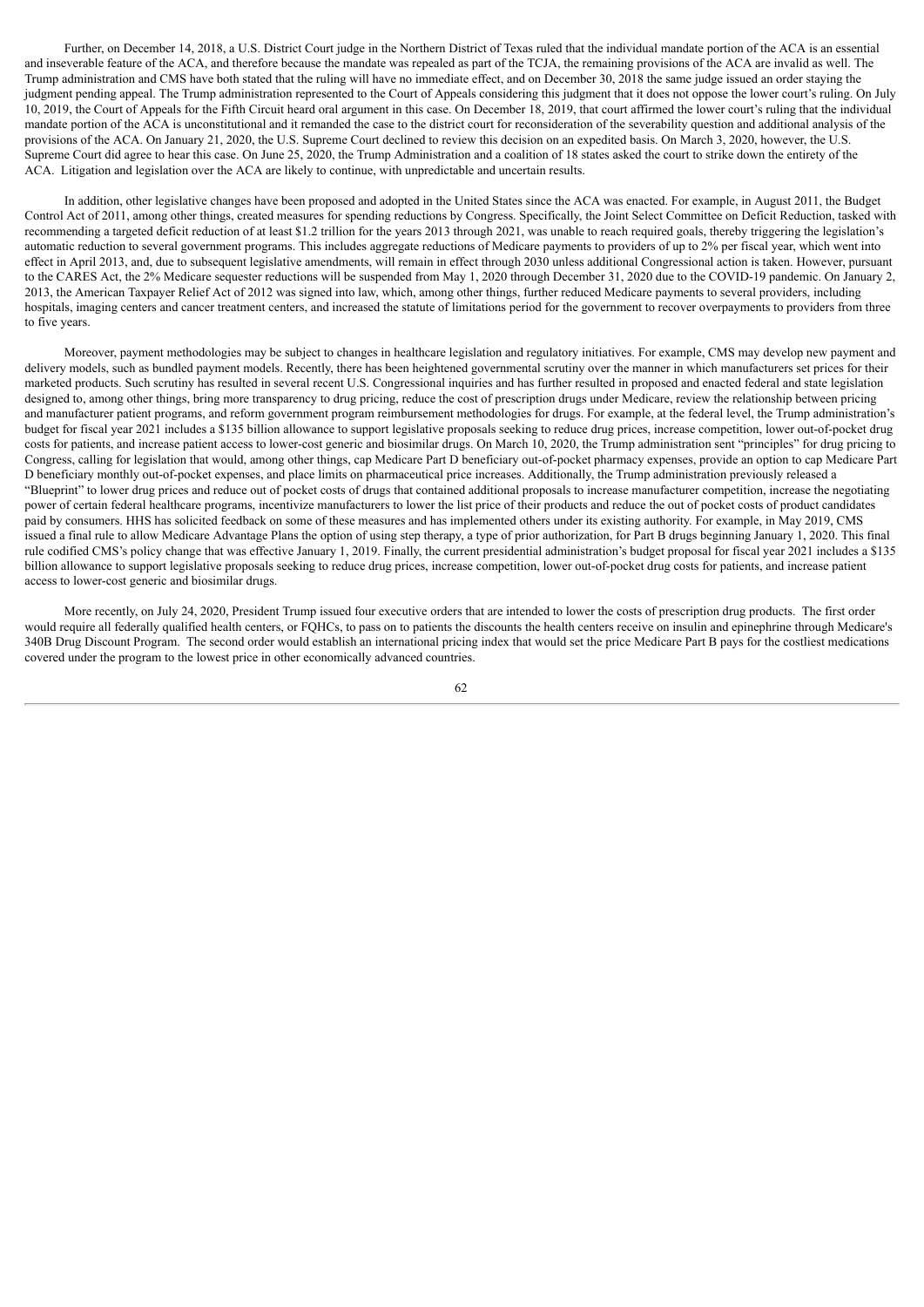The third order is intended to reduce the costs of drugs by supporting the safe importation of prescription drugs. Specifically, the order calls upon the Department of Health and Human Services, or HHS, to facilitate grants to individuals of waivers of the prohibition of importation of prescription drugs that would allow patients to import FDA approved drug products from abroad, so long as doing so would result in lower costs. In addition, the order would allow wholesalers and pharmacies to reimport both biological drugs and insulin that were originally manufactured in the United States and then exported for international sale. This action follows the publication of a proposed rulemaking on December 23, 2020, that if finalized, would allow states or certain other non-federal government entities to submit importation program proposals to the FDA for review and approval. Applicants would be required to demonstrate that their importation plans pose no additional risk to public health and safety and will result in significant cost savings for consumers. At the same time, the FDA issued draft guidance that would allow manufacturers to import their own FDAapproved drugs that are authorized for sale in other countries (multi-market approved products).

Finally, the fourth order would end drug rebates used by health plan sponsors, pharmacies or pharmacy benefit managers, or PBMs, in operating the Medicare Part D program. Specifically, the order directs HHS to exclude from safe harbor protections under the federal anti-kickback statute retroactive price reductions that are not applied at the point-of-sale. Instead, the order requires HHS to establish new safe harbors that would allow health plan sponsors, pharmacies, and PBMs to pass on those discounts to consumers at point-of-sale in order to lower the patient's out-of-pocket costs" and "permit the use of certain bona fide PBM service fees. Each of these orders directs the federal government to implement the initiatives outlined in the orders, meaning they will not have immediate effects.

Following issuance of these orders, President Trump issued a fifth executive order which instructs the federal government to develop a list of "essential" medicines and then buy them and other medical supplies from U.S. manufacturers instead of from companies around the world, including especially China. The order is meant reduce regulatory barriers to domestic pharmaceutical manufacturing and catalyze manufacturing technologies needed to keep drug prices low and the production of drug products in the United States.

At the state level, individual states are increasingly aggressive in passing legislation and implementing regulations designed to control pharmaceutical and biological product pricing, including price or patient reimbursement constraints, discounts, restrictions on certain product access and marketing cost disclosure and transparency measures, and, in some cases, designed to encourage importation from other countries and bulk purchasing. In addition, regional healthcare authorities and individual hospitals are increasingly using bidding procedures to determine what pharmaceutical products and which suppliers will be included in their prescription drug and other healthcare programs. These measures could reduce the ultimate demand for our products, once approved, or put pressure on our product pricing. We expect that additional state and federal healthcare reform measures will be adopted in the future, any of which could limit the amounts that federal and state governments will pay for healthcare products and services, which could result in reduced demand for any product candidates or additional pricing pressures.

Legislative and regulatory proposals have been made to expand post-approval requirements and restrict sales and promotional activities for pharmaceutical products. We cannot be sure whether additional legislative changes will be enacted, or whether the FDA regulations, guidance or interpretations will be changed, or what the impact of such changes on the marketing approvals of any product candidates, if any, may be. Increased scrutiny by the U.S. Congress of the FDA's approval process may significantly delay or prevent marketing approval, as well as subject us to more stringent product labeling and post-marketing testing and other requirements.

We expect that these healthcare reforms, as well as other healthcare reform measures that may be adopted in the future, may result in additional reductions in Medicare and other healthcare funding, more rigorous coverage criteria, new payment methodologies and additional downward pressure on the price that we receive for any approved product and/or the level of reimbursement physicians receive for administering any approved product we might bring to market. Reductions in reimbursement levels may negatively impact the prices we receive or the frequency with which our products are prescribed or administered. Any reduction in reimbursement from Medicare or other government programs may result in a similar reduction in payments from private payors.

## If we or any third-party manufacturers we engage now or in the future fail to comply with environmental, health and safety laws and regulations, we could become *subject to fines or penalties or incur costs or liabilities that could harm our business.*

We and third-party manufacturers we engage now are, and any third-party manufacturers we may engage in the future will be, subject to numerous environmental, health and safety laws and regulations, including those governing laboratory procedures and the handling, use, storage, treatment and disposal of hazardous materials and wastes. Our operations involve the use of hazardous and flammable materials, including chemicals and biological materials. Our operations also produce hazardous waste products. We generally contract with third parties for the disposal of these materials and wastes. We cannot eliminate the risk of contamination or injury from these materials. In the event of contamination or injury resulting from our use of hazardous materials, we could be held liable for any resulting damages, and any liability could exceed our resources. Liability under certain environmental laws governing the release and cleanup of hazardous materials is joint and several and could be imposed without regard to fault. We also could incur significant costs associated with civil or criminal fines and penalties or become subject to injunctions limiting or prohibiting our activities for failure to comply with such laws and regulations.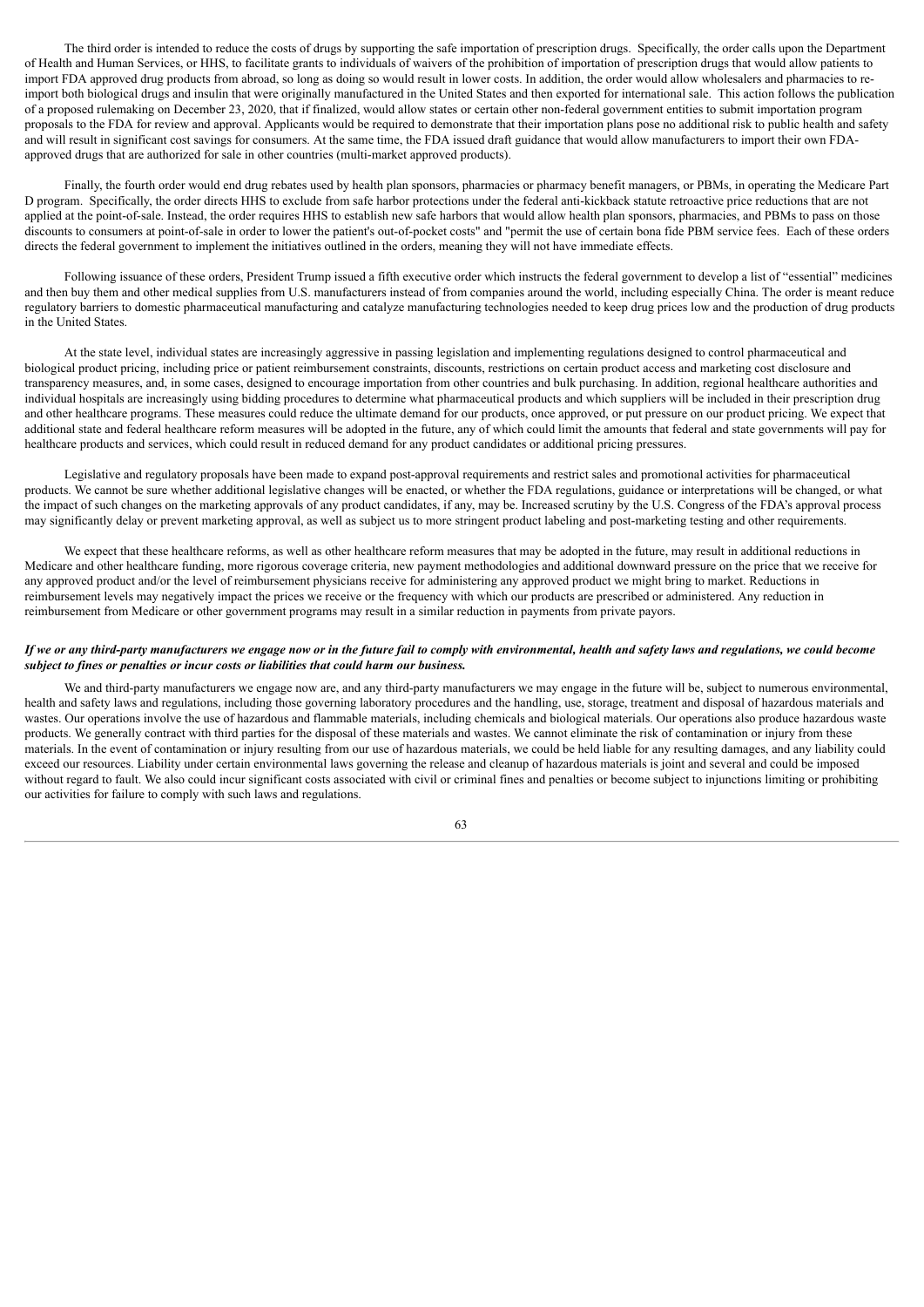Although we maintain general liability insurance as well as workers' compensation insurance to cover us for costs and expenses we may incur due to injuries to our employees resulting from the use of hazardous materials, this insurance may not provide adequate coverage against potential liabilities. We do not maintain insurance for environmental liability or toxic tort claims that may be asserted against us in connection with our storage or disposal of biological, hazardous or radioactive materials.

In addition, we may incur substantial costs in order to comply with current or future environmental, health and safety laws and regulations. These current or future laws and regulations may impair our research, development or production efforts. Our failure to comply with these laws and regulations also may result in substantial fines, penalties or other sanctions.

Further, with respect to the operations of our current and any future third-party contract manufacturers, it is possible that if they fail to operate in compliance with applicable environmental, health and safety laws and regulations or properly dispose of wastes associated with our products, we could be held liable for any resulting damages, suffer reputational harm or experience a disruption in the manufacture and supply of any product candidates or products. In addition, our supply chain may be adversely impacted if any of our third-party contract manufacturers become subject to injunctions or other sanctions as a result of their non-compliance with environmental, health and safety laws and regulations.

### We are subject to anti-corruption laws, as well as export control laws, customs laws, sanctions laws and other laws governing our operations. If we fail to comply with these laws, we could be subject to civil or criminal penalties, other remedial measures and legal expenses, be precluded from developing manufacturing and selling certain products outside the United States or be required to develop and implement costly compliance programs, which could adversely affect our business, results of *operations and financial condition.*

Our operations are subject to anti-corruption laws, including the U.K. Bribery Act 2010, or Bribery Act, the U.S. Foreign Corrupt Practices Act, or FCPA, and other anti-corruption laws that apply in countries where we do business and may do business in the future. The Bribery Act, FCPA and these other laws generally prohibit us, our officers, and our employees and intermediaries from bribing, being bribed or making other prohibited payments to government officials or other persons to obtain or retain business or gain some other business advantage. Compliance with the FCPA, in particular, is expensive and difficult, particularly in countries in which corruption is a recognized problem. In addition, the FCPA presents particular challenges in the pharmaceutical industry, because, in many countries, hospitals are operated by the government, and doctors and other hospital employees are considered foreign officials. Certain payments to hospitals in connection with clinical trials and other work have been deemed to be improper payments to government officials and have led to FCPA enforcement actions.

We may in the future operate in jurisdictions that pose a high risk of potential Bribery Act or FCPA violations, and we may participate in collaborations and relationships with third parties whose actions could potentially subject us to liability under the Bribery Act, FCPA or local anti-corruption laws. In addition, we cannot predict the nature, scope or effect of future regulatory requirements to which our international operations might be subject or the manner in which existing laws might be administered or interpreted. If we expand our operations outside of the United States, we will need to dedicate additional resources to comply with numerous laws and regulations in each jurisdiction in which we plan to operate.

We are also subject to other laws and regulations governing our international operations, including regulations administered by the governments of the United Kingdom and the United States, and authorities in the European Union, including applicable export control regulations, economic sanctions on countries and persons, customs requirements and currency exchange regulations, collectively referred to as the Trade Control laws. In addition, various laws, regulations and executive orders also restrict the use and dissemination outside of the United States, or the sharing with certain non-U.S. nationals, of information classified for national security purposes, as well as certain products and technical data relating to those products. If we expand our presence outside of the United States, it will require us to dedicate additional resources to comply with these laws, and these laws may preclude us from developing, manufacturing, or selling certain products and product candidates outside of the United States, which could limit our growth potential and increase our development costs.

There is no assurance that we will be completely effective in ensuring our compliance with all applicable anti-corruption laws, including the Bribery Act, the FCPA or other legal requirements, including Trade Control laws. If we are not in compliance with the Bribery Act, the FCPA and other anti-corruption laws or Trade Control laws, we may be subject to criminal and civil penalties, disgorgement and other sanctions and remedial measures, and legal expenses, which could have an adverse impact on our business, financial condition, results of operations and liquidity. The Securities and Exchange Commission, or SEC, also may suspend or bar issuers from trading securities on U.S. exchanges for violations of the FCPA's accounting provisions. Any investigation of any potential violations of the Bribery Act, the FCPA, other anticorruption laws or Trade Control laws by United Kingdom, U.S. or other authorities could also have an adverse impact on our reputation, our business, results of operations and financial condition.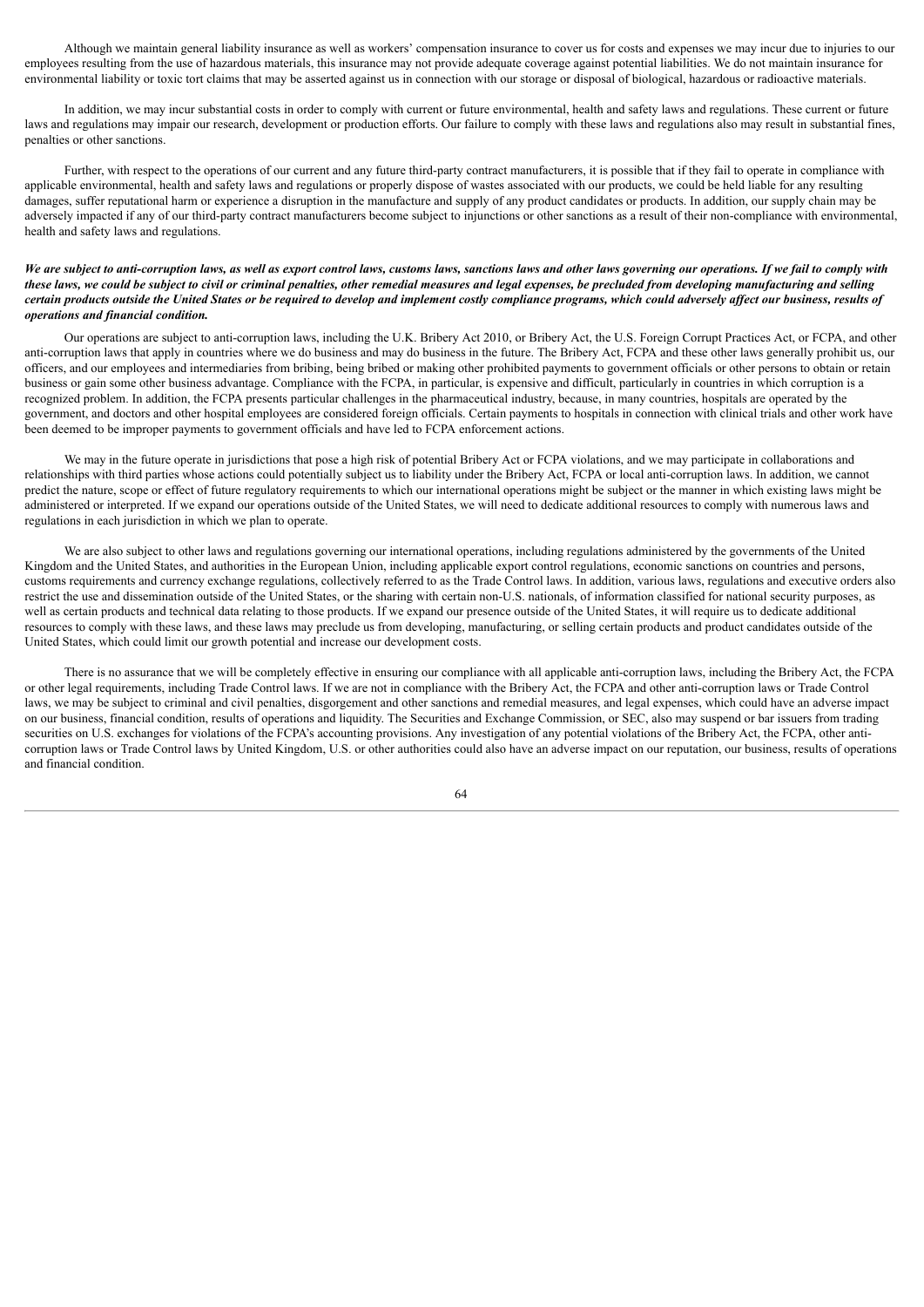## Our employees, independent contractors, consultants and vendors may engage in misconduct or other improper activities, including non-compliance with regulatory standards and requirements and insider trading, which could cause significant liability for us and harm our reputation.

We are exposed to the risk of fraud or other misconduct by our employees, independent contractors, consultants and vendors. Misconduct by these partners could include intentional failures to comply with FDA regulations or similar regulations of comparable foreign regulatory authorities, provide accurate information to the FDA or similar foreign regulatory authorities, comply with manufacturing standards, comply with federal and state healthcare fraud and abuse laws and regulations and similar laws and regulations established and enforced by comparable foreign regulatory authorities, report financial information or data accurately or disclose unauthorized activities to us. Employee misconduct could also involve the improper use of information obtained in the course of clinical trials, which could result in regulatory sanctions and serious harm to our reputation. This could include violations of HIPAA, other U.S. federal and state law, and requirements of non-U.S. jurisdictions, including the European Union Data Protection Directive. We are also exposed to risks in connection with any insider trading violations by employees or others affiliated with us. It is not always possible to identify and deter employee misconduct, and the precautions we take to detect and prevent this activity may not be effective in controlling unknown or unmanaged risks or losses or in protecting us from governmental investigations or other actions or lawsuits stemming from a failure to be in compliance with such laws, standards, regulations, guidance or codes of conduct. If any such actions are instituted against us, and we are not successful in defending ourselves or asserting our rights, those actions could have a significant impact on our business and results of operations, including the imposition of significant fines or other sanctions.

## Our internal computer systems, or those of our collaborators or other contractors or consultants, may fail or suffer security breaches, which could result in a material *disruption of our product development programs.*

Our internal computer systems and those of any collaborators, contractors or consultants are vulnerable to damage from computer viruses, unauthorized access, natural disasters, terrorism, war and telecommunication and electrical failures. Such systems are also vulnerable to service interruptions or to security breaches from inadvertent or intentional actions by our employees, third-party vendors and/or business partners, or from cyberattacks by malicious third parties. Cyber incidents are increasing in their frequency, sophistication and intensity, and have become increasingly difficult to detect. For example, we have experienced attempts at phishing and email fraud with the goal of causing payments to be transmitted to an unintended recipient. Cyber incidents could also include the deployment of harmful malware, ransomware, denial-of-service attacks, unauthorized access to or deletion of files, social engineering and other means to affect service reliability and threaten the confidentiality, integrity and availability of information.

While we have not experienced any material system failure, accident, cyber incidents or security breach to date, if such an event were to occur and cause interruptions in our operations, it could result in a material disruption of our development programs and our business operations, whether due to a loss of our trade secrets or other proprietary information or other similar disruptions. For example, the loss of clinical trial data from completed or future clinical trials could result in delays in our regulatory approval efforts and significantly increase our costs to recover or reproduce the data. To the extent that any disruption or security breach were to result in a loss of, or damage to, our data or applications, or inappropriate disclosure of confidential or proprietary information, we could incur liability, our competitive position and reputation could be harmed and the further development and commercialization of IMR-687 and any other product candidates we may develop could be delayed.

### **Risks Related to Employee Matters and Managing Growth**

#### Our future success depends on our ability to retain key executives and to attract, retain and motivate qualified personnel.

We are highly dependent on the research and development, clinical, financial, operational and other business expertise of our executive officers, as well as the other principal members of our management, scientific and clinical teams. Although we have entered into employment offer letters with our executive officers, each of them may terminate their employment with us at any time. We do not maintain "key person" insurance for any of our executives or other employees. Recruiting and retaining qualified scientific, clinical, manufacturing, accounting, legal and sales and marketing personnel will also be critical to our success.

The loss of the services of our executive officers or other key employees could impede the achievement of our research, development and commercialization objectives and seriously harm our ability to successfully implement our business strategy. Furthermore, replacing executive officers and key employees may be difficult and may take an extended period of time because of the limited number of individuals in our industry with the breadth of skills and experience required to successfully develop, gain regulatory approval of and commercialize products. Competition to hire from this limited pool is intense, and we may be unable to hire, train, retain or motivate these key personnel on acceptable terms given the competition among numerous pharmaceutical and biotechnology companies for similar personnel. We also experience competition for the hiring of scientific and clinical personnel from universities and research institutions. In addition, we rely on consultants and advisors, including scientific and clinical advisors, to assist us in formulating our research and development and commercialization strategy. Our consultants and advisors may be employed by employers other than us and may have commitments under consulting or advisory contracts with other entities that may limit their availability to us. Our success also depends on implementing and maintaining internal controls and the accuracy and timeliness of our financial reporting. If we are unable to continue to attract and retain high quality personnel, our ability to pursue our growth strategy will be limited.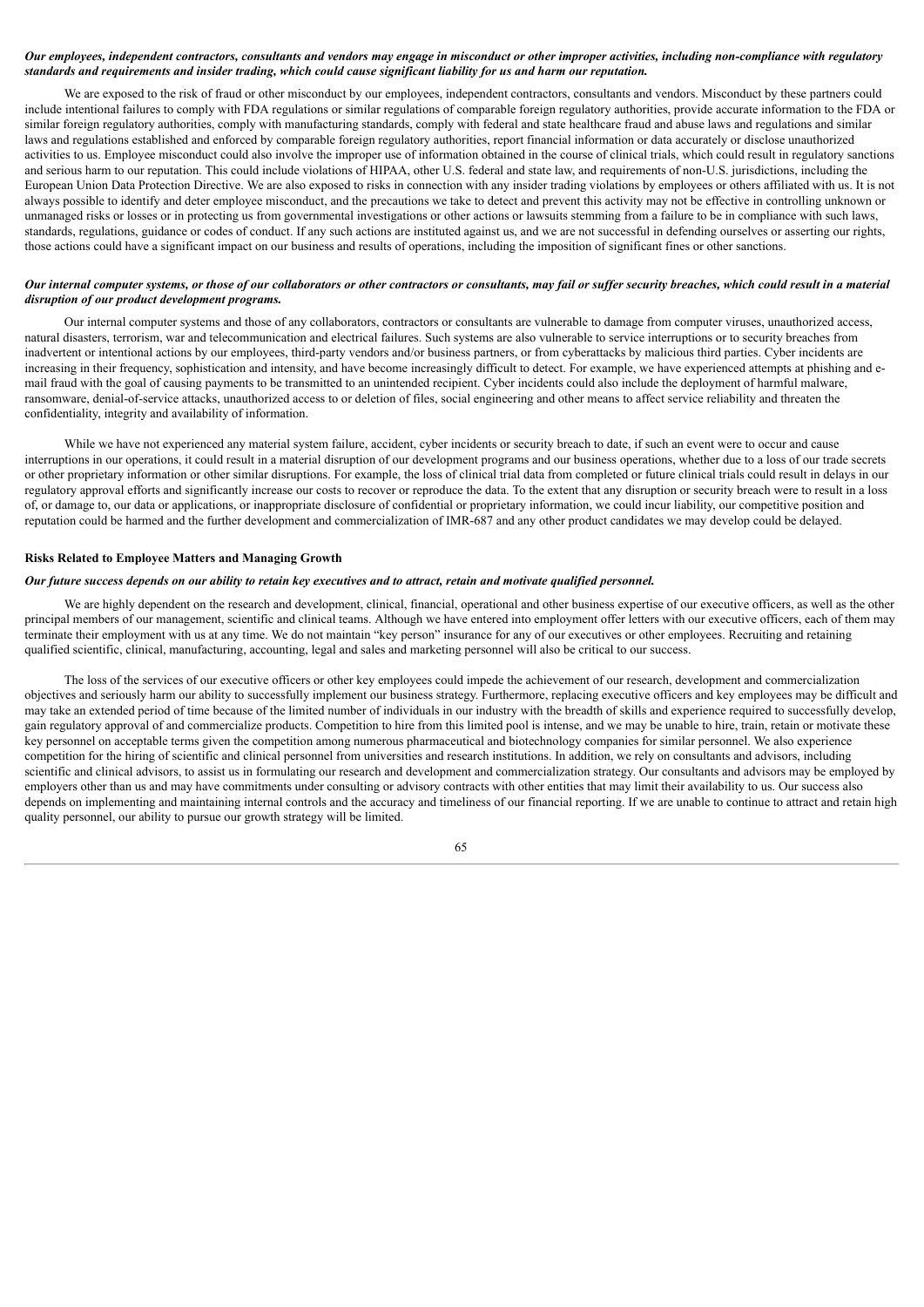## We expect to expand our development and regulatory capabilities and potentially implement sales, marketing and distribution capabilities, and as a result, we may *encounter dif iculties in managing our growth, which could disrupt our operations.*

We expect to experience significant growth in the number of our employees and the scope of our operations, particularly in the areas of drug development, clinical, regulatory affairs and, if any product candidate receives marketing approval, sales, marketing and distribution. To manage our anticipated future growth, we must continue to implement and improve our managerial, operational and financial systems, expand our facilities and continue to recruit and train additional qualified personnel. Due to our limited financial resources and the limited experience of our management team in managing a company with such anticipated growth, we may not be able to effectively manage the expansion of our operations or recruit and train additional qualified personnel. The expansion of our operations may lead to significant costs and may divert our management and business development resources. Any inability to manage growth could delay the execution of our business plans or disrupt our operations.

#### **Risks Related to Our Common Stock and Our Status as a Public Company**

#### *An active trading market for our common stock may not continue to develop or be sustained.*

Our shares began trading on the Nasdaq Global Select Market on March 12, 2020. Prior to March 12, 2020, there was no public market for our common stock, and we cannot be certain that an active trading market for our shares will continue to develop or be sustained. As a result, it may be difficult for our stockholders to sell their shares without depressing the market price for the shares or at all.

## If securities analysts do not publish or cease publishing research or reports or publish misleading, inaccurate or unfavorable research about our business or if they *publish negative evaluations of our stock, the price and trading volume of our stock could decline.*

The trading market for our common stock relies, in part, on the research and reports that industry or financial analysts publish about us or our business. We do not have control over these analysts. There can be no assurance that existing analysts will continue to cover us or that new analysts will begin to cover us. There is also no assurance that any covering analyst will provide favorable coverage. If one or more of the analysts covering our business downgrade their evaluations of our stock or publish inaccurate or unfavorable research about our business, or provides more favorable relative recommendations about our competitors, the price of our stock could decline. If one or more of these analysts cease to cover our stock, we could lose visibility in the market for our stock, which in turn could cause our stock price and trading volume to decline.

### The price of our common stock may be volatile and fluctuate substantially, which could result in substantial losses for our stockholders.

Our stock price is likely to be volatile. The stock market in general and the market for smaller biopharmaceutical companies in particular have experienced extreme volatility that has often been unrelated to the operating performance of particular companies. As a result of this volatility, our stockholders may not be able to sell their common stock at or above the price paid for their shares. The market price for our common stock may be influenced by many factors, including:

- results of or developments in preclinical studies and clinical trials of IMR-687 and any other product candidates we may develop or those of our competitors or potential collaborators;
- timing of the results of our preclinical studies and clinical trials or those of our competitors;
- our success in commercializing any product candidates, if and when approved;
- the success of competitive products or technologies;
- regulatory or legal developments in the United States and other countries;
- developments or disputes concerning patent applications, issued patents or other intellectual property or proprietary rights;
- the recruitment or departure of key personnel;
- the level of expenses related to IMR-687 and any other product candidates we may develop;
- the results of our efforts to discover, develop, acquire or in-license products, product candidates, technologies or data referencing rights, the costs of commercializing any such products and the costs of development of any such product candidates or technologies;
- actual or anticipated changes in estimates as to financial results, development timelines or recommendations by securities analysts;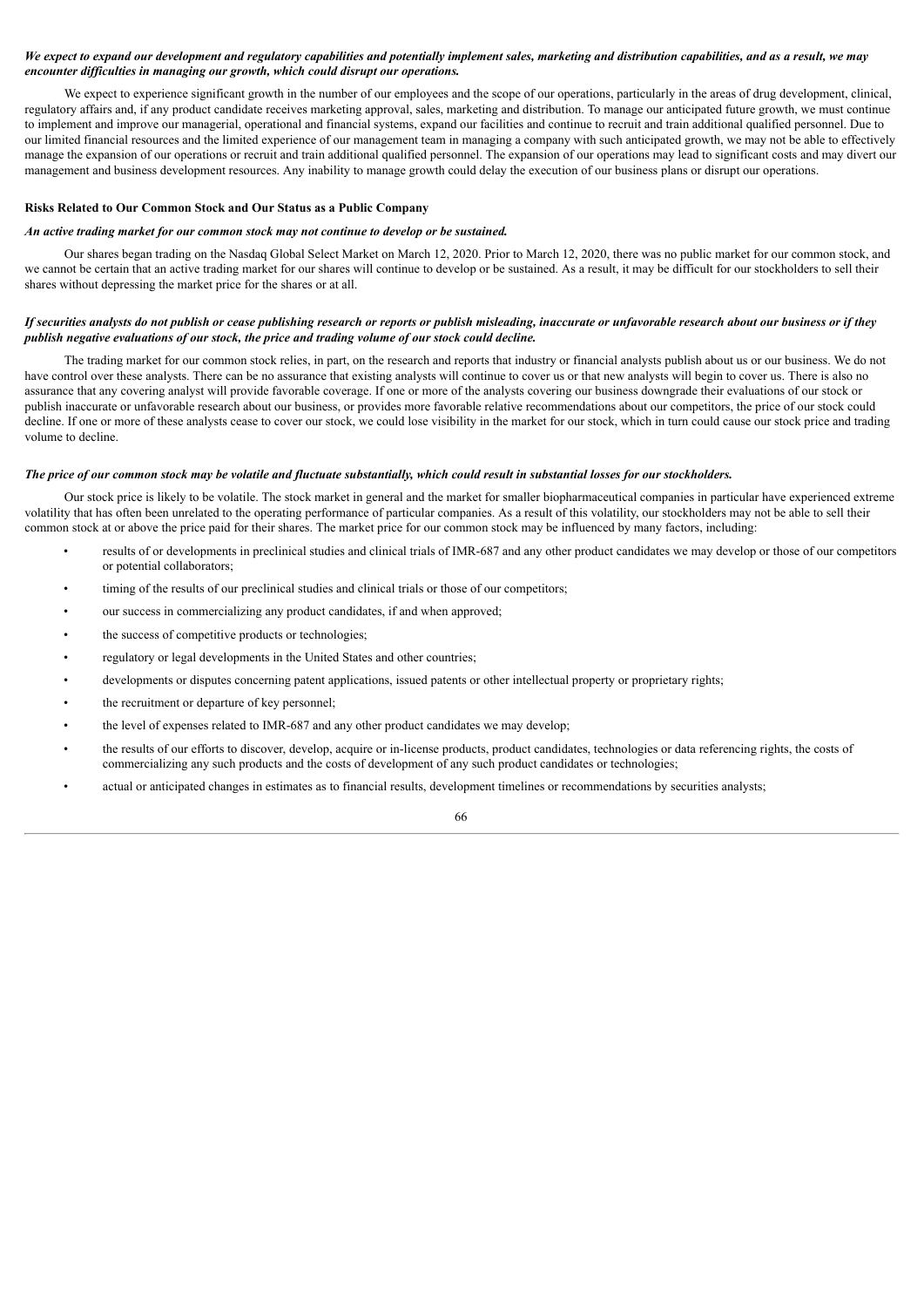- variations in our financial results or the financial results of companies that are perceived to be similar to us;
- sales of common stock by us, our executive officers, directors or principal stockholders, or others;
- changes in the structure of healthcare payment systems;
- market conditions in the pharmaceutical and biotechnology sectors;
- general economic, industry and market conditions, including, without limitation, the current adverse impact of the COVID-19 pandemic; and
- the other factors described in this "Risk Factors" section.

COVID-19 has been spreading rapidly around the world since December 2019 and has created significant stock market volatility. Broad market and industry factors, including potentially worsening economic conditions and other adverse effects or developments relating to the ongoing COVID-19 pandemic, may negatively affect the market price of our common stock, regardless of our actual operating performance. The price of our common stock may be disproportionately affected as investors may favor traditional profit-making industries and companies during the times of market uncertainty and instability.

In the past, following periods of volatility in the market price of a company's securities, securities class-action litigation has often been instituted against that company. Any lawsuit to which we are a party, with or without merit, may result in an unfavorable judgment. We also may decide to settle lawsuits on unfavorable terms. Any such negative outcome could result in payments of substantial damages or fines, damage to our reputation or adverse changes to our offerings or business practices. Such litigation may also cause us to incur other substantial costs to defend such claims and divert management's attention and resources.

#### Our executive officers, directors and principal stockholders, if they choose to act together, have the ability to control all matters submitted to stockholders for approval.

As of October 30, 2020, our executive officers and directors and our stockholders who owned more than 5% of our outstanding common stock, in the aggregate, beneficially owned shares representing approximately 90.5% of our common stock. As a result, if these stockholders were to choose to act together, they would be able to control all matters submitted to our stockholders for approval, as well as our management and affairs. For example, these persons, if they choose to act together, would control the election of directors and approval of any merger, consolidation or sale of all or substantially all of our assets.

This concentration of ownership control may:

- delay, defer or prevent a change in control;
- entrench our management and board of directors; or
- delay or prevent a merger, consolidation, takeover or other business combination involving us that other stockholders may desire.

This concentration of ownership may also adversely affect the market price of our common stock.

#### We have broad discretion in the use of our cash, cash equivalents and investments and may not use them effectively.

Our management has broad discretion in the application of our cash, cash equivalents and investments and could use such funds in ways that do not improve our results of operations or enhance the value of our common stock. The failure by our management to apply these funds effectively could result in financial losses that could cause the price of our common stock to decline and delay the development of IMR-687 and any other product candidates we may develop. Pending their use, we may invest our cash, cash equivalents and investments in a manner that does not produce income or that loses value.

## Because we do not anticipate paying any cash dividends on our capital stock in the foreseeable future, capital appreciation, if any, will be the sole source of gain for *our stockholders.*

We have never declared or paid cash dividends on our capital stock. We currently intend to retain all of our future earnings, if any, to finance the growth and development of our business. As a result, capital appreciation, if any, of our common stock will be the sole source of gain for our stockholders for the foreseeable future.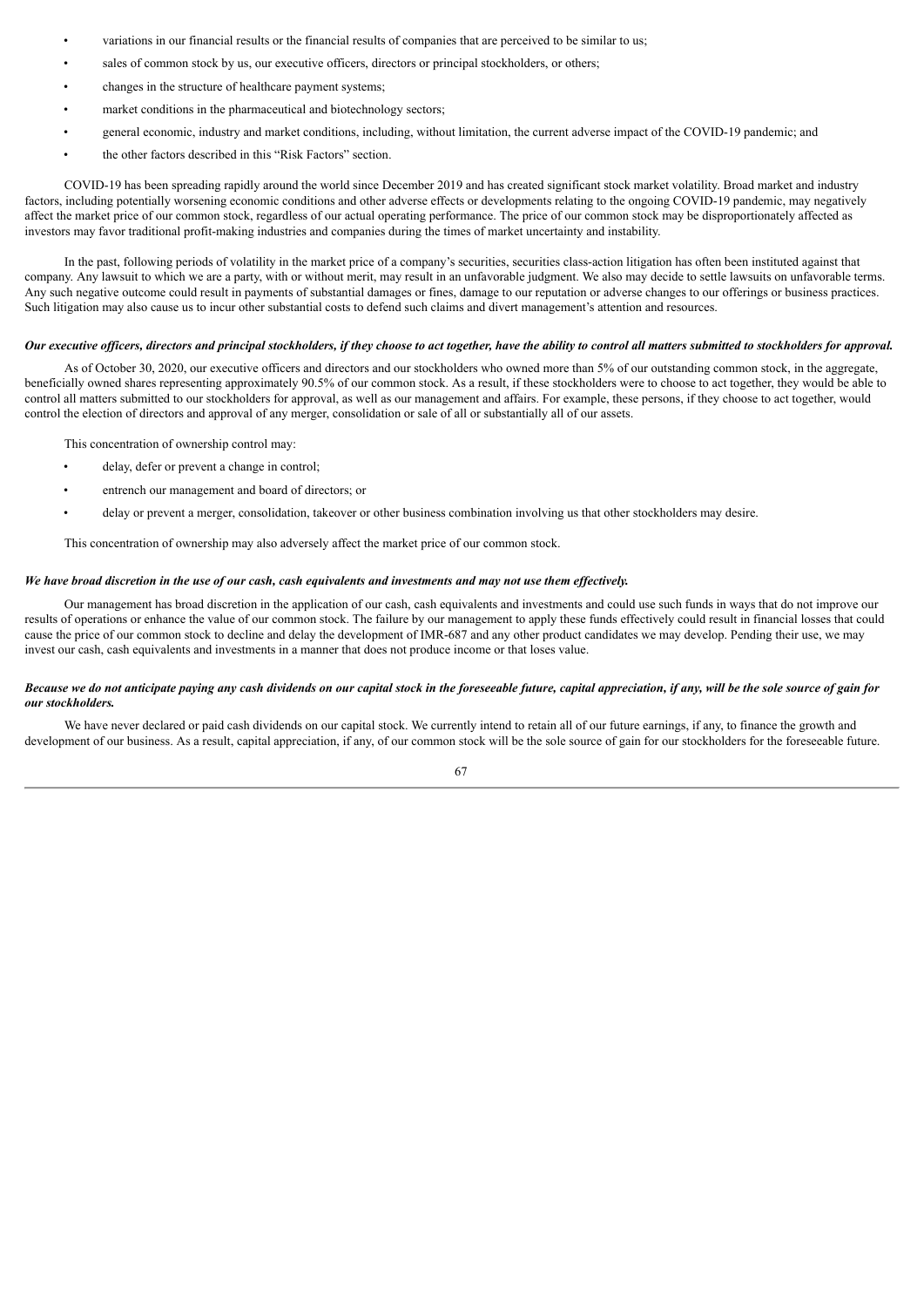## Sales of a substantial number of shares of our common stock in the public market could cause our stock price to fall, even if our business is doing well.

Sales of a substantial number of shares of our common stock in the public market, or the perception in the market that the holders of a large number of shares intend to sell shares, could reduce the market price of our common stock, impair our ability to raise capital through the sale of additional equity securities, and make it more difficult for our stockholders to sell their common stock at a time and price that they deem appropriate. Persons who were our stockholders prior to our IPO continue to hold a substantial number of shares of our common stock. If such persons sell, or indicate an intention to sell, substantial amounts of our common stock in the public market, the trading price of our common stock could decline.

Moreover, holders of an aggregate of 11,093,726 shares of our common stock have rights, subject to specified conditions, to require us to file registration statements covering their shares or to include their shares in registration statements that we may file for ourselves or other stockholders. We have also registered all 3,505,468 shares of common stock that we may issue under our equity compensation plans and such shares can be freely sold in the public market upon issuance, subject to volume limitations applicable to affiliates, vesting arrangements and exercise of options.

## We are an "emerging growth company" and a "smaller reporting company," and the reduced disclosure requirements applicable to emerging growth companies and *smaller reporting companies may make our common stock less attractive to investors.*

We are an "emerging growth company," or EGC, as defined in the Jumpstart Our Business Startups Act of 2012, or the JOBS Act. We may remain an EGC until December 31, 2025, although if the market value of our common stock that is held by non-affiliates exceeds \$700.0 million as of any June 30 before that time or if we have annual gross revenues of \$1.07 billion or more in any fiscal year, we would cease to be an EGC as of December 31 of the applicable year. We also would cease to be an EGC if we issue more than \$1.0 billion of non-convertible debt over a three-year period. For so long as we remain an EGC, we are permitted and intend to rely on exemptions from certain disclosure requirements that are applicable to other public companies that are not EGCs. These exemptions include:

- being permitted to provide only two years of audited financial statements, in addition to any required unaudited interim financial statements, with correspondingly reduced "Management's Discussion and Analysis of Financial Condition and Results of Operations" disclosure;
- not being required to comply with the auditor attestation requirements in the assessment of our internal control over financial reporting;
- not being required to comply with any requirement that may be adopted by the Public Company Accounting Oversight Board regarding mandatory audit firm rotation or a supplement to the auditor's report providing additional information about the audit and the financial statements;
- reduced disclosure obligations regarding executive compensation; and
- exemptions from the requirements of holding a nonbinding advisory vote on executive compensation and stockholder approval of any golden parachute payments not previously approved.

We may choose to take advantage of some or all of the available exemptions. We cannot predict whether investors will find our common stock less attractive if we rely on these exemptions. If some investors find our common stock less attractive as a result, there may be a less active trading market for our common stock and our stock price may be more volatile.

In addition, the JOBS Act permits an EGC to take advantage of an extended transition period to comply with new or revised accounting standards applicable to public companies until those standards would otherwise apply to private companies. We have elected to take advantage of such extended transition period, which means that when a standard is issued or revised and it has different application dates for public or private companies, we will adopt the new or revised standard at the time private companies adopt the new or revised standard and will do so until such time that we either (1) irrevocably elect to "opt out" of such extended transition period or (2) no longer qualify as an EGC.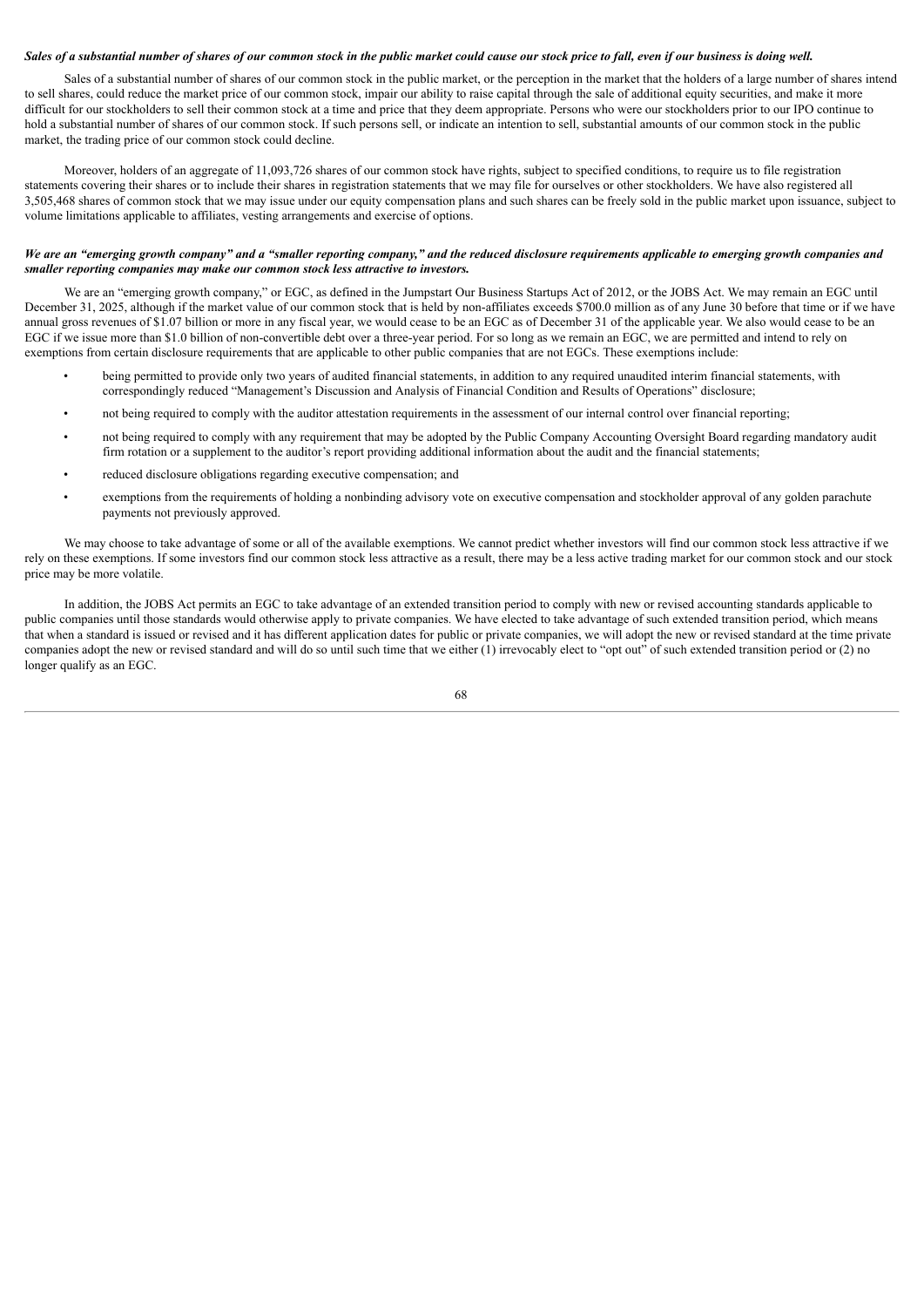We are also a smaller reporting company, and we will remain a smaller reporting company until the fiscal year following the determination that either (i) our voting and non-voting common shares held by non-affiliates is more than \$250 million measured on the last business day of our second fiscal quarter, or (ii) our annual revenues are less than \$100 million during the most recently completed fiscal year and our voting and non-voting common shares held by non-affiliates is more than \$700 million measured on the last business day of our second fiscal quarter. Similar to emerging growth companies, smaller reporting companies have reduced disclosure obligations, such as an exemption from providing selected financial data and an ability to provide simplified executive compensation information and only two years of audited financial statements.

## We have incurred and will continue to incur increased costs as a result of operating as a public company, and our management has devoted and will continued to be *required to devote substantial time to new compliance initiatives and corporate governance practices.*

As a public company, and particularly after we are no longer an EGC, we will incur significant legal, accounting and other expenses that we did not incur as a private company. The Sarbanes-Oxley Act of 2002, the Dodd-Frank Wall Street Reform and Consumer Protection Act, the listing requirements of the Nasdaq Global Select Market and other applicable securities rules and regulations impose various requirements on public companies, including establishment and maintenance of effective disclosure and financial controls and corporate governance practices. Our management devote a substantial amount of time to these compliance initiatives. Moreover, these rules and regulations will increase our legal and financial compliance costs, particularly as we hire additional financial and accounting employees to meet public company internal control and financial reporting requirements, and will make some activities more time-consuming and costly. For example, we expect that these rules and regulations may make it more difficult and more expensive for us to obtain director and officer liability insurance, which in turn could make it more difficult for us to attract and retain qualified members of our board of directors.

We continue to evaluate these rules and regulations, and cannot predict or estimate the amount of additional costs we may incur or the timing of such costs. These rules and regulations are often subject to varying interpretations, in many cases due to their lack of specificity, and, as a result, their application in practice may evolve over time as new guidance is provided by regulatory and governing bodies. This could result in continuing uncertainty regarding compliance matters and higher costs necessitated by ongoing revisions to disclosure and governance practices.

Pursuant to Section 404 of the Sarbanes-Oxley Act of 2002, or Section 404, we will be required to furnish a report by our management on our internal control over financial reporting beginning with our filing of an Annual Report on Form 10-K with the SEC for the year ended December 31, 2021. However, while we remain an EGC, we will not be required to include an attestation report on internal control over financial reporting issued by our independent registered public accounting firm. To achieve compliance with Section 404 within the prescribed period, we are engaged in a process to document and evaluate our internal control over financial reporting, which is both costly and challenging. In this regard, we will need to continue to dedicate internal resources, including through hiring additional financial and accounting personnel, potentially engage outside consultants and adopt a detailed work plan to assess and document the adequacy of internal control over financial reporting, continue steps to improve control processes as appropriate, validate through testing that controls are functioning as documented and implement a continuous reporting and improvement process for internal control over financial reporting. Despite our efforts, there is a risk that we will not be able to conclude, within the prescribed timeframe or at all, that our internal control over financial reporting is effective as required by Section 404. If we identify one or more material weaknesses in our internal control over financial reporting, it could result in an adverse reaction in the financial markets due to a loss of confidence in the reliability of our financial statements.

## If we fail to maintain an effective system of internal control over financial reporting, we may not be able to accurately report our financial results or prevent fraud. As a result, stockholders could lose confidence in our financial and other public reporting, which would harm our business and the trading price of our common stock.

Effective internal controls over financial reporting are necessary for us to provide reliable financial reports and, together with adequate disclosure controls and procedures, are designed to prevent fraud. Any failure to implement required new or improved controls, or difficulties encountered in their implementation could cause us to fail to meet our reporting obligations. In addition, any testing by us conducted in connection with Section 404 of the Sarbanes-Oxley Act of 2002, or any subsequent testing by our independent registered public accounting firm, may reveal deficiencies in our internal controls over financial reporting that are deemed to be material weaknesses or that may require prospective or retroactive changes to our financial statements or identify other areas for further attention or improvement. Inferior internal controls could also cause investors to lose confidence in our reported financial information, which could have a negative effect on the trading price of our stock.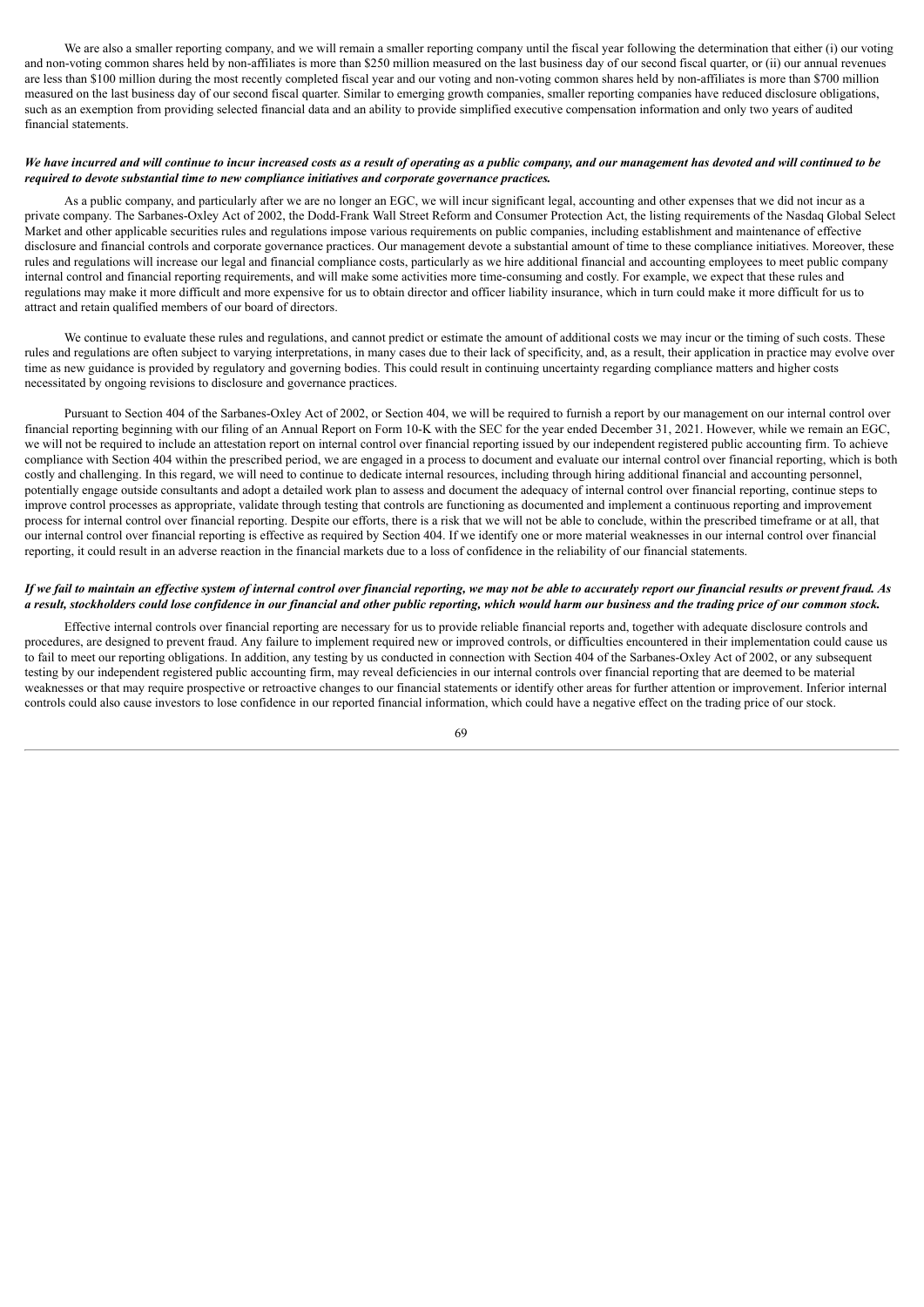We are required to disclose changes made in our internal controls and procedures on a quarterly basis and our management is required to assess the effectiveness of these controls annually. However, for as long as we are an "emerging growth company" under the JOBS Act, our independent registered public accounting firm will not be required to attest to the effectiveness of our internal controls over financial reporting pursuant to Section 404. We could be an "emerging growth company" for up to five years. An independent assessment of the effectiveness of our internal controls over financial reporting could detect problems that our management's assessment might not. Undetected material weaknesses in our internal controls over financial reporting could lead to financial statement restatements and require us to incur the expense of remediation.

#### *Our disclosure controls and procedures may not prevent or detect all errors or acts of fraud.*

As a public company, we are subject to certain reporting requirements of the Exchange Act. Our disclosure controls and procedures are designed to reasonably assure that information required to be disclosed by us in reports we file or submit under the Exchange Act is accumulated and communicated to management, recorded, processed, summarized and reported within the time periods specified in the rules and forms of the SEC. We believe that any disclosure controls and procedures or internal controls and procedures, no matter how well conceived and operated, can provide only reasonable, not absolute, assurance that the objectives of the control system are met. These inherent limitations include the realities that judgments in decision-making can be faulty, and that breakdowns can occur because of simple error or mistake. Additionally, controls can be circumvented by the individual acts of some persons, by collusion of two or more people or by an unauthorized override of the controls. Accordingly, because of the inherent limitations in our control system, misstatements or insufficient disclosures due to error or fraud may occur and not be detected.

### Changes in tax laws or in their implementation or interpretation may adversely affect our business and financial condition.

Recent changes in tax law may adversely affect our business or financial condition. On December 22, 2017, the U.S. government enacted the TCJA, which significantly reformed the Code. The TCJA, among other things, contained significant changes to corporate taxation, including a reduction of the corporate tax rate from a top marginal rate of 35% to a flat rate of 21%, the limitation of the tax deduction for net interest expense to 30% of adjusted taxable income (except for certain small businesses), the limitation of the deduction for NOLs arising in taxable years beginning after December 31, 2017 to 80% of current year taxable income and elimination of NOL carrybacks for losses arising in taxable years ending after December 31, 2017 (though any such NOLs may be carried forward indefinitely), the imposition of a onetime taxation of offshore earnings at reduced rates regardless of whether they are repatriated, the elimination of U.S. tax on foreign earnings (subject to certain important exceptions), the allowance of immediate deductions for certain new investments instead of deductions for depreciation expense over time, and the modification or repeal of many business deductions and credits.

As part of Congress' response to the COVID-19 pandemic, the Families First Coronavirus Response Act, or FFCR Act, was enacted on March 18, 2020, and the CARES Act was enacted on March 27, 2020. Both contain numerous tax provisions. In particular, the CARES Act retroactively and temporarily (for taxable years beginning before January 1, 2021) suspends application of the 80%-of-income limitation on the use of NOLs, which was enacted as part of the TCJA. It also provides that NOLs arising in any taxable year beginning after December 31, 2017, and before January 1, 2021 are generally eligible to be carried back up to five years. The CARES Act also temporarily (for taxable years beginning in 2019 or 2020) relaxes the limitation of the tax deductibility for net interest expense by increasing the limitation from 30 to 50% of adjusted taxable income.

Regulatory guidance under the TCJA, the FFCR Act and the CARES Act is and continues to be forthcoming, and such guidance could ultimately increase or lessen the impact of these laws on our business and financial condition. Congress may also enact additional legislation in connection with the COVID-19 pandemic, some of which could have an impact on our company. In addition, it is uncertain if and to what extent various states will conform to the TCJA, the FFCR Act or the CARES Act.

#### Provisions in our corporate charter documents and under Delaware law could make an acquisition of our company, which may be beneficial to our stockholders, more difficult and may prevent attempts by our stockholders to replace or remove our current directors and members of management.

Provisions in our certificate of incorporation and our bylaws may discourage, delay or prevent a merger, acquisition or other change in control of our company that stockholders may consider favorable, including transactions in which our stockholders might otherwise receive a premium for their shares. These provisions could also limit the price that investors might be willing to pay in the future for shares of our common stock, thereby depressing the market price of our common stock. In addition, because our board of directors is responsible for appointing the members of our management team, these provisions may frustrate or prevent any attempts by our stockholders to replace or remove our current management by making it more difficult for stockholders to replace members of our board of directors. Among other things, these provisions:

- establish a classified board of directors such that only one of three classes of directors is elected each year;
- allow the authorized number of our directors to be changed only by resolution of our board of directors;

#### 70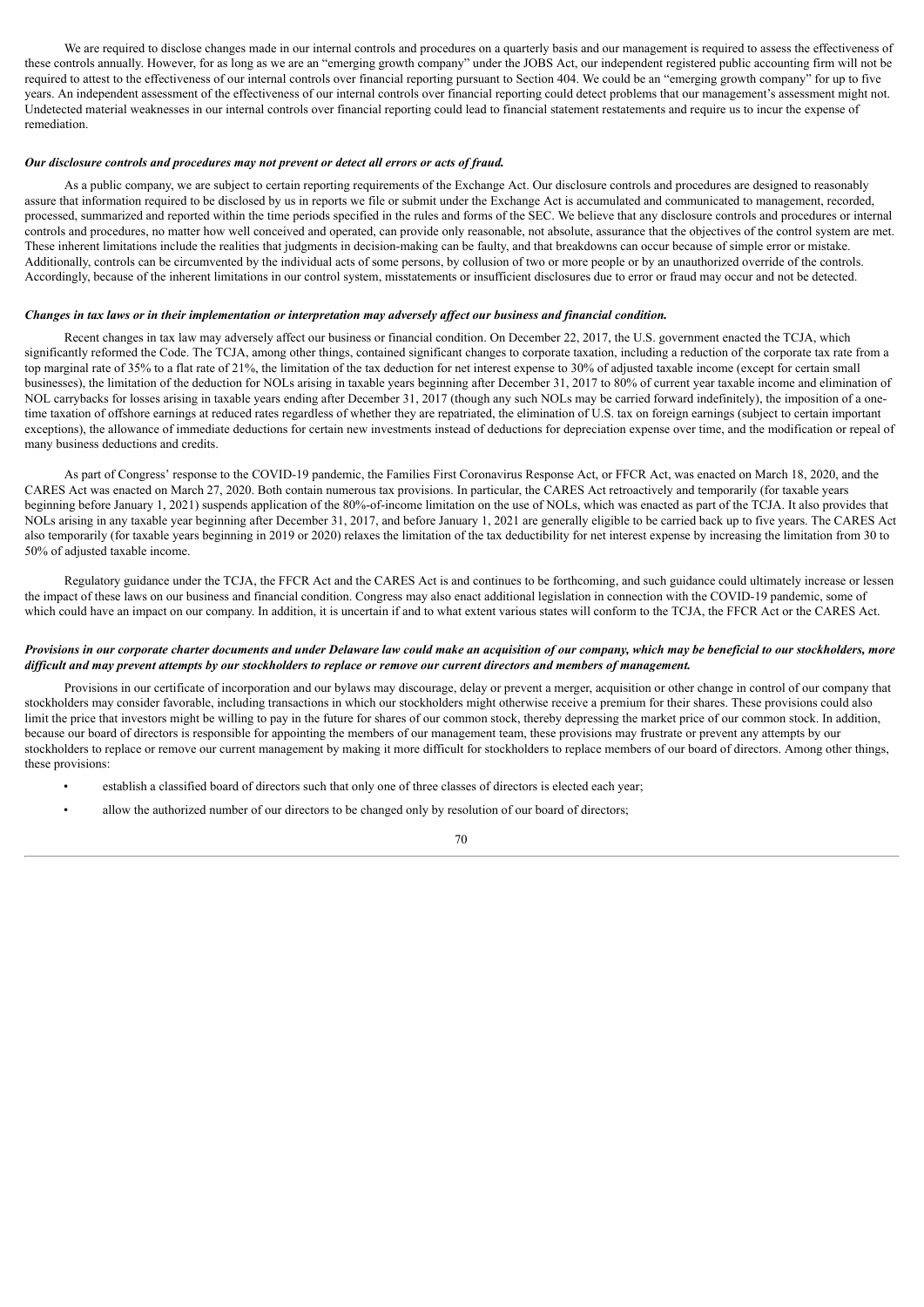- limit the manner in which stockholders can remove directors from our board of directors:
- establish advance notice requirements for stockholder proposals that can be acted on at stockholder meetings and nominations to our board of directors;
- require that stockholder actions must be effected at a duly called stockholder meeting and prohibit actions by our stockholders by written consent;
- limit who may call stockholder meetings;
- authorize our board of directors to issue preferred stock without stockholder approval, which could be used to institute a "poison pill" that would work to dilute the stock ownership of a potential hostile acquirer, effectively preventing acquisitions that have not been approved by our board of directors; and
- require the approval of the holders of at least 75% of the votes that all our stockholders would be entitled to cast to amend or repeal specified provisions of our certificate of incorporation or bylaws.

Moreover, because we are incorporated in Delaware, we are governed by the provisions of Section 203 of the Delaware General Corporation Law, or the DGCL, which prohibits a person who owns in excess of 15% of our outstanding voting stock from merging or combining with us for a period of three years after the date of the transaction in which the person acquired in excess of 15% of our outstanding voting stock, unless the merger or combination is approved in a prescribed manner.

### Our certificate of incorporation designates the state courts in the State of Delaware as the sole and exclusive forum for certain types of actions and proceedings that may be initiated by our stockholders, which could discourage lawsuits against the company and our directors, officers and employees.

Our certificate of incorporation provides that, unless we consent in writing to the selection of an alternative forum, the Court of Chancery of the State of Delaware (or, if the Court of Chancery of the State of Delaware does not have jurisdiction, the federal district court for the District of Delaware) will be the sole and exclusive forum for the following types of proceedings: (1) any derivative action or proceeding brought on our behalf, (2) any action asserting a claim of breach of a fiduciary duty owed by any of our directors, officers, employees or stockholders to our company or our stockholders, (3) any action asserting a claim arising pursuant to any provision of the DGCL or as to which the DGCL confers jurisdiction on the Court of Chancery of the State of Delaware or (4) any action asserting a claim arising pursuant to any provision of our certificate of incorporation or bylaws (in each case, as they may be amended from time to time) or governed by the internal affairs doctrine. These choice of forum provisions will not apply to suits brought to enforce a duty or liability created by the Securities Act, the Exchange Act or any other claim for which federal courts have exclusive jurisdiction.

These exclusive forum provisions may limit the ability of our stockholders to bring a claim in a judicial forum that such stockholders find favorable for disputes with us or our directors, officers or employees, which may discourage such lawsuits against us and our directors, officers and employees. Alternatively, if a court were to find the choice of forum provisions contained in our certificate of incorporation to be inapplicable or unenforceable in an action, we may incur additional costs associated with resolving such action in other jurisdictions, which could materially adversely affect our business, financial condition and operating results.

#### **Item 2. Unregistered Sales of Equity Securities and Use of Proceeds.**

## *Use of Proceeds from Initial Public Of ering*

On March 16, 2020, we completed our IPO, pursuant to which we issued and sold all 4,700,000 shares of our registered common stock at the public offering price of \$16.00 per share. On April 13, 2020, the underwriters exercised their option in full to purchase 705,000 additional shares of our registered common stock at the public offering price of \$16.00 per share. The aggregate gross proceeds of our IPO, inclusive of the underwriters' option to purchase additional shares, were \$86.5 million. The offering commenced on March 11, 2020 and did not terminate until the sale of all of the shares offered.

The offer and sale of all of the shares of our common stock in our IPO were registered under the Securities Act pursuant to a registration statement on Form S-1 (File No. 333-236465), which was declared effective by the Securities and Exchange Commission, or SEC, on March 11, 2020. Morgan Stanley & Co. LLC, Citigroup Global Markets Inc. and SVB Leerink LLC. acted as joint book-running managers for our IPO.

We received aggregate net proceeds from the IPO, inclusive of the underwriters' option to purchase additional shares, of approximately \$76.5 million, after deducting \$6.1 million of underwriting discounts and commissions and \$3.9 million of other offering expenses payable by us. None of the underwriting discounts and commissions or offering expenses were paid directly or indirectly to any directors or officers of ours or their associates or to persons owning 10% or more of any class of equity securities or to any affiliates of ours. We had not used any of the net proceeds from the IPO as of September 30, 2020, as we have continued to fund operations from proceeds received through our preferred stock financings. We have invested the unused net proceeds from the offering in money market accounts. There has been no material change in our planned use of the net proceeds from our IPO as described in our final prospectus filed pursuant to Rule 424(b)(4) under the Securities Act with the SEC on March 12, 2020.

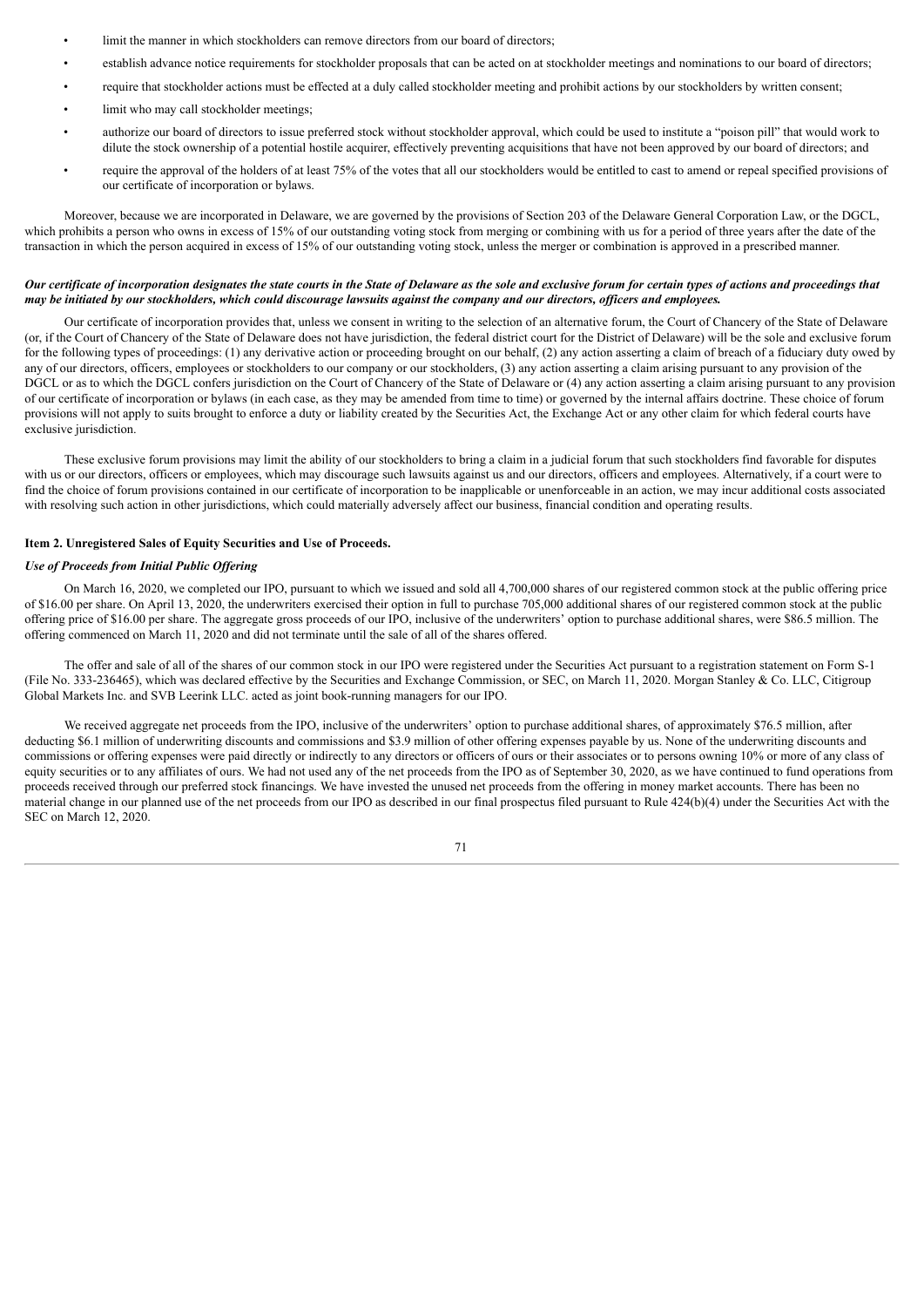**Item 6. Exhibits.**

| Exhibit<br>Number | <b>Description</b>                                                                                                                                                                                         |
|-------------------|------------------------------------------------------------------------------------------------------------------------------------------------------------------------------------------------------------|
| 31.1              | Certification of Principal Executive Officer Pursuant to Rules 13a-14(a) and 15d-14(a) under the Securities Exchange Act of 1934, as Adopted Pursuant to<br>Section 302 of the Sarbanes-Oxley Act of 2002. |
| 31.2              | Certification of Principal Financial Officer Pursuant to Rules 13a-14(a) and 15d-14(a) under the Securities Exchange Act of 1934, as Adopted Pursuant to<br>Section 302 of the Sarbanes-Oxley Act of 2002. |
| 32.1              | Certification of Principal Executive Officer Pursuant to 18 U.S.C. Section 1350, as Adopted Pursuant to Section 906 of the Sarbanes-Oxley Act of 2002.                                                     |
| 32.2              | Certification of Principal Financial Officer Pursuant to 18 U.S.C. Section 1350, as Adopted Pursuant to Section 906 of the Sarbanes-Oxley Act of 2002.                                                     |
| 101.INS           | <b>XBRL</b> Instance Document                                                                                                                                                                              |
| 101.SCH           | <b>XBRL Taxonomy Extension Schema Document</b>                                                                                                                                                             |
| 101.CAL           | XBRL Taxonomy Extension Calculation Linkbase Document                                                                                                                                                      |
| 101.DEF           | XBRL Taxonomy Extension Definition Linkbase Document                                                                                                                                                       |
| $101$ .LAB        | XBRL Taxonomy Extension Label Linkbase Document                                                                                                                                                            |
| 101.PRE           | XBRL Taxonomy Extension Presentation Linkbase Document                                                                                                                                                     |
|                   |                                                                                                                                                                                                            |
|                   | 72                                                                                                                                                                                                         |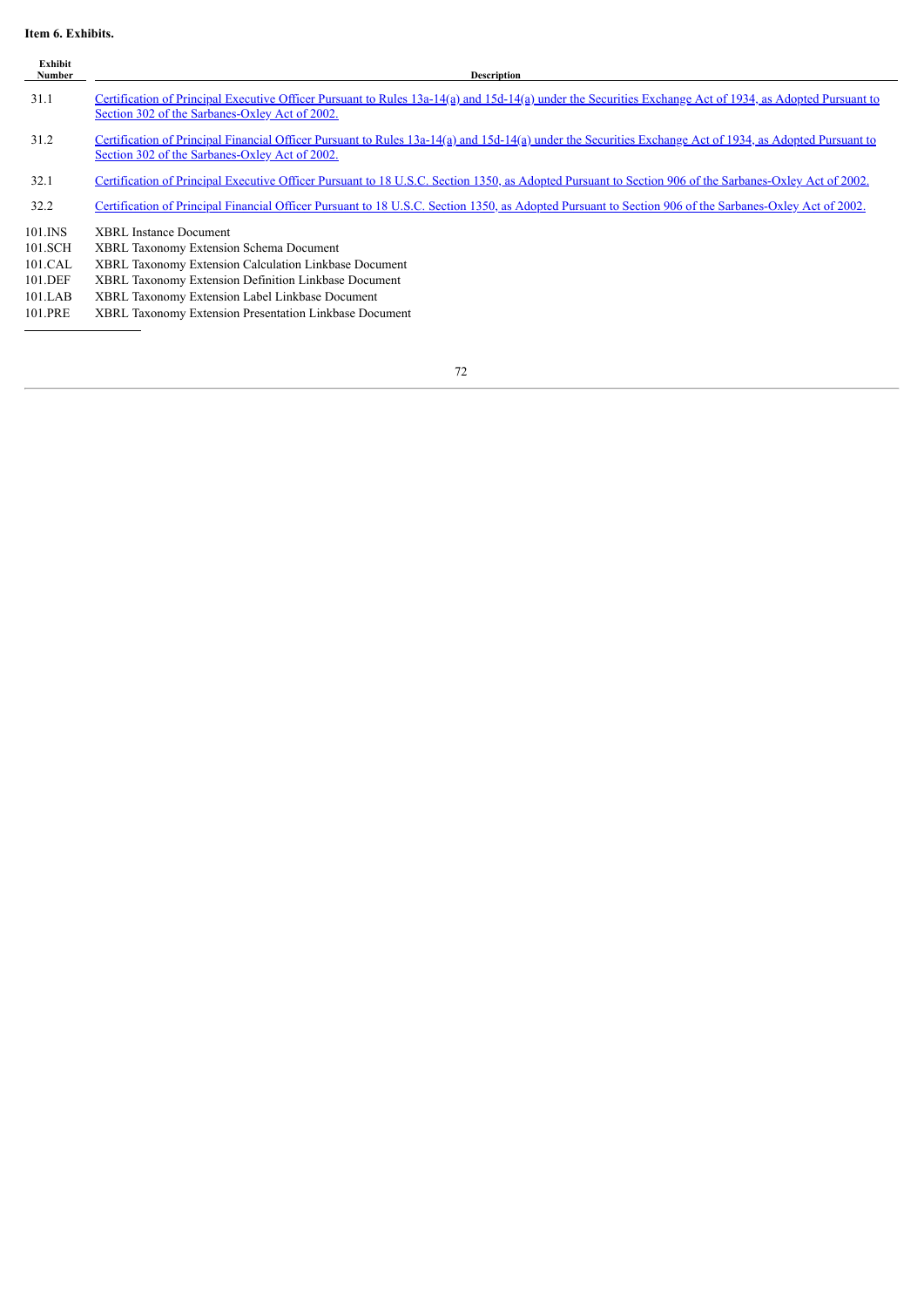# **SIGNATURES**

Pursuant to the requirements of the Securities Exchange Act of 1934, the registrant has duly caused this report to be signed on its behalf by the undersigned thereunto duly authorized.

IMARA Inc.

Date: November 5, 2020 <br>By: /s/ Rahul D. Ballal **Rahul D. Ballal, Ph.D. President and Chief Executive Officer, Director (Principal Executive Officer)**

Date: November 5, 2020 By: /s/ Michael P. Gray

**Michael P. Gray Chief Financial Officer and Chief Operating Officer (Principal Financial and Accounting Officer)**

73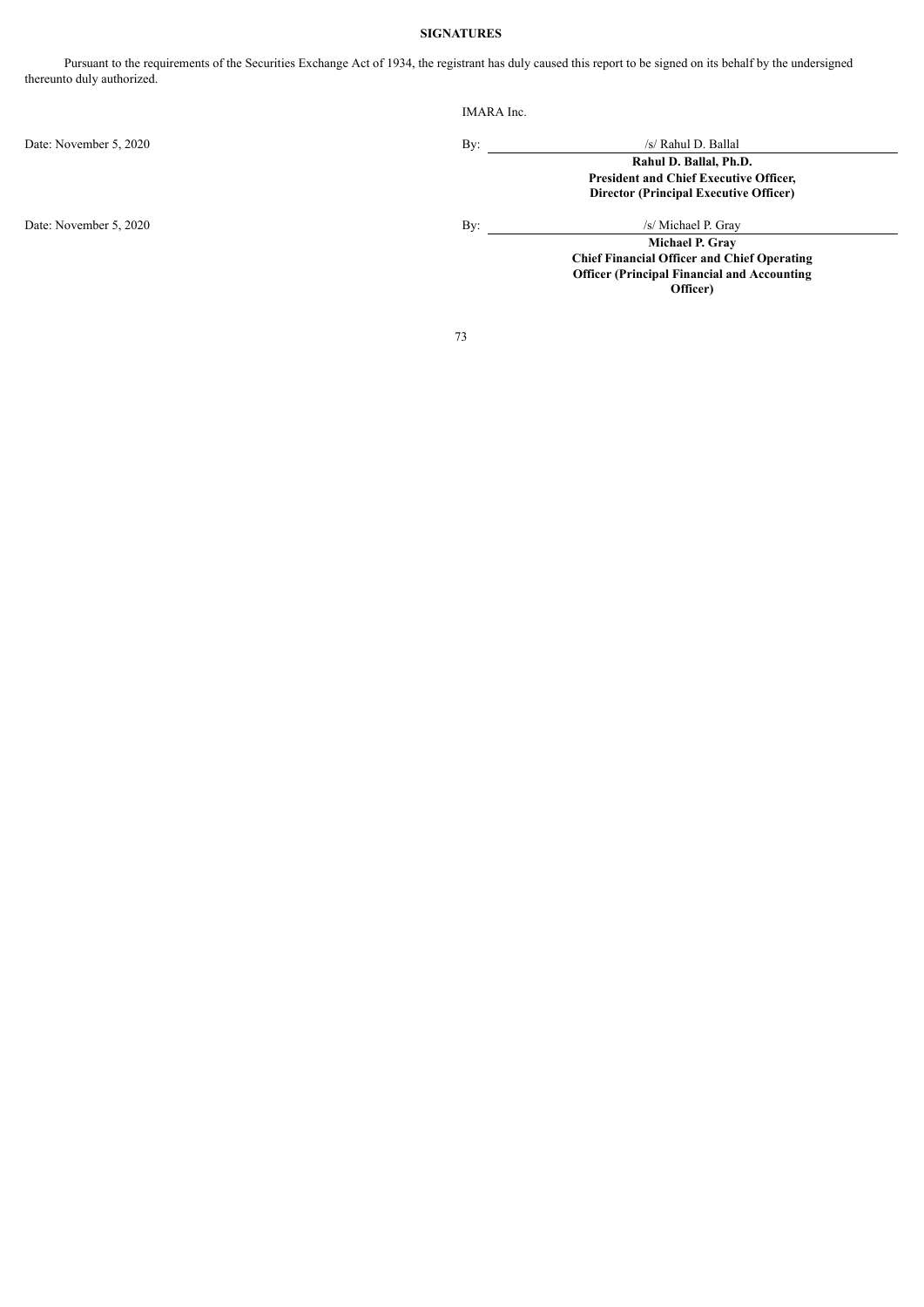### **CERTIFICATION PURSUANT TO RULES 13a-14(a) AND 15d-14(a) UNDER THE SECURITIES EXCHANGE ACT OF 1934, AS ADOPTED PURSUANT TO SECTION 302 OF THE SARBANES-OXLEY ACT OF 2002**

<span id="page-76-0"></span>I, Rahul D. Ballal, certify that:

- 1. I have reviewed this Quarterly Report on Form 10-Q of IMARA Inc.;
- 2. Based on my knowledge, this report does not contain any untrue statement of a material fact or omit to state a material fact necessary to make the statements made, in light of the circumstances under which such statements were made, not misleading with respect to the period covered by this report;
- 3. Based on my knowledge, the financial statements, and other financial information included in this report, fairly present in all material respects the financial condition, results of operations and cash flows of the registrant as of, and for, the periods presented in this report;
- 4. The registrant's other certifying officer(s) and I are responsible for establishing and maintaining disclosure controls and procedures (as defined in Exchange Act Rules  $13a-15(e)$  and  $15d-15(e)$  and internal control over financial reporting (as defined in Exchange Act Rules  $13a-15(f)$  and  $15d-15(f)$ ) for the registrant and have:
	- (a) Designed such disclosure controls and procedures, or caused such disclosure controls and procedures to be designed under our supervision, to ensure that material information relating to the registrant, including its consolidated subsidiaries, is made known to us by others within those entities, particularly during the period in which this report is being prepared;
	- (b) Designed such internal control over financial reporting, or caused such internal control over financial reporting to be designed under our supervision, to provide reasonable assurance regarding the reliability of financial reporting and the preparation of financial statements for external purposes in accordance with generally accepted accounting principles;
	- (c) Evaluated the effectiveness of the registrant's disclosure controls and procedures and presented in this report our conclusions about the effectiveness of the disclosure controls and procedures, as of the end of the period covered by this report based on such evaluation; and
	- (d) Disclosed in this report any change in the registrant's internal control over financial reporting that occurred during the registrant's most recent fiscal quarter (the registrant's fourth fiscal quarter in the case of an annual report) that has materially affected, or is reasonably likely to materially affect, the registrant's internal control over financial reporting; and
- 5. The registrant's other certifying officer(s) and I have disclosed, based on our most recent evaluation of internal control over financial reporting, to the registrant's auditors and the audit committee of the registrant's board of directors (or persons performing the equivalent functions):
	- (a) All significant deficiencies and material weaknesses in the design or operation of internal control over financial reporting which are reasonably likely to adversely affect the registrant's ability to record, process, summarize and report financial information; and
	- (b) Any fraud, whether or not material, that involves management or other employees who have a significant role in the registrant's internal control over financial reporting.

Date: November 5, 2020 By: /s/ Rahul D. Ballal

**Rahul D. Ballal, Ph.D. President and Chief Executive Officer (Principal Executive Officer)**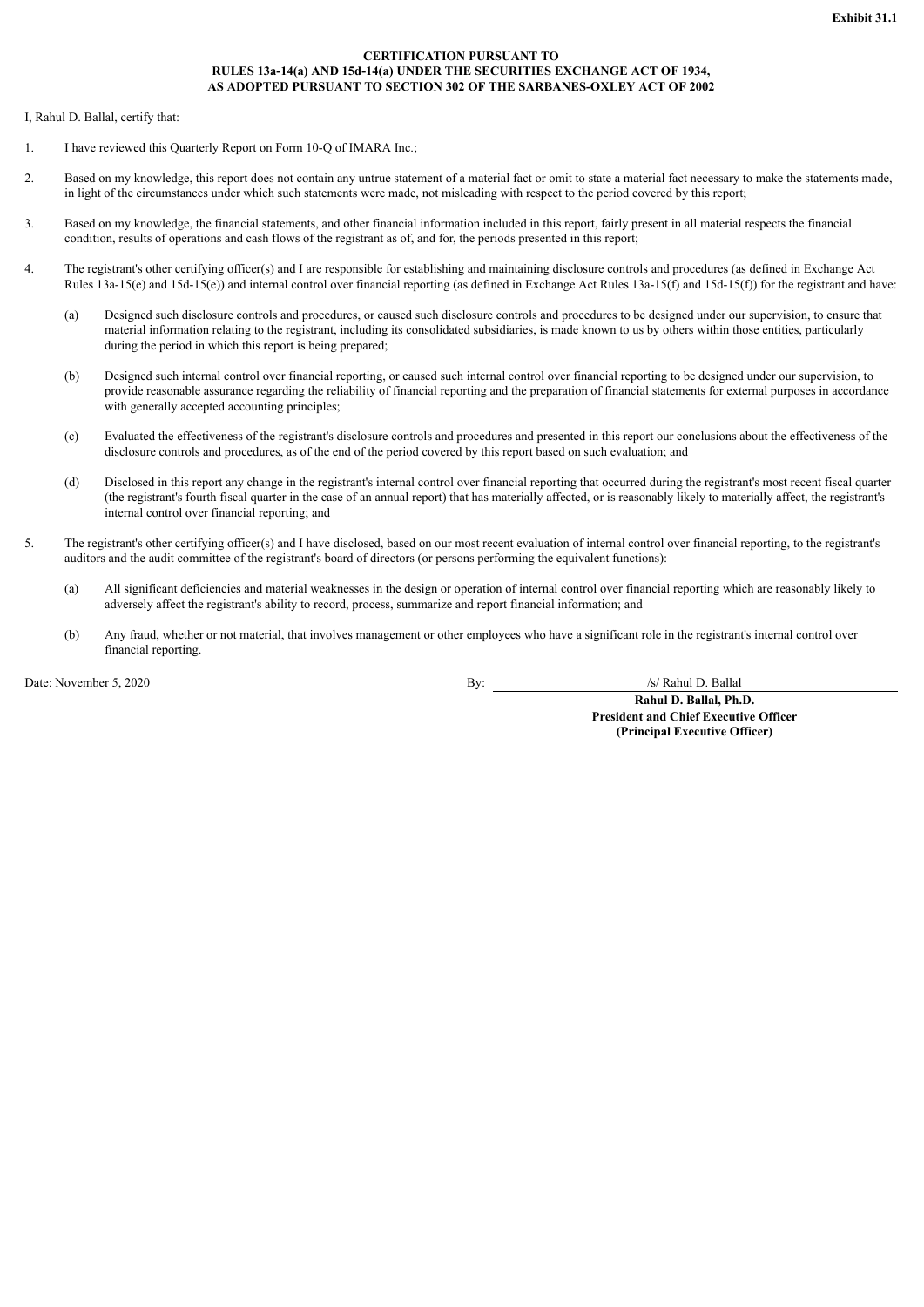### **CERTIFICATION PURSUANT TO RULES 13a-14(a) AND 15d-14(a) UNDER THE SECURITIES EXCHANGE ACT OF 1934, AS ADOPTED PURSUANT TO SECTION 302 OF THE SARBANES-OXLEY ACT OF 2002**

<span id="page-77-0"></span>I, Michael P. Gray, certify that:

- 1. I have reviewed this Quarterly Report on Form 10-Q of IMARA Inc.;
- 2. Based on my knowledge, this report does not contain any untrue statement of a material fact or omit to state a material fact necessary to make the statements made, in light of the circumstances under which such statements were made, not misleading with respect to the period covered by this report;
- 3. Based on my knowledge, the financial statements, and other financial information included in this report, fairly present in all material respects the financial condition, results of operations and cash flows of the registrant as of, and for, the periods presented in this report;
- 4. The registrant's other certifying officer(s) and I are responsible for establishing and maintaining disclosure controls and procedures (as defined in Exchange Act Rules  $13a-15(e)$  and  $15d-15(e)$  and internal control over financial reporting (as defined in Exchange Act Rules  $13a-15(f)$  and  $15d-15(f)$ ) for the registrant and have:
	- (a) Designed such disclosure controls and procedures, or caused such disclosure controls and procedures to be designed under our supervision, to ensure that material information relating to the registrant, including its consolidated subsidiaries, is made known to us by others within those entities, particularly during the period in which this report is being prepared;
	- (b) Designed such internal control over financial reporting, or caused such internal control over financial reporting to be designed under our supervision, to provide reasonable assurance regarding the reliability of financial reporting and the preparation of financial statements for external purposes in accordance with generally accepted accounting principles;
	- (c) Evaluated the effectiveness of the registrant's disclosure controls and procedures and presented in this report our conclusions about the effectiveness of the disclosure controls and procedures, as of the end of the period covered by this report based on such evaluation; and
	- (d) Disclosed in this report any change in the registrant's internal control over financial reporting that occurred during the registrant's most recent fiscal quarter (the registrant's fourth fiscal quarter in the case of an annual report) that has materially affected, or is reasonably likely to materially affect, the registrant's internal control over financial reporting; and
- 5. The registrant's other certifying officer(s) and I have disclosed, based on our most recent evaluation of internal control over financial reporting, to the registrant's auditors and the audit committee of the registrant's board of directors (or persons performing the equivalent functions):
	- (a) All significant deficiencies and material weaknesses in the design or operation of internal control over financial reporting which are reasonably likely to adversely affect the registrant's ability to record, process, summarize and report financial information; and
	- (b) Any fraud, whether or not material, that involves management or other employees who have a significant role in the registrant's internal control over financial reporting.

Date: November 5, 2020 By: /s/ Michael P. Gray

**Michael P. Gray Chief Financial Officer and Chief Operating Officer (Principal Financial Officer)**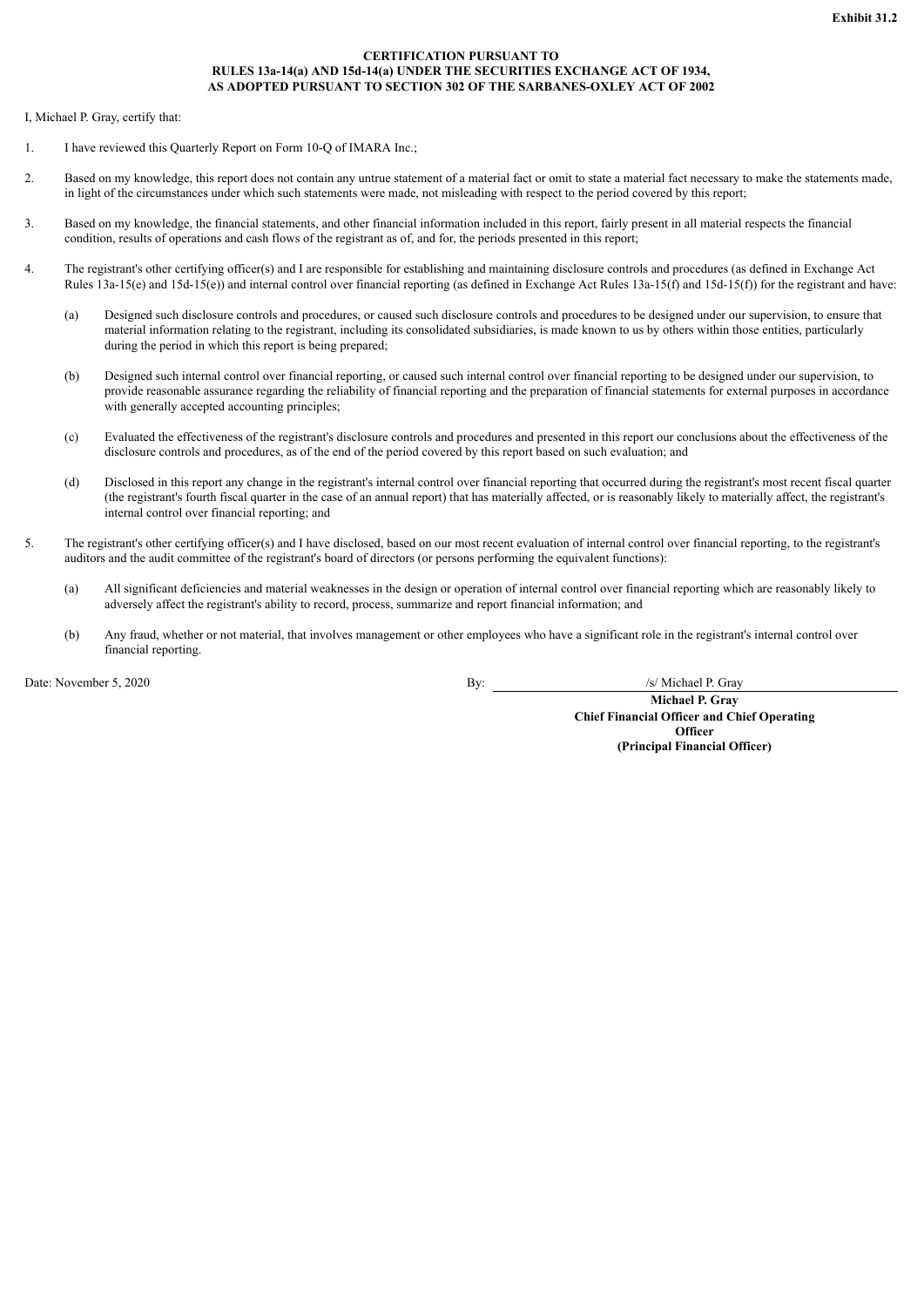### **CERTIFICATION PURSUANT TO 18 U.S.C. SECTION 1350, AS ADOPTED PURSUANT TO SECTION 906 OF THE SARBANES-OXLEY ACT OF 2002**

<span id="page-78-0"></span>In connection with the Quarterly Report on Form 10-Q of IMARA Inc. (the "Company") for the period ending September 30, 2020, as filed with the Securities and Exchange Commission on the date hereof (the "Report"), the undersigned, Rahul D. Ballal, President and Chief Executive Officer of the Company, hereby certifies, pursuant to 18 U.S.C. § 1350, as adopted pursuant to § 906 of the Sarbanes-Oxley Act of 2002, that to his knowledge:

- (1) The Report fully complies with the requirements of section 13(a) or 15(d) of the Securities Exchange Act of 1934; and
- (2) The information contained in the Report fairly presents, in all material respects, the financial condition and result of operations of the Company.

Date: November 5, 2020 <br>By: /s/ Rahul D. Ballal

**Rahul D. Ballal, Ph.D. President and Chief Executive Officer (Principal Executive Officer)**